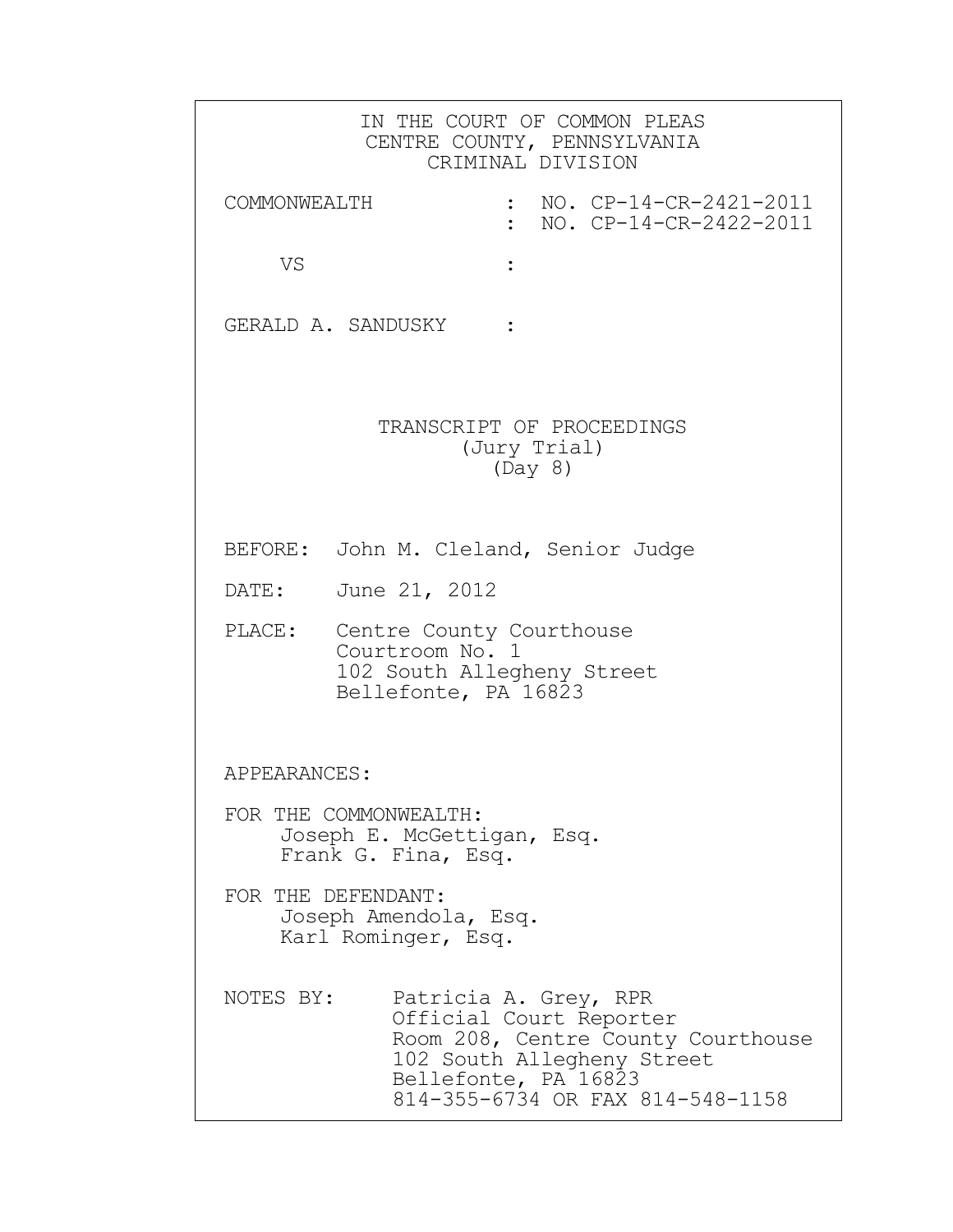| $\mathbf 1$    |               | INDEX TO THE WITNESSES |                  |
|----------------|---------------|------------------------|------------------|
| $\sqrt{2}$     |               | DIRECT CROSS           | REDIRECT RECROSS |
| $\mathfrak{Z}$ | COMMONWEALTH: |                        |                  |
| $\overline{4}$ | (None)        |                        |                  |
| 5              |               |                        |                  |
| $6\,$          | DEFENDANT:    |                        |                  |
| $\overline{7}$ | (None)        |                        |                  |
| $\,8\,$        |               |                        |                  |
| $\mathcal{G}$  |               | INDEX TO THE EXHIBITS  |                  |
| $10$           |               |                        | ADMITTED         |
| 11             | COMMONWEALTH: |                        |                  |
| 12             | (None)        |                        |                  |
| 13             |               |                        |                  |
| 14             | DEFENDANT:    |                        |                  |
| $15$           | (None)        |                        |                  |
| 16             |               |                        |                  |
| 17             |               |                        |                  |
| 18             |               |                        |                  |
| 19             |               |                        |                  |
| 20             |               |                        |                  |
| 21             |               |                        |                  |
| 22             |               |                        |                  |
| 23             |               |                        |                  |
| 24             |               |                        |                  |
| 25             |               |                        |                  |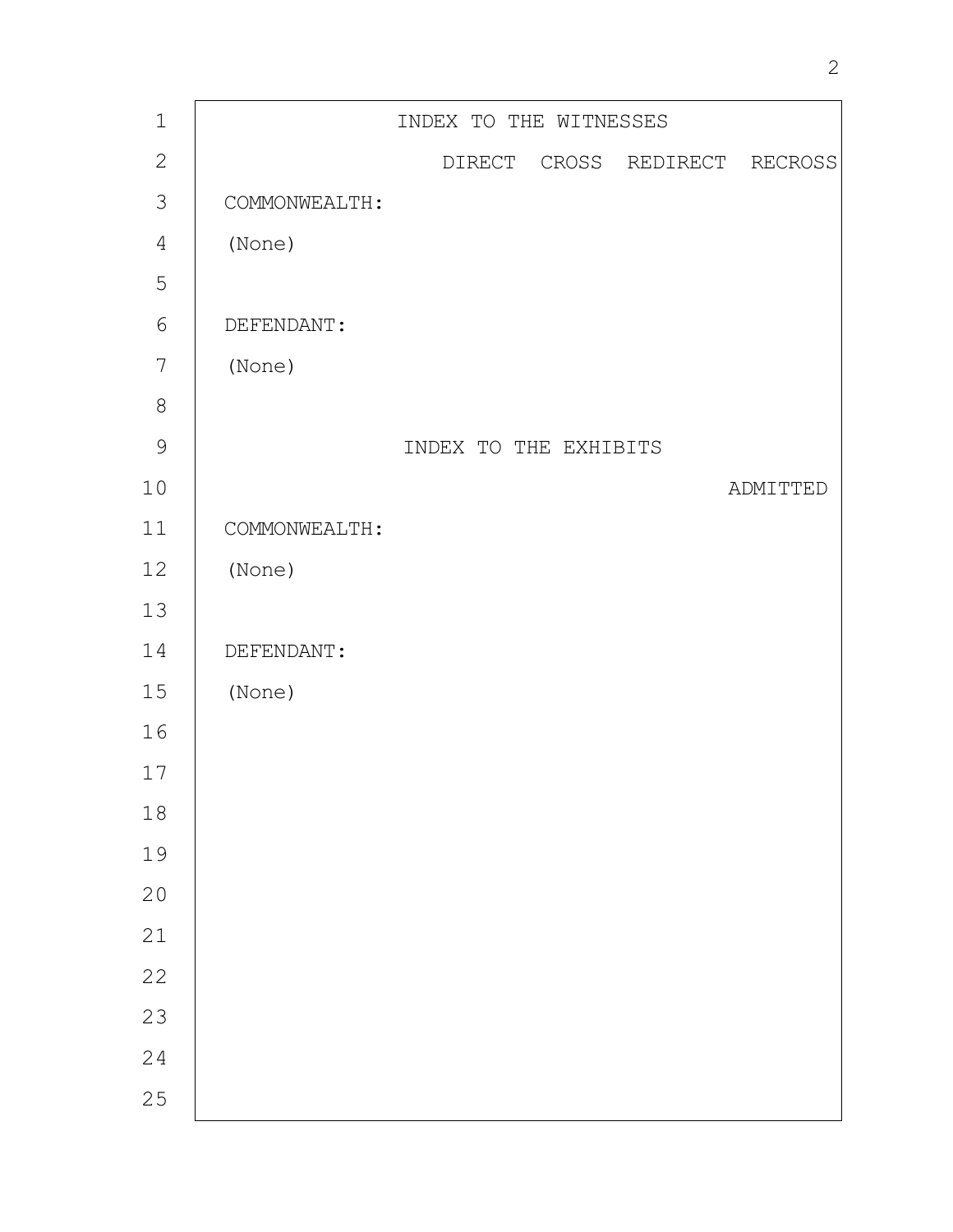| $\mathbf 1$   | $O$ $C$<br>E<br>$E_{\perp}$<br>N<br>Ρ<br>R<br>D<br>$\mathbb{I}$<br>G<br>S |
|---------------|---------------------------------------------------------------------------|
| 2             | (Whereupon, the following discussion was                                  |
| 3             | held in chambers:)                                                        |
| 4             | THE COURT: We'll note for the record                                      |
| 5             | that I'm with counsel in chambers before closing                          |
| 6             | arguments and the charge to the jury.                                     |
| 7             | Counsel have agreed that the Court will                                   |
| 8             | charge the jury on the law before they make                               |
| $\mathcal{G}$ | closing arguments which will permit counsel to                            |
| 10            | focus their arguments on facts rather than                                |
| 11            | predicting what the legal instructions will be.                           |
| 12            | I have distributed my draft charge to                                     |
| 13            | counsel yesterday afternoon. They have had now                            |
| 14            | almost 24 hours to review it and offer comments.                          |
| 15            | Counsel for the defense has asked that                                    |
| 16            | the charge be amended to add language involving                           |
| 17            | impeachment for prior conviction as bearing on                            |
| 18            | credibility. That will be granted.                                        |
| 19            | Counsel for the defense has asked that a                                  |
| 20            | false in one, false in all charge be added. I                             |
| 21            | believe that is covered in the general                                    |
| 22            | credibility charge that I will offer.                                     |
| 23            | And counsel has asked for -- the defense                                  |
| 24            | has asked that a language will involve bad                                |
| 25            | reputation be used for the jury in considering                            |

3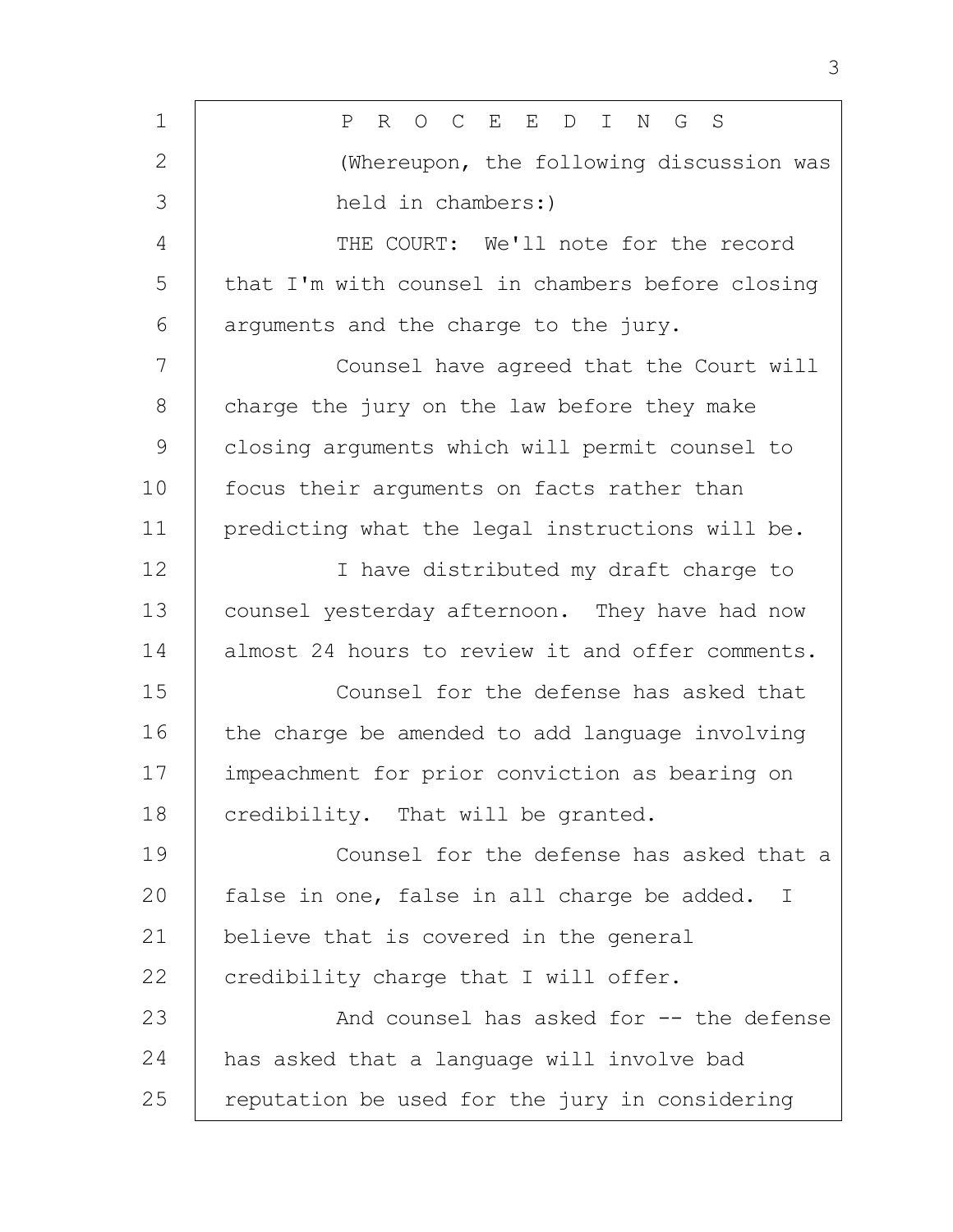| $\mathbf 1$   | impeachment. That will be added as well.          |
|---------------|---------------------------------------------------|
| 2             | The defense has requested a charge on             |
| 3             | failure to make prompt complaint in certain       |
| 4             | sexual offenses. That will be denied because in   |
| 5             | my view the research is such that in cases        |
| 6             | involving child sexual abuse delayed reporting is |
| 7             | not unusual and, therefore, is not an accurate    |
| 8             | indicia of honesty and may be misleading.         |
| $\mathcal{G}$ | Counsel for the defense has also asked            |
| 10            | that the jury be instructed on counts 36 through  |
| 11            | 40 involving Victim 8 that they may only convict  |
| 12            | if they are satisfied that the hearsay statements |
| 13            | of the janitor, Mr. Calhoun, are corroborated by  |
| 14            | other direct evidence. I had previously ruled     |
| 15            | that such evidence does exist in the record and   |
| 16            | may be considered by the jury. That would not     |
| 17            | preclude, however, the jury from concluding that  |
| 18            | they do not believe the other direct evidence     |
| 19            | and, if that were the case, they could justify a  |
| 20            | finding of not guilty and, therefore, I will      |
| 21            | offer the jury that instruction to state that     |
| 22            | they may only convict if $-$ to the effect that   |
| 23            | they may only convict if they also believe that   |
| 24            | there's other direct evidence supporting          |
| 25            | Mr. Calhoun's statement.                          |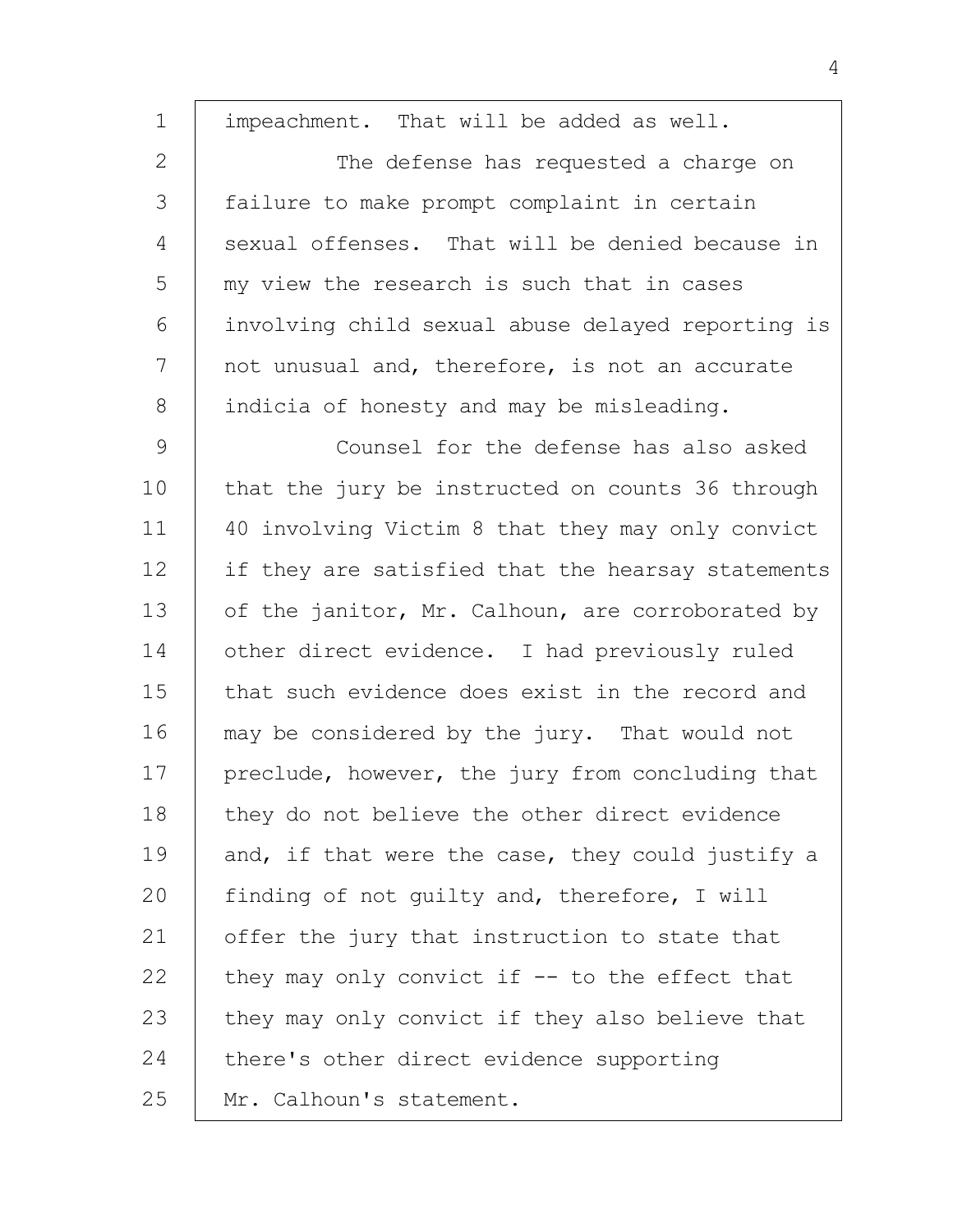| $\mathbf 1$   | Counsel have agreed to reserve                   |
|---------------|--------------------------------------------------|
| $\mathbf{2}$  | objections to each other's closing arguments     |
| 3             | unless they're patently egregious.               |
| 4             | I have been requested by the                     |
| 5             | Commonwealth to add a circumstantial evidence    |
| 6             | charge. I will decline to do that at present.    |
| 7             | However, depending on how the arguments develop, |
| 8             | may do that at a later time if it's appropriate  |
| $\mathcal{G}$ | to do so to provide quidance to the jury.        |
| 10            | Counsel have agreed that the transcript          |
| 11            | of the Costas interview may be used by either    |
| 12            | side during closing arguments. The form of that  |
| 13            | transcript will be the testimony as actually     |
| 14            | played in open court minus the question and      |
| 15            | answer which was repeated -- strike that. Minus  |
| 16            | one set of the question and answer that was      |
| 17            | repeated.                                        |
| 18            | MR. AMENDOLA: Erroneous.                         |
| 19            | THE COURT: Erroneously, as a result of           |
| 20            | the slicing error.                               |
| 21            | MR. MCGETTIGAN: I'm not reading it               |
| 22            | twice. It's not like I'm going to read it twice. |
| 23            | THE COURT: Is there anything else,               |
| 24            | Mr. Fina, that you want to place on the record?  |
| 25            | MR. FINA: No, Your Honor.                        |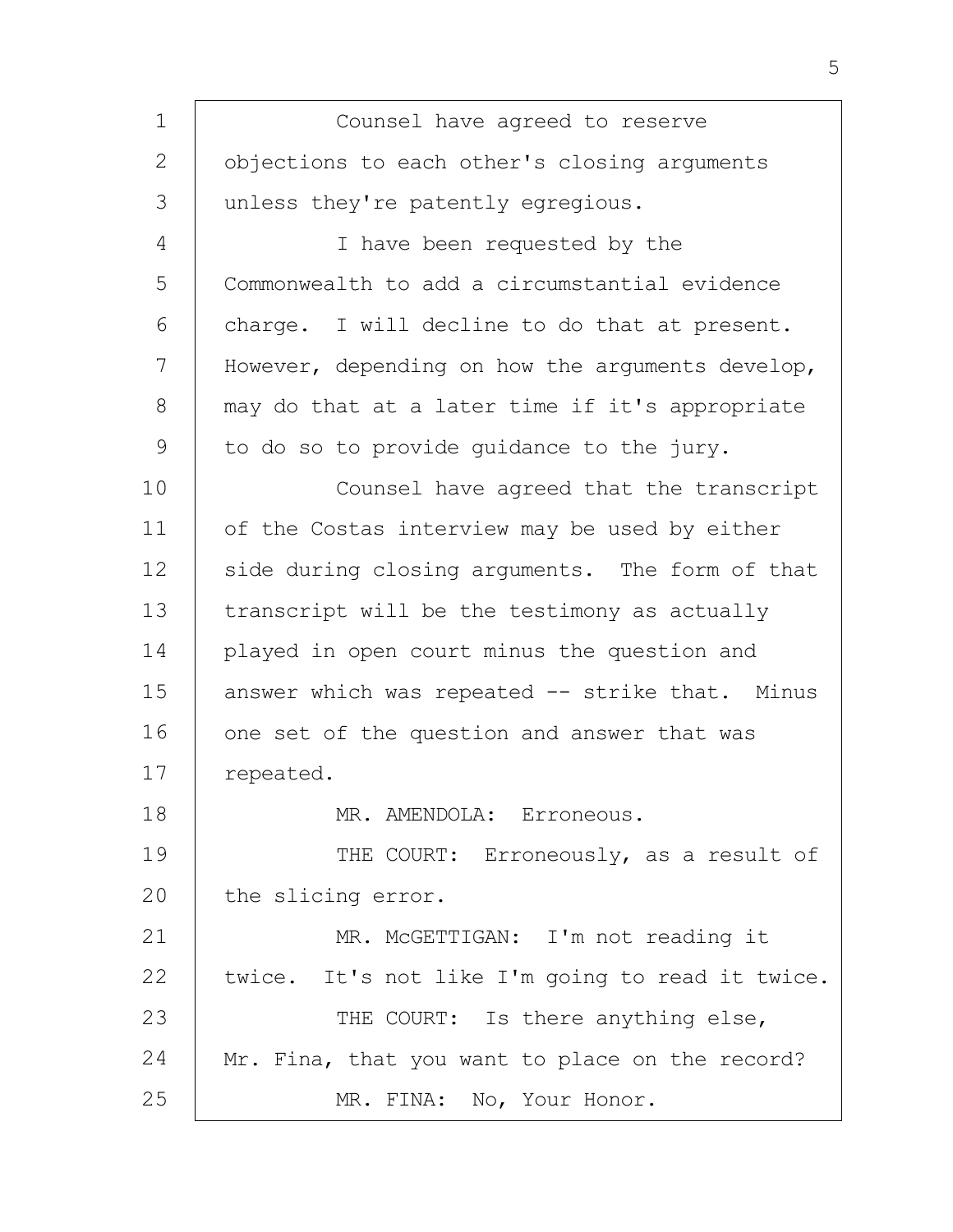| $\mathbf 1$ | MR. ROMINGER: Mr. Amendola had raised             |
|-------------|---------------------------------------------------|
| 2           | the idea that defendant's character or reputation |
| 3           | evidence alone would be enough to raise a         |
| 4           | reasonable doubt and it didn't have to be waived  |
| 5           | with all other evidence in the case. We would     |
| 6           | add that you propose good character made by       |
| 7           | itself raises a reasonable doubt and require a    |
| 8           | verdict of not guilty in and of itself, and then  |
| 9           | you could weigh and consider the evidence of      |
| 10          | other character but still reach a verdict on      |
| 11          | character evidence alone.                         |
| 12          | THE COURT: The motion is denied. The              |
| 13          | language will be given in the form of the         |
| 14          | standard jury instructions.                       |
| 15          | MR. ROMINGER: On counts 36 through 40,            |
| 16          | No. 8, the Bill of Particulars specified that it  |
| 17          | took place on November 20th through November 27,  |
| 18          | 2000. We believe the Commonwealth's bound to      |
| 19          | prove --                                          |
| 20          | THE COURT: I have already ruled on that           |
| 21          | and a written order was filed of record. So the   |
| 22          | objection is reserved and it's ruled on.          |
| 23          | MR. ROMINGER: Ask that the jury be                |
| 24          | instructed on that issue.                         |
| 25          | THE COURT: That's denied.                         |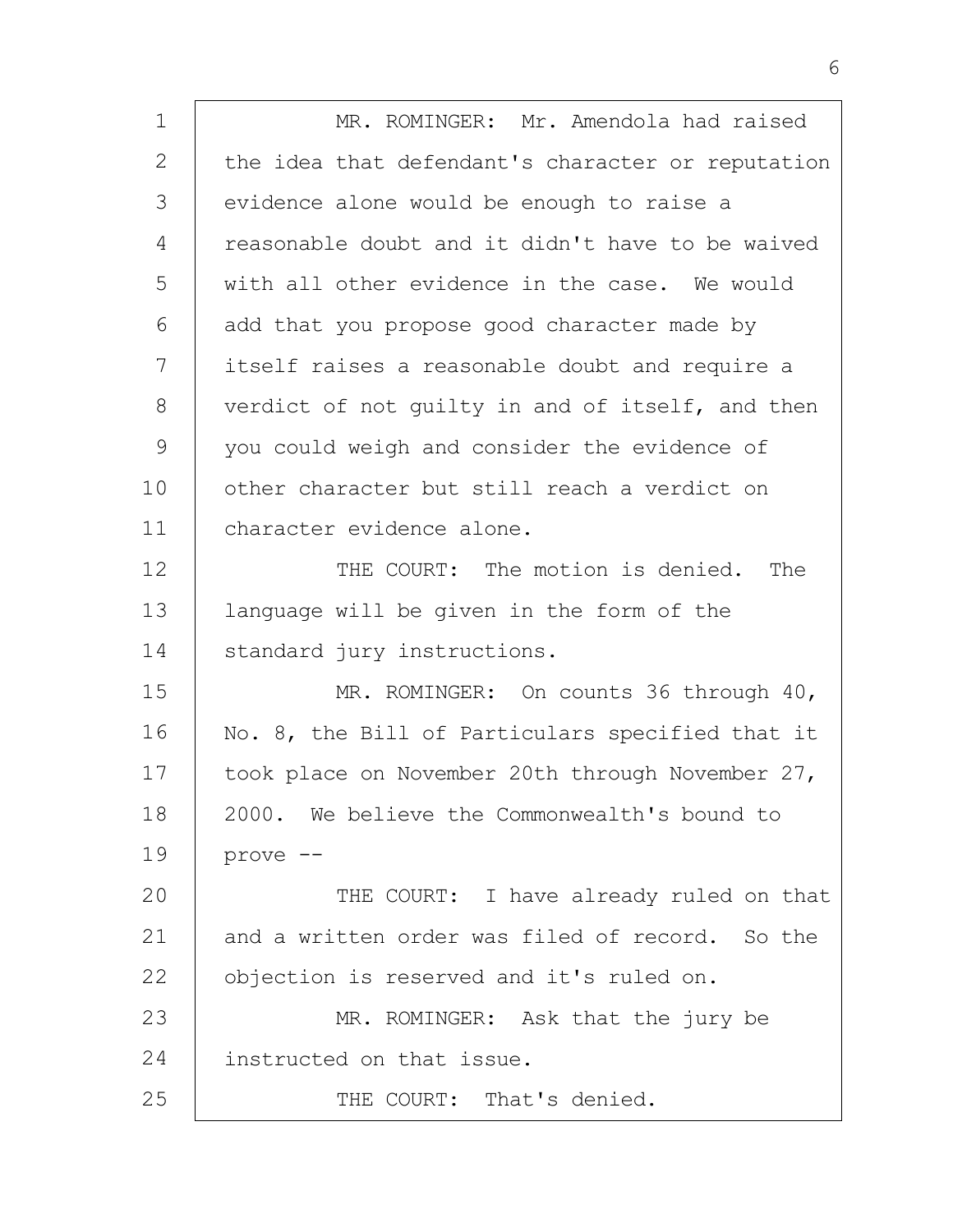| 1             | MR. ROMINGER: Nothing else.                       |
|---------------|---------------------------------------------------|
| $\mathbf{2}$  | THE COURT: Off the record.                        |
| 3             | (Whereupon, a discussion was held off             |
| 4             | the record.)                                      |
| 5             | (End of discussion in chambers.)                  |
| 6             | THE COURT: We'll be in session. You               |
| 7             | may be seated. Bring the jury in.                 |
| 8             | (Whereupon, the jury was escorted into            |
| $\mathcal{G}$ | the courtroom.)                                   |
| 10            | THE COURT: If would you like to move              |
| 11            | into that seat, you can feel comfortable doing    |
| 12            | that.                                             |
| 13            | I will remind everyone present this               |
| 14            | morning that under the revised decorum order that |
| 15            | is now online, no one will be permitted to leave  |
| 16            | the courtroom during the closing charge during    |
| 17            | the arguments of either attorney or be permitted  |
| 18            | to enter once those arguments have begun.         |
| 19            | Under the Rules of Court promulgated in           |
| 20            | Pennsylvania, you are not permitted to take notes |
| 21            | during my charge to you, although you are         |
| 22            | permitted to take notes during the attorneys'     |
| 23            | closing arguments, and we'll give you your        |
| 24            | notebooks back during the recess.                 |
| 25            | But I will be giving you some aids that           |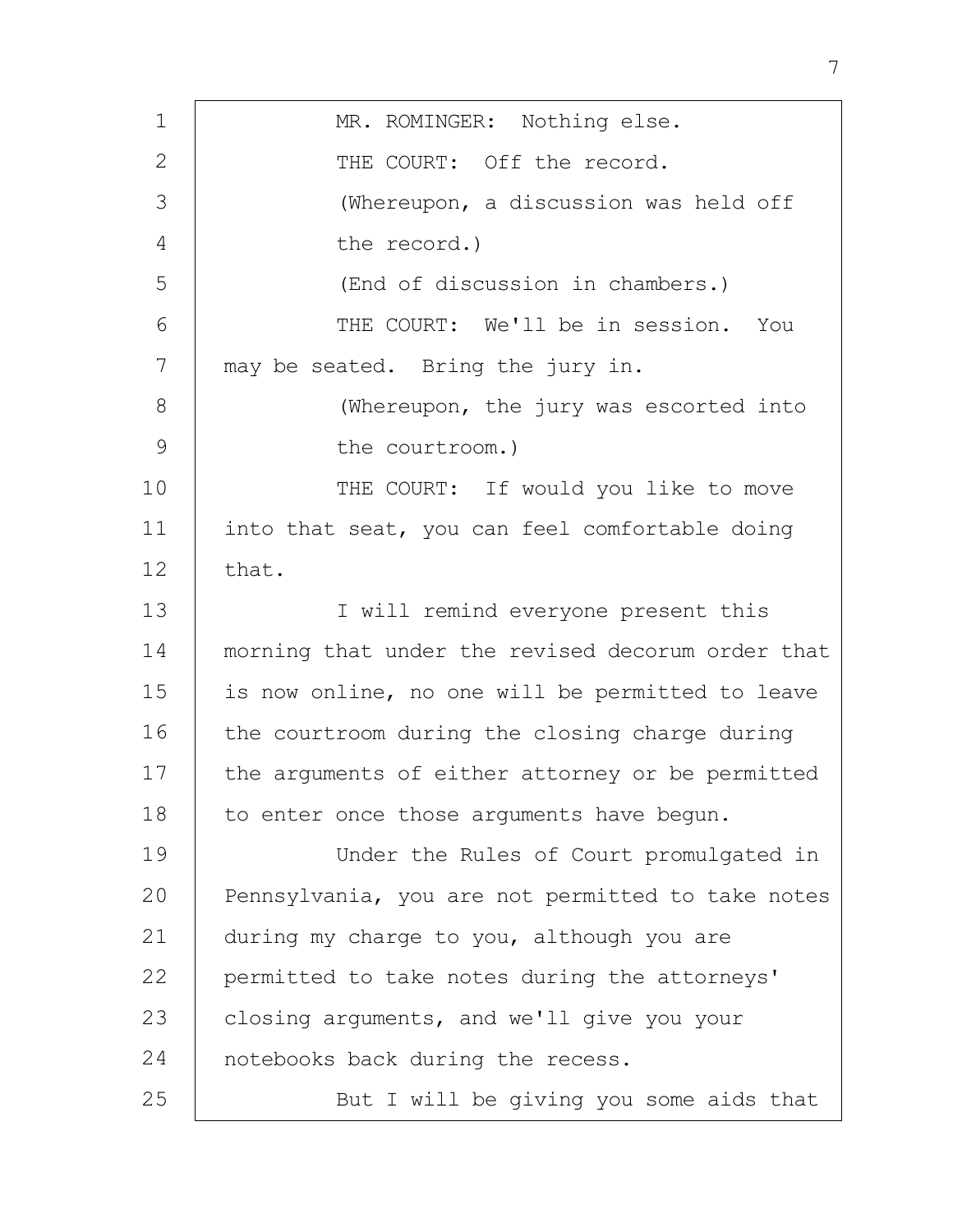| $\mathbf 1$  | will assist you when you do your deliberations.   |
|--------------|---------------------------------------------------|
| $\mathbf{2}$ | You will have, for example, a list by child with  |
| 3            | each crime alleged to have been committed against |
| 4            | each child. You will have a work sheet of each    |
| 5            | crime with the list of questions which you must   |
| 6            | answer before you can enter a verdict with regard |
| 7            | to that crime. And, of course, you'll have a      |
| 8            | verdict slip which by count number identifies the |
| 9            | crime and indicates whether you should find the   |
| 10           | defendant quilty -- whether you have found the    |
| 11           | defendant guilty or not guilty. So you'll have    |
| 12           | some written aids to assist you even though you   |
| 13           | can't take notes about what I'm about to say to   |
| 14           | you.                                              |
| 15           | So try to consider what I am saying to            |
| 16           | you as a whole and any questions that you have,   |
| 17           | you'll have an opportunity to put in writing and  |
| 18           | I'll address later to you, if need be, once you   |
| 19           | have begun your deliberations.                    |
| 20           | So the purpose of my comments now is to           |
| 21           | give you instructions on the law that you must    |
| 22           | apply and then we're going to take a 20-minute    |
| 23           | recess. Counsel for the defense will present his  |
| 24           | closing arguments. We'll take another 20-minute   |
| 25           | recess. Counsel for the Commonwealth will         |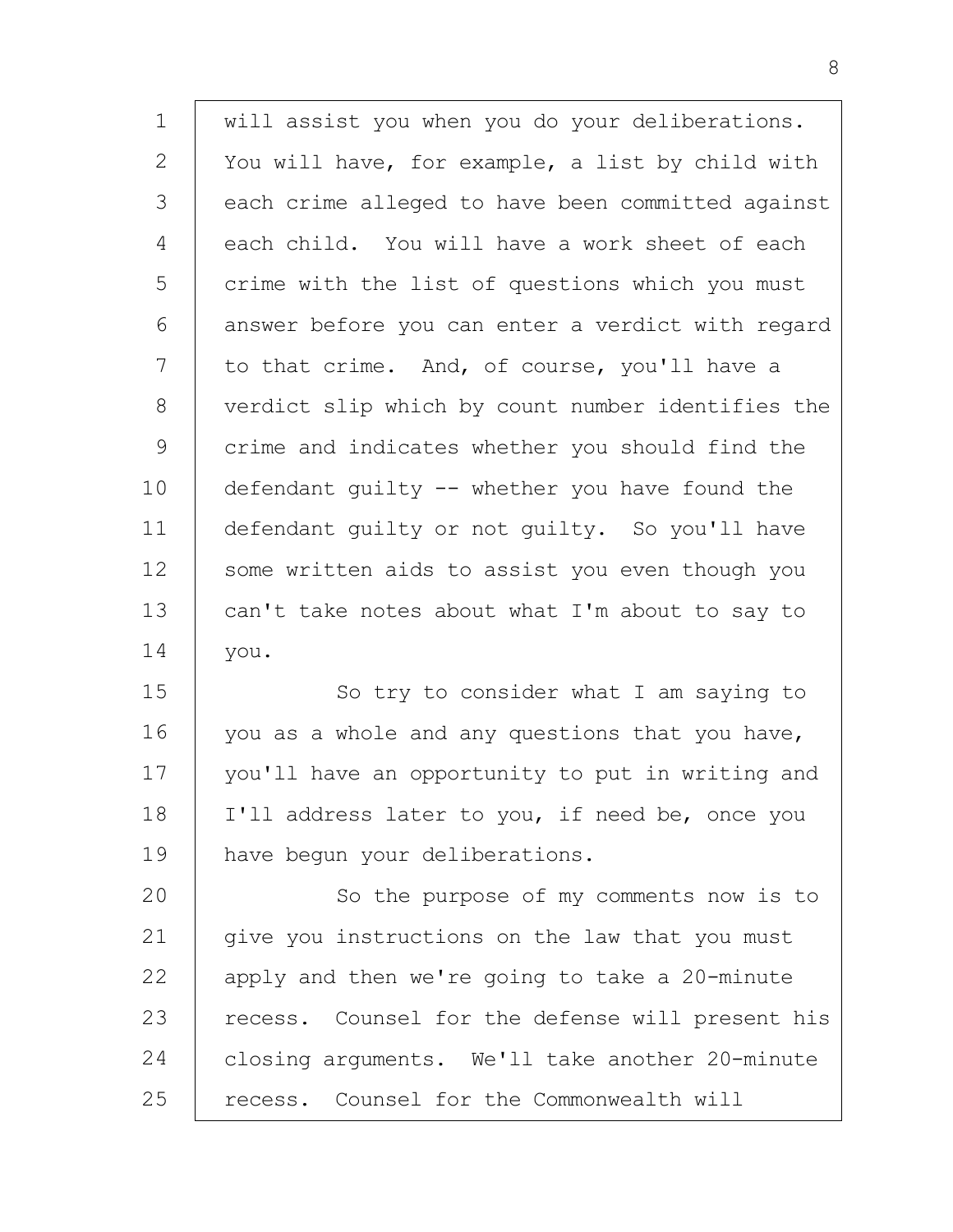1 2 3 4 5 6 7 8 9 10 11 12 13 14 15 16 17 18 19  $20$ 21 22 23 24 25 present their closing argument. At that point I'll give you some final instructions, and then you will begin your deliberations which I anticipate will be sometime between 12:00 o'clock and 1:00. My instructions to you begin with two fundamental principles of our system of criminal law. The first fundamental principle is that your verdict must arise from your own independent conscientious review of the facts and the application of the law, the application of your own good common sense, the recognition of the oath that you took as jurors to try this case fairly, impartially, and honorably because we all rely on your integrity and your good judgment. The second fundamental principle is that under our system of criminal law the defendant is presumed to be innocent. The mere fact that he's been arrested, that he's been accused of a crime is not any evidence against him. He is assumed to be innocent throughout this trial and unless and until you conclude, based on a careful and impartial consideration of the evidence, that the Commonwealth has proved to your satisfaction that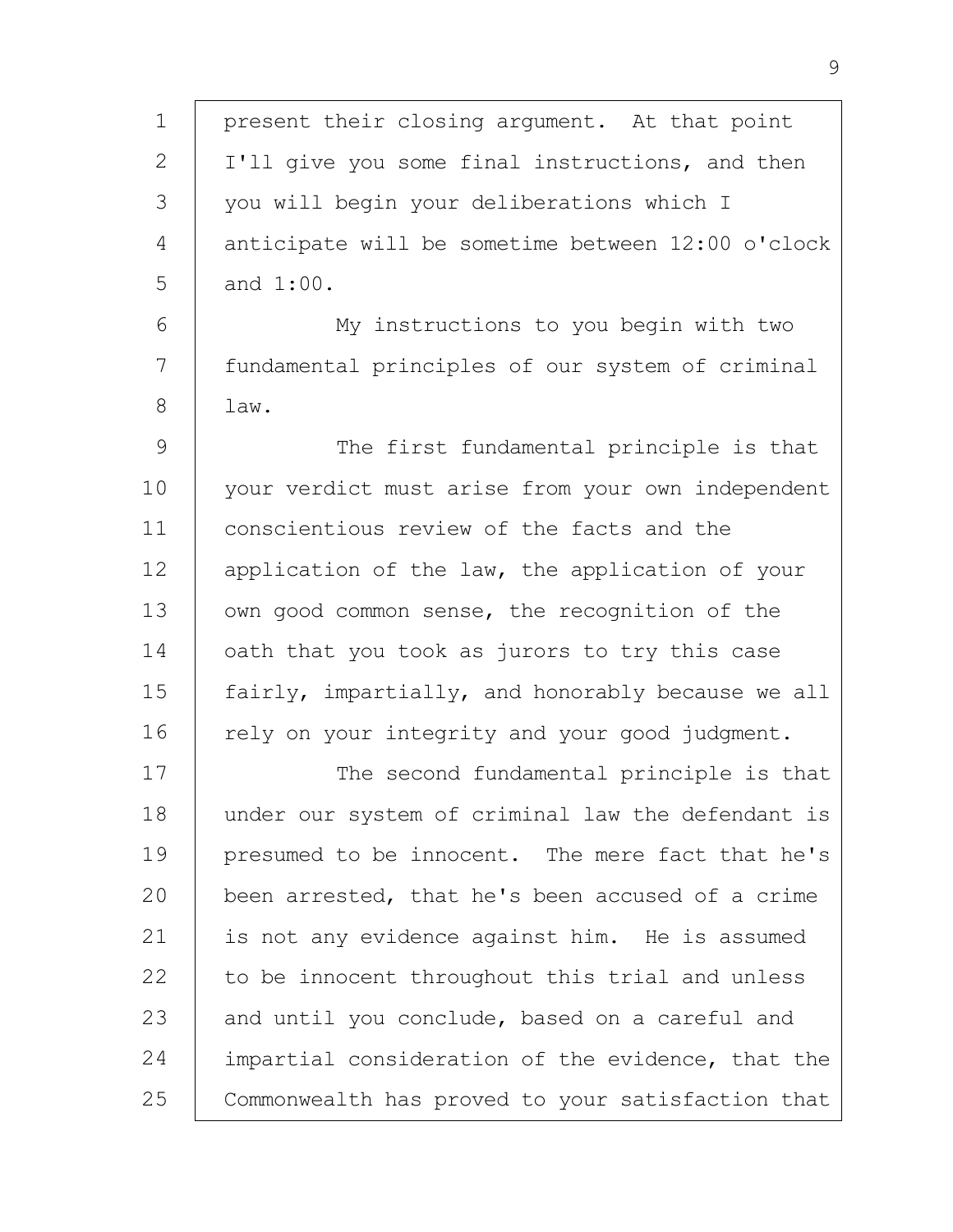1 2 3 4 5 6 7 8 9 10 11 12 13 14 15 16 17 18 19  $20$ 21 22 23 24 25 he is guilty beyond a reasonable doubt. It's not the defendant's burden to prove he's not guilty. It is the Commonwealth that always has the burden of proving that he is guilty by establishing each and every element or fact sufficient to support the crime charged and that he has been proven guilty beyond a reasonable doubt. The defendant, under our system of law, is not required to present any evidence or to prove anything in his own defense. The Commonwealth has the burden of proving the defendant's guilt. Therefore, if the Commonwealth fails to meet its burden, then your verdict must be not guilty. On the other hand, if the Commonwealth does prove beyond a reasonable doubt the defendant is guilty, then that must be your verdict as well. Now, although the Commonwealth has the burden of proving the defendant is guilty, it does not have the burden of proving its case to the point of eliminating all doubt or to a mathematical certainty because we make few decisions in life that are free from all doubt. So what is a reasonable doubt?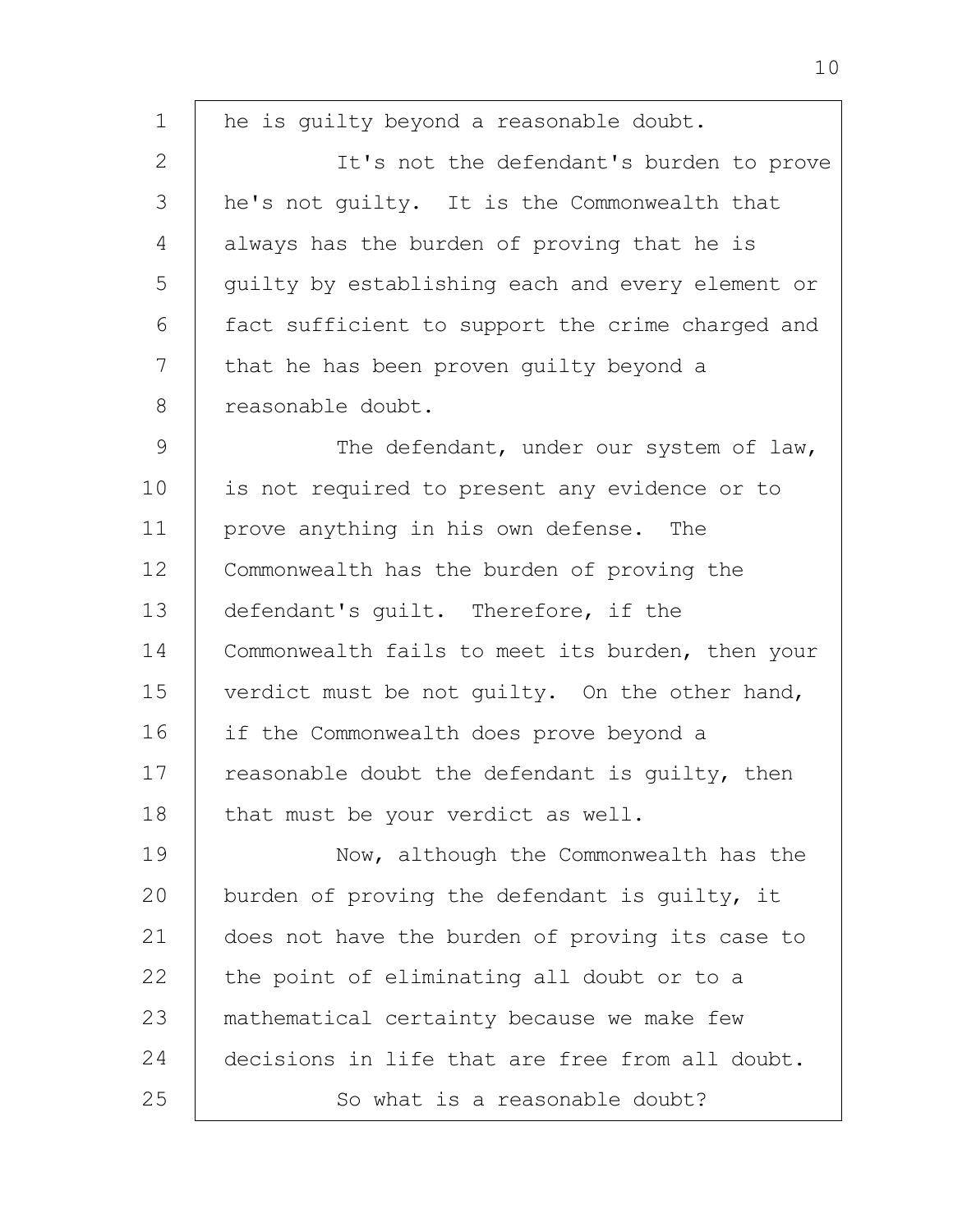| 1  | A reasonable doubt is defined in the law          |
|----|---------------------------------------------------|
| 2  | as a doubt that would cause a reasonably careful  |
| 3  | and sensible person to hesitate before acting     |
| 4  | upon a matter of importance in his or her own     |
| 5  | affairs. A reasonable doubt must fairly arise     |
| 6  | out of the evidence that was presented or out of  |
| 7  | the lack of evidence presented with regard to     |
| 8  | some specific element of the crime.               |
| 9  | A reasonable doubt is a real doubt, a             |
| 10 | reasoned doubt. It's not an imagined doubt or a   |
| 11 | doubt based on speculation or a doubt             |
| 12 | manufactured to avoid carrying out what you might |
| 13 | deem to be an otherwise unpleasant                |
| 14 | responsibility.                                   |
| 15 | Therefore, it is not enough that the              |
| 16 | Commonwealth's evidence merely casts doubt on the |
| 17 | innocence of the defendant or that it leaves you  |
| 18 | believing simply that he is probably quilty.      |
| 19 | Rather, to find the defendant quilty beyond a     |
| 20 | reasonable doubt, you must be convinced of his    |
| 21 | quilt to the same degree you would be convinced   |
| 22 | about a matter of importance in your own life in  |
| 23 | which you would act with confidence and without   |
| 24 | restraint or without hesitation.                  |
| 25 | So to summarize, you may not find the             |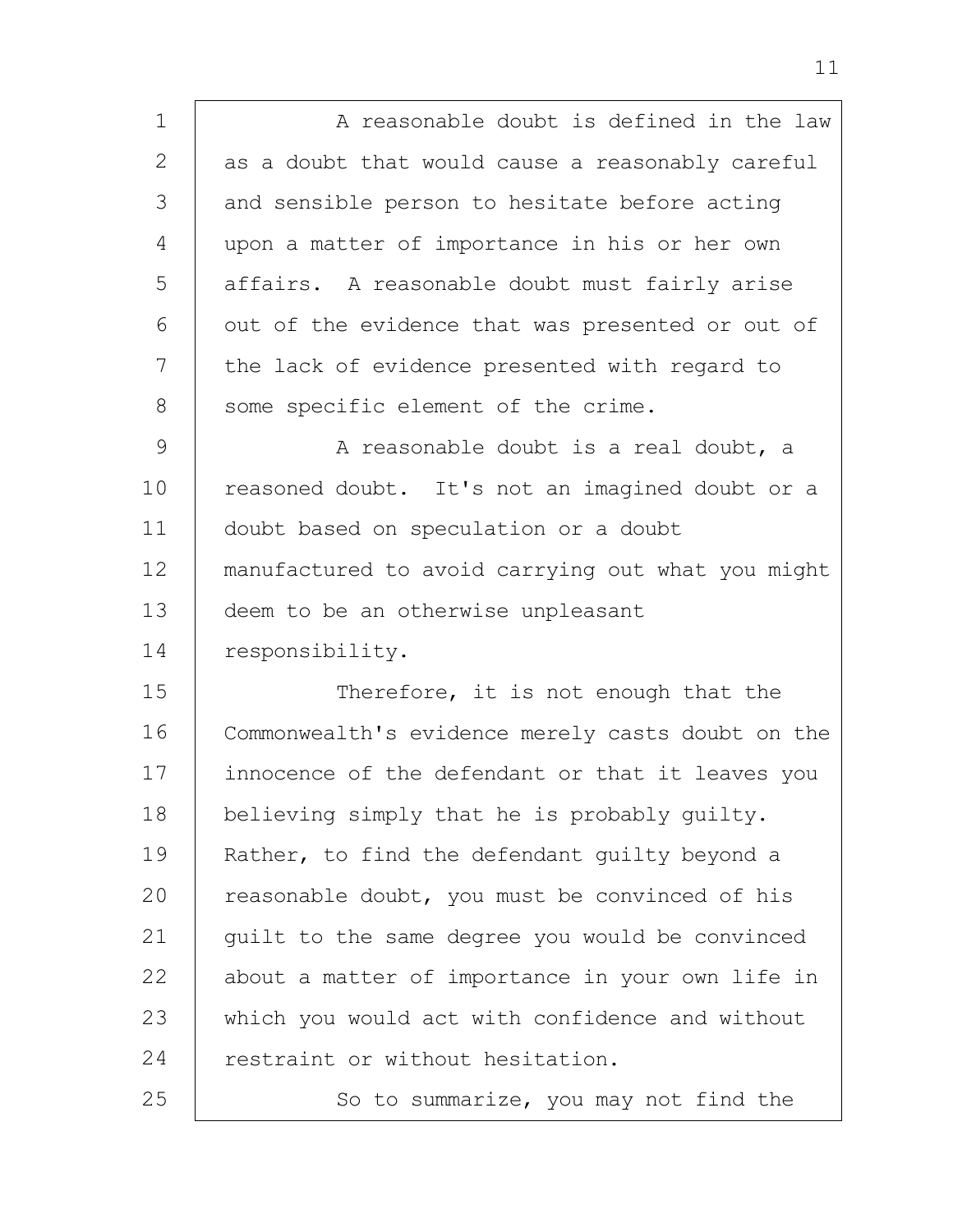1 2 3 4 5 6 7 8 9 10 11 12 13 14 15 16 17 18 19 20 21 22 23 24 25 defendant guilty based on a mere suspicion of guilt. The Commonwealth has the burden of proving the defendant is guilty beyond a reasonable doubt. If it meets that burden, then the defendant is no longer presumed innocent and you should find him guilty. On the other hand, if the Commonwealth does not meet this burden, then you must find him not guilty. Now, I will submit that at some point in your deliberations you'll have to confront the question: When does otherwise innocent conduct become criminal? Perhaps I can offer some guidance that might be useful. Let us begin with the obvious proposition that it is not necessarily a crime for an adult to touch a child. It's not a crime, for example, for a downhill skiing racing coach to take hold of a child's leg to demonstrate how to properly position it over a ski or for a wrestling coach, in very close contact with an athlete, to demonstrate a wrestling move or for a teacher to put a comforting arm around a crying child. Now, it is obviously a crime, as I will explain to you, for a man to have oral sex with a

12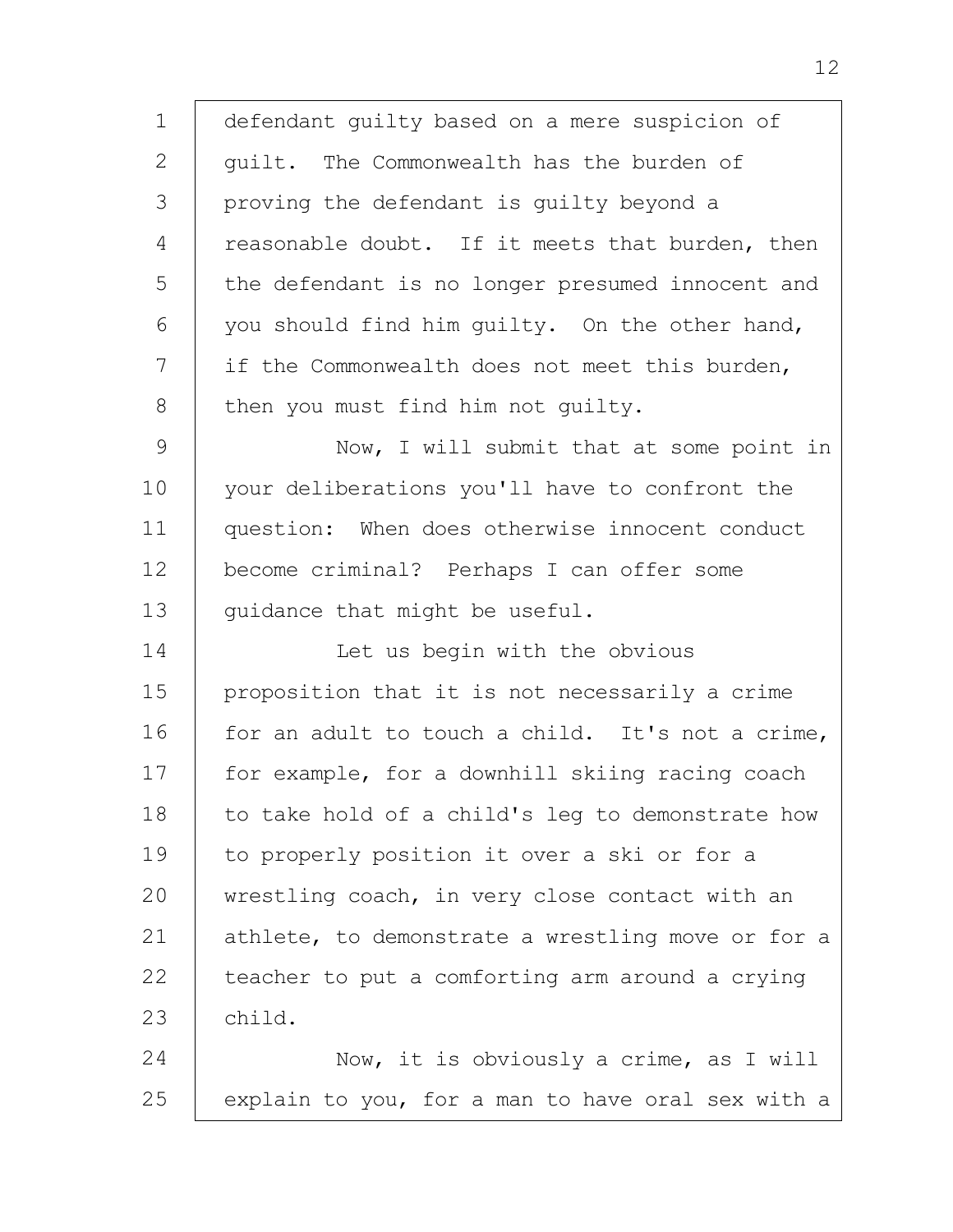1 2 3 4 5 6 7 8 9 10 11 12 13 14 15 16 17 18 19 20 21 22 23 24 25 boy or for the man to have the boy perform oral sex on him. And if you believe that testimony that it happened in this case, then you may find the defendant guilty. But other forms of physical contact are more problematic. It's not necessarily a crime, for example, for a man to take a shower with a boy. It's not necessarily crime for a man to wash a boy's hair or to lather his back or shoulders or to engage in back rubbing or back cracking. If you believe the defendant does those things -- did those things, it does not necessarily mean that you must find the defendant guilty. You may believe he exercised poor judgment, but poor judgment does not in and of itself amount to criminality. Similarly, an adult's behavior is not a crime simply because the behavior of the adult makes the child feel uncomfortable. A child's reaction may be evidence for you to consider in deciding whether a crime has been committed but it's not determinative. What makes this kind of ambiguous contact a crime is the intent with which it is done. You must distinguish an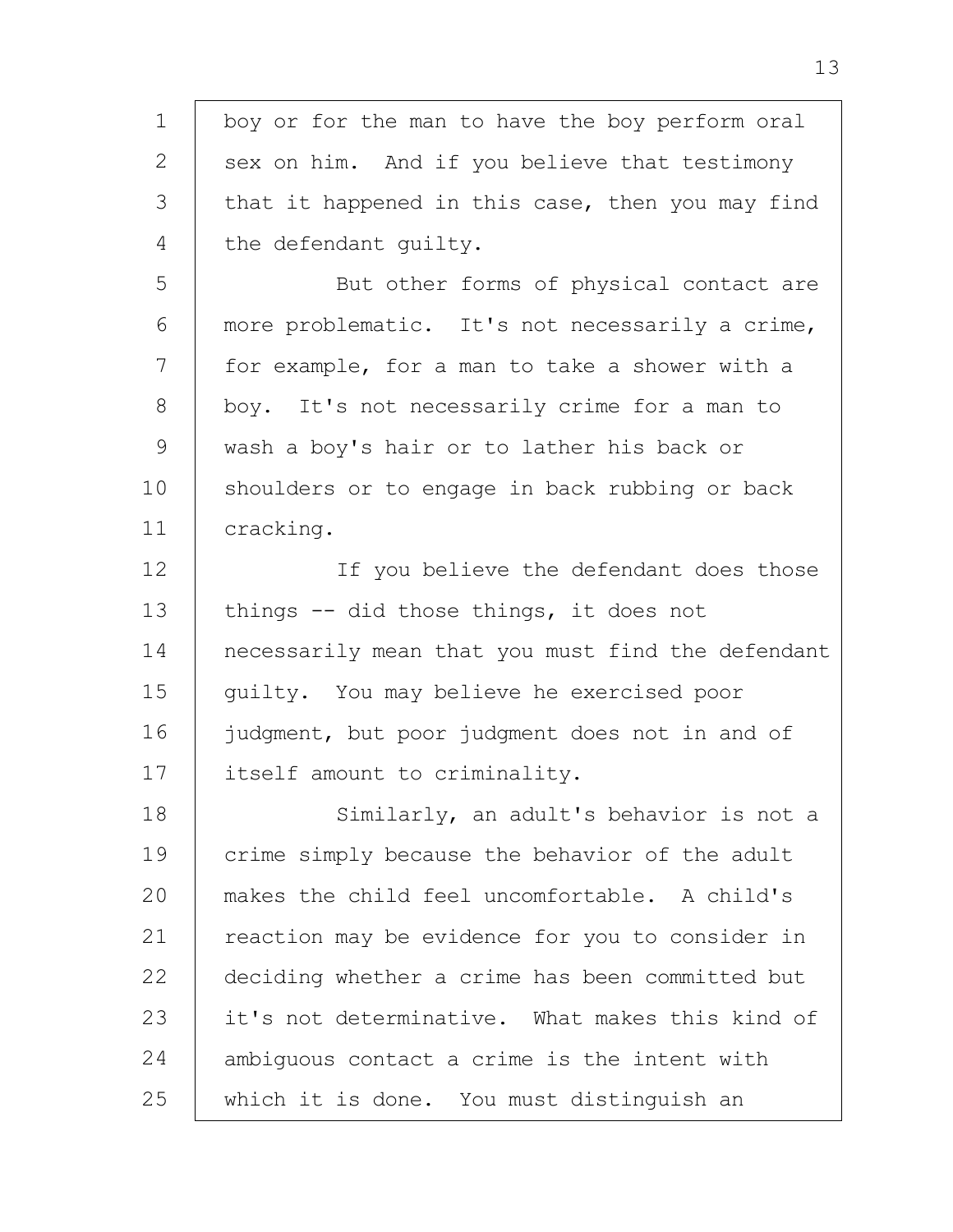1 2 3 4 5 6 7 8 expression of familiar or family affection from an act of lust. A display of innocent affection is not a crime, but what appears to be otherwise innocent conduct when performed with a sexual motive, when performed with the intent to sexually arose an adult and to satisfy an adult's sexual desires at the expense of a child, that is a crime.

9 10 11 12 13 14 15 16 17 The test of criminality is not what the child felt, either then or now, it's about what he testified happened to him. The critical issue is not whether the child felt uncomfortable because it is not inconceivable that a child like an adult could be made to feel uncomfortable by an innocent act or to made to feel uncomfortable by an act that was insensitive perhaps but not criminal.

18 19  $20$ 21 22 23 24 25 So the issue is not what the child felt. The issue is what the defendant intended. It is the defendant's intent, not the child's reaction, that determines if a crime was committed. Of course, how a child reacted is not irrelevant to the extent it assists you in assessing the defendant's attempt, you may consider.

If you decide that the defendant engaged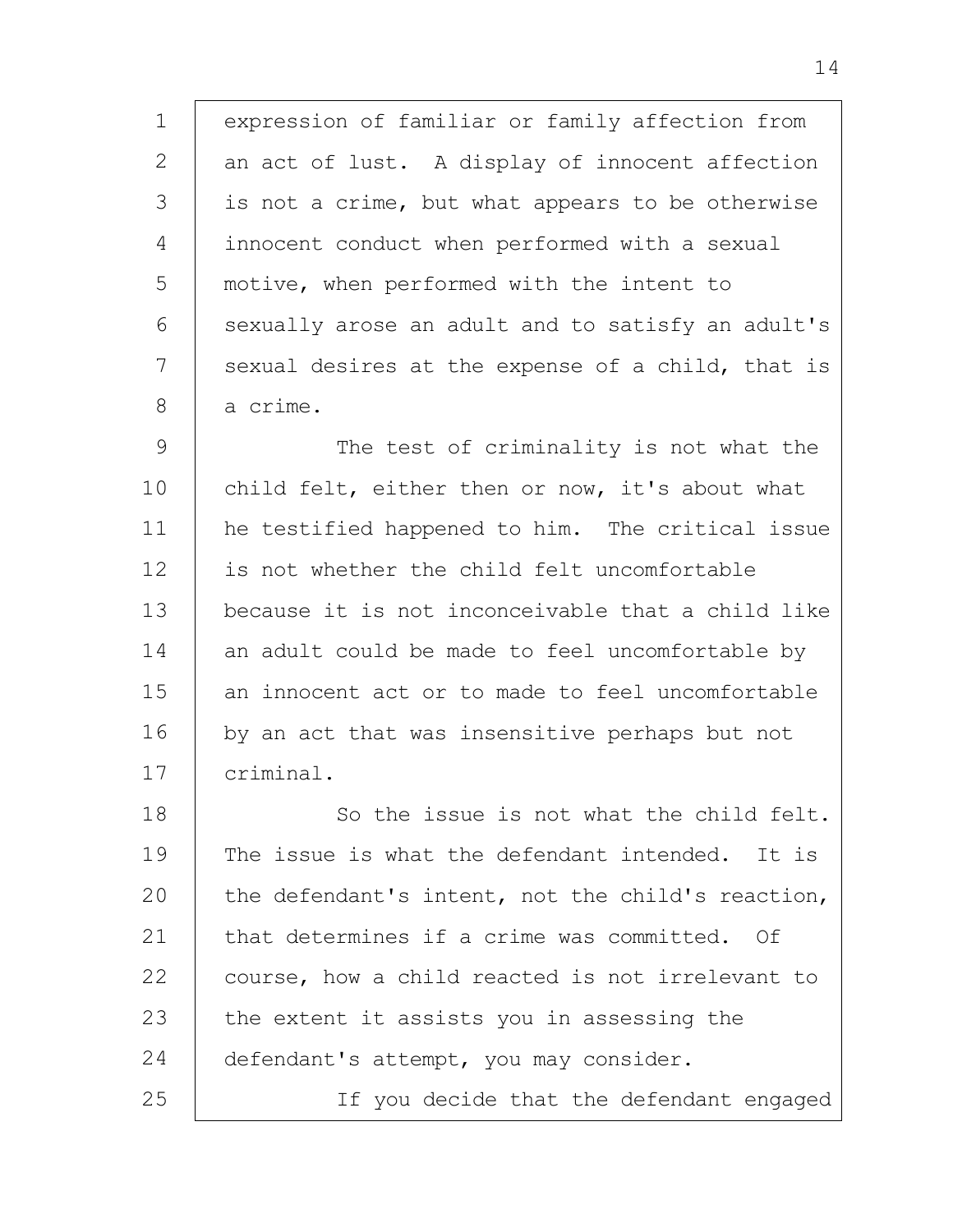1 2 3 4 5 6 7 8 in the various behaviors that have been described during the trial, then you must decide which acts, if any, he did with the intention to satisfy his own sexual desires. Any behavior motivated by sexual desire was a crime. If he did not act out of sexual desire, then he committed no crime even if he did display poor judgment.

9 10 11 12 13 Your job is to consider all of the evidence presented in this case and regarding each charge presented and decide whether the defendant engaged in the conduct alleged and, if so, whether he did that with a criminal intent.

14 15 16 17 18 19 20 21 In assessing the evidence, you may consider that the testimony of any child alleging criminal conduct standing alone, if you believe it, is sufficient proof upon which you may find the defendant guilty. The testimony of a victim in a case such as this does not need to be corroborated by other evidence in order to sustain a conviction.

22 23 24 25 Now, as judges of the facts, you are also the judges of credibility of the witnesses and of their testimony. This means that you must judge the truthfulness and the accuracy of each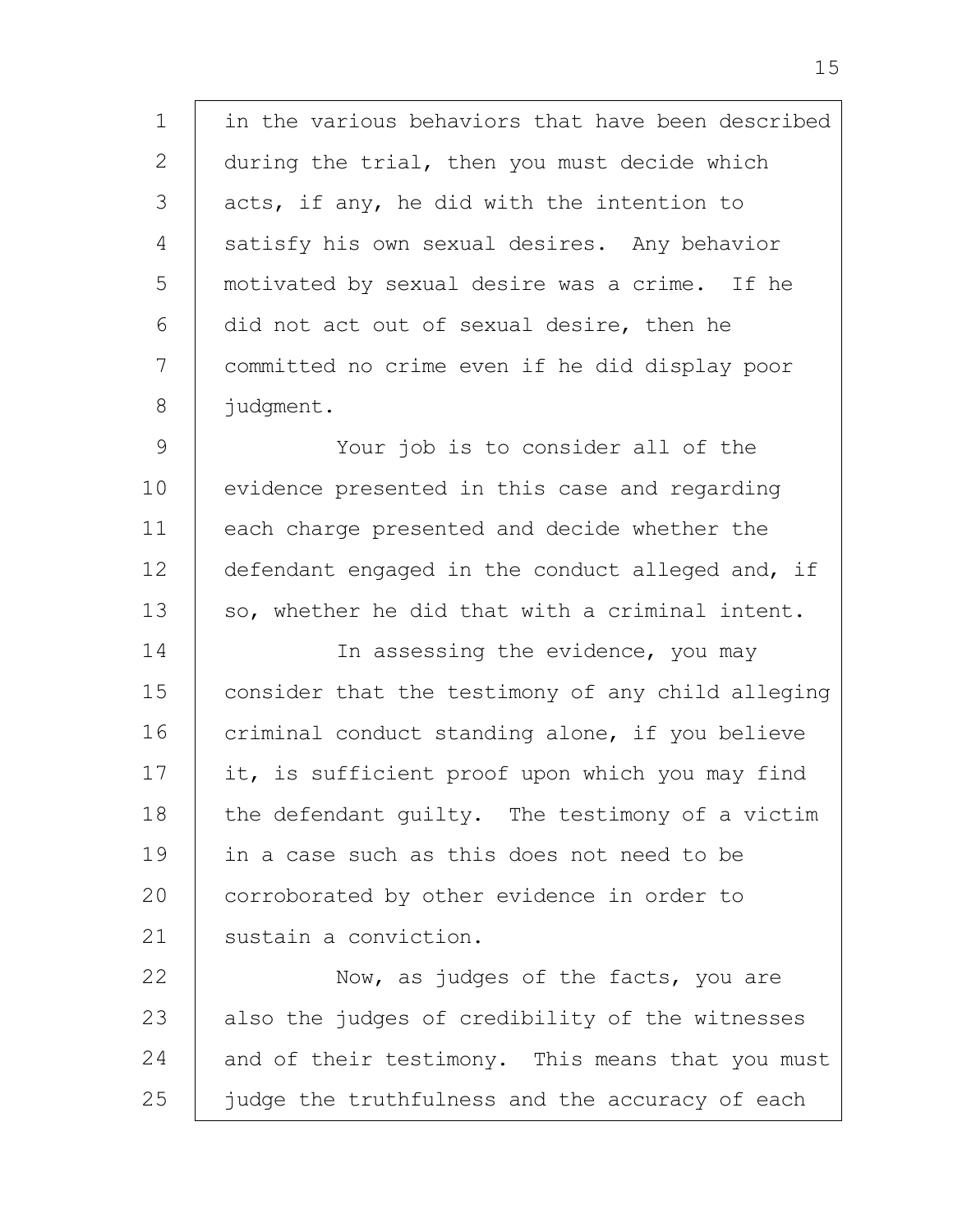1 2 3 4 5 6 7 8 9 10 11 12 13 14 15 16 17 18 19  $20$ 21 22 23 24 25 witness's testimony and decide whether to believe all of it, part of it, or none of it. So, how you may ask do you go about doing that? Well, there are many factors that you may or should consider when judging credibility and deciding whether or not to believe a witness's testimony. You might consider, for example, was the witness able to see or hear or know the things about which he or she testified? How well could the witness remember and describe the things about which he or she testified? Did the witness testify in a manner that was convincing to you? How did the witness look and act and speak while testifying? Was the witness's testimony uncertain, confused, self-contradictory, argumentative, evasive? Has the witness ever been convicted of a crime involving dishonesty? What is the witness's reputation for testifying -- or for truthfulness in the community among those who know the witness? How well does the testimony of the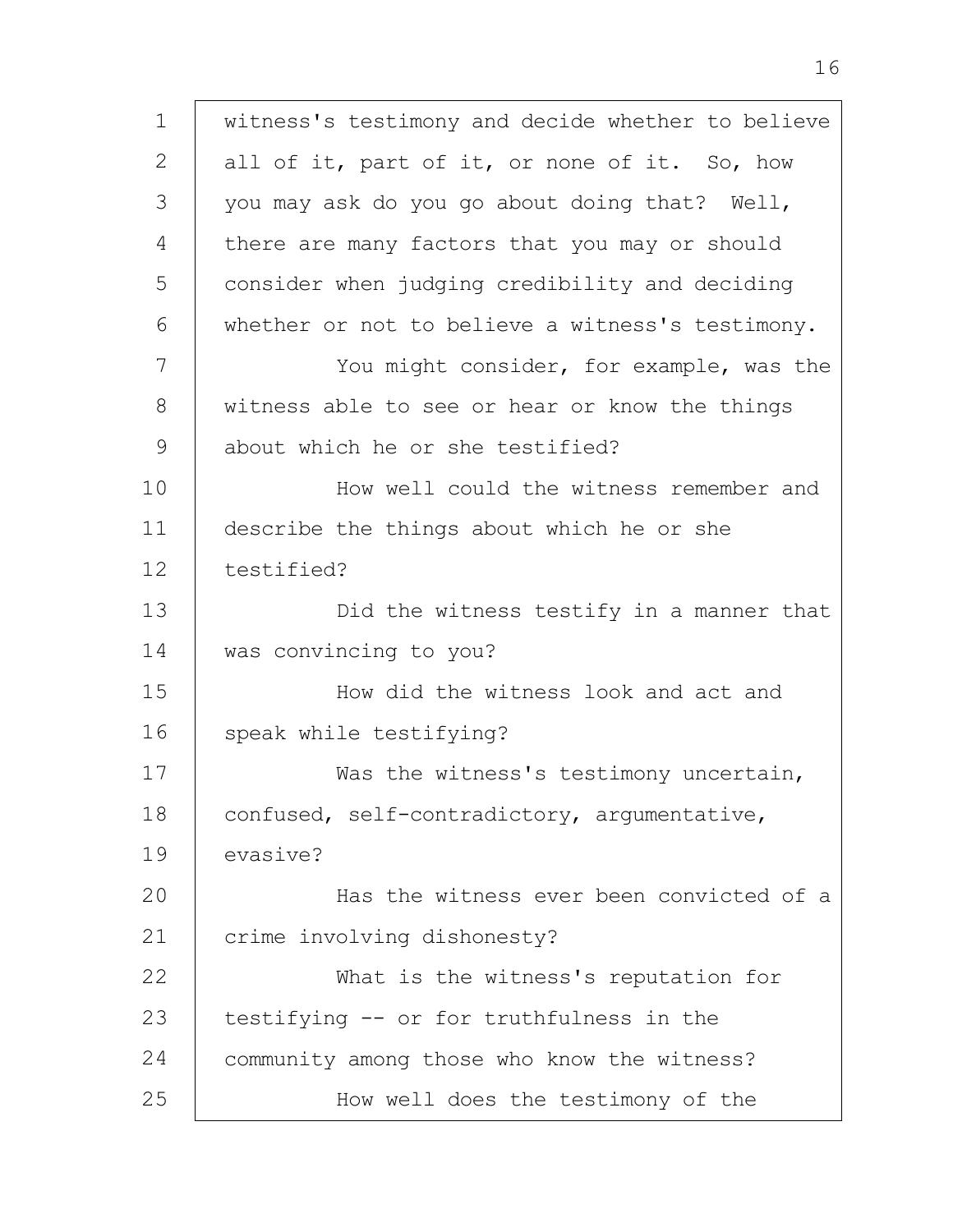1 2 3 4 5 6 7 8 9 10 11 12 13 14 15 16 17 18 19  $20$ 21 22 23 24 25 witness square with other evidence in the case, including the testimony of other witnesses? Was it contradicted or supported by the other testimony in evidence which you believe to be true? Did the witness have any interest in the outcome of the case, anything to gain or lose by the outcome of the case? Any bias, any prejudice, or any other motive that might affect his or her testimony? If you believe that a witness testified falsely about an important issue, then you may keep that in mind in deciding whether to believe the remainder of the witness's testimony. A person who testifies falsely about one thing may have testified falsely about other things but that is not necessarily so but that's among the factors that you can consider. And, finally, after thinking about all the testimony and considering some or all of the factors that I had mentioned to you, you draw on your own experience, your own common sense, and you alone, as the sole judges of the facts, should give the testimony of each witness such credibility as you think that it deserves.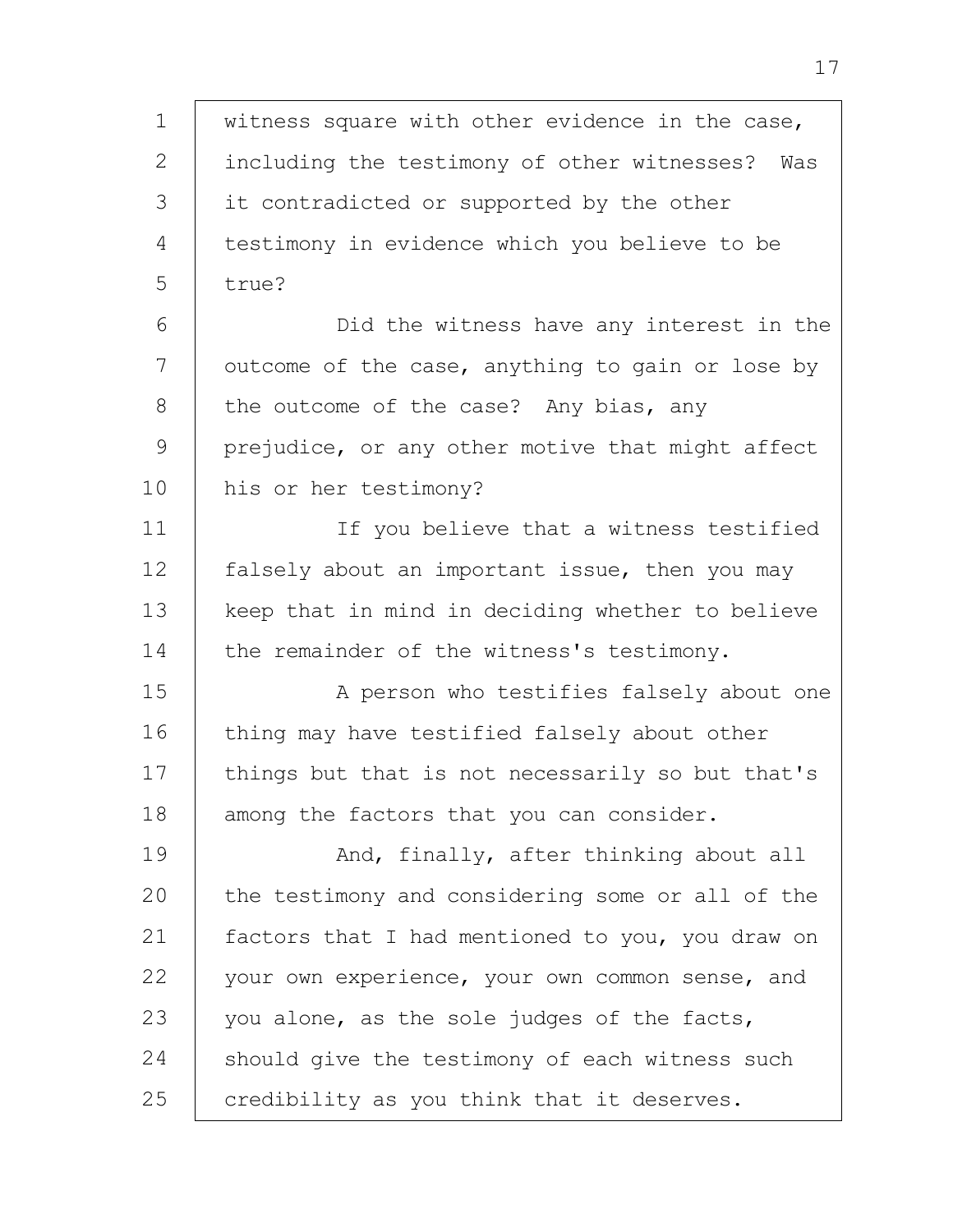1 2 3 4 5 6 7 8 9 10 11 12 13 14 15 16 17 18 19  $20$ 21 22 23 24 25 Now, you recall that I permitted Dr. Atkins and Dr. O'Brien to testify as an expert witnesses. An expert witness is a person who has special knowledge about a subject that that witness has acquired as a result of education, training, and experience. Because an expert has that special or out of the ordinary knowledge or skill, he may be able to offer you specialized information or explanations and opinions that will help you decide this case. While other witnesses testify about facts, experts can express opinions. But you as the sole jurors of the credibility of witnesses and weight of the testimony decide whether or not you want to believe or accept the testimony even of a witness which I and counsel referred to as an expert. When you are determining the credibility and weight of the expert's testimony and opinion, you should consider all the factors that I described earlier that are relevant in evaluating the testimony of any witness. You might also consider other things bearing on the credibility and weight of the witness including their training, education, experience, ability,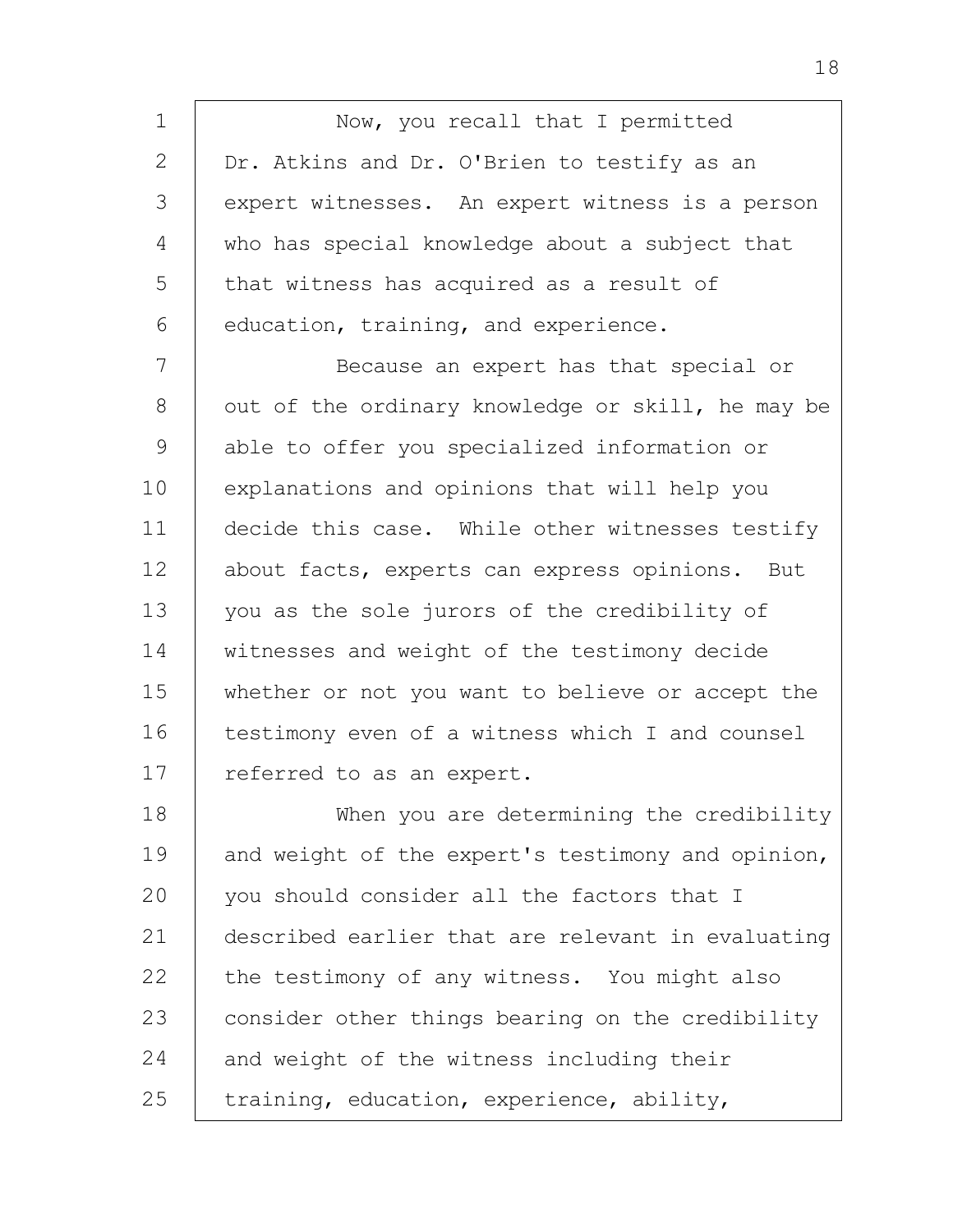1 2 3 4 5 6 7 8 9 10 11 12 13 14 15 16 17 18 19 20 21 22 23 24 25 background, any bias or interest. You might also consider the source and reliability of the information on which the expert based his opinion. Now, the testimony and opinions of Dr. Atkins and Dr. O'Brien seemed to conflict with each other. If you decide that the conflict is more than superficial, that the conflict is real and irreconcilable, you may decide what parts, if any, of the contradictory testimony and opinions you choose to believe. In doing this you should consider the relative credibility of the experts and his testimony and opinions and, of course, as I mentioned, you are free to disregard the expert -- the testimony of either or both experts. As I noted, Dr. Atkins and Dr. O'Brien seemed to express conflicting opinions. Whether those opinions conflicted is up to you. But they -- but they expressed opinions regarding their diagnosis of Mr. Sandusky. I want to be sure that I have a clear understanding of the purpose of that evidence and how you may consider its effect and apply it during your

19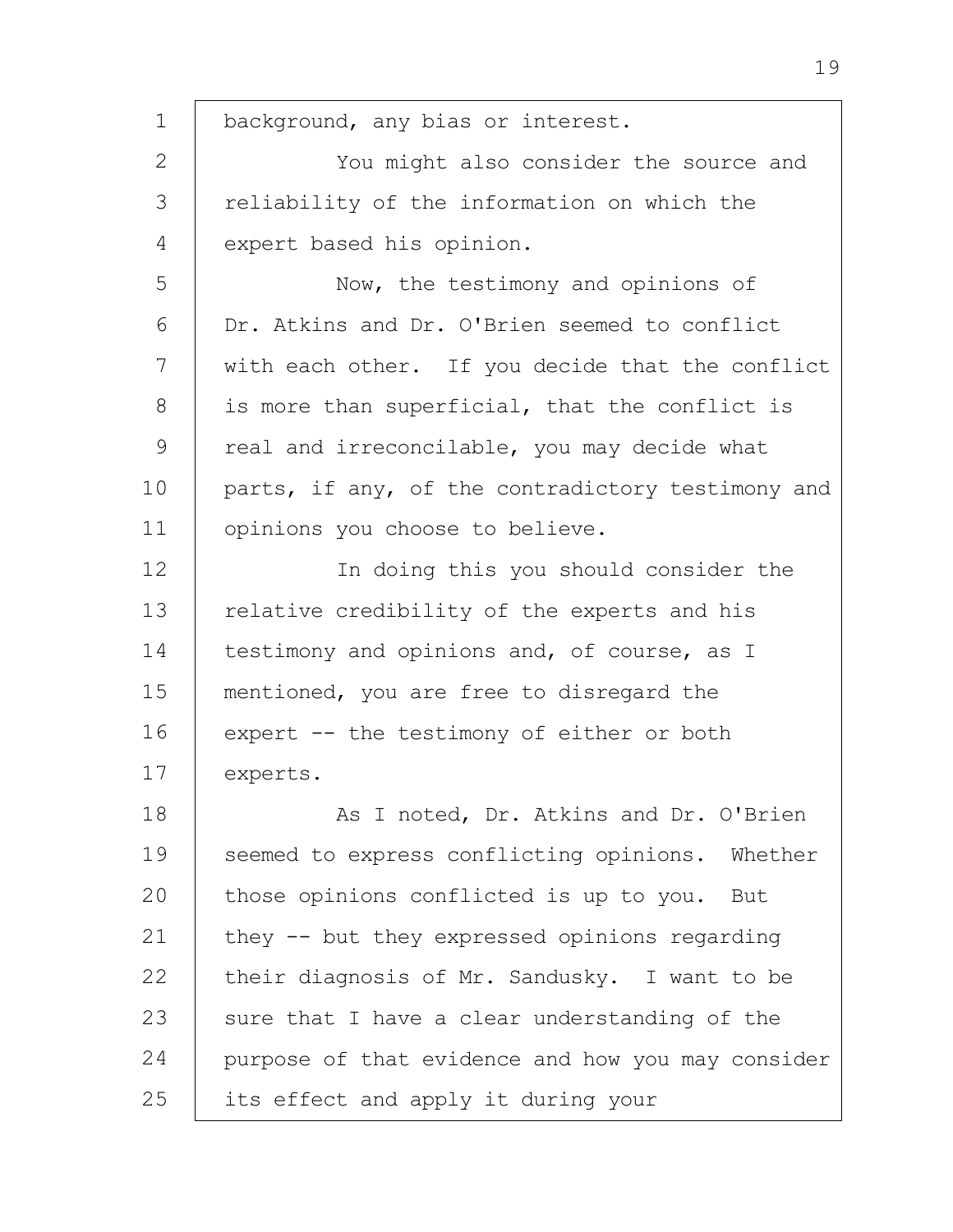1 deliberations.

2 3 4 5 6 7 8 9 10 11 12 13 14 15 16 17 18 19 20 21 22 23 24 25 First, I repeat that you're not required to accept the testimony of a witness simply because he's been qualified as an expert. It's up to you to assess the credibility of the expert and decide whether the testimony is worthy of belief. Second, Dr. Atkins testified that Mr. Sandusky has a histrionic personality disorder. The purpose of that evidence was to offer an explanation about why he sent letters to Brett Houtz. The Commonwealth has characterized these as love letters and the defense presented Dr. Atkins to offer his contrary opinion that they might also be considered as manifestations of Mr. Sandusky's personality disorder rather than as love letters. Third, if you believe Mr. Sandusky committed any of the various sexual acts for which he has been charged, you may not use the testimony of Dr. Atkins to justify those acts or to excuse those acts or to conclude that Mr. Sandusky did not have the necessary intent to commit the acts and, therefore, find him not guilty.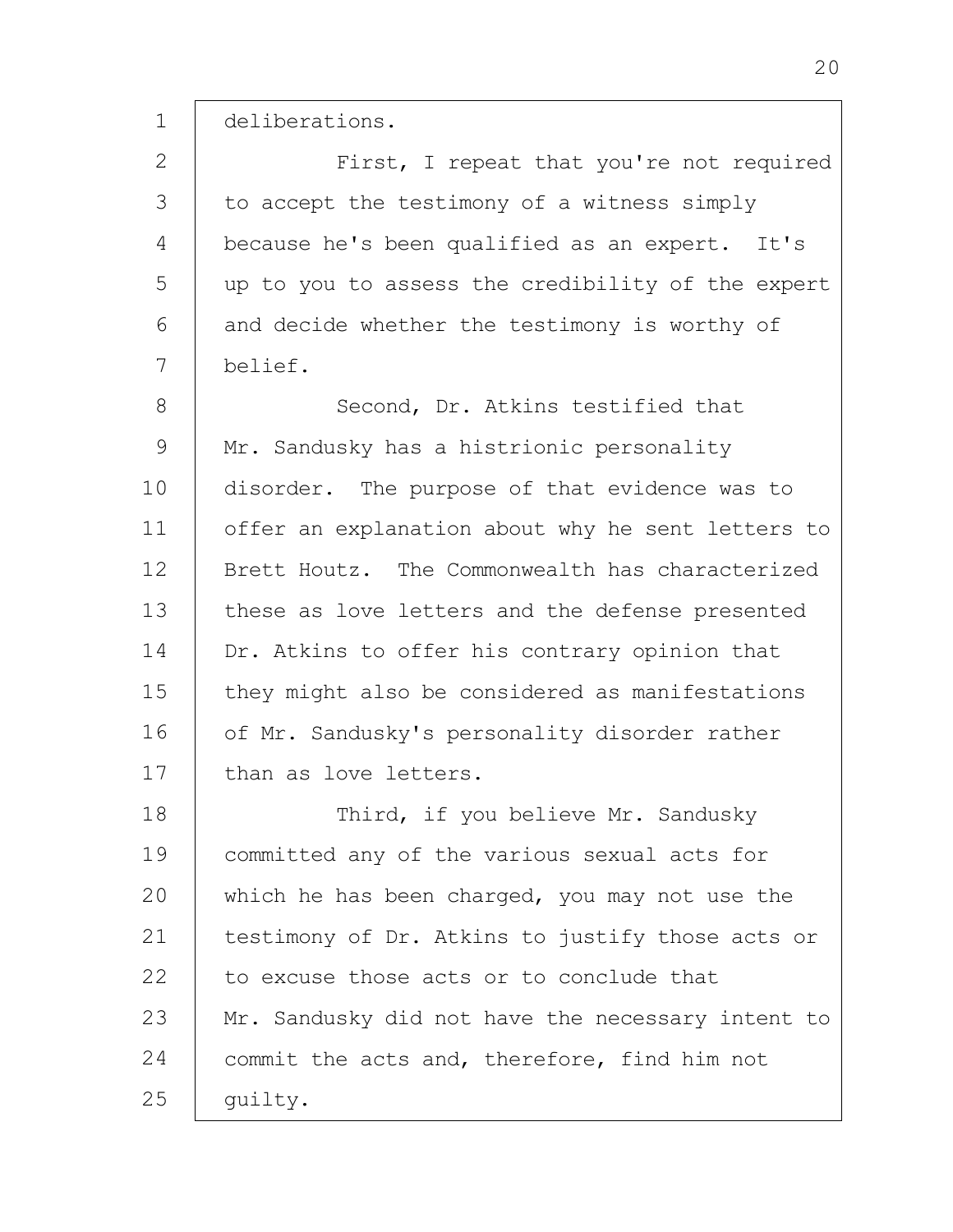1 2 3 4 5 6 So even if you believe Mr. Sandusky suffers from a histrionic personality disorder, that is not a defense to any of the crimes charged. The evidence was not presented for that purpose and may not be used by you for that purpose.

7 8 9 10 11 12 13 14 In a case where the defendant offers mental illness as a defense to criminal charges, he must first admit that he committed the offenses and then offer the mental illness as a defense. That did not happen in this case. Mr. Sandusky has not admitted he committed the offenses charged and, therefore, he cannot offer mental illness as a defense.

15 16 17 18 19 20 21 22 23 24 25 So I specifically instruct you that even if you believe Mr. Sandusky has been properly diagnosed as having a histrionic personality disorder, you may consider that evidence only to help you to evaluate the purpose and content of his letters to Brett Houtz. Any such diagnosis is not a defense to the charges brought against him. The diagnosis was only offered and may only be considered as an alternative explanation of why he sent the letters that had been introduced into evidence.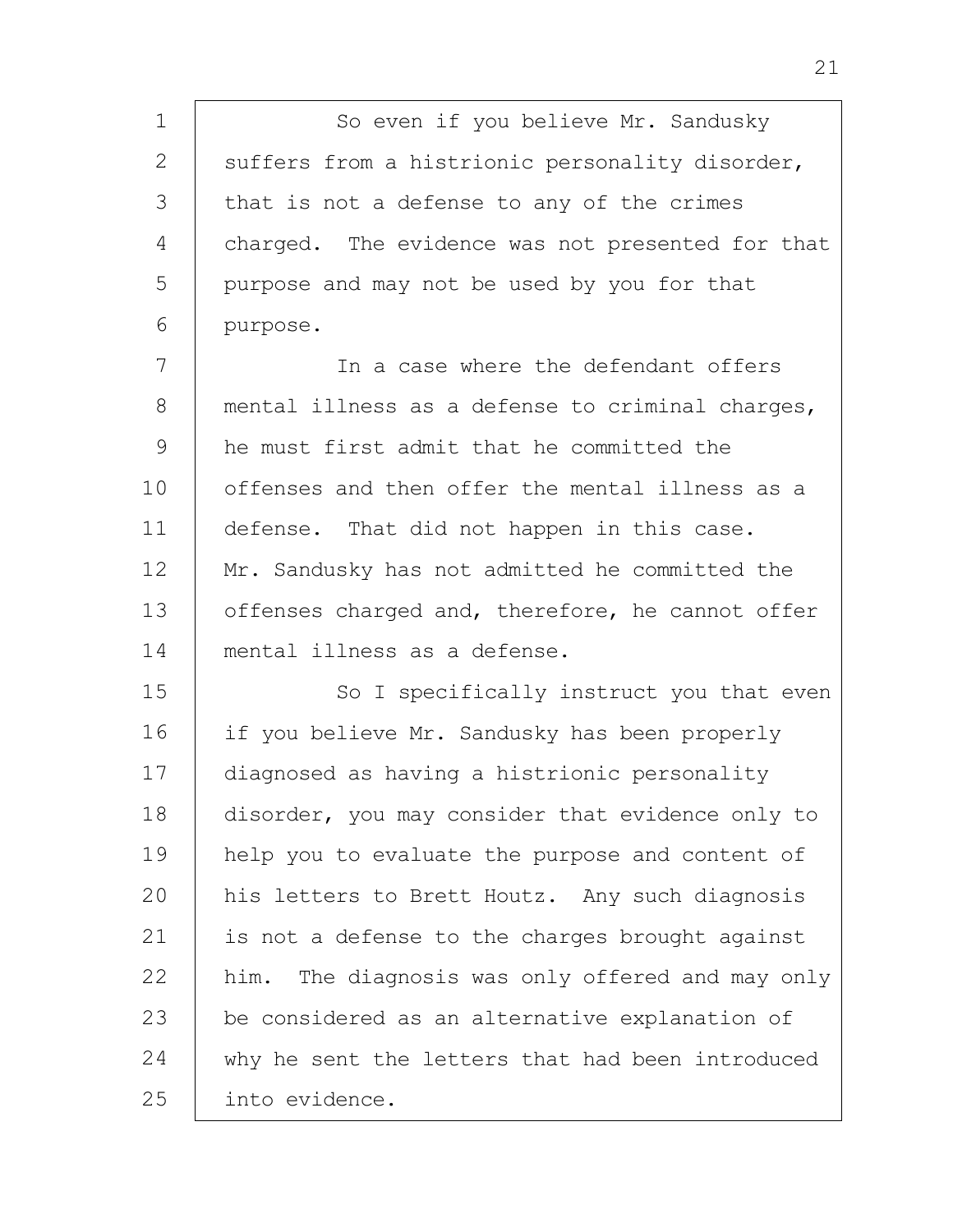1 2 3 4 5 6 7 8 9 10 11 12 13 14 15 16 17 18 19 20 21 22 23 Now, the defense has offered evidence tending to prove that the defendant is of good character. I'm speaking of the defense witnesses who testified that the defendant has a good reputation in the community for being law abiding, peaceable, nonviolent individual. The law recognizes that a person of good character is not likely to commit a crime which is contrary to that person's nature. Evidence of good character may by itself raise a reasonable doubt of guilt and require a verdict of not guilty. So you must weigh and consider the evidence of good character along with the other evidence in the case and if on the evidence you have a reasonable doubt of the defendant's guilt, you may find him not guilty. However, if on all the evidence you are not satisfied beyond a reasonable doubt he is guilty, you should find - that he is guilty, you should find him guilty. But in making that determination, you may consider evidence of good character which you believe to be true.

24 25 The defendant has been charged with violating several separate sections of the Crime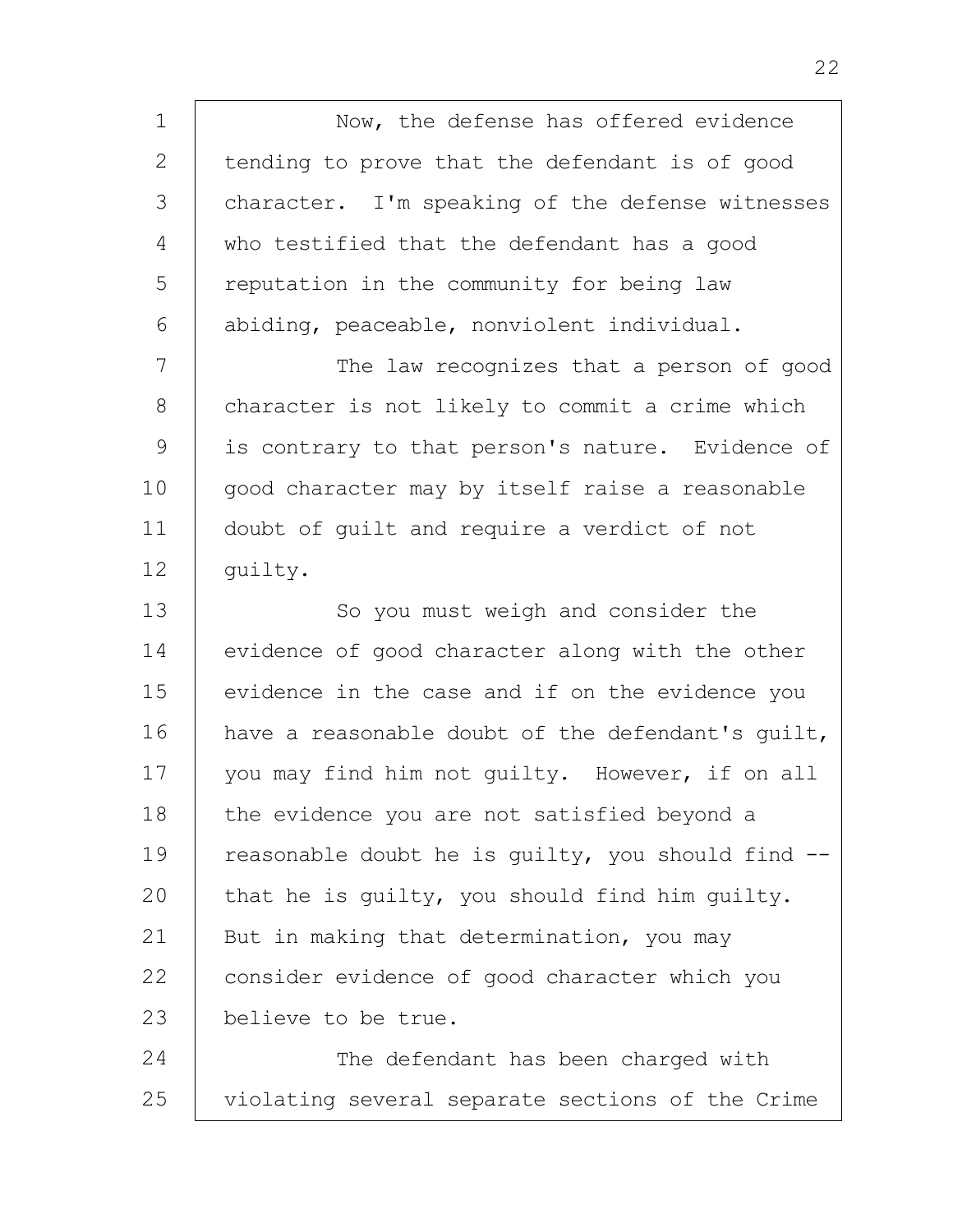1 2 3 4 5 6 7 8 9 10 11 12 13 14 15 16 17 18 19  $20$ 21 22 23 Codes encompassing some 48 counts involving ten alleged victims. Not all charges are applicable to all victims and as I mentioned for your convenience, we will provide a list of victims by name with the charges involving that child. Each crime consists of a number of facts or elements which you must find to have been proven to be true beyond a reasonable doubt before you may find the defendant guilty of that particular crime. Each count, each crime alleged stands independently and should be separately considered. You may find the defendant guilty on all counts, not guilty on all counts, or guilty on some counts and not guilty on other counts. So I'll deal with each charge separately and state for you the necessary elements or facts which must be found to be true beyond a reasonable doubt before you may return a guilty verdict. If during your deliberations you have a question or feel that you need further assistance

24 25 or instructions from me, to clarify the elements of the crime or the definition, you can simply write your question on a sheet of paper, give it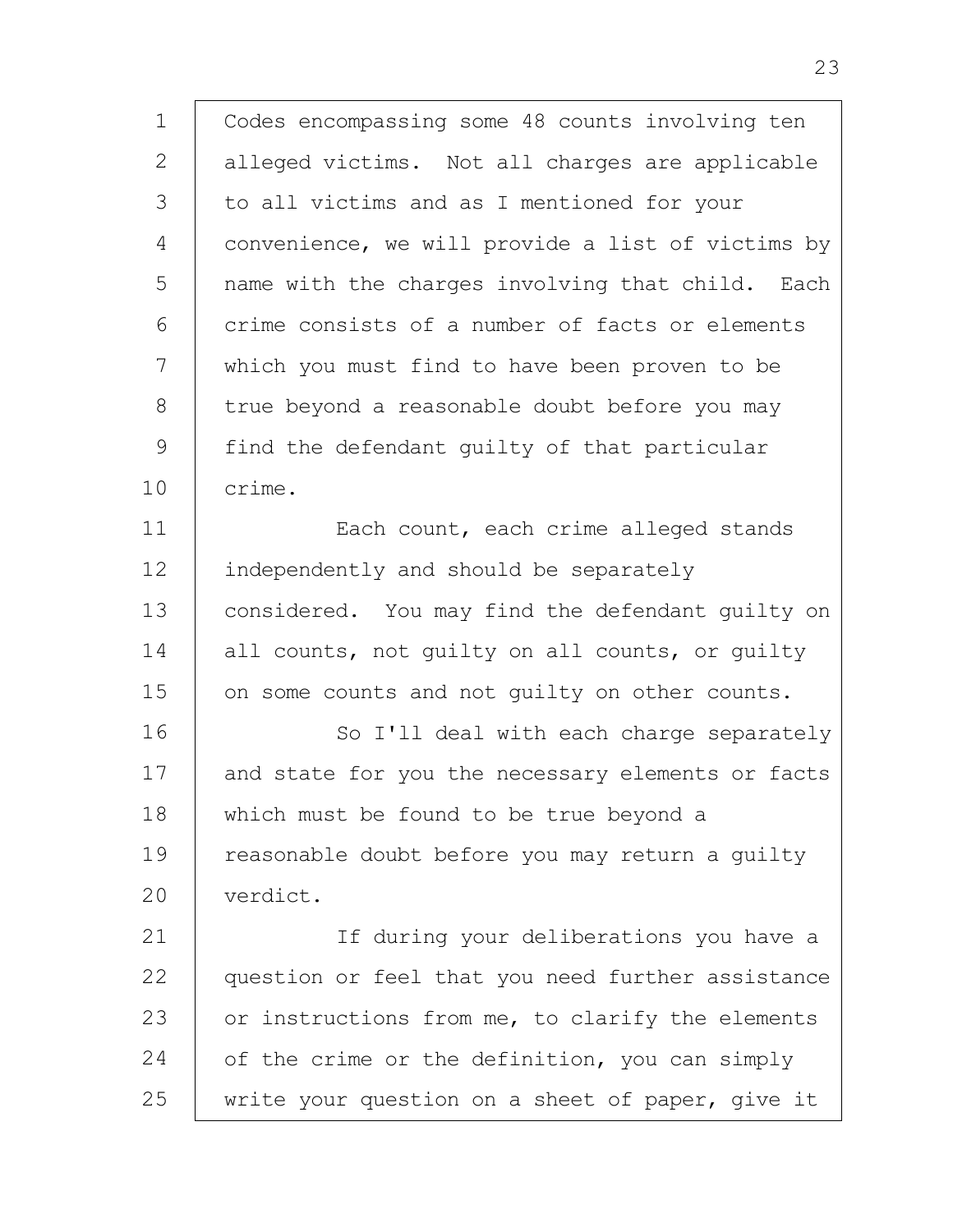1 2 3 4 5 6 7 8 9 10 11 12 13 14 15 16 17 18 19  $20$ 21 22 23 24 25 to the tipstaff who will be standing outside the door, who will give it to me, and then I'll take appropriate action. You will note that on the verdict slip that is being sent out to you certain counts are missing, specifically 16, 18, 19, and 33. That's not a mistake. Those counts are not being submitted for your consideration. So what are the various charges specifically? I dealt with them superficially in the official charge to you when we opened the case. Now I'll deal with them in a little more detail. Again, you'll be getting these in a more written helpful form. So don't think that you have to memorize this as I go through some of this complex language. Involuntary deviate sexual intercourse with a child over 12 and under 16. A person commits involuntary deviate sexual intercourse when a person engages in sexual intercourse with a child who is over 12 but under 16 and the defendant is four or more years older than the child. Under our Crimes Code such an offense can be committed by a male upon a male child.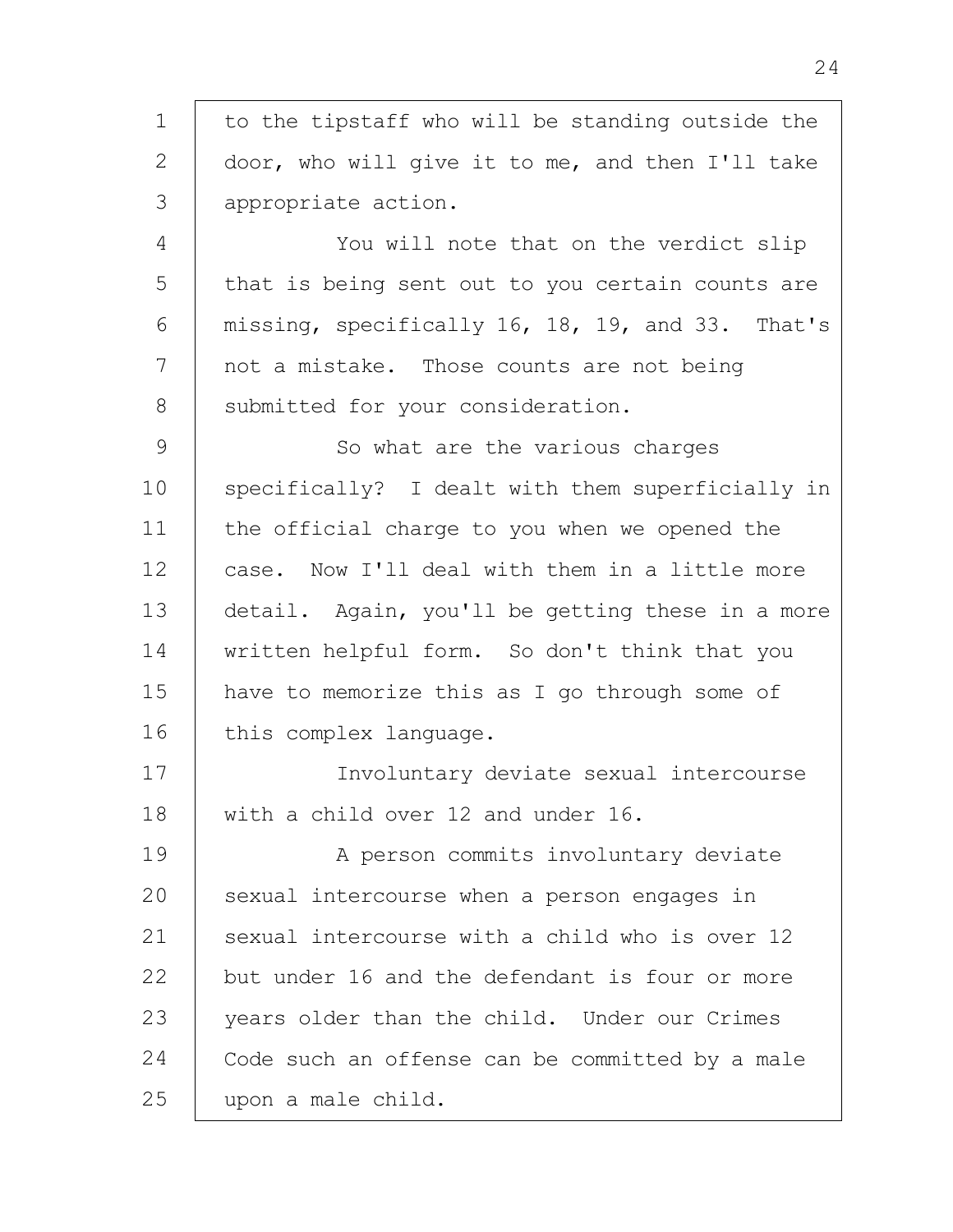1 2 3 4 5 6 7 8 9 10 11 12 13 14 15 16 17 18 19  $20$ 21 22 23 24 25 To find the defendant guilty of this type of involuntary deviate sexual intercourse, you must be satisfied beyond a reasonable doubt that the defendant had deviate sexual intercourse with a child, that the child was older than 12 but under the age of 16, and that the defendant was four or more years older than the child and that the defendant and the child were not married to each other, which is, of course, not disputed. But it is a statutory element of the crime which I must explain to you. Deviate sexual intercourse has a particular and precise meaning in our criminal law. Deviate is a legal term which should not be confused with deviant which often has a negative connotation. For the purposes of this case, deviate sexual intercourse occurs if a man's penis penetrates the mouth or anus of a child. For all forms of deviate sexual intercourse, the slightest degree of penetration of the mouth or anus is sufficient and no emission of semen is required. Although the crime is captioned involuntary deviate sexual intercourse, it is immaterial to this charge whether or not the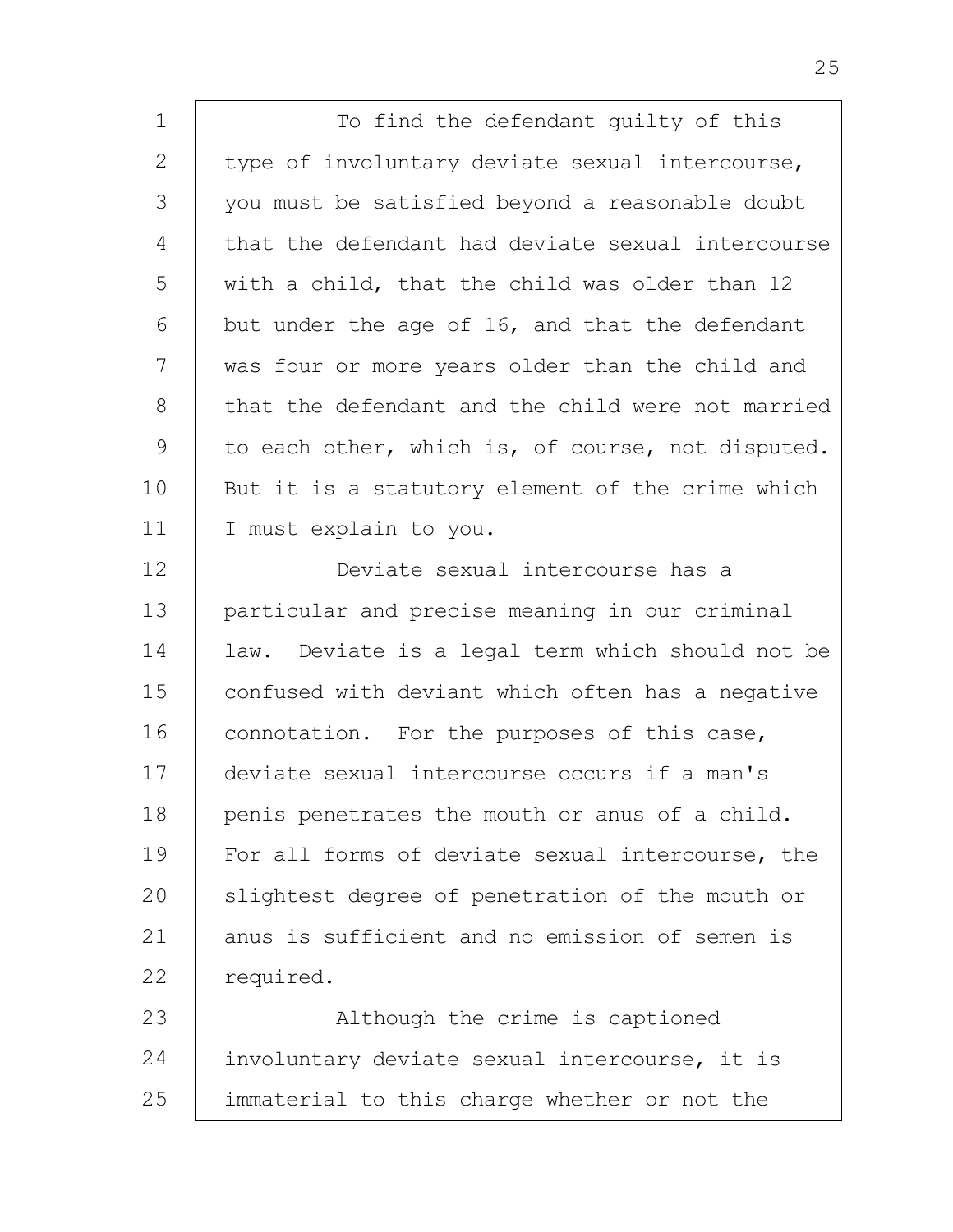1  $\mathcal{L}$ 3 4 5 6 7 8 9 10 11 12 13 14 15 16 17 18 19  $20$ 21 22 23 24 25 child objected or resisted or even whether the child consented because when a child is under 16 and the defendant is at least four years older, consent of a child is not a defense. The second category of crimes is indecent assault of a child. The defendant has been charged with indecent assault of a child. To find the defendant guilty of this offense, you must find the following elements have been proven beyond a reasonable doubt: First, that the child had -- first, that the defendant had indecent contact with the child or caused the child to have indecent contact with him. Second, that the child at the time was less than 13 years of age. Third, unlawful contact with a minor. The defendant has been charged with unlawful contact of a minor. To find the defendant guilty of this offense, you must find that each of the following elements has been proven beyond a reasonable doubt: First, that the defendant was intentionally in contact the minor.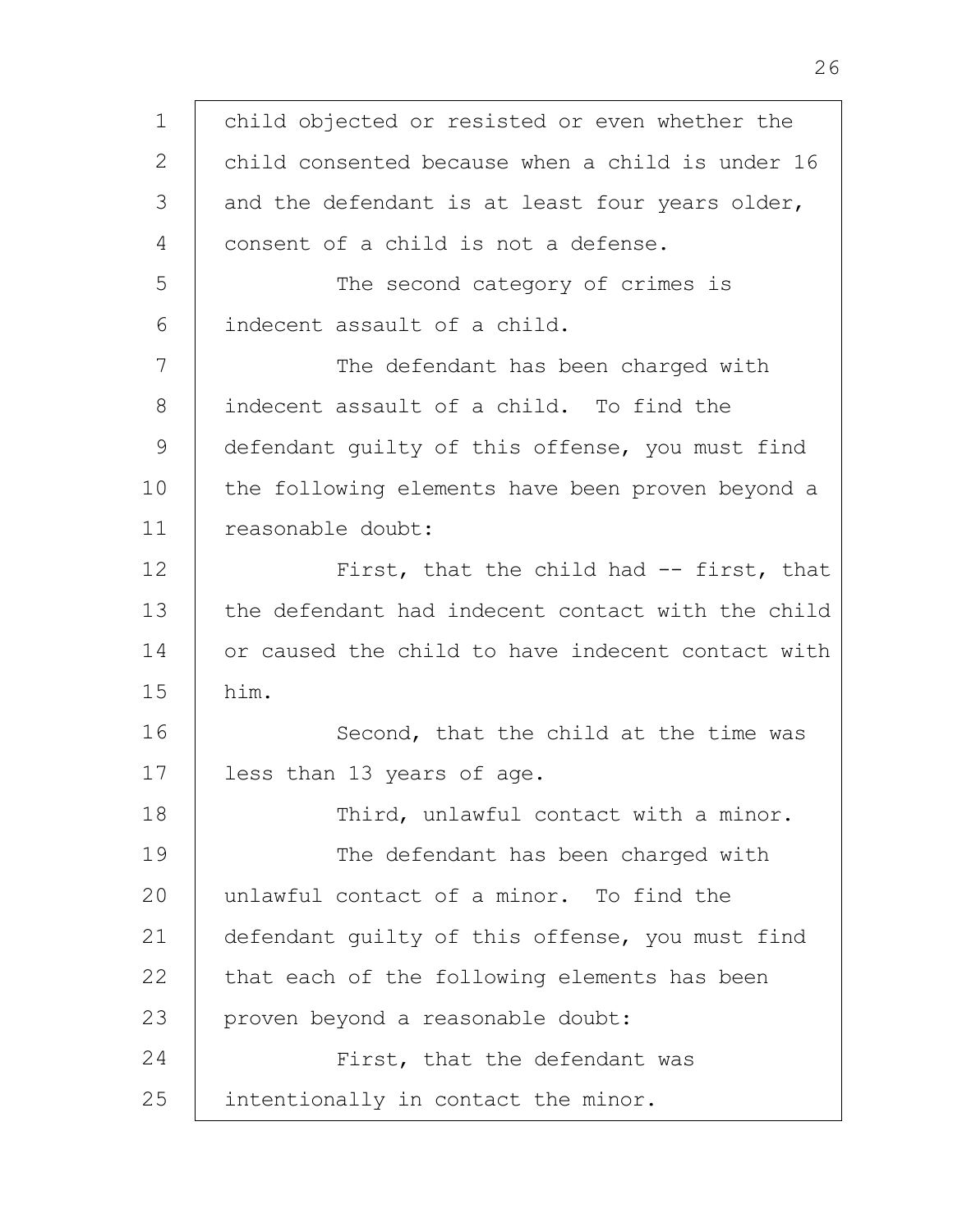1 2 3 4 5 6 7 8 9 10 11 12 13 14 15 16 17 18 19 20 21 22 23 24 25 Second, that that contact was for the purpose of engaging in an unlawful act, specifically to commit sexual offenses which will be described in more detail on the verdict slip. Third, that either the defendant or the child being contacted was within the Commonwealth of Pennsylvania at the time. Contact is defined as any direct or indirect contact or communication by any means, method, or device including contact or communication in person or through an agent or agency, through any print medium, the mail as a common carrier or communication carrier, any electronic communication system, and any telecommunications, wire, computer, or radio communication device or system. Very broad definition of contact and the minor is defined as an individual under the age of 18. The next category is corruption of minors. The defendant has been charged with corrupting a minor. To find the defendant guilty of this offense, you must find that each of the following elements has been proven beyond a reasonable doubt: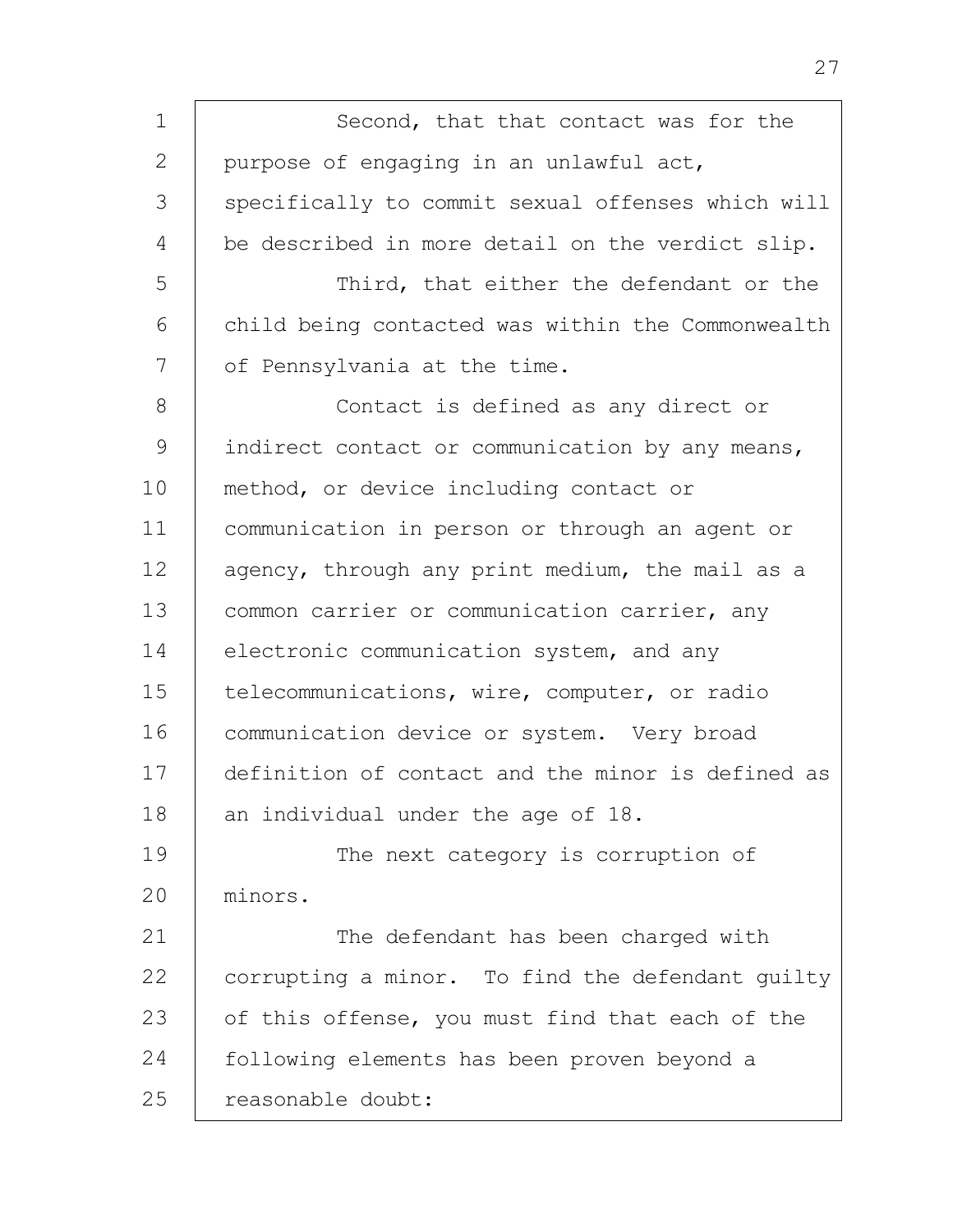| 1  | First, that the child -- excuse me.               |
|----|---------------------------------------------------|
| 2  | First, that the defendant was 18 years of age or  |
| 3  | older at the time of the incident giving rise to  |
| 4  | the charge.                                       |
| 5  | Second, that the child was under 18               |
| 6  | years of age at the time.                         |
| 7  | And, third, that the defendant corrupted          |
| 8  | or tended to corrupt the morals of the child by   |
| 9  | engaging in sexual contact with the child.        |
| 10 | The next crime is endangering the                 |
| 11 | welfare of child.                                 |
| 12 | The defendant has been charged with               |
| 13 | endangering the welfare of a child as a course of |
| 14 | conduct. To find the defendant quilty of this     |
| 15 | offense, you must find that each of the following |
| 16 | four elements has been proven beyond a reasonable |
| 17 | doubt:                                            |
| 18 | First, that the defendant engaged in a            |
| 19 | course of conduct of endangering the welfare of a |
| 20 | child by violating a duty of care, protection, or |
| 21 | support.                                          |
| 22 | Second, that the defendant endangered             |
| 23 | the welfare of a child knowingly. A person's      |
| 24 | conduct is knowing when he or she is aware that   |
| 25 | it is practically certain that his conduct will   |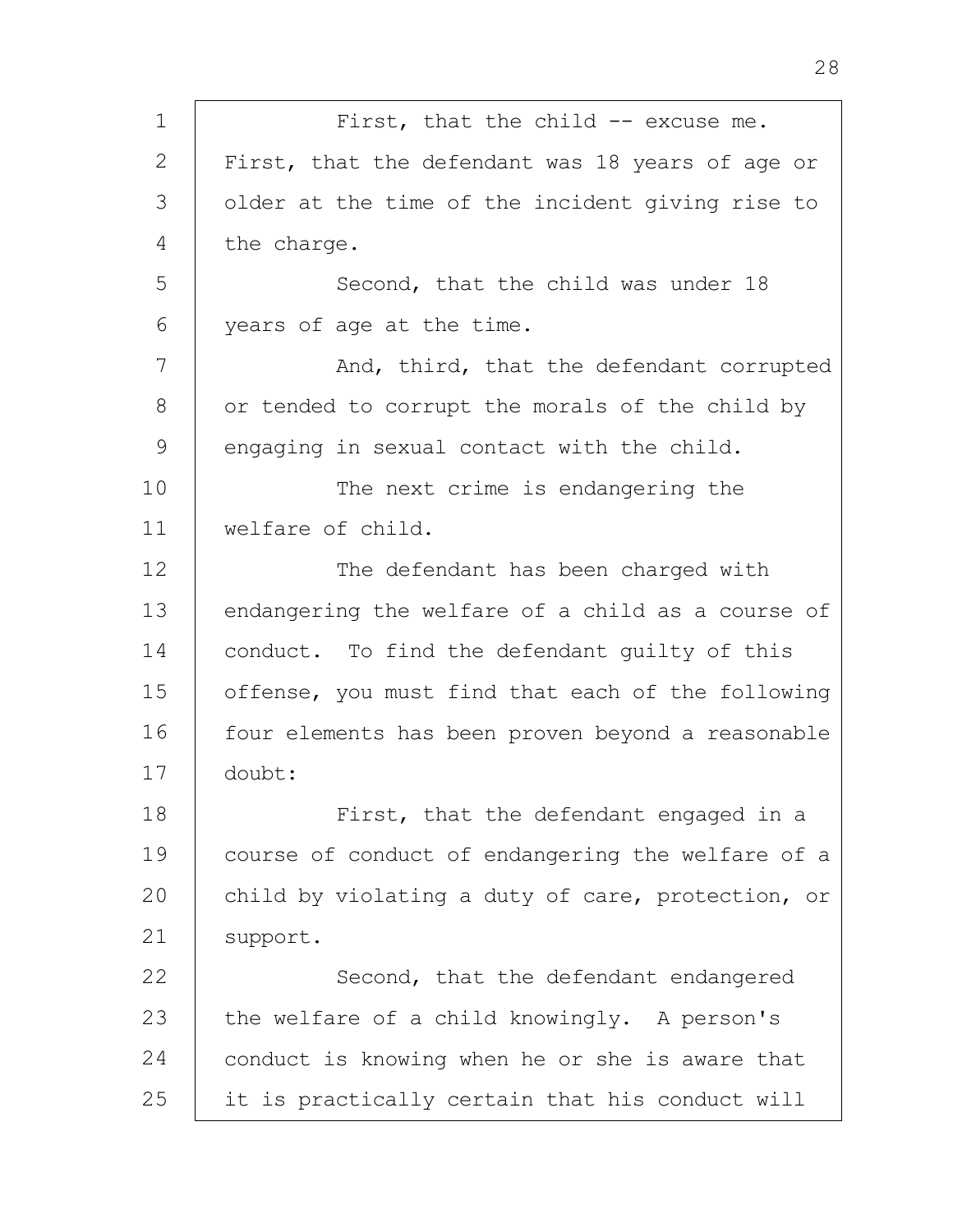1 2 3 4 5 6 7 8 9 10 11 12 13 14 15 16 17 18 19  $20$ 21 22 23 24 25 cause a particular result. Third, that the defendant was at the time a parent, guardian, or person supervising the welfare of the child. And, fourth, that the child was under the age of 18 years at the time the child was endangered. With regard to some counts of this offense, you will be asked to conclude whether or not the conduct was in a course of conduct or was an isolated or singular act. And, finally, attempted indecent assault on a child less than 16 years of age when the adult is four or more years older. The defendant is charged with attempted indecent assault of a child under 16 years of age when the defendant is four or more years older than a child. A person may be found guilty of attempting to commit a crime even if the crime is not actually committed. To be guilty of attempt, the defendant must, first, have the intent to commit the crime and, second, the defendant must take a substantial step toward committing the crime. So regarding intent, a person cannot be

29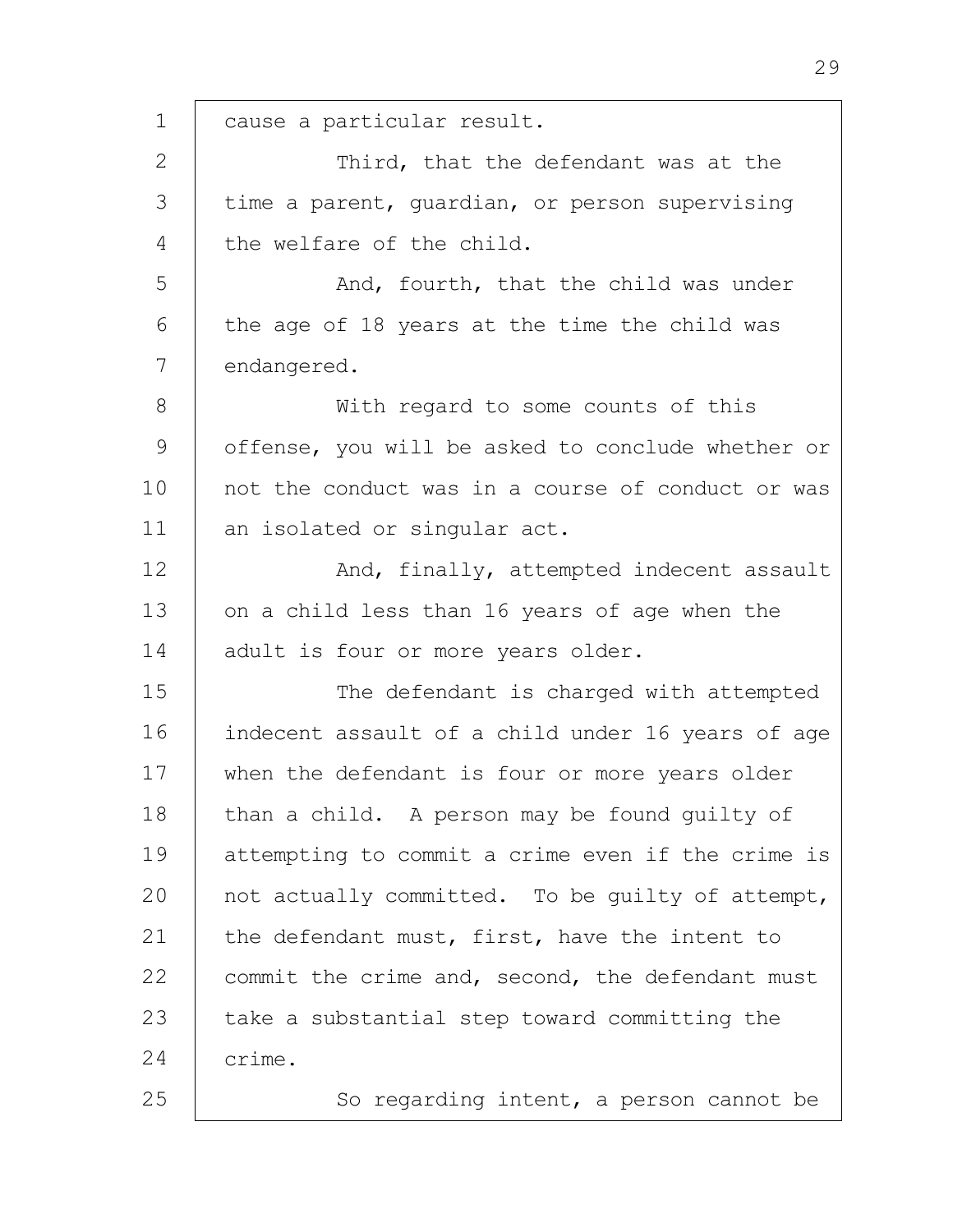1  $\mathcal{L}$ 3 4 5 6 7 8 9 10 11 12 13 14 15 16 17 18 19 20 21 22 23 guilty of an attempt to commit a crime unless he has a firm intent to commit a crime. If he's not actually made up his mind or if he's uncertain or wavering, he lacks the intent required. Regarding the substantial step, he must have intent and then he must take a substantial step. A person cannot be guilty of an attempt to commit a crime merely for thinking about committing a crime. He must actually do something that is a substantial step, a major step toward the commission of the crime which firmly corroborates your belief that he had the intent to commit the crime even if he did not complete it. An act can be a substantial step even though additional steps would have been taken -- would have been required to complete the crime. So what is the crime attempted? I had previously describe it to you. It is indecent assault on a child under 16 when the defendant is four or more years older. That crime is defined as the defendant had indecent contact with the child or caused the child to have indecent

24 25 contact with him; that the child was under 16; that the defendant was four or more years older;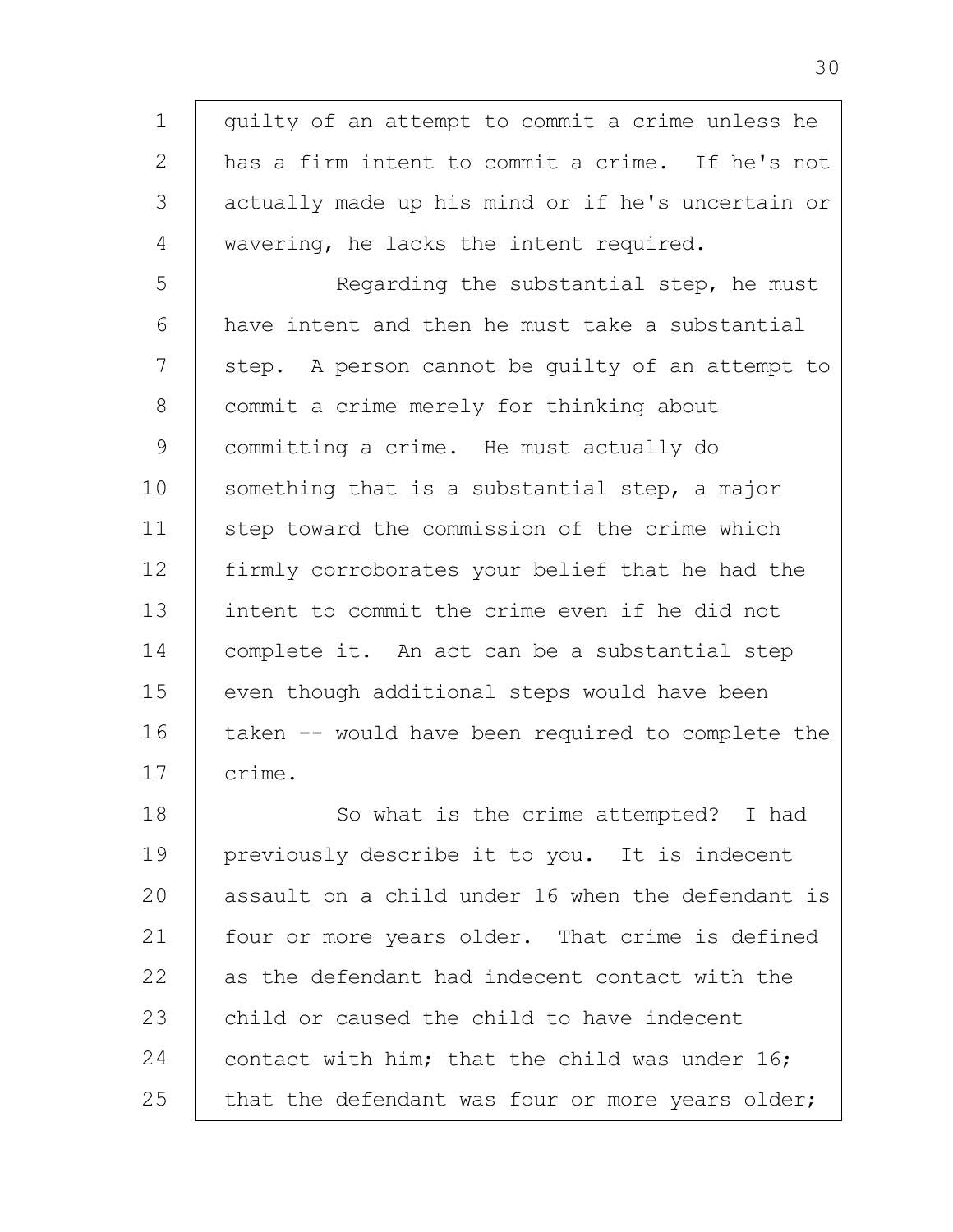1 2 3 4 5 6 7 8 9 10 11 12 13 14 15 16 17 18 19 20 21 22 23 24 and that the defendant and the child were not married. Indecent contact means that the defendant must bring about a touching of the sexual or other intimate parts of the body of one of them by the other and that the defendant must bring about that contact for the purpose of arousing or gratifying his own sexual desires. Such contact may be indecent even though the clothing of the defendant or the victim prevents their flesh from directly touching. Again, consent of the child is not a defense and it is, therefore, irrelevant whether the child consented or even protested. One more point, and then we're nearly done with this phase. This relates to Counts 36 through 40. You recall that is the testimony regarding Victim 8. The statements, the testimony regarding the janitors in the shower room and the hearsay statements of Mr. Calhoun who was unable to testify but was related to you by Mr. Petrosky. The statement of Mr. Calhoun, as related to you by Mr. Petrosky, is not sufficient

25 standing alone to sustain a conviction. You must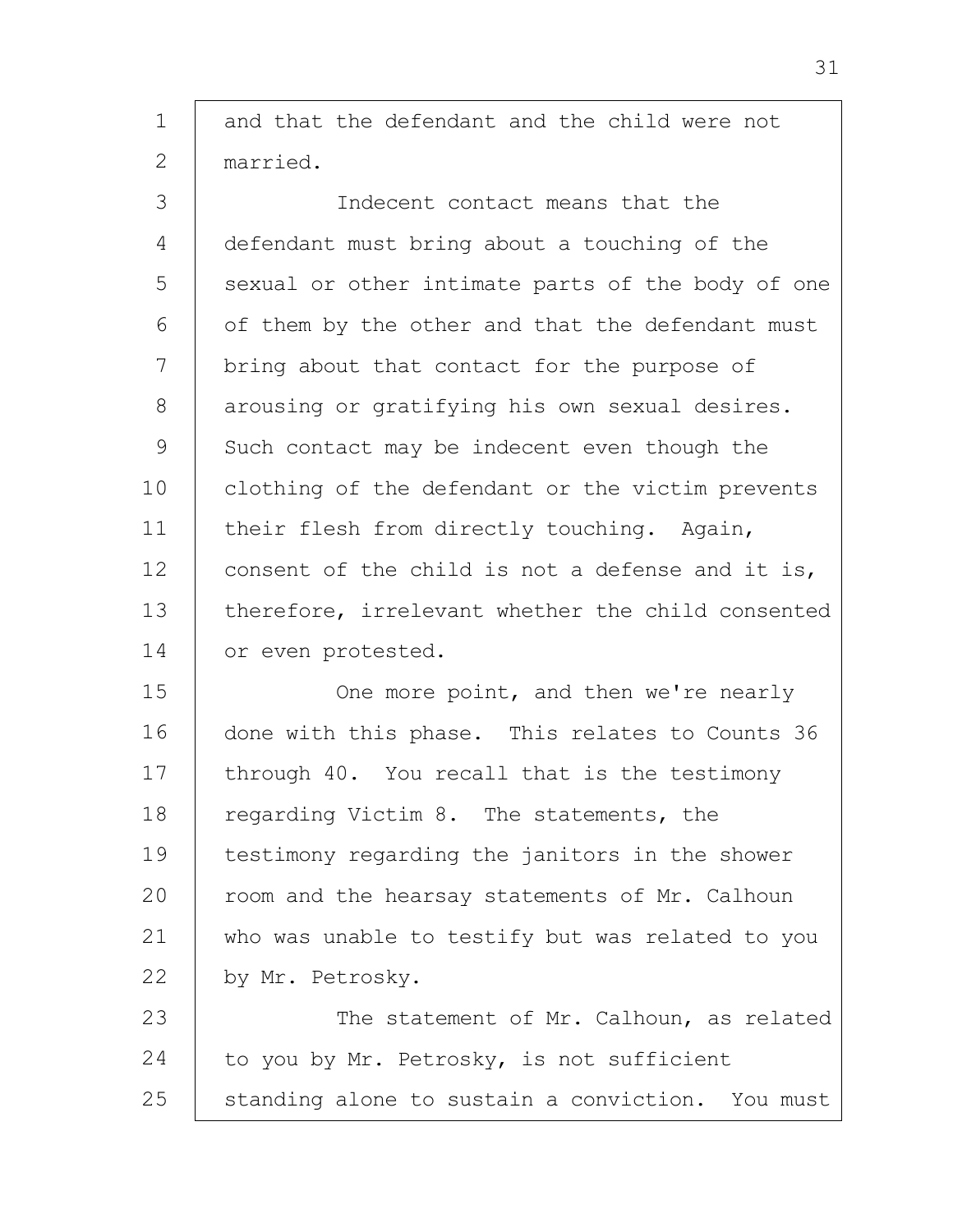1 2 3 4 5 6 7 8 9 10 11 12 13 14 15 16 17 18 19 20 21 22 23 be satisfied that there is other evidence that supports that a crime had been committed besides Mr. Calhoun's hearsay statement. Now, you may consider that statement but you must also be satisfied that there is other evidence, either direct or circumstantial, which satisfies you that a crime has been committed. So there's no misunderstanding, circumstantial evidence is entitled to no lesser weight than direct evidence. Circumstantial evidence can support a verdict of guilt on any count. The example that I commonly use is, you go to bed at night. There's a fresh layer of snow in your yard. You get up in the morning. You see deer tracks in the yard in the snow. You did not see the deer there. You were asleep. You saw the tracks. That's circumstantial evidence that a deer was present in your yard during the night. You're entitled to rely on that. It's just as valid evidence as if you had been awake during the night and seen it. That's circumstantial evidence. You are entitled to

rely on that in reaching your verdicts.

24

25

Now, that concludes my initial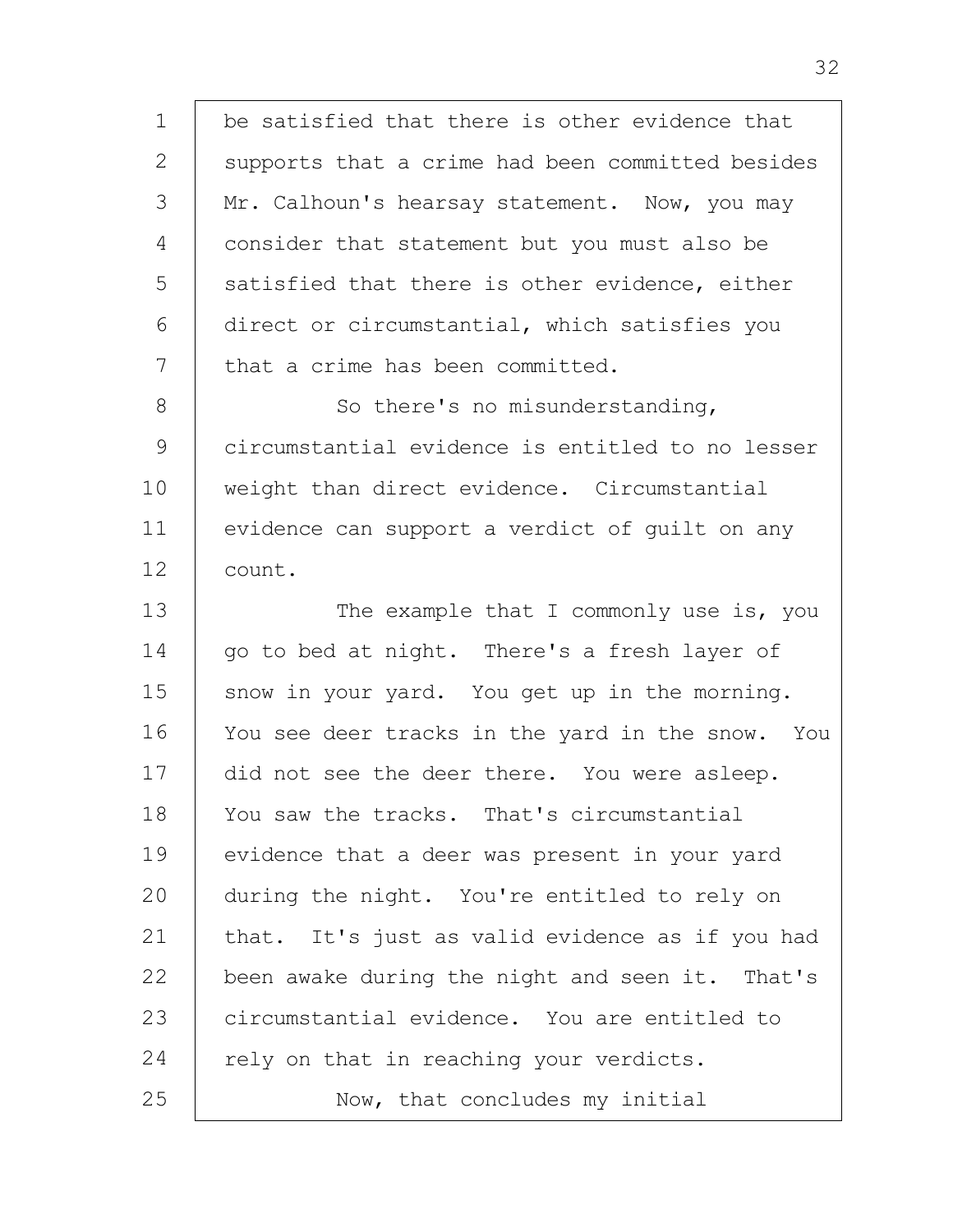1 2 3 4 5 6 7 8 9 10 11 12 13 14 15 16 17 18 19 20 21 22 23 24 25 instructions to you concerning the law that you should apply. At this point we're going to take a 20-minute recess. Allow you to stretch, clear your minds and when we return Mr. Amendola will make his closing argument for the defense. That will take somewhere between an hour, hour and a half. Then we'll take a 20-minute recess. Mr. McGettigan will offer his closing for the Commonwealth. I'll have some brief concluding remarks, and then you will retire to deliberate. We'll remain seated then while the jury is taken out. (Whereupon, the jury was escorted out from the courtroom.) THE COURT: Counsel, we'll do this step -- we'll be in session please. Counsel, we'll do this by step-by-step. Any additions, corrections, exceptions to the charge as provided that have not already been placed on the record before court? MR. ROMINGER: Your Honor, defense would like to request that you charge additionally that a pecuniary interest in the case can be considered in credibility.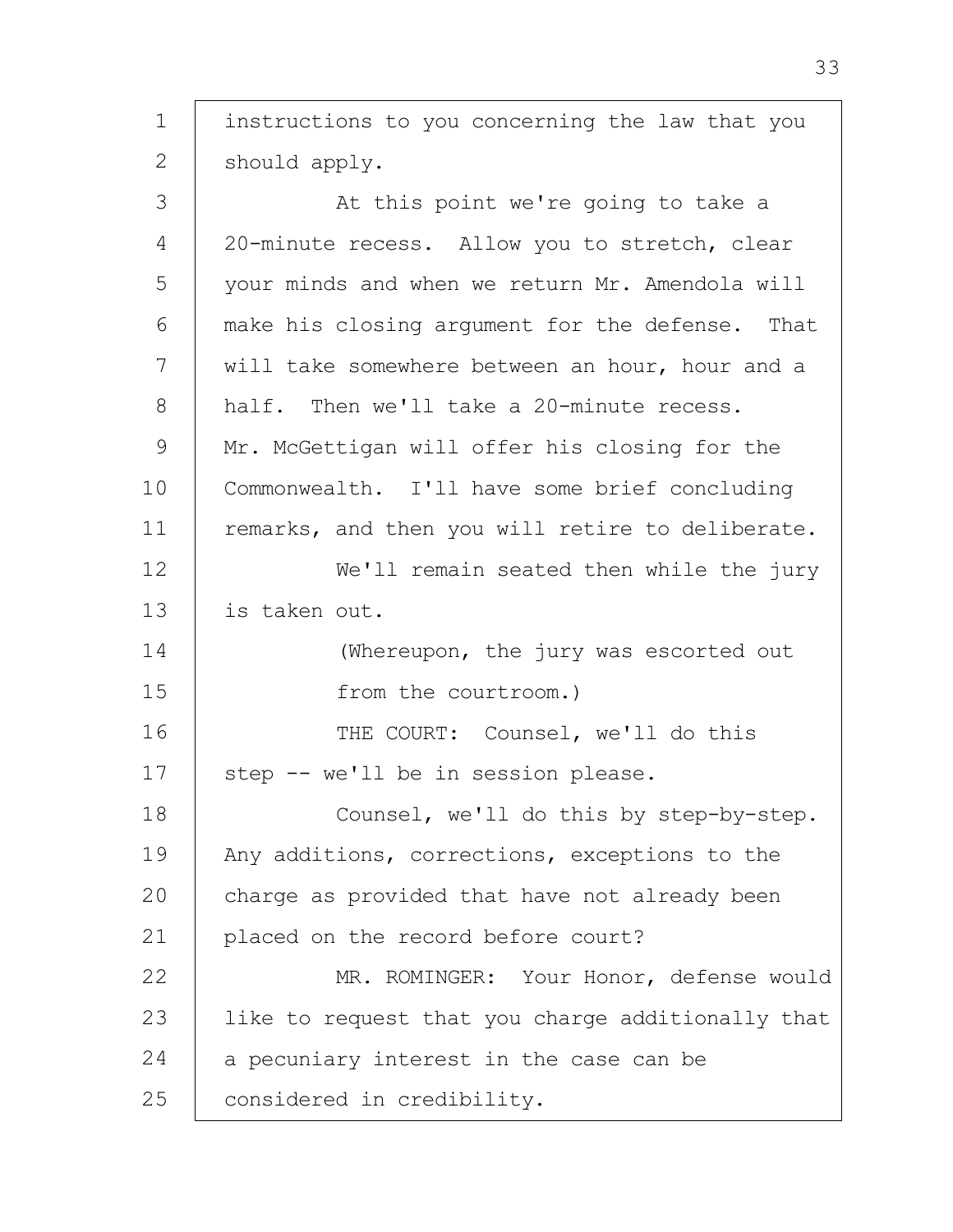1 2 3 4 5 6 7 8 9 10 11 12 13 14 15 16 17 18 19  $20$ 21 22 23 24 25 THE COURT: I think that's covered. Anything further? MR. McGETTIGAN: No, Your Honor? MR. ROMINGER: No, Your Honor. THE COURT: You're certainly free to argue that but I'm not going to make that specific. MR. ROMINGER: Everything we did in chambers is preserved for the record? THE COURT: Yes, all exceptions previously made are preserved on the record. MR. ROMINGER: Thank you, Your Honor. THE COURT: Thank you. We'll be in recess until five minutes after 10:00. (Whereupon, a recess was taken.) THE COURT: You may be seated. Bring the jury in please. (Whereupon, the jury was escorted into the courtroom.) THE COURT: Ladies and gentlemen, you are now about to hear the closing arguments of counsel. These are not part of the evidence and you should not consider them as evidence and if counsel should inadvertently state their own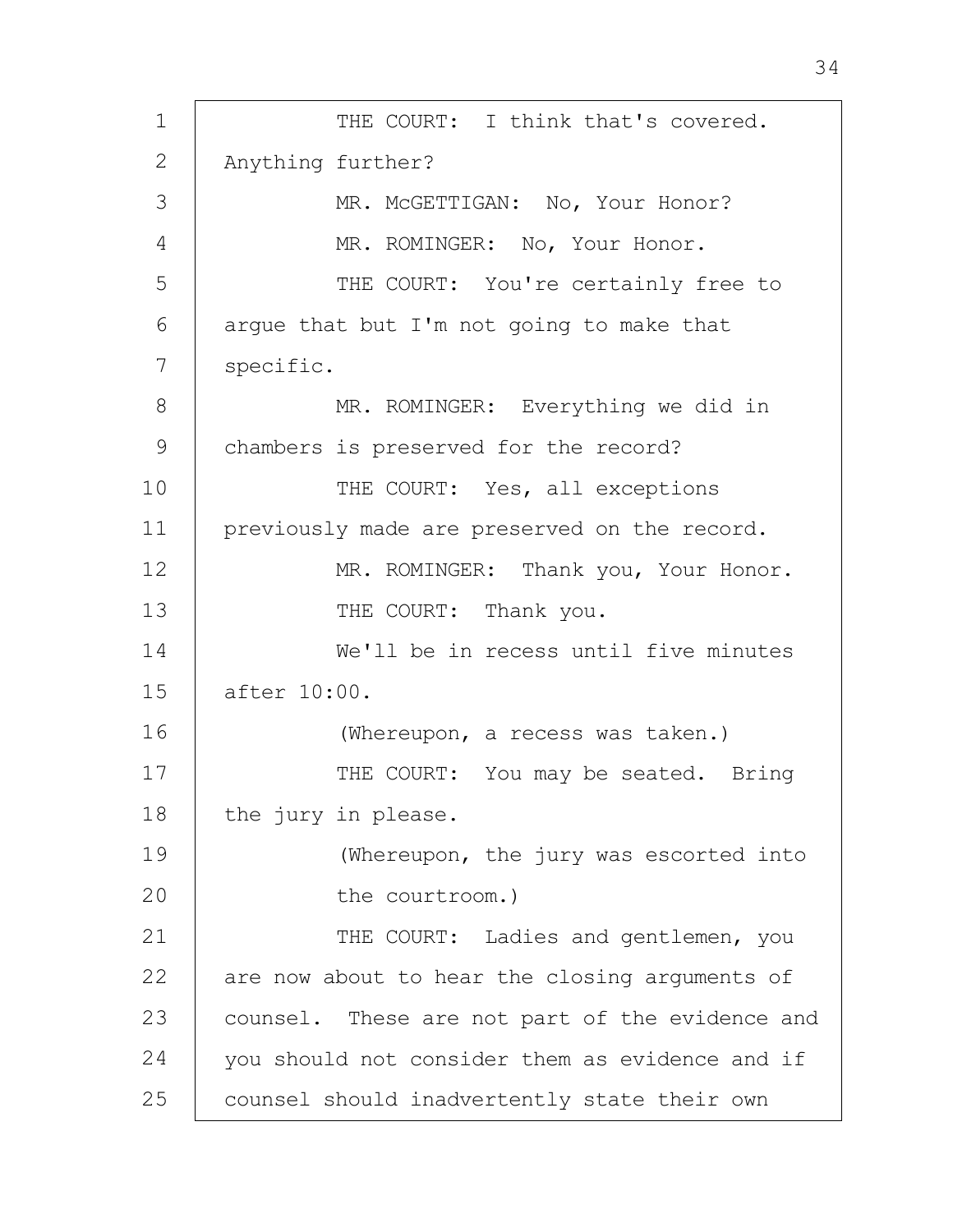1  $\mathcal{L}$ 3 4 5 6 7 8 9 10 11 12 13 14 15 16 17 18 19 20 21 22 23 24 25 personal opinion about what the evidence shows or does not show, you should disregard that because it's not their opinion that counts. It's yours. However, in deciding the case, you should consider the evidence in light of the various reasons and arguments that each lawyer presents. It is the professional responsibility of each lawyer and as an advocate for the side that that lawyer represents to discuss the evidence in a manner favorable to that side. So you should be guided by the lawyers' arguments to the extent they are supported by the evidence which you believe to be true and consistent with your own reason and common sense. But you are not required to accept the arguments of either lawyer because ultimately it's for you, and you alone, to decide the evidence -- to decide this case based on the evidence that was presented and consistent with my earlier instructions. Mr. Amendola. MR. AMENDOLA: Thank you, Your Honor. Good morning, ladies and gentlemen, Your Honor, Mr. McGettigan, Mr. Fina. It's that time of the case where the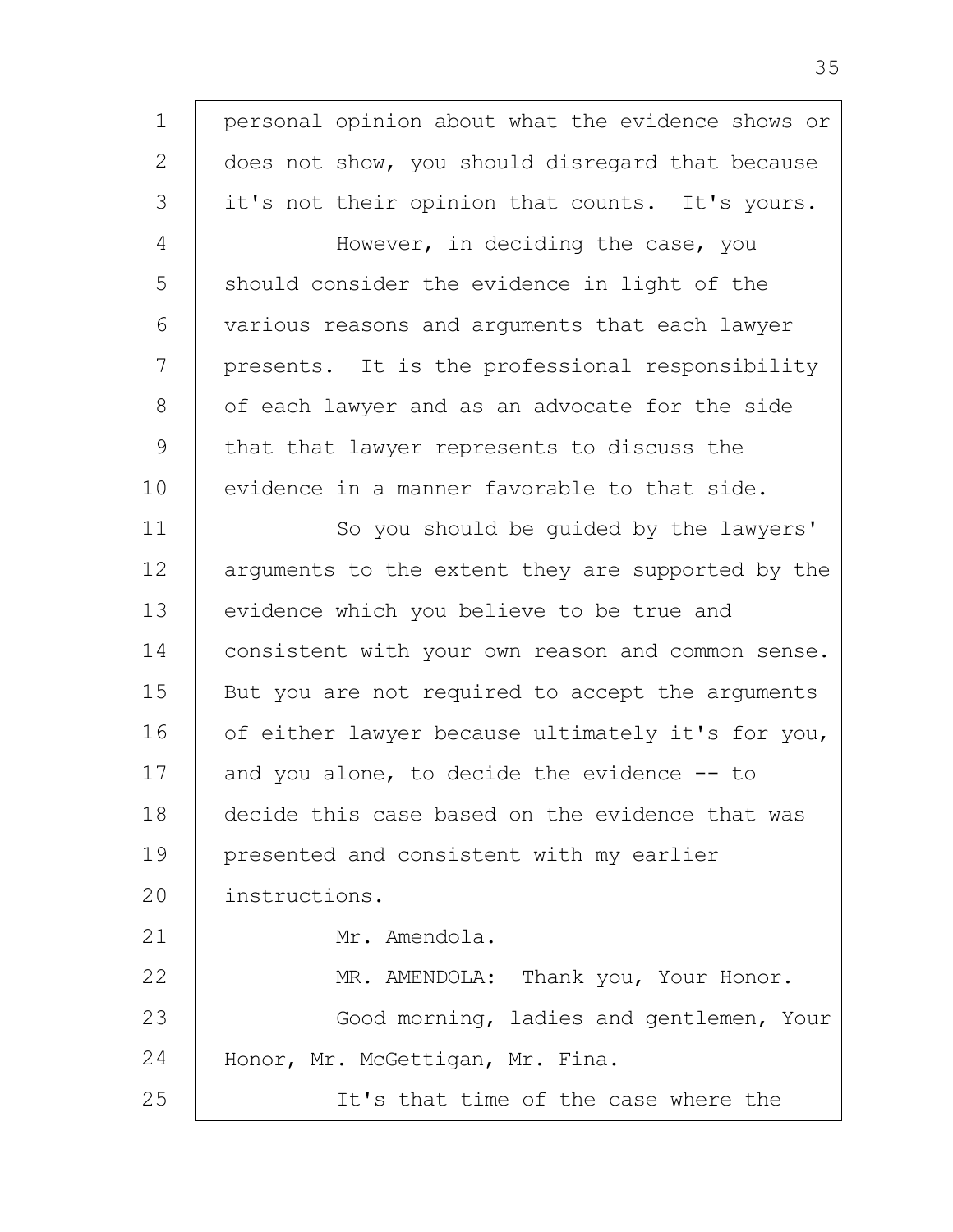1 2 3 4 attorneys for both sides have an opportunity to comment on their views of what the evidence has done, where they think the case is at this posture.

5 6 7 8 9 10 11 12 Just before you folks go out and make some tough decisions, you may remember I said in my opening statement that this was a daunting task. How could -- how could eight individuals and other individuals, like Mike McQueary and the janitor who you heard from last week, how could they all come into court and say these awful things happened if they didn't happen?

13 14 How could ten different sets of charges involving ten different sets of people be untrue?

15

16 17 18 19 20 21 22 23 On November 5th of last year, Mr. Sandusky's world came to an end. His wife's world came to an end. His children's world came to an end. Everything they ever fought for, everything they ever believed in was challenged, challenged by a group of young men who would come forward and made allegations that Mr. Sandusky, over a period of years, had sexually assaulted them in one fashion or another.

24 25 The media, the victim, lawyers, as you heard in this case, chased them to represent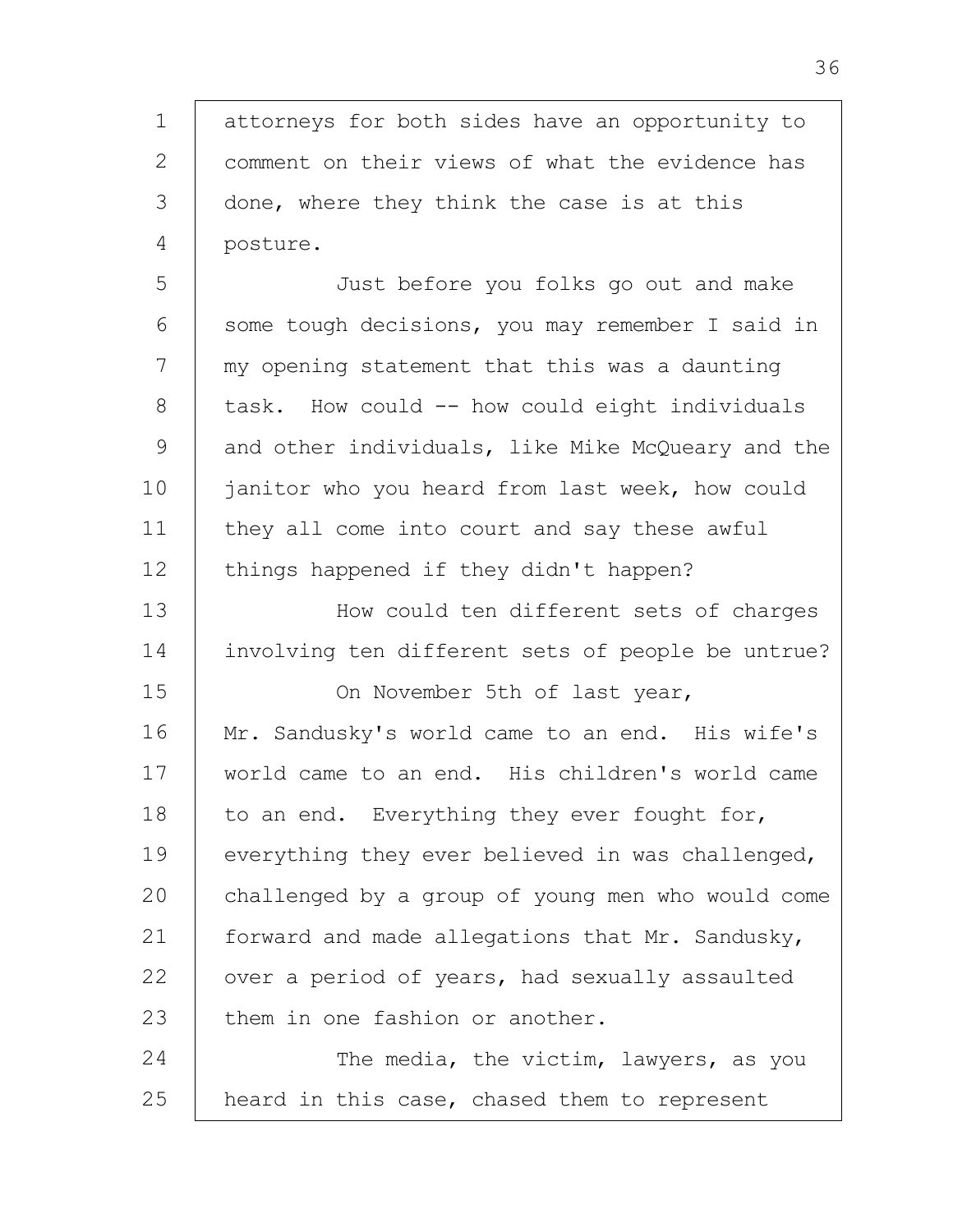| 1             | them. And Mr. Sandusky says, how do I fight this  |
|---------------|---------------------------------------------------|
| 2             | because I'm innocent? How do I fight this?        |
| 3             | We even heard evidence of a media                 |
| 4             | contacting the mother of one of the alleged       |
| 5             | victims saying here's information. Contact the    |
| 6             | police in this case. How do you fight that? How   |
| 7             | did Mr. Sandusky fight that?                      |
| 8             | Over a 14-year period, from 1994 to               |
| $\mathcal{G}$ | 2008, allegations, hundreds of times these kids   |
| 10            | say he did this to me. He did that to me. And     |
| 11            | yet -- and yet other than a couple of occasions   |
| 12            | one of which involves an individual who couldn't  |
| 13            | even appear in court because of mental health     |
| 14            | issues, other than but for a couple of occasions, |
| 15            | there is absolutely no direct evidence other than |
| 16            | what came from the mouths of those individuals    |
| 17            | who testified in court, the eight young men,      |
| 18            | about these allegations.                          |
| 19            | There's no physical evidence, not one             |
| 20            | piece of physical evidence. In two of the cases   |
| 21            | the Commonwealth brought, we don't even have      |
| 22            | victims -- not a victim in two of the cases.      |
| 23            | We found out in this trial that a lot of          |
| 24            | these kids knew each other. For example -- if     |
| 25            | you would please put that up on the screen for    |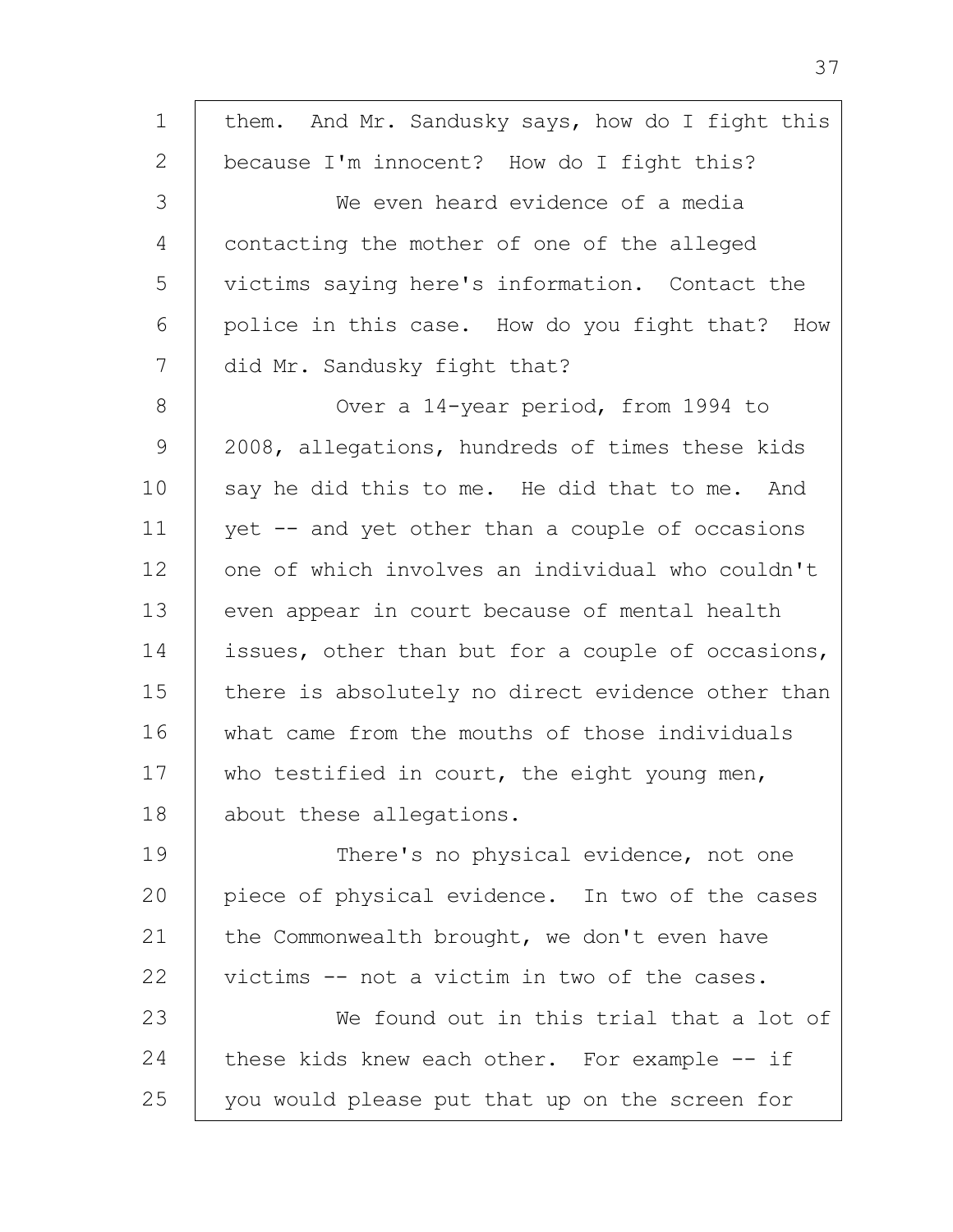1 2 3 4 5 6 7 8 9 10 11 12 13 14 15 16 17 18 19  $20$ 21 22 23 24 25 me? And can you make that a little bigger because I don't know if the jurors can see. The years are going to be important. Can everyone read the years? They can't. Can you make it a little bit bigger? Any trouble. Can you read those years? We know now, for example, that Sabastian Paden at the bottom of that screen and Aaron Fisher at the top of that screen were involved allegedly in inappropriate contact with Mr. Sandusky during the same time period  $-$  very same time period. We know, for example, that Zach Konstas, Michal Kajak, and Dustin Struble, if you look at that chart, they all knew each other and supposedly were involved with Mr. Sandusky at the same time. We know that Brett Houtz and Mr. Simcisko and Ryan Rittmeyer all knew each other and were involved with Mr. Sandusky at the same time. Mr. Sandusky, if you believed their testimony, was a very busy man. How in the world did he work? How did he promote his family?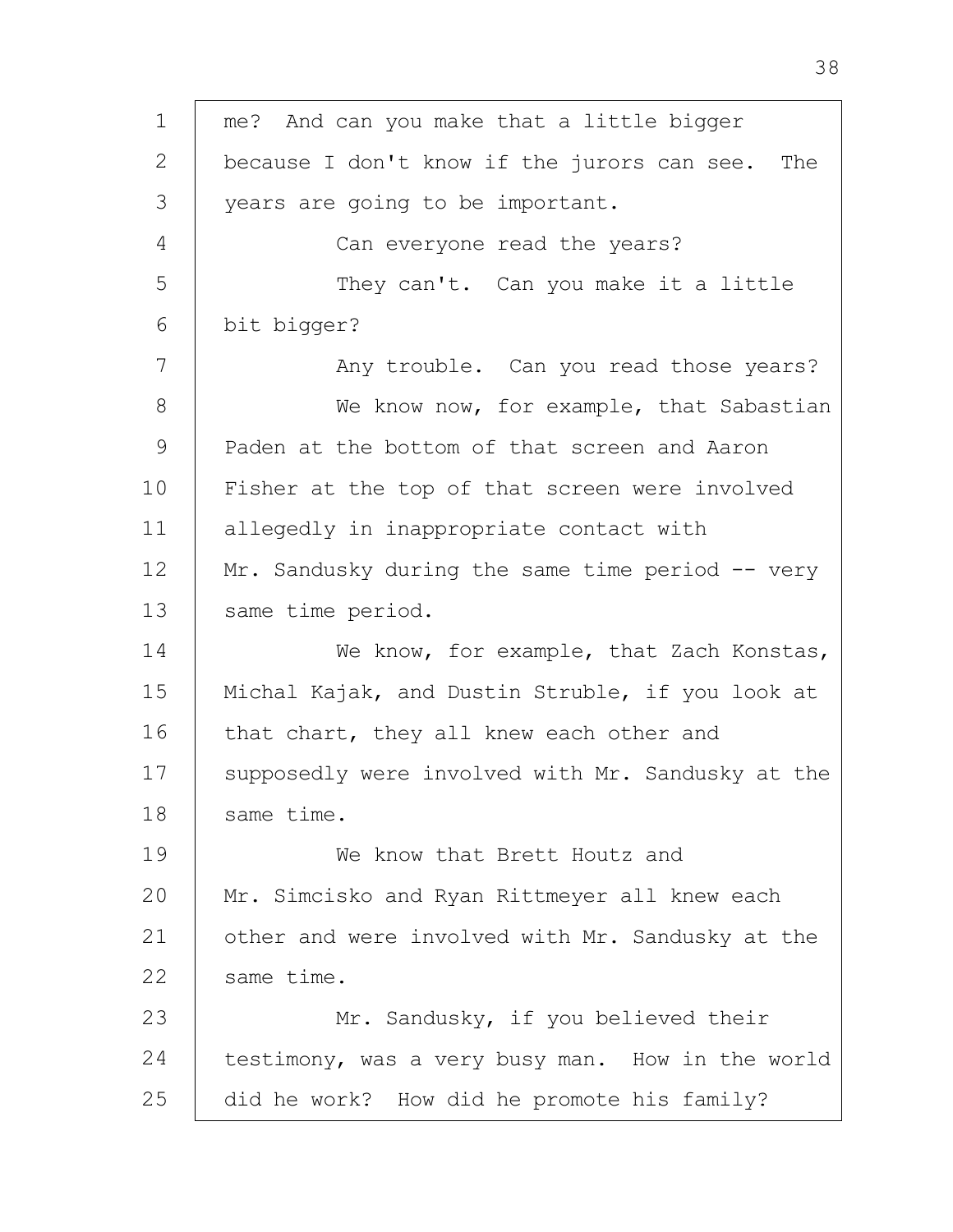1 2 3 4 5 6 7 8 9 I'm going to start at the beginning because here's where this started, folks. Not one of those people came forward until this case broke, not one. The only one, the one who started this was Aaron Fisher. Until Aaron Fisher came out and then it was even months after that that anybody else came out, nobody had ever made a complaint against Mr. Sandusky, not one person.

10 11 12 13 14 15 16 17 18 19 20 In the hundreds of thousands of kids that he had interacted with, not one -- not one, not one counselor, not one teacher, not one parent ever said he did something. But Aaron Fisher in November of 2008 because he didn't want to go with Mr. Sandusky -- you heard Mr. Fravel say and that was Josh Fravel who was a neighbor of Aaron Fisher's family, including Dawn Daniels, Aaron's mom, he told you he heard an argument between Aaron Fisher and his mother, Dawn. She wanted him to go with Mr. Sandusky.

21 22 23 24 25 He didn't say I don't want to go because I'm afraid. What Josh Fravel said was that Aaron didn't want to go because he wanted to go hang out with his friends. Typical 15, 16-year old? Of course, it is.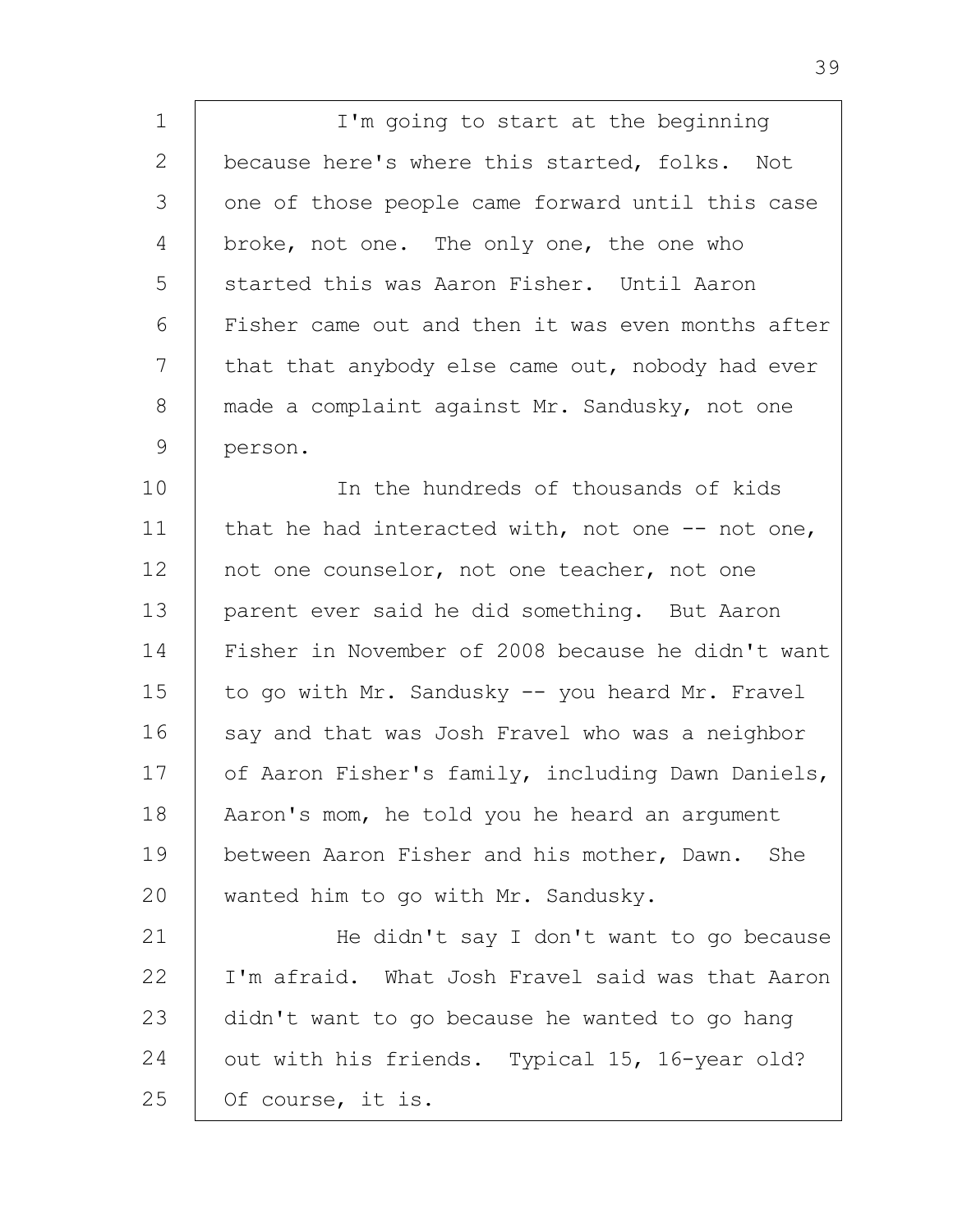1 2 3 4 5 6 7 8 So what Aaron did, I submit, never anticipated the colossal chain of events that would ensue, he said to his mother, well Mr. Sandusky fondled me. That was the very first allegation. Mr. Sandusky fondled me, not performed oral sex on me. Not performed anal sex on me or asked me to do it to him. He fondled me above the clothing.

9 10 11 12 13 14 15 16 17 18 What was Dawn Daniels' reaction if you believe the testimony of Josh Fravel? By the way, before I go forward, when I recollect the facts to be in this case, what I recollect from the testimony of folks -- I think there's over 50 witnesses -- doesn't matter. If your recollection of the facts is different from mine, and for that matter different than Mr. McGettigan's, it's your recollection of the facts that count.

19  $20$ 21 22 23 24 I know you have all been taking notes and that's great. It's not my recollection. It's not Mr. McGettigan's recollection. You are the finders of fact. The judge gave you the law. You will apply the facts to the law. But Josh Fravel says, mom comes out and

25 says, oh, we're going to make money. We're going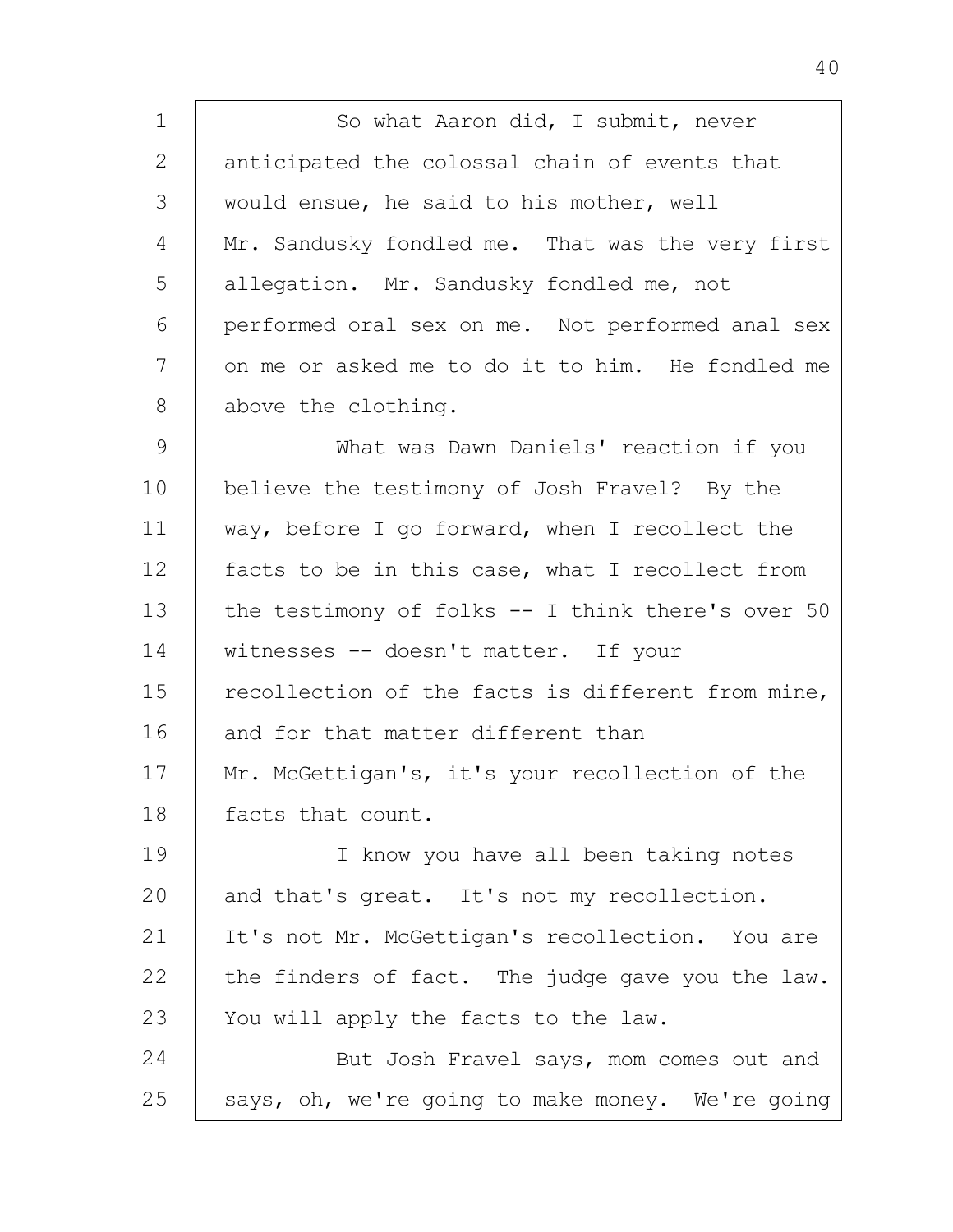| $\mathbf 1$ | to be okay. I'm going to own Mr. Sandusky's       |
|-------------|---------------------------------------------------|
| 2           | house. Is that a reaction that you would have if  |
| 3           | you found out that your son had been molested by  |
| 4           | somebody?                                         |
| 5           | And he went to say later, we had other            |
| 6           | conversations with him subsequent to that in      |
| 7           | which she said, I'm going $-$ I'm going to own a  |
| 8           | house in the country and have a white fence and   |
| 9           | have room for the dogs and so on. Is that the     |
| 10          | reaction of a mother whose child was abused?      |
| 11          | Would that be your reaction as a parent?          |
| 12          | That started the chain reaction. CYS              |
| 13          | got involved. What did Jessica Dershem from CYS   |
| 14          | tell you when she testified? When we first spoke  |
| 15          | with Aaron, he said Mr. Sandusky fondled me above |
| 16          | the clothes. Fondled me above the clothes. But,   |
| 17          | you see, in our system, folks, that's not good    |
| 18          | enough because everyone assumes the worse.        |
| 19          | Everyone assumes there's something else.          |
| 20          | You heard Jessica Dershem say, I thought          |
| 21          | there was more. Our psychologist Mike Gillum, I   |
| 22          | think his name was -- and again, it's your        |
| 23          | recollection, not mine that counts. Mike Gillum,  |
| 24          | he knew there was more. He said, there's going    |
| 25          | to be more and then kept prompting Aaron. Kept    |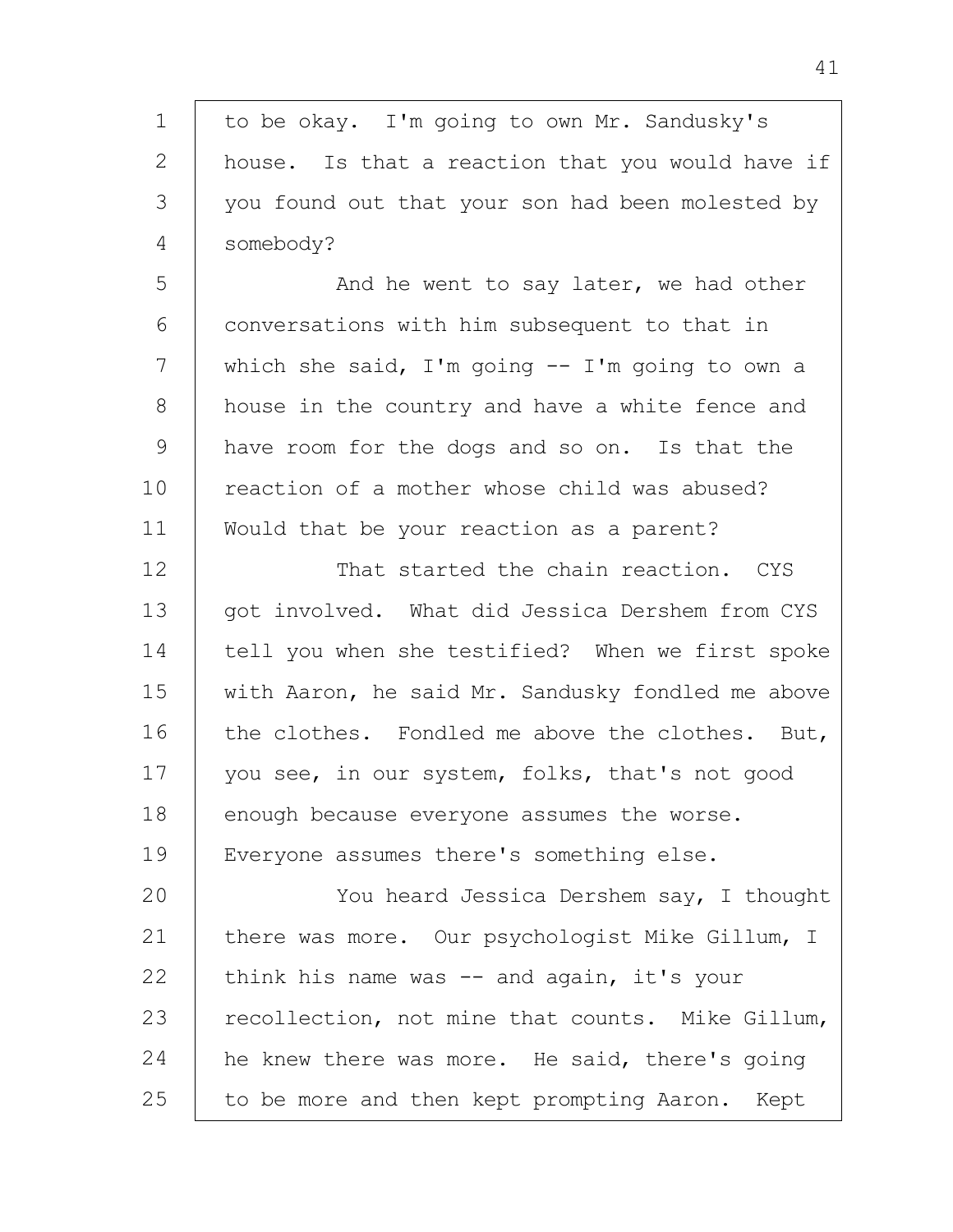1 2 3 4 5 6 7 8 9 10 11 12 13 14 15 16 17 18 19 20 21 22 23 24 25 meeting with Aaron. Tell us more. We know more happened. Now, keep that in context with mom is already talking about owning Mr. Sandusky's house. Going to have a house in the country. They're never going to have to work, and Aaron said, when this is over, I am going to have a nice car. Is that the reaction of a kid who was molested? Is that the reaction of a mother whose kid was molested? Over time, did you see Mr. Sandusky? He's not a lawyer. I have told him number of times. I told him he used stupid judgment. He wanted to fight that. He wanted to fight that. He said, Joe, that's not true. That's how I got involved in the case back in 2008, 2009. He said, I didn't do that. I'm innocent. And he wanted to fight it. I told him as an attorney, CYS does its own thing. They're probably going to find that you did this. Leave it alone. He said, no. I want to fight this. And he tried. And he was fighting that allegation. Until three days before a hearing, he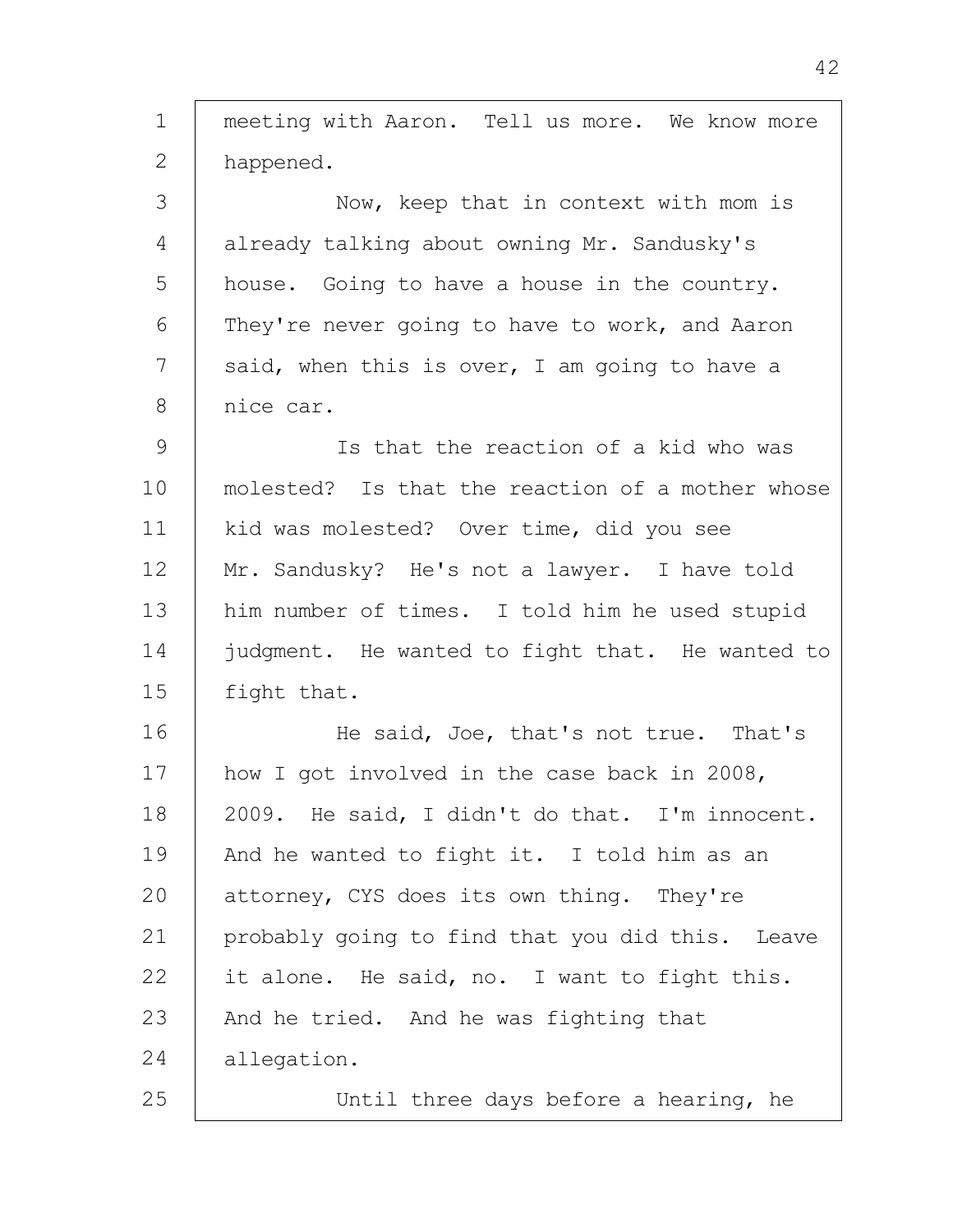1 2 3 4 5 6 7 8 9 10 11 12 13 14 15 16 17 18 19 20 21 22 23 24 25 was informed through me that there were new allegations that now Aaron was saying, well, he performed oral sex. I performed oral sex on him. Very serious allegations. At that time I pulled the plug and said, it's obviously going further than we thought it was. After multiple interviews -- you remember Jessica Dershem saying she got the state police involved. And something very archaic about what she said to us. Your recollection is what counts, not mine. She said when Trooper Cavanaugh -- I believe it was Trooper Cavanaugh came in and I wanted to videotape and audio tape this interview and Trooper Cavanaugh said, we don't do that. And she asked why? What could be better than interviewing -- having it taped, having it videotaped for later use because defense lawyers get ahold of that stuff and defense lawyers cause problems. That's what she said Trooper Cavanaugh said, if you recall that. It's not my recollection it's yours. That's important later. That's important later because of what you heard earlier this week.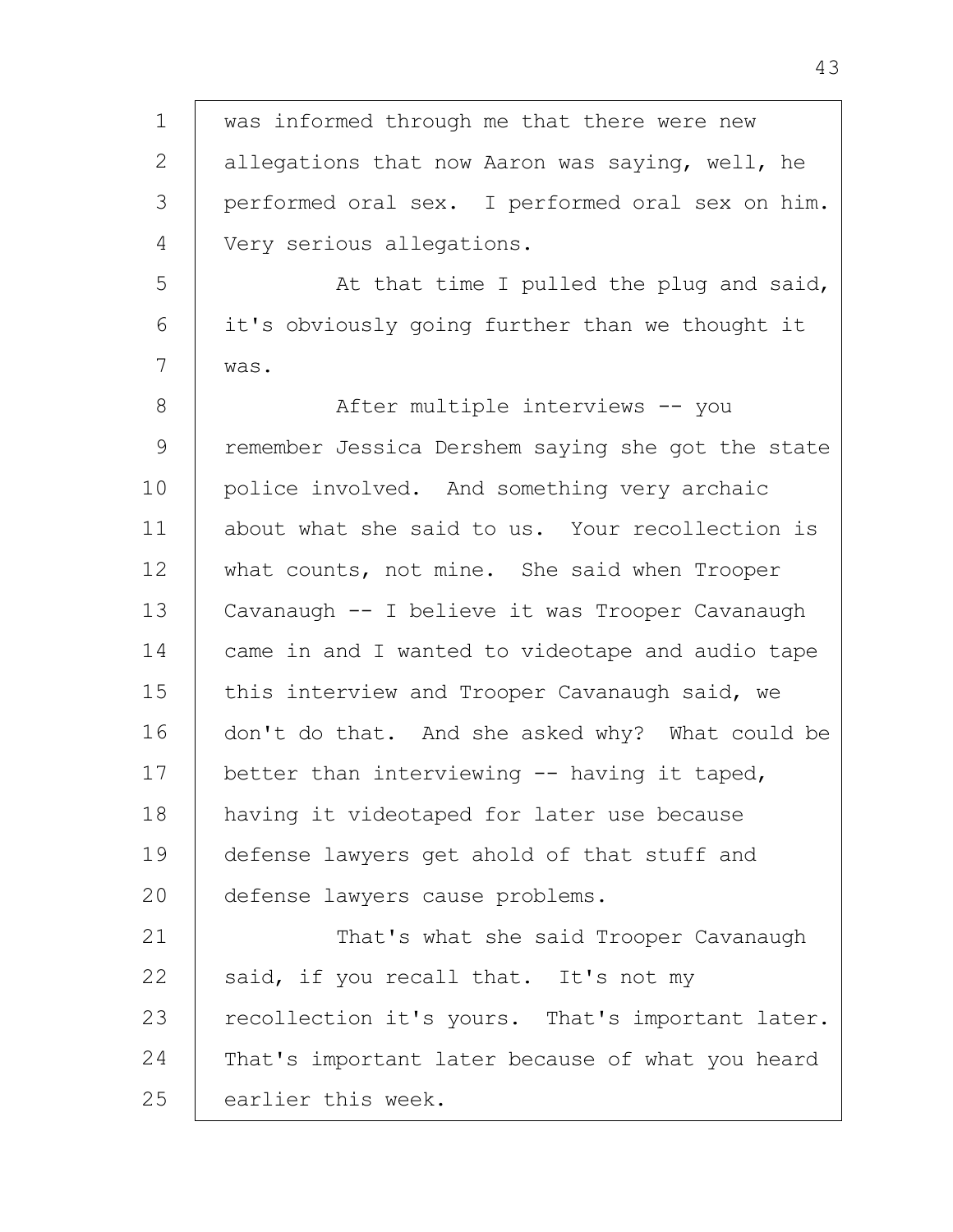1 2 3 4 5 6 7 8 The system decided Mr. Sandusky was guilty and the system set out to convict him. I have done investigative work. I was a prosecutor. When I investigated a case, I saw where the facts took me. I didn't start out with a premise and Mr. Sandusky did these terrible things. There's got to be more people and set out to prove that.

9 10 11 12 13 14 15 So the case went forward and at some point, I believe it was June l6th of 2009, the Attorney General's Office convened the grand jury preceding to try to find other victims. The problem was after maybe a year, year and a half, they only had two victims, the young man Zach Konstas in 1998 and Aaron Fisher.

16 17 18 19 20 21 22 23 24 You may recall the 1998 case -- and we'll talk about a that a little bit later -- was investigated thoroughly and determined that there was not enough evidence -- not sufficient evidence to prosecute but the case went forward. Then the case went public and after the case went public through the media, other people came forward. But again, you have to understand the sequence of events. It's important that you

recall what these people said on the stand

25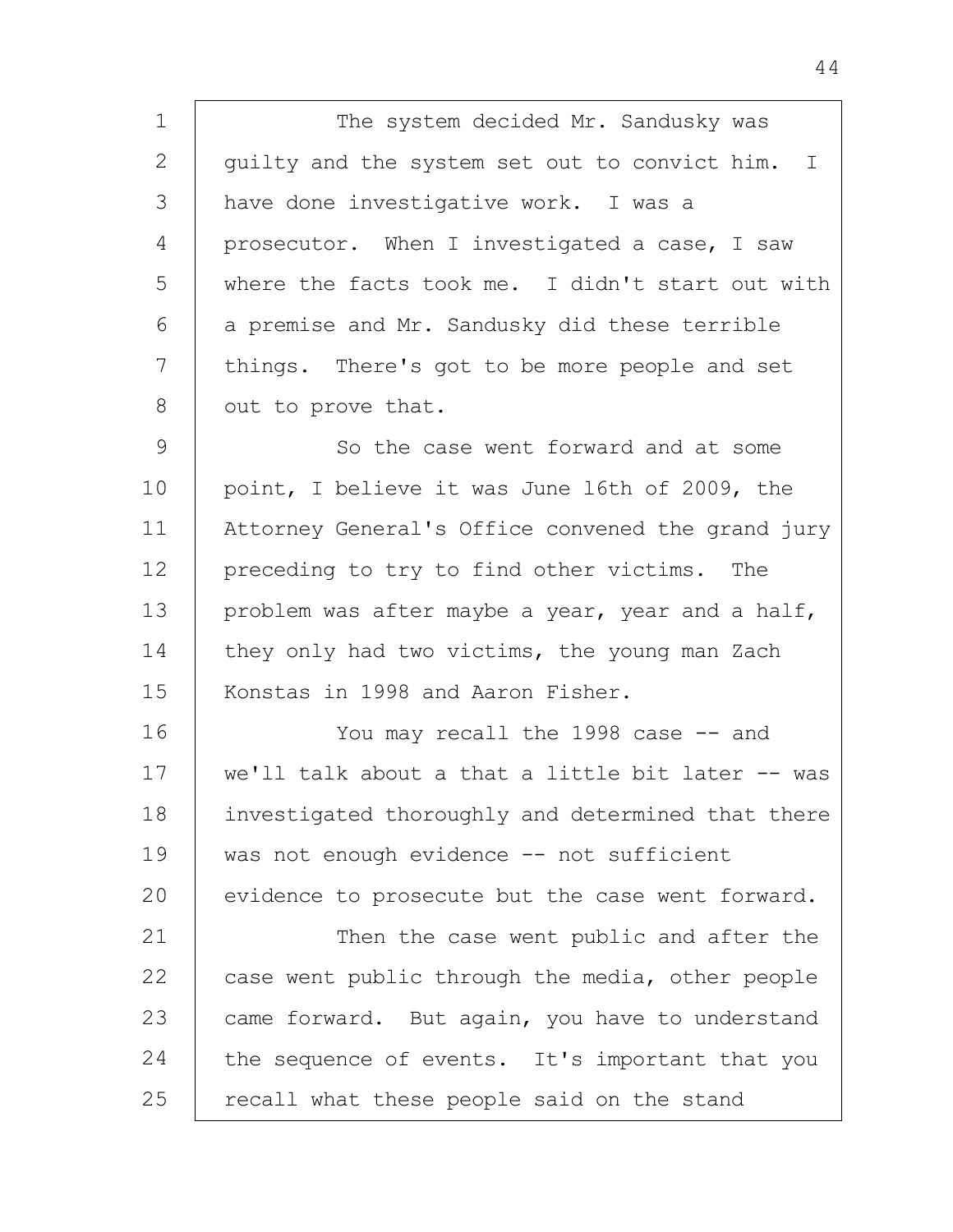1 2 3 4 5 6 7 8 9 10 11 12 13 14 15 16 17 18 19  $20$ 21 22 23 24 25 because you now know that this Mr. Houtz and Mr. Simcisko not only knew each other from The Second Mile along with Mr. Rittmeyer but they actually even lived together during a period of time in Bellefonte. When I say together, in proximity, same apartment complex. Is it possible -- is it possible, Aaron Fisher said, I believe -- and again it's your recollection -- that he would stay over at Mr. Sandusky's house, 125, 120 times between 2005 and 2008 or in that area. Again, it's your recollection. At the same time that Sabastian Paden said he stayed at Mr. and Mrs. Sandusky's house. He stayed every weekend at the exact same time. How is it  $--$  how is it  $--$  well, we asked each of them. How often did you see other people? Mr. Paden, my recollection is, said, very seldom. Once in a while I saw other kids but very seldom did I see anybody else. Is that possible? Does that make sense? Let's say somehow it makes sense. Dottie Sandusky, who adopted six kids, was in that house constantly. You all bring your common sense into court. Could all this sex be going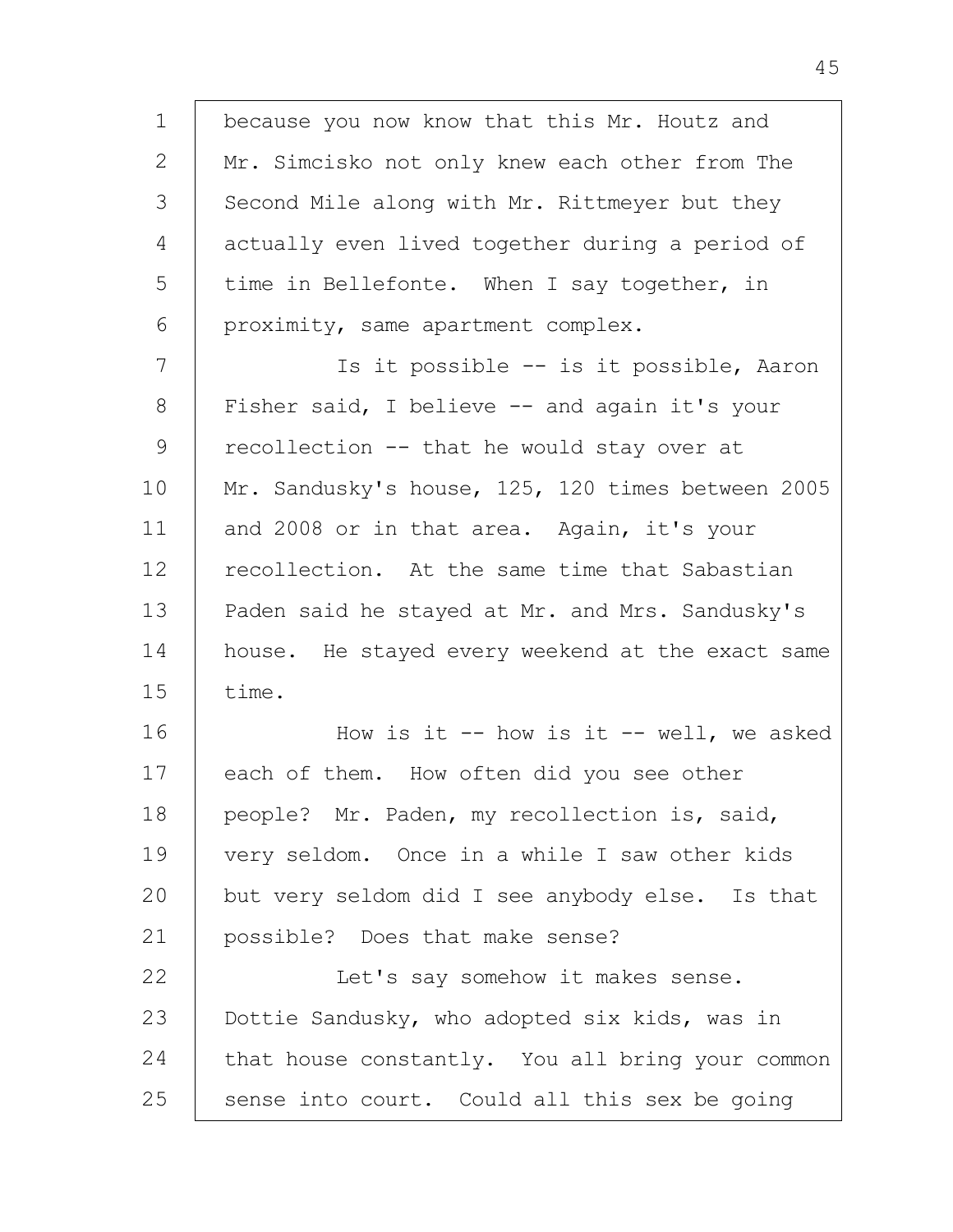1 2 3 4 5 6 on, could all this activity being going on and the kids not even be aware of it, of each other during the same time frame? Mrs. Sandusky not be aware, never walking in on them? Never catching something unusual? You have to use your common sense, folks.

7 8 9 10 11 12 13 14 15 What I am suggesting, however, is it doesn't add up. And Mr. Paden, he tells you Jerry Sandusky, a grown man, had anal sex with him. Folks, I'm not a doctor. I'm not a nurse. I'm not an EMT but if Mr. Sandusky had anal sex with that child, that child, is it conceivable there be would be a medical problems? Is it conceivable there would be absolutely no  $-$  any type of evidence of anal sex?

16 17 18 19  $20$ 21 You heard his mom say, well, he complained of stomach pains. Well, I submit to you that's not where a pain would be coming from if, in fact, Mr. Sandusky, a grown man, had anal sex with that child. It doesn't add up. It makes no sense, absolutely no sense.

22 23 24 25 Brett Houtz, he was Accuser No. 4. He told us Mr. Sandusky did all these terrible things to him over a period of time. Again, if you look at the time frame, he's in the time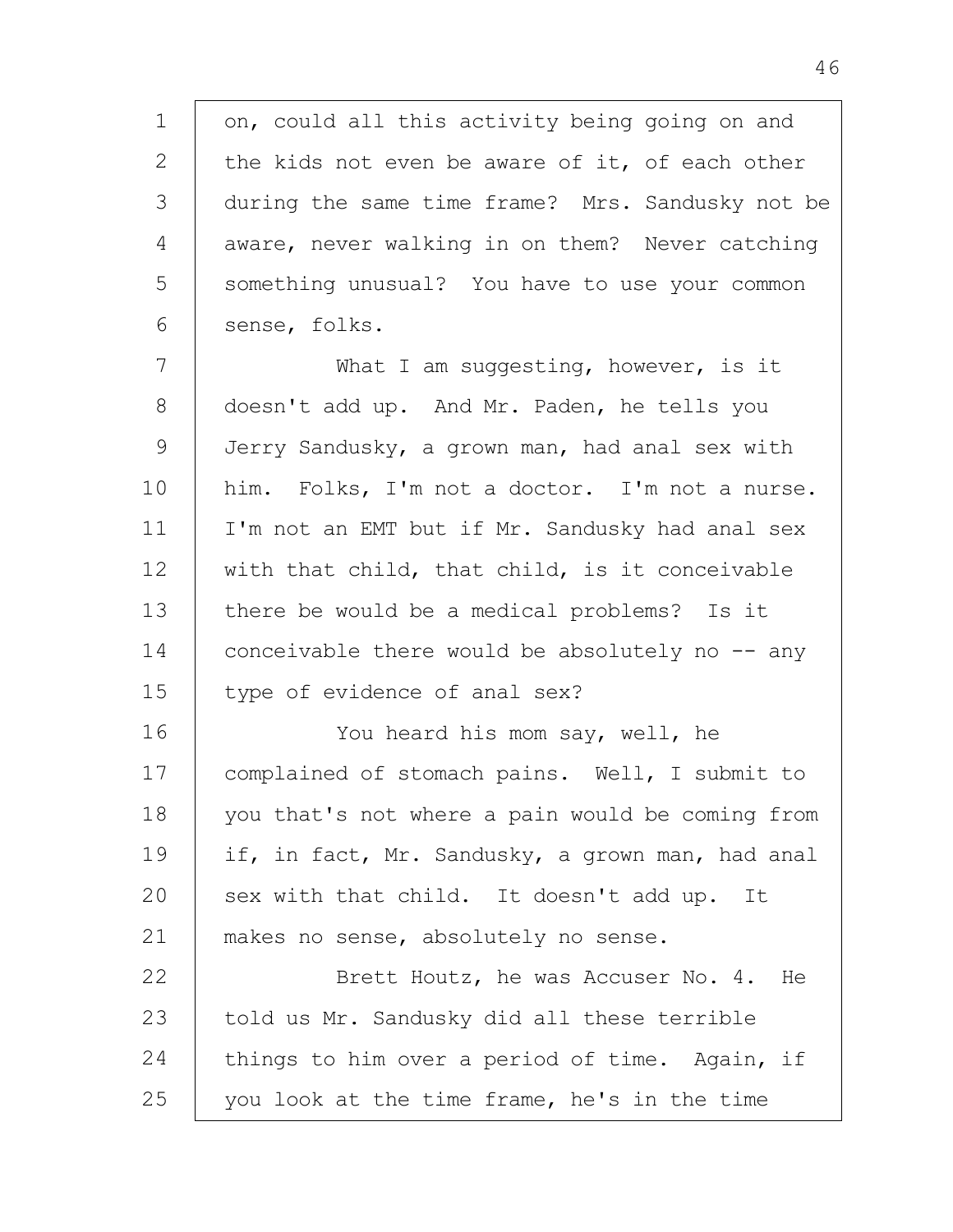| 1             | frame of Mr. Simcisko and I believe               |
|---------------|---------------------------------------------------|
| $\mathbf{2}$  | Mr. Rittmeyer. I'm not looking at the board       |
| $\mathcal{S}$ | right now.                                        |
| 4             | Folks, what he told you $-$ in the late           |
| 5             | summer of 1998, he began a close relationship     |
| 6             | with Mr. Sandusky. I believe -- and, again, it's  |
| 7             | your recollection of the facts. I believe he      |
| $8\,$         | said he played basketball and racquetball with    |
| $\mathsf 9$   | Mr. Sandusky two to three times a week from late  |
| 10            | August to the end of that year, 1998, and it was  |
| 11            | right after school which would be mid to late     |
| 12            | afternoon and then they would get showers and     |
| 13            | things would happen.                              |
| 14            | Here's the problem. You heard it from             |
| 15            | Dick Anderson, a fellow coach who was coaching    |
| 16            | with Mr. Sandusky at Penn State. What did Dick    |
| 17            | Anderson tell us? Well, sure, he's a good friend  |
| 18            | with Jerry Sandusky and he used to work with      |
| 19            | Jerry Sandusky but for anyone to think that Dick  |
| 20            | Anderson would come into court under oath and     |
| 21            | tell you about the schedule of a coach at Penn    |
| 22            | State during preseason in August, during football |
| 23            | season in the fall and tell you they were 17-hour |
| 24            | days, starting at 7:00 in the morning and         |
| 25            | finishing up at 10:00 or 11:00 at night on an off |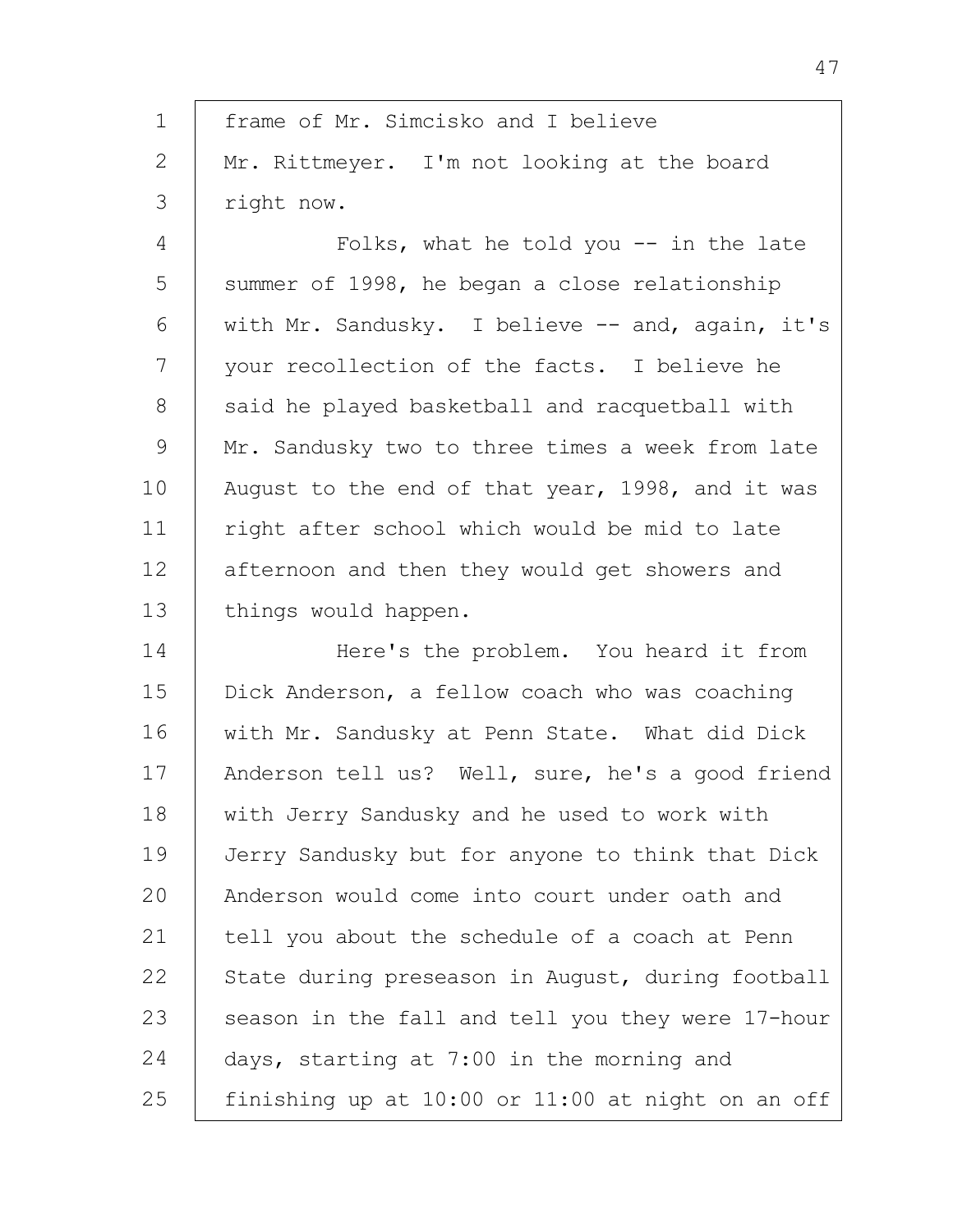| 1     | day. You heard this right away from Mike          |
|-------|---------------------------------------------------|
| 2     | McQueary, too. He said on an off day, he worked   |
| 3     | 12 hours. That's an off day. That's an off day,   |
| 4     | 12 hours. Where in world -- how in the world did  |
| 5     | Mr. Sandusky find time? If you believed Brett     |
| 6     | Houtz's story, how in the world did Jerry         |
| 7     | Sandusky find time to go play racquetball or      |
| $8\,$ | basketball two or three times a week with Brett   |
| 9     | Houtz and then fool around with him in the        |
| 10    | shower? It doesn't make sense.                    |
| 11    | And then you heard Brett say, well,               |
| 12    | yeah, he took me to the Alamo Bowl and he took me |
| 13    | to the Outback Bowl. Well, we know at the         |
| 14    | Outback Bowl, they stayed with Mrs. Sandusky.     |
| 15    | They stayed with, I believe the testimony from    |
| 16    | Mrs. Sandusky was -- again, it's your             |
| 17    | recollection. Their son, Matt, was with them      |
| 18    | that year, and I think that year she said they    |
| 19    | had two, Jason. The next year at the Alamo Bowl   |
| 20    | he said he stayed there with Mr. and              |
| 21    | Mrs. Sandusky. this is Brett, my recollection.    |
| 22    | Yours is the one who counts. And Brett said on    |
| 23    | one occasion Mr. Sandusky came into the room,     |
| 24    | went in the bathroom as he was about to get a     |
| 25    | shower and basically said if you don't perform    |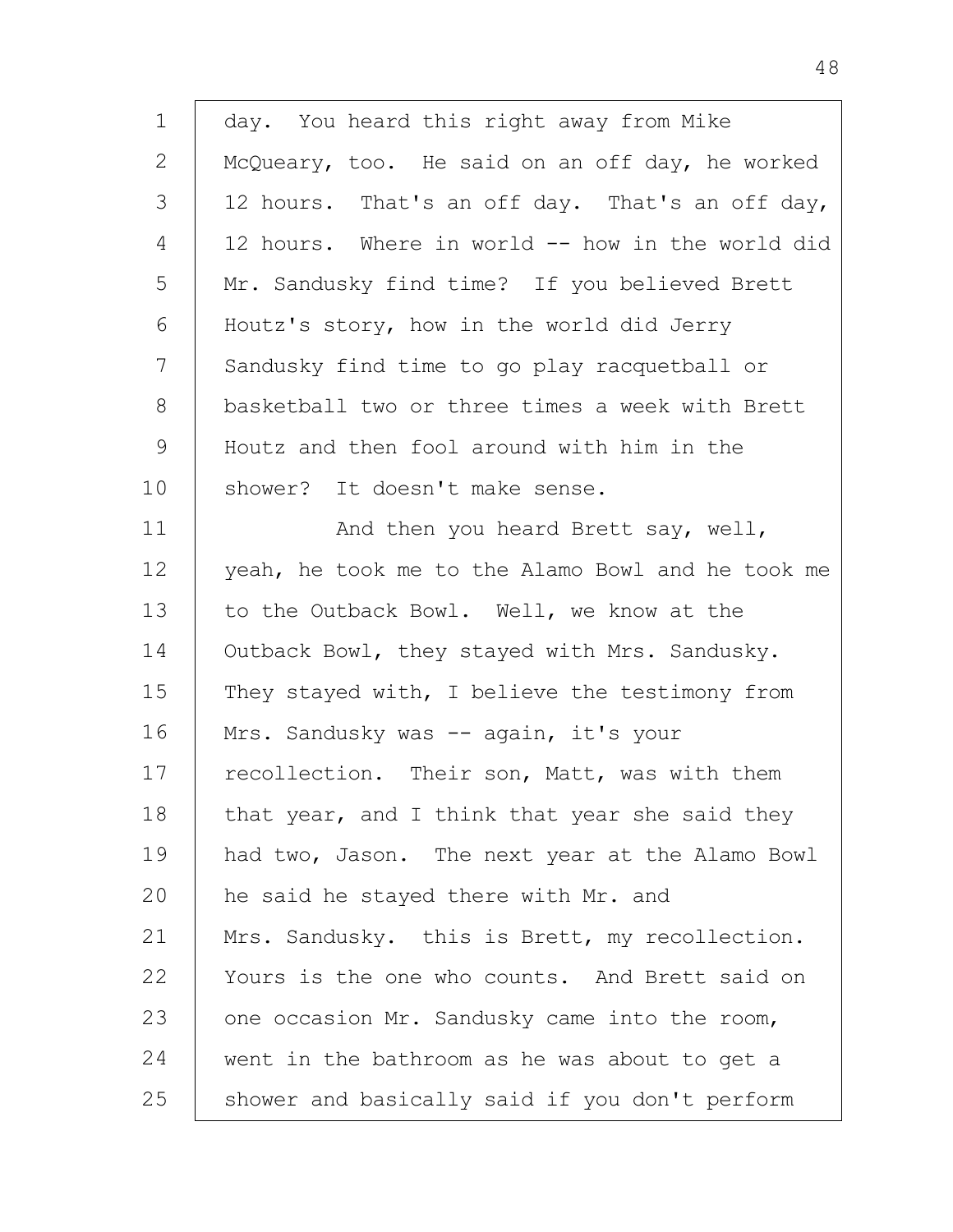| $\mathbf 1$   | oral sex on me, you're going home to Snow Shoe.  |
|---------------|--------------------------------------------------|
| $\mathbf{2}$  | Well, that's great, if we believe it.            |
| 3             | But I heard Mrs. Sandusky tell a very            |
| 4             | different story then. My recollection of what    |
| 5             | she said was, she came into the room and Jerry   |
| 6             | was arquing with Brett because Brett didn't want |
| 7             | to go to a banquet that Jerry and Mrs. Sandusky  |
| $8\,$         | paid 50 bucks for him to go to and Jerry was     |
| $\mathcal{G}$ | upset. That's what Mrs. Sandusky told us. Very   |
| 10            | different than what you heard from Brett.        |
| 11            | But, again, looking over at the overall          |
| 12            | picture, you heard testimony from Megan Rash.    |
| 13            | Megan Rash said to you -- and I believe she said |
| 14            | she was in the Army for ten years something, not |
| 15            | ten years, maybe six years, whatever it was. But |
| 16            | she said to you she had known Brett since they   |
| 17            | were kids. Brett was a good friend of her        |
| 18            | brother's and she said his reputation for being  |
| 19            | dishonest, his reputation for not being truthful |
| 20            | was awful. He was not a truthful person.<br>That |
| 21            | was the reputation. Again, it's your             |
| 22            | recollection that counts, not mine.              |
| 23            | You put all this together and you say,           |
| 24            | okay, how do we handle this? How do we handle    |
| 25            | this?                                            |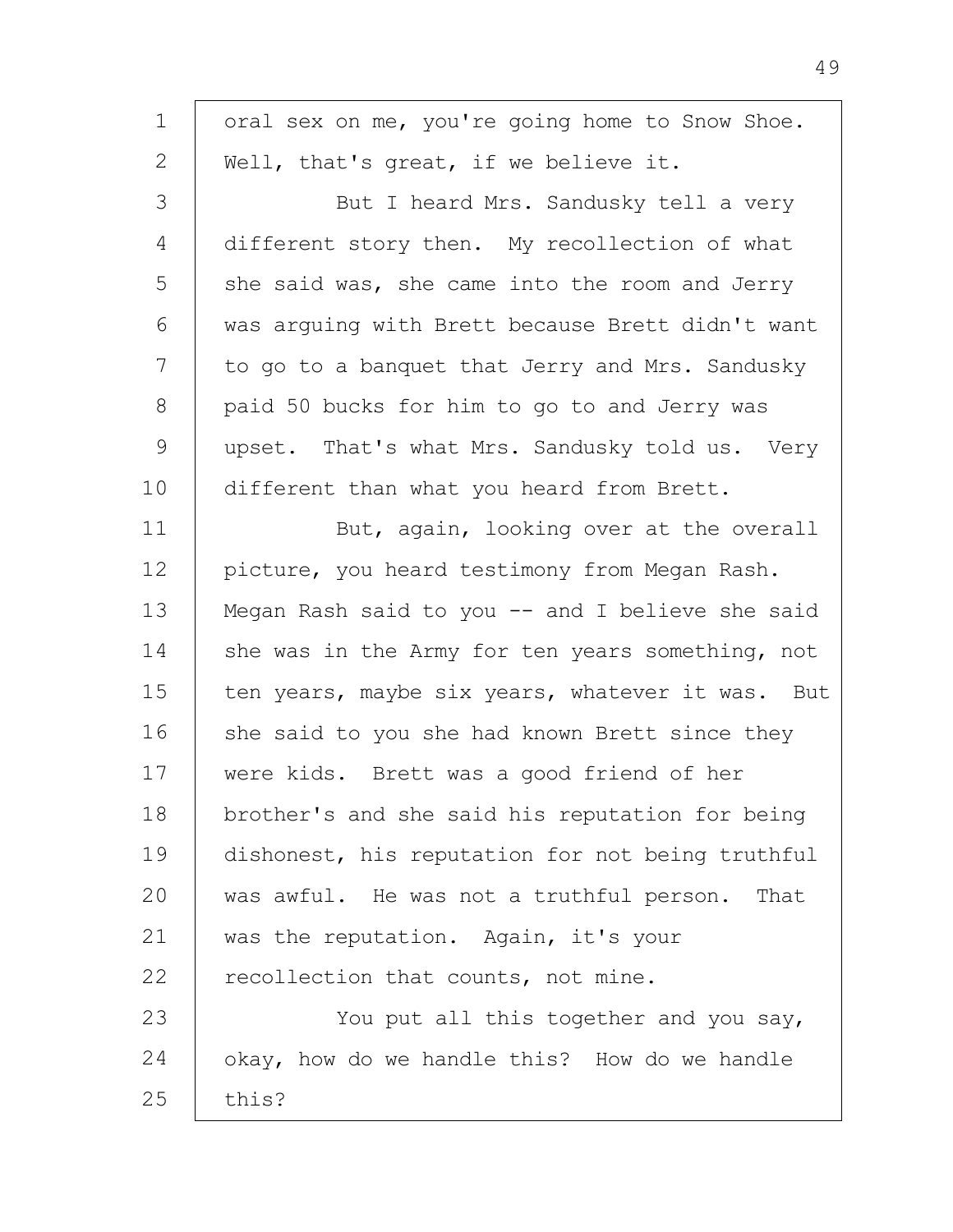1 2 3 4 5 6 7 8 9 10 11 12 13 14 15 16 17 18 19 20 21 22 23 24 25 But by the way, there's another interesting feature with all this. Jerry now is 68 years old. Someone accused him of being 69 the other day and he corrected that in a hurry. Sixty-eight years old. The earliest allegations that they have, with all the publicity  $-$ - this has gone international, folks. This isn't Centre County. This isn't Pennsylvania. This isn't eastern United States. This is international. All of these alleged charges only go back to the mid-1990s? So out of the blue after all these years when Jerry Sandusky is in his mid-fifties he decides to become a pedophile. Does that make any sense to anybody? Does that make any sense at 55? He was involved with kids from the time he was a kid. You heard Mrs. Sandusky talk about his background. He grew up with his parents as an only child. They ran a rec center in Washington, PA, and they loved kids and the kids were there, I believe she said, six days a week and Jerry treated them as extended family, much like he did with these kids -- all of these kids, not just the accusers.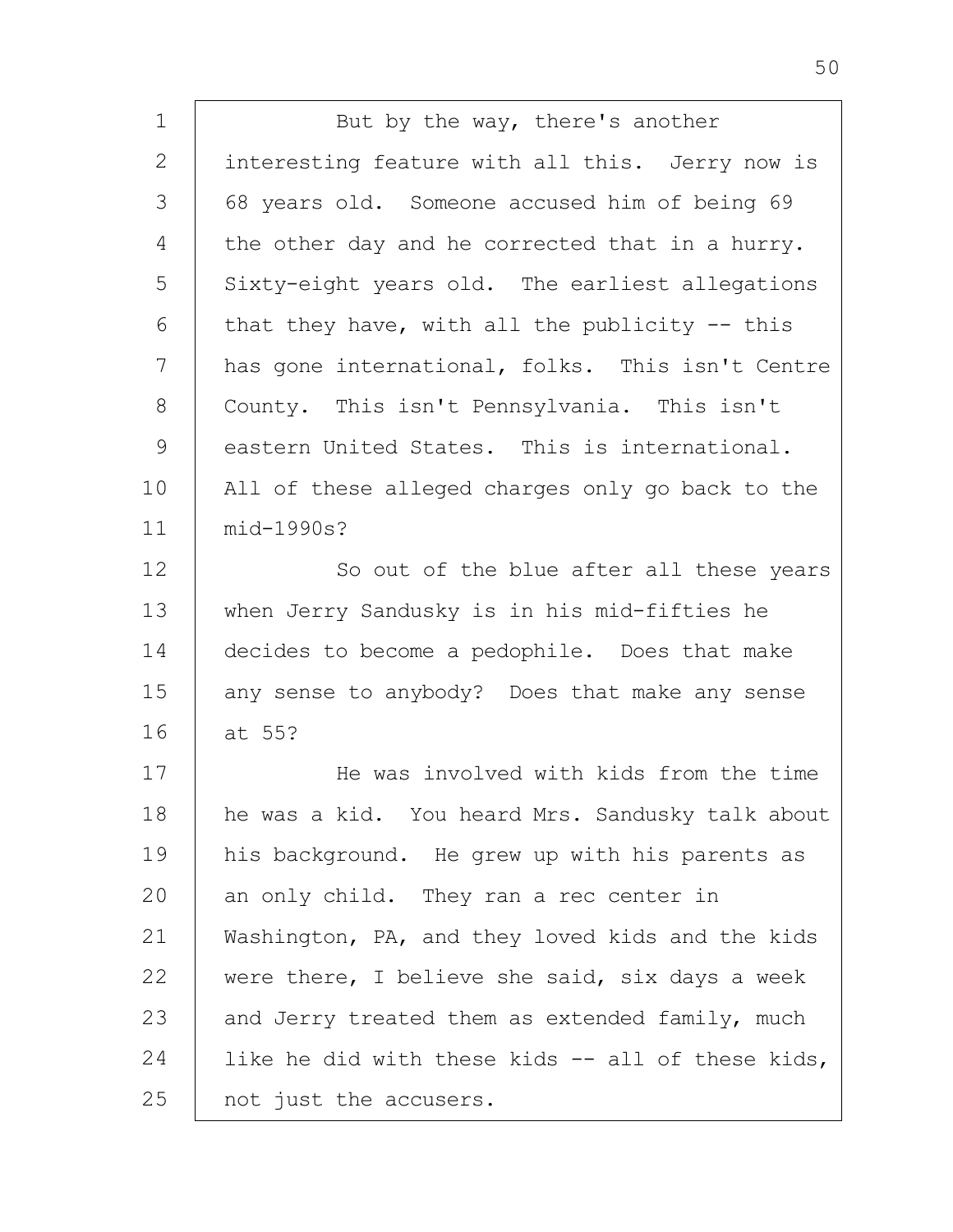1 2 3 4 5 6 7 Does it make sense? You have to decide that. I can't decide that. The Commonwealth can't decide that. Mr. Sandusky out of the blue in the mid-90s becomes a pedophile, starts abusing kids. No prior history. No prior allegations. Does it make sense? I submit it doesn't.

8 9 10 11 12 13 14 15 16 17 18 19 20 21 22 23 Ryan Rittmeyer. You may recall that Sabastian Paden and Ryan Rittmeyer, they came forward after Mr. Sandusky was arrested. They're the only two who said they didn't have attorneys, but I suggest to you -- out of all of them, I suggest to you that the fact they didn't have attorneys when they came into court could well be attributed to the fact that when Mr. Sandusky was arrested, I went public immediately and said these kids may be out for financial gain and maybe they had the wherewithal to figure out, you know, maybe we oughtn't get an attorney yet until this thing is resolved. But all the other kids who had come forward before, I believe -- and, again, it's your recollection -- I believe they had attorneys.

24 25 Isn't it coincidental by the way - isn't it amazing as they sit here today, the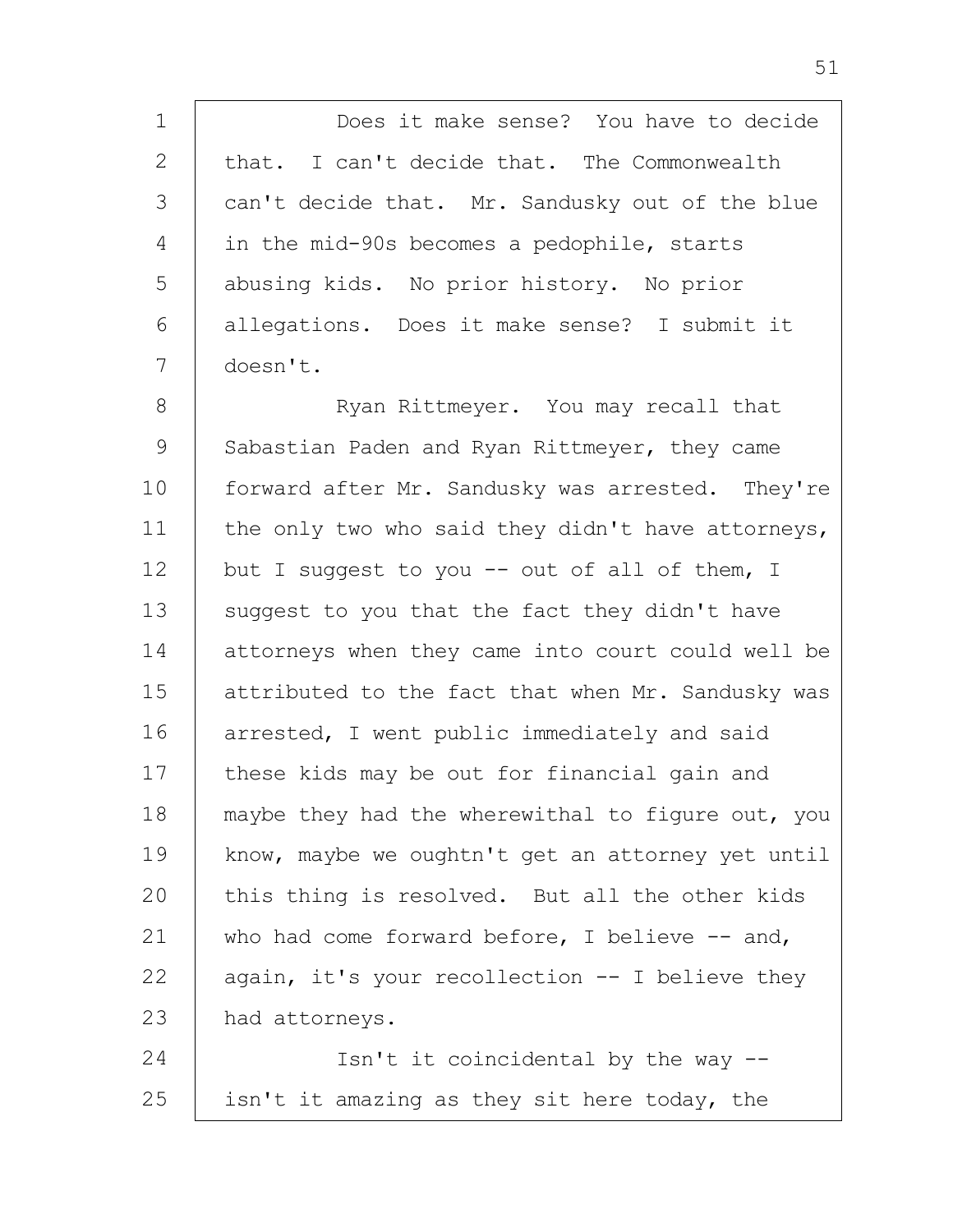1 2 3 4 5 6 7 8 9 10 11 12 13 14 15 16 17 18 19 20 21 22 23 24 25 attorneys are in court. They have been in court since it started. They're all doing this out of the goodness of their heart. Have any of you had dealings with attorneys? It happens. Don't worry about it. A bill? I'm not going to send you one. Kid after kid saying we signed something but we don't know what it is. But we got an idea what it was because Mr. Andreozzi told us what it was. Contingency fee agreement. That means a lawyer doesn't get paid unless there's a judgment against somebody. And these lawyers aren't local lawyers, except for Andy Shubin is local. Andy represents two of the kids. These lawyers come from Philadelphia. These lawyers come from Baltimore, Maryland. Financial motive? You have to decide that. You have to decide if these kids and these lawyers who sat in this courtroom now for two weeks without being paid a penny are doing it out of the goodness of their hearts and whether they have a financial interest in the outcome of this case, a verdict of guilty. Doesn't make any sense. Everyone says, well, okay. They can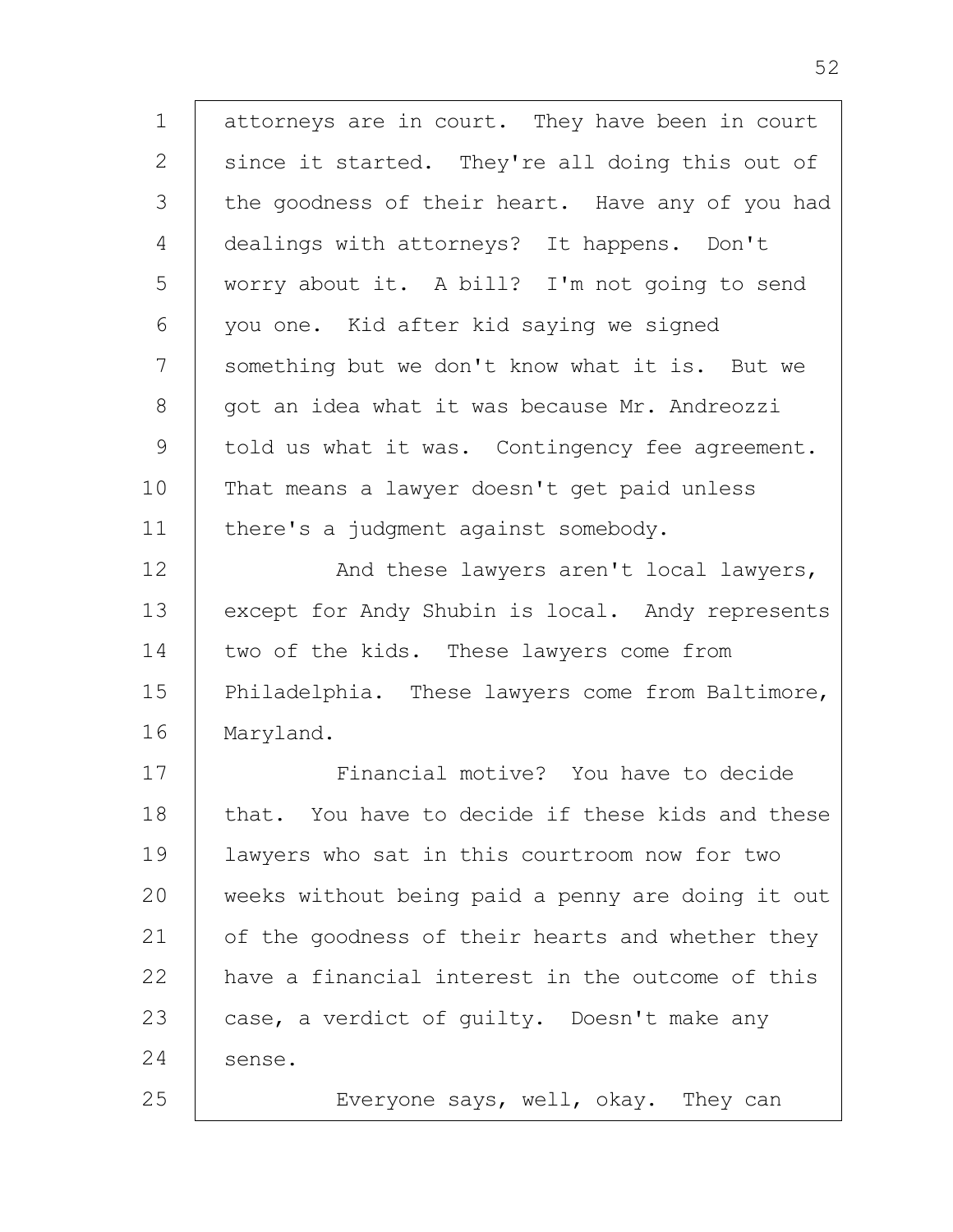1 2 3 4 5 6 7 8 9 10 11 12 13 14 15 16 17 18 19 20 21 22 23 24 25 have lawyers. I understand that but Mr. Sandusky can still be guilty. So the financial part of it doesn't make sense. We can buy that. We can understand that there's a financial interest. We can understand these kids now want to be compensated. We can understand the lawyers want to make millions of dollars but it still doesn't mean Mr. Sandusky did this. What's the explanation? Well, you know, folks, we said from the beginning that we believed that the Commonwealth kept searching and searching for victims. The longer it took, the more desperate it got and when they found  $-$  by the way, how did they find them? How did they find these people? I don't see the book here but Jerry wrote the book *Touched*. I think you heard the testimony from Agent Sassano. I'm sorry. I mispronounced your name. Sassano. He told you we got them out of Jerry's book. So now not only do we have a pedophile who isn't a pedophile until his mid-fifties, but he writes a book and he puts the victims in the book. That's smart. That's the answer. Is that how they started tracking down kids?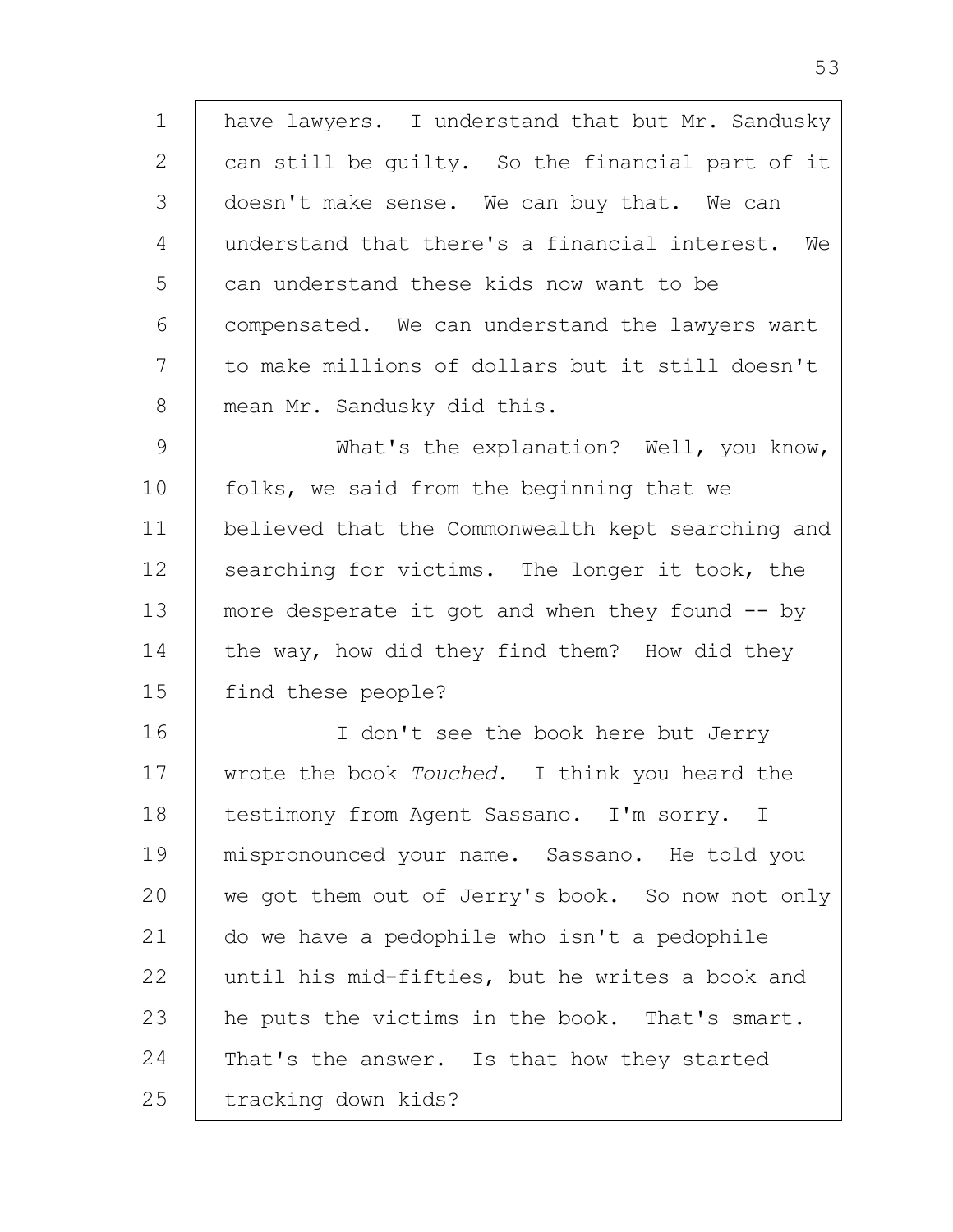| $\mathbf 1$  | Okay. Let's assume that's how they got           |
|--------------|--------------------------------------------------|
| $\mathbf{2}$ | them. Let's assume they went out, they talked to |
| 3            | these kids, and the kids said, oh my God, yes,   |
| 4            | Jerry did abuse me. That could be. That could    |
| 5            | be.                                              |
| 6            | Folks, you have to use your common               |
| 7            | sense. Jerry Sandusky took these kids            |
| 8            | everywhere. Is that what a pedophile does? Does  |
| 9            | he try to hide his acts? Does he try to cover    |
| 10           | his trail? Does he parade the kids around?       |
| 11           | Brett Houtz stayed at Toftrees, went to the bowl |
| 12           | games with him and his wife. Took them to        |
| 13           | practices. Took them to football games. Took     |
| 14           | them on trips. Is that what someone who's        |
| 15           | committing these horrible crimes does? You're my |
| 16           | victims. Talk to whoever you want. It doesn't    |
| 17           | make sense. It just doesn't make sense.          |
| 18           | So how do we explain this because,               |
| 19           | again, we're still faced with ten episodes.      |
| 20           | We're still faced with eight accusers who came   |
| 21           | into court.                                      |
| 22           | Well, we struck it rich because we               |
| 23           | believe -- we always believed -- that there was  |
| 24           | some sort of push when the first accuser, Aaron  |
| 25           | Fisher, came forward, some push -- this is a     |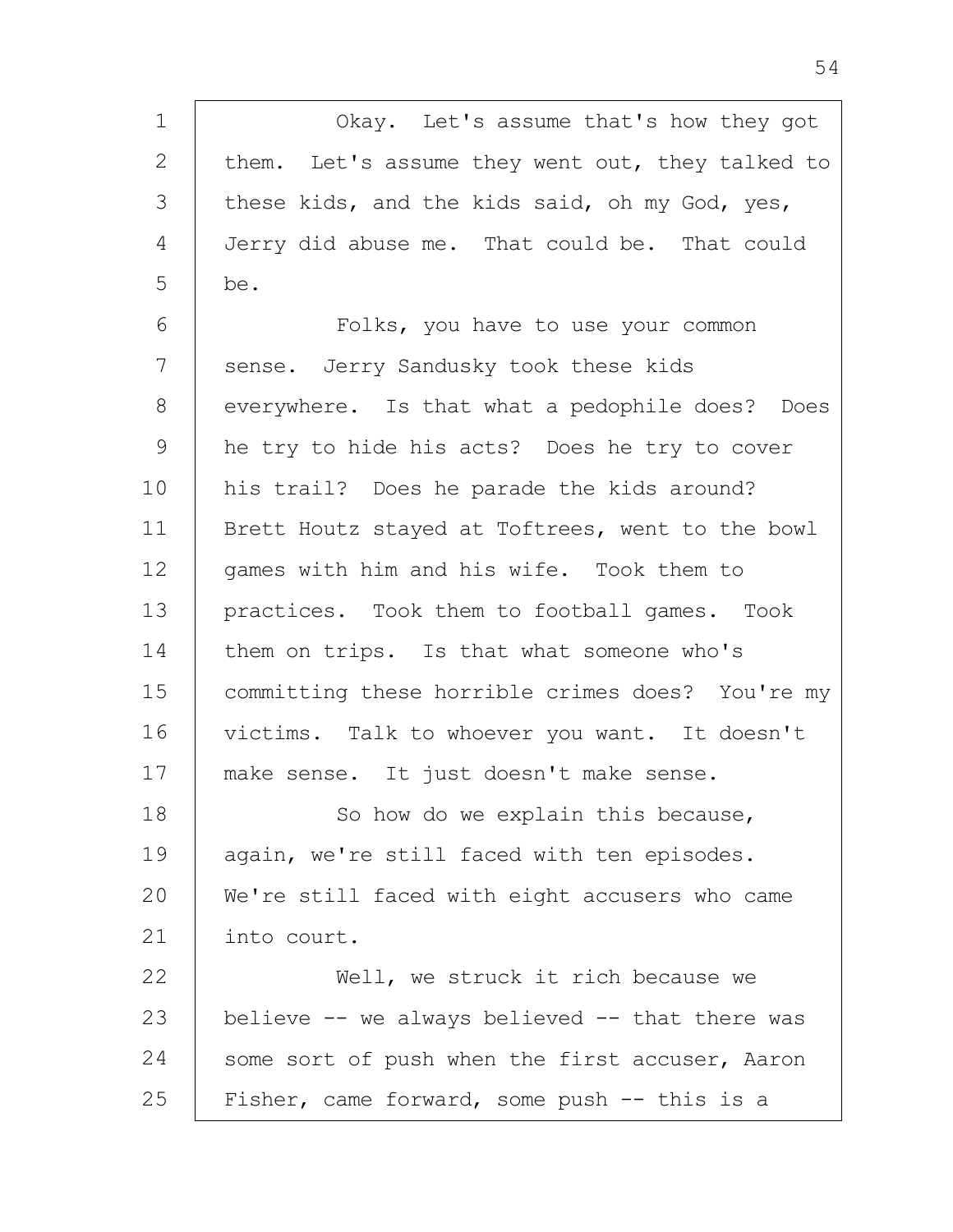1 2 3 4 5 6 7 8 9 10 11 12 13 14 15 16 17 18 19 20 21 22 23 24 25 public figure who's well-known not only in Pennsylvania but throughout the United States as one of the best defensive coordinators in college football history. So let's see if we get more kids. Let's see if we go forward. Now, when they got to the kids, as you heard from the stand, many, if not most of the cases where there was egregious activity, oral sex, anal sex, and so on, initially these kids said no, nothing happened or very little happened. Aaron Fisher said it was fondling above the clothes, not even touching the privates above the clothes. I think Brett Houtz initially said, I'm getting a lawyer. I'm not even going to talk to you, Corporal Leiter, until I have a lawyer when Corporal Leiter knocked on his door. Sabastian Paden, for example, initially said nothing happened. Now, they all had reasons why they did and the Commonwealth will say, well, it was embarrassing. It was horrific type of activity and they just didn't want to talk to about it. That's one explanation. But the other explanation is if the police kept going back to question them to say there's more to that. We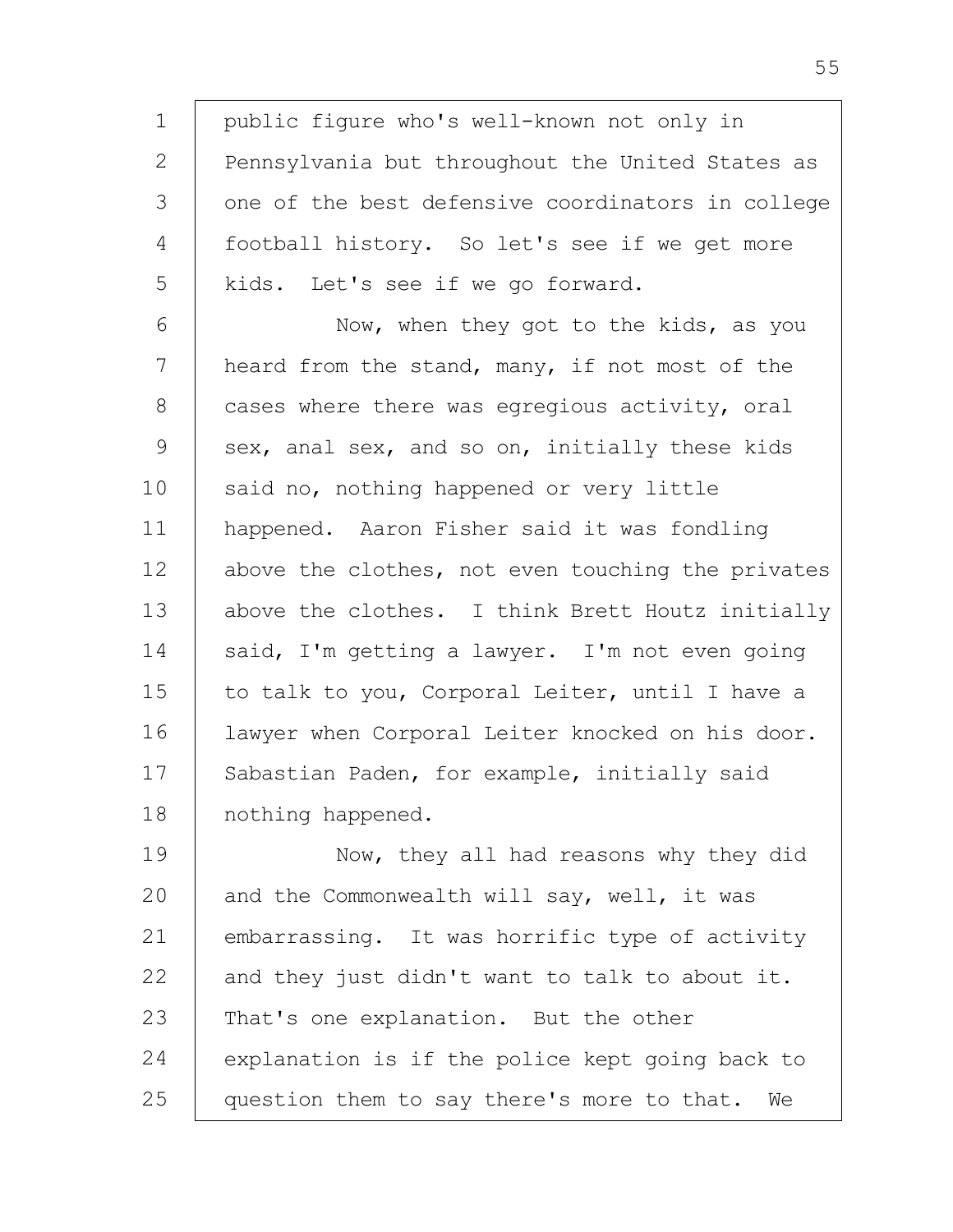| $\mathbf 1$ | don't think you're telling us the truth. Well,    |
|-------------|---------------------------------------------------|
| 2           | how many times do you have to be told that before |
| 3           | you get it? How many times do you have to be      |
| 4           | told that we think that this happened and that    |
| 5           | happened? And maybe that's okay, too.             |
| 6           | But what happened is that Corporal                |
| 7           | Leiter, Corporal Rossman screwed up. In           |
| $8\,$       | interviewing Brett Houser -- Brett Houtz. Excuse  |
| $\mathsf 9$ | me. In interviewing him, after an initial part    |
| 10          | of the interview that he wasn't saying the        |
| 11          | horrific things that Jerry supposedly had done to |
| 12          | him, he asked for a break. He asked for a break.  |
| 13          | Excuse me while I put my reading glasses          |
| 14          | on. It's a product of age.                        |
| 15          | He asked for a break and the officer,             |
| 16          | according to the transcript, it's Officer Rossman |
| 17          | says, sure. The time is now 12:21. We're going    |
| 18          | to put this recording on hold, and we'll resume   |
| 19          | in a few minutes. They thought they stopped the   |
| 20          | recording. They thought they were no longer       |
| 21          | being recorded.                                   |
| 22          | And then what happens? They have a                |
| 23          | plaintiff's attorney, looking for money, in the   |
| 24          | room and you heard Corporal Leiter say that       |
| 25          | doesn't happen very often. I dare say what he     |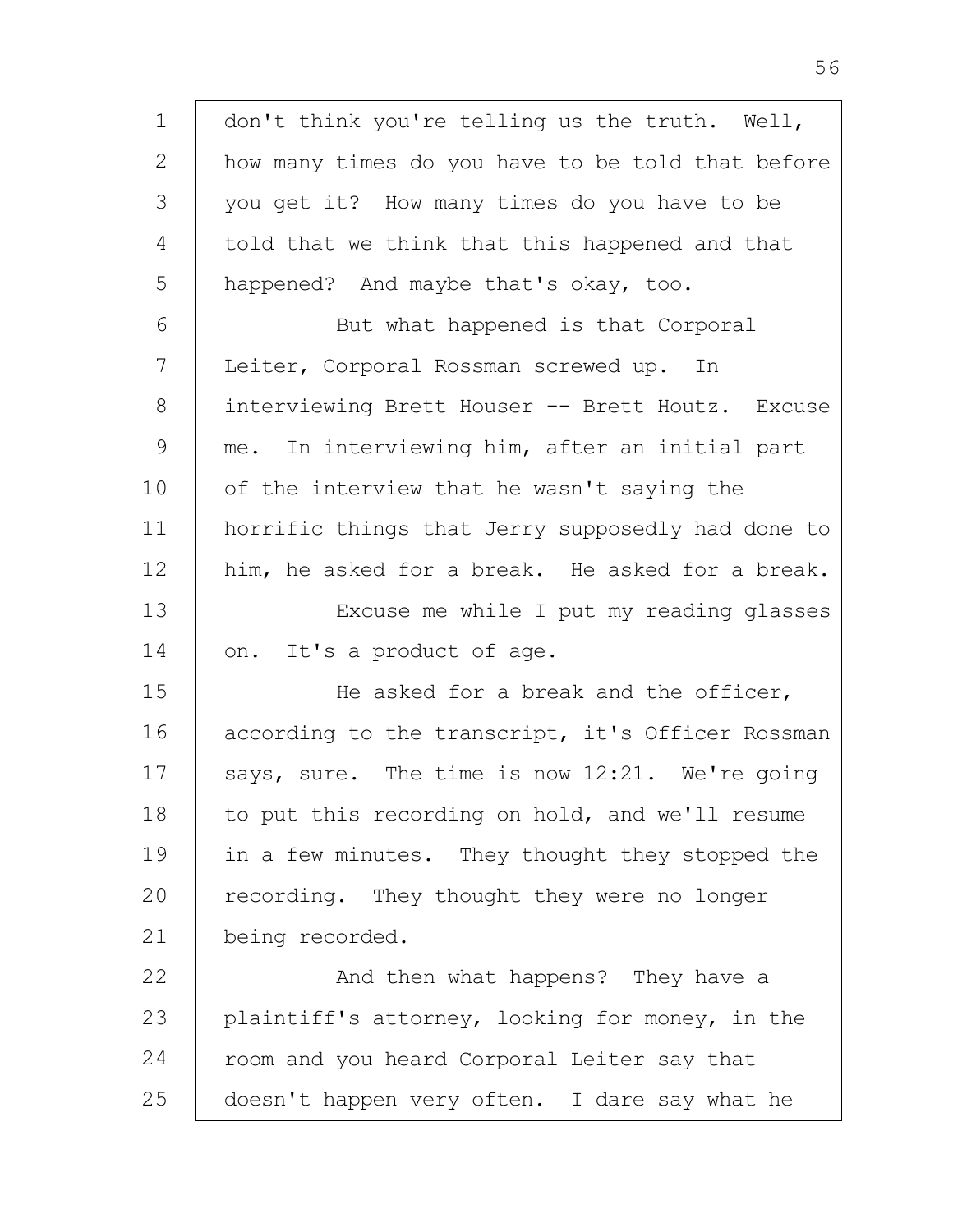1 2 3 4 5 6 was really saying is -- folks, this really, really is unusual to have, not a defense attorney whose client is being interviewed by the police for a crime, but a potential complaining witness, a victim with his civil attorney who was planning a lawsuit against the world.

7 8 9 What goes on now that the tape is off? Because, remember, the tape is off as far as they knew.

10 11 12 13 14 15 16 17 18 19 20 This is Corporal Leiter after being asked by Andreozzi, do you have a witness -- in regards to other cases? We have two that have seen him. We can't find the one victim but he may be in there. Andreozzi says, oh, you're kidding. The time frame matches up? Can we at some point in time say to him, referring to Houtz, listen, we have interviewed other kids and other kids have told us there was intercourse and that they admitted it, you know. Is there anything else that you want to tell us?

21 22 23 24 25 Corporal Leiter says, yep, we do that with all the other kids -- all the other kids. Say, listen, this is what we found so far. You fit the same pattern of all the other ones. This is what Corporal Leiter is telling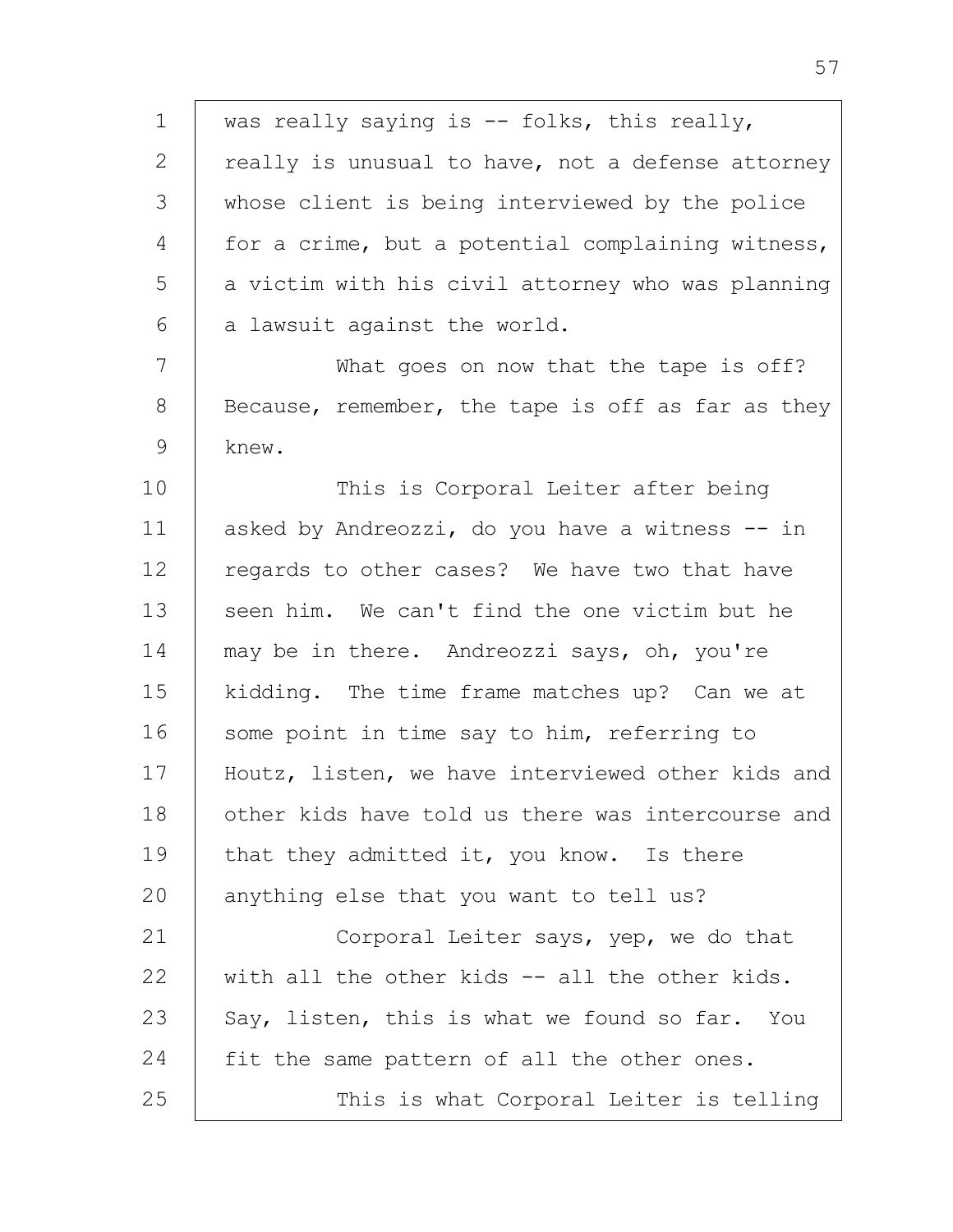1 2 3 4 5 6 7 8 9 10 11 12 13 14 15 16 17 18 19 20 21 22 23 24 Andreozzi he's going to tell Brett. This is the way he operates. We know the progression. We know the other kids we have dealt with have told us this happened. Any sense of leading there? Any sense of planning to kind of lead this kid down the provost path to saying what he said? On page 42 Corporal Leiter says, yeah, it's all the things that kids 12-year old are just reaching puberty. Once they get a little bit more mature, I don't want that any more, referring to Jerry, and he's going to go onto somebody else. So what Corporal Leiter is planning right there is telling Andreozzi that the pattern is that when Jerry Sandusky's kids get to be 12 years old and reach puberty, he goes off to get new kids, some younger kid. We know that's not true if you believe Sabastian Paden because Sabastian said, according to my recollection, the sex continued right up until he was 16, well beyond puberty he said. So it doesn't make any sense. Leiter says to Andreozzi, well, how did he find you? How did Brett find you? His father

found me on my Internet site. I'm sure he wasn't

25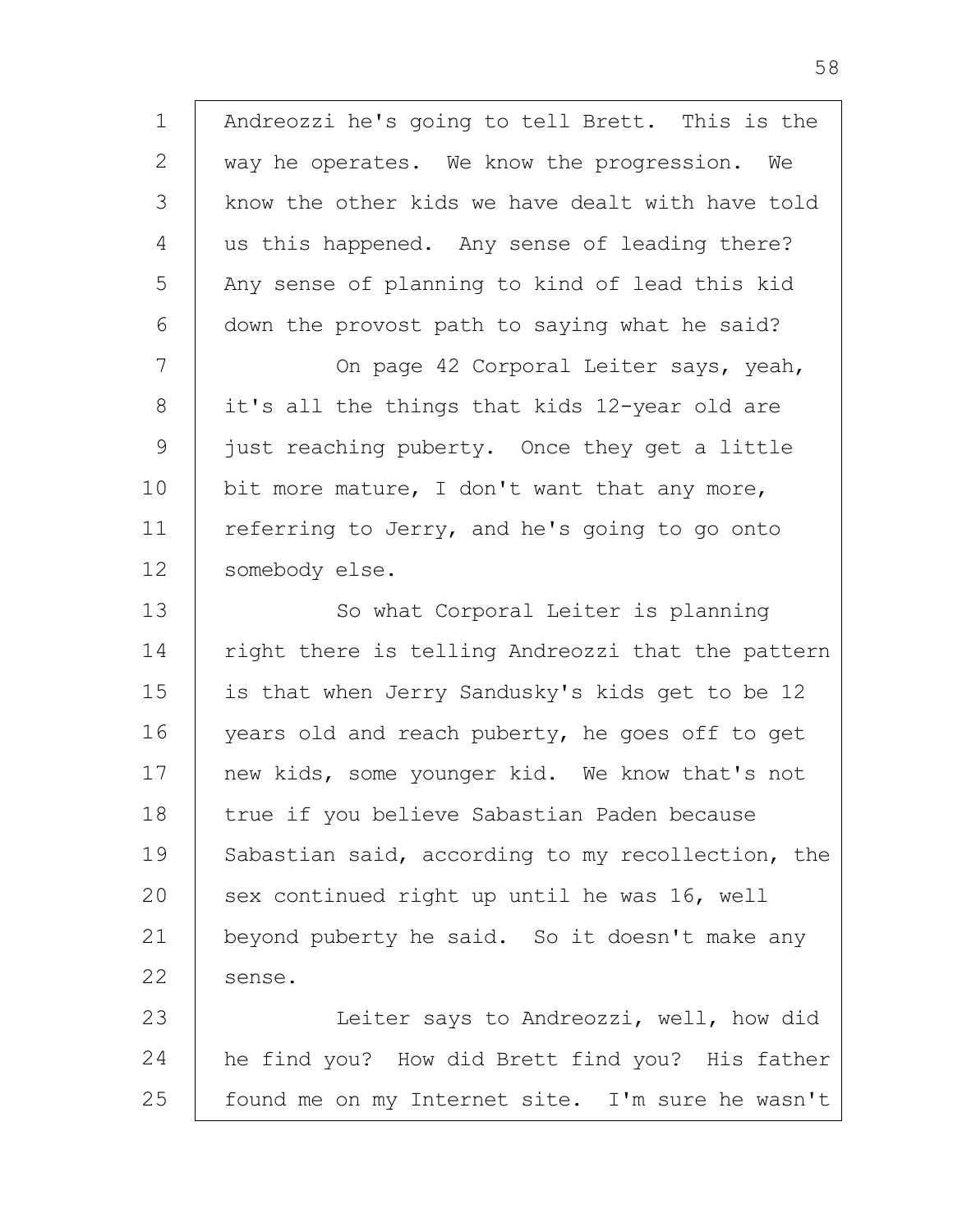1 2 3 4 5 6 7 8 advertising wills and real estate closings. And then Leiter says, when Brett returns, before we start again, I just want to let you know you're not the first victim we've spoken to. We've interviewed probably, I am going to say nine. Brett says, I know. You told me that before, which obviously means he's already been told that.

9 10 11 12 13 14 15 16 17 18 19 20 21 But then Corporal Leiter goes on to say, we have interviewed about nine. Again, I call them kids. I apologize. Nine adults we have interviewed and you're doing well. It's amazing. If this would have been a book, you would be repeating word-for-word pretty much what a lot of people already told us. It's very similar. A lot of the things you've told us is very similar to what we've heard from the others, and we know from listening to the other young adults talk to us and tell us what has taken place that there's a pretty well-defined progression in the way he operated and still operates.

22 23 24 25 I guess to some degree and I often tie in this progression, especially when it goes on for an extended period of time, leads to more than just the touching and the feeling. That's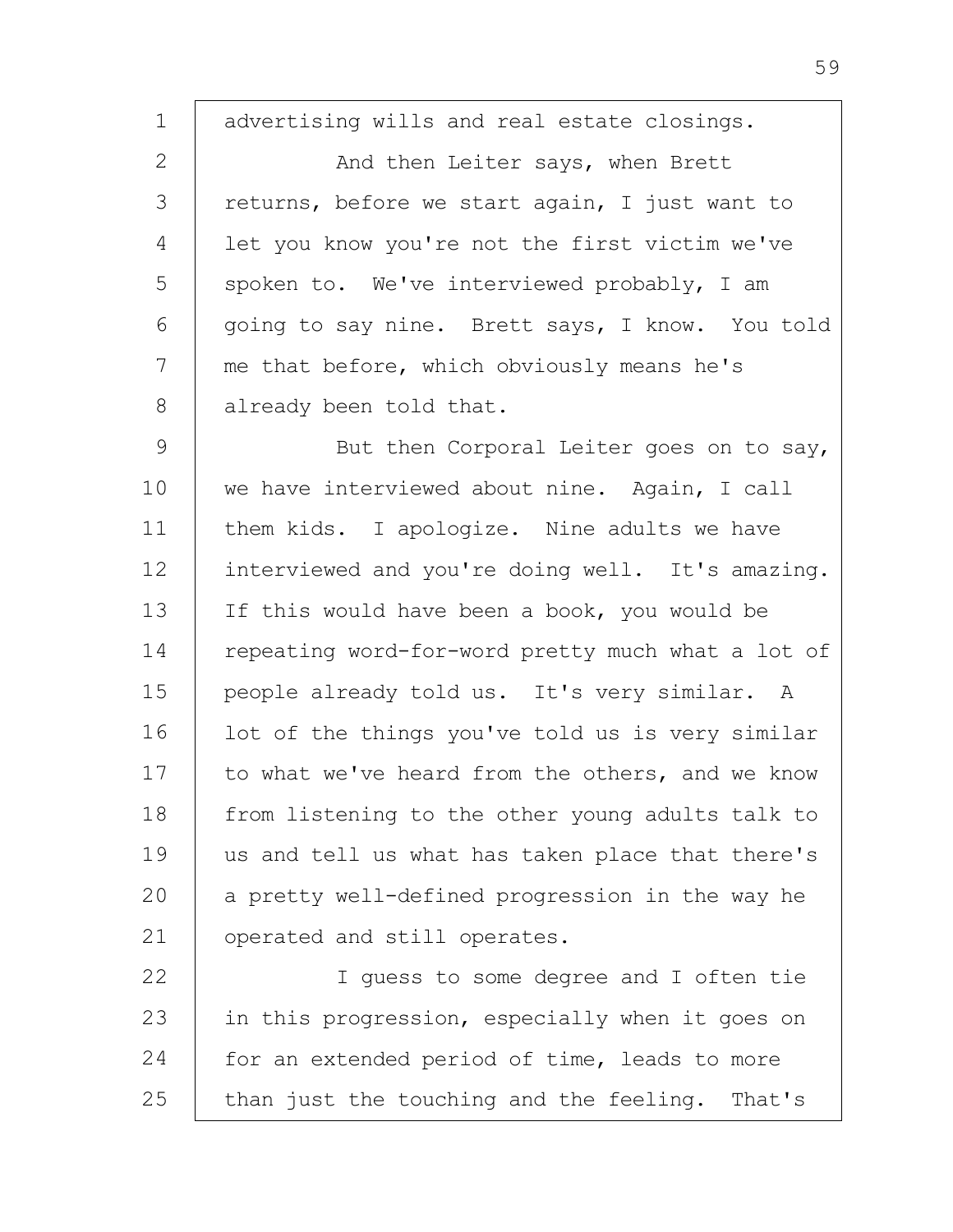1 2 3 4 5 6 7 8 9 10 11 12 13 14 15 16 17 18 19 20 21 22 23 24 when actual oral sex has taken place by both parties. We have unfortunately found that there's been what classifies as a rape has occurred and I don't want you to feel that again, as Trooper Rossman said, and again referring to the other trooper who's telling him this stuff. I don't want you to feel ashamed because you are a victim in this whole thing. What happened happened. He took advantage of you but when we first started we talked and we needed to get details of what took place so these types of things that happened can be exposed to some extent. We need for you to tell us this is what happened. We need you to tell us. We need you to tell us. You're all smart. We picked you because you're bright commonsensical people. We need you to tell us he had oral sex with him. He did these terrible things to you. I don't want you to feel ashamed because you're a victim in this whole thing. What happened happened. Again, we're not going to look at you any differently than the fact that you're the victim of this crime, which is going

25 to be taken care of accordingly but we need you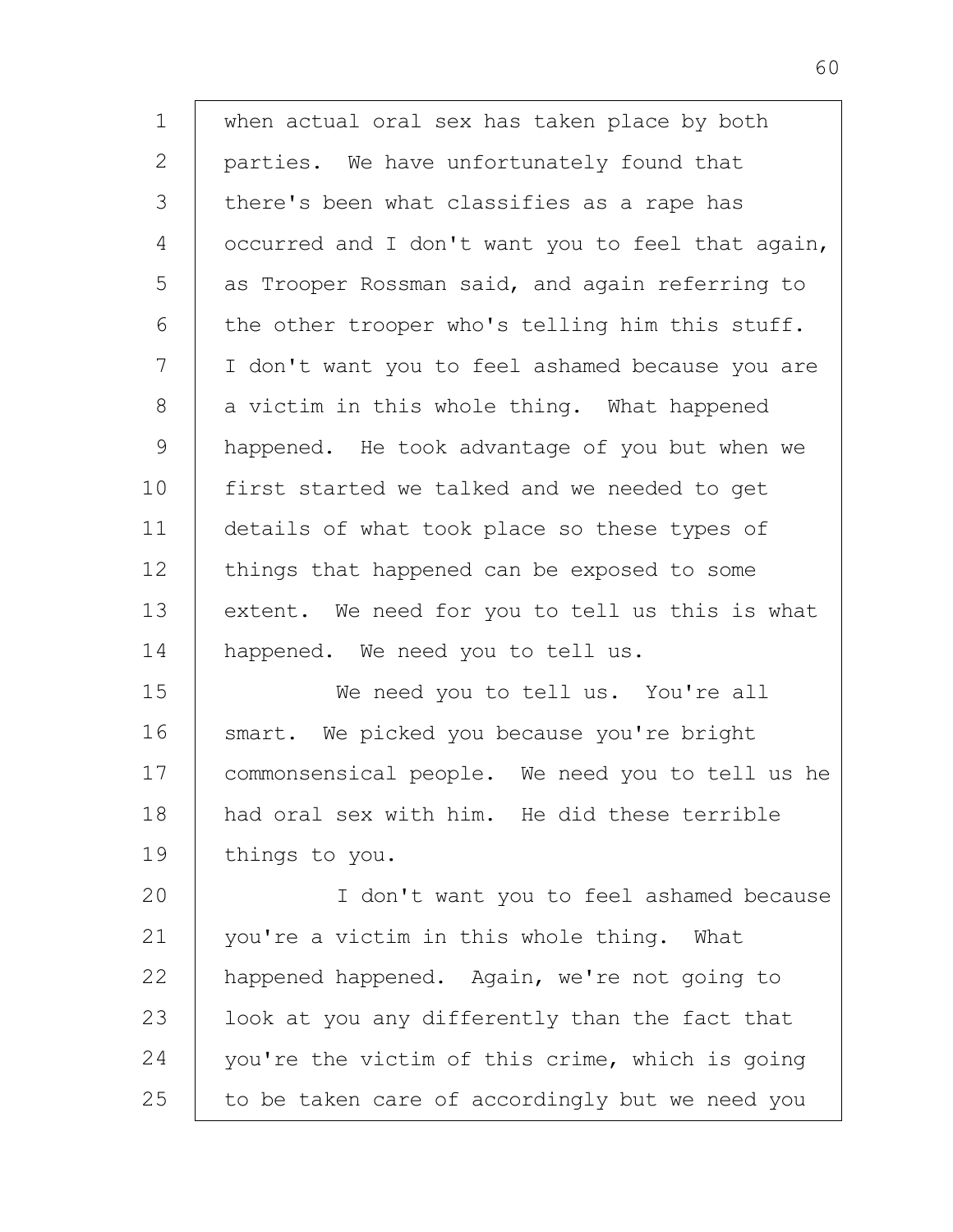| $\mathbf 1$   | to tell us as graphically as you can what took   |
|---------------|--------------------------------------------------|
| $\mathbf{2}$  | place as we get through this whole procedure. I  |
| 3             | want you to understand you're not alone. By no   |
| 4             | means are you alone.                             |
| 5             | What is Corporal Leiter saying to him?           |
| 6             | You have to come to that conclusion.             |
| 7             | Here's the funny thing. This is                  |
| 8             | Corporal Rossman now saying, okay. We're going   |
| $\mathcal{G}$ | to restart the recording. It's now 12:37.        |
| 10            | Folks, they thought the tape was off. Jerry      |
| 11            | Sandusky got lucky because no one would believe  |
| 12            | that.                                            |
| 13            | Remember I called Corporal Leiter and --         |
| 14            | I think it was Corporal Rossman first and then   |
| 15            | Corporal Leiter before we played the tape and I  |
| 16            | asked them, did you tell each of these kids      |
| 17            | anything about the other kids and what happened? |
| 18            | Oh, no, we didn't do that, huh-uh. That's not    |
| 19            | our style. We don't act that way. We wanted      |
| 20            | each of them to tell us their own story. That's  |
| 21            | my recollection. Your recollection is the one    |
| 22            | that counts. That's my recollection from that    |
| 23            | stand. Both of those officers said that.         |
| 24            | How do you defend against this? How              |
| 25            | does that man defend against this?               |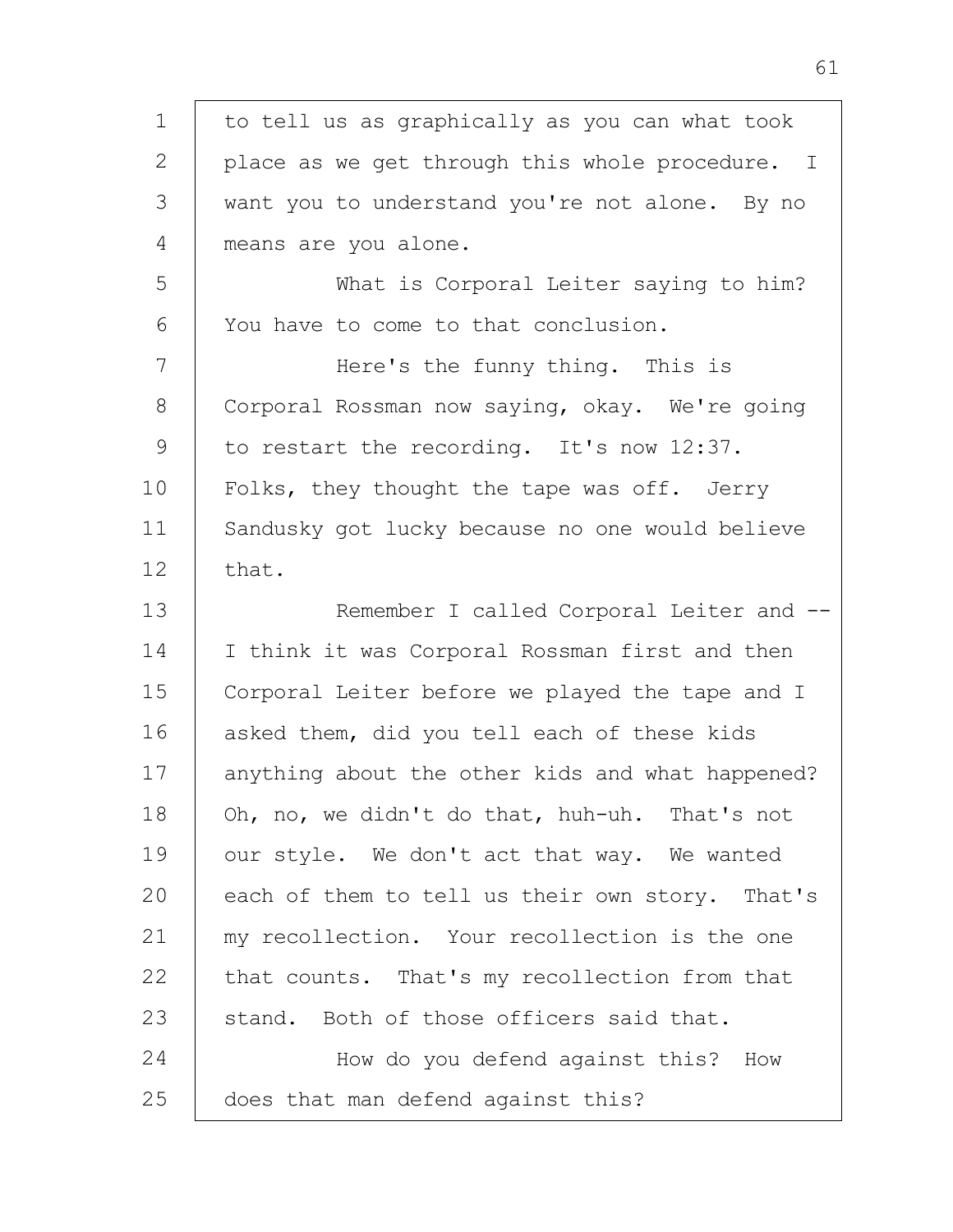1 2 3 4 5 6 7 8 9 10 11 12 13 14 15 16 17 18 19 20 21 22 23 24 25 Back on the tape and then all the other stuff comes in. Now, if they did it to him, it's like the guy who gets caught for drunk driving. Oh, the only time I drove drunk. Only time it ever happened. Hell, they couldn't even keep sequestration straight. You heard Corporal Rossman called back in the stand and asked a question specifically by Mr. Rominger. When he asked him, have you and Corporal Leiter talked about your testimony while you were out in the hall after you were first called? Corporal Rossman says, oh, no. Didn't talk about it. We talked about the weather, talked about sports. But then Corporal Leiter came back and do you recall what he told you? Talked about my testimony. Folks, do we have to get hit in the head with a brick to figure this out? This man's life is at stake. Do we really have to say, well, we believe officers. I believe officers. I grew up with Officer Friendly but in this case, because of the magnitude of that man's reputation and because of what was at stake, they went after him. I submit to you that they were going to get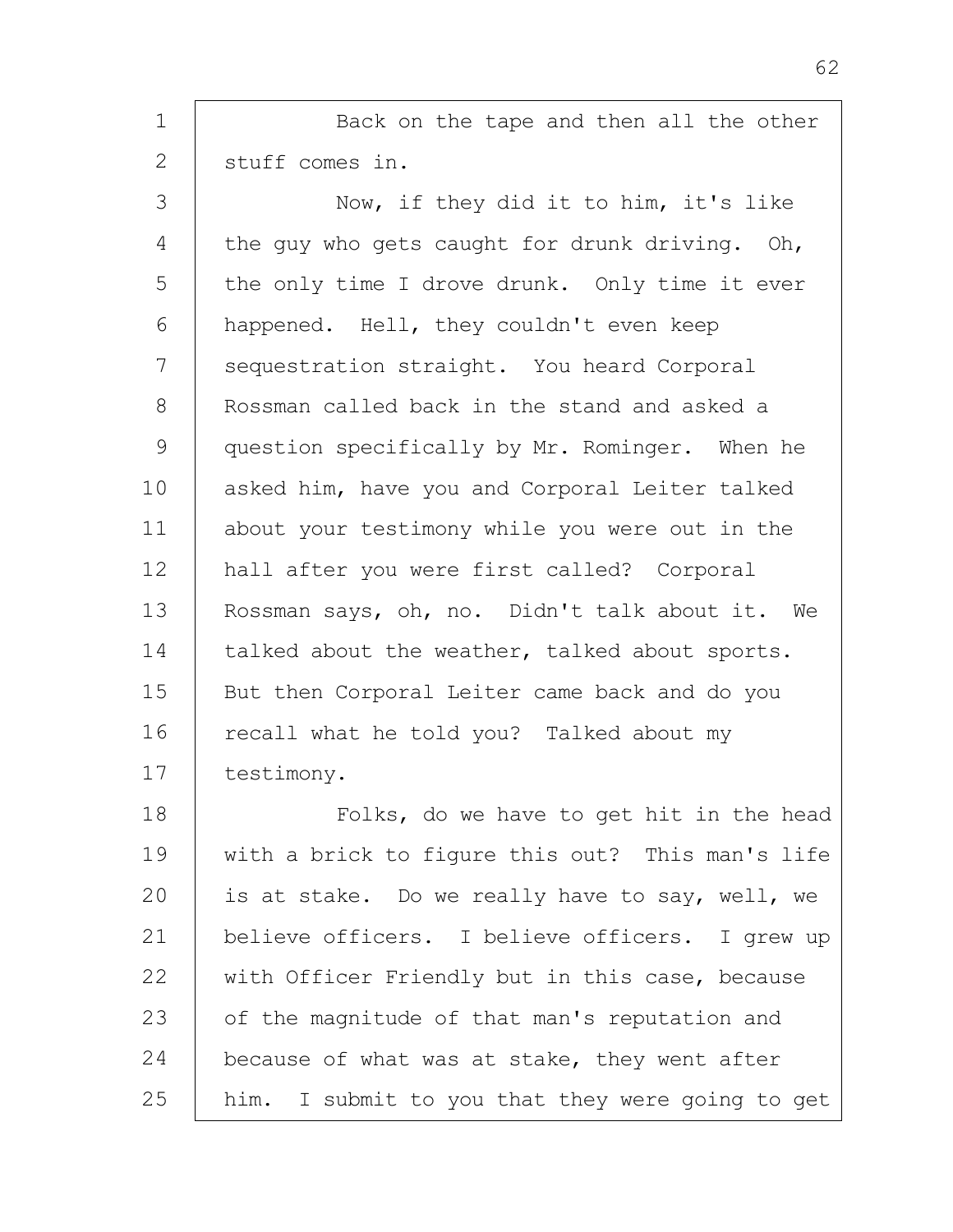| $\mathbf 1$ | him hell or high water, even if they had to coach |
|-------------|---------------------------------------------------|
| 2           | witnesses.                                        |
| 3           | Now, let's say somehow you believe --             |
| 4           | let's say somehow you believe that, oh, yeah,     |
| 5           | they only did it this one time like the guy who   |
| 6           | says I only drove drunk once. I only stole        |
| 7           | something once.                                   |
| 8           | David Hilton testified yesterday. What            |
| 9           | did David Hilton tell you? I was The Second Mile  |
| 10          | kid. They came to me. They asked me what          |
| 11          | happened. I told them nothing happened. They      |
| 12          | came back several more times. Kept asking the     |
| 13          | same questions. I got uncomfortable.              |
| 14          | And said one of the officers said to              |
| 15          | him, if we find out you are lying, not that you   |
| 16          | are a victim, not if we find out that you are a   |
| 17          | victim. If we find out that you're lying, we're   |
| 18          | going to arrest you.                              |
| 19          | Does that tell you where they're coming           |
| 20          | from? Not that we think that you're a victim.     |
| 21          | We want to help you. If we find out you're not    |
| 22          | telling us Jerry did stuff to you and that's a    |
| 23          | lie, we're going to arrest you.                   |
| 24          | That man's whole world came to an end on          |
| 25          | November 5th -- not only his world.               |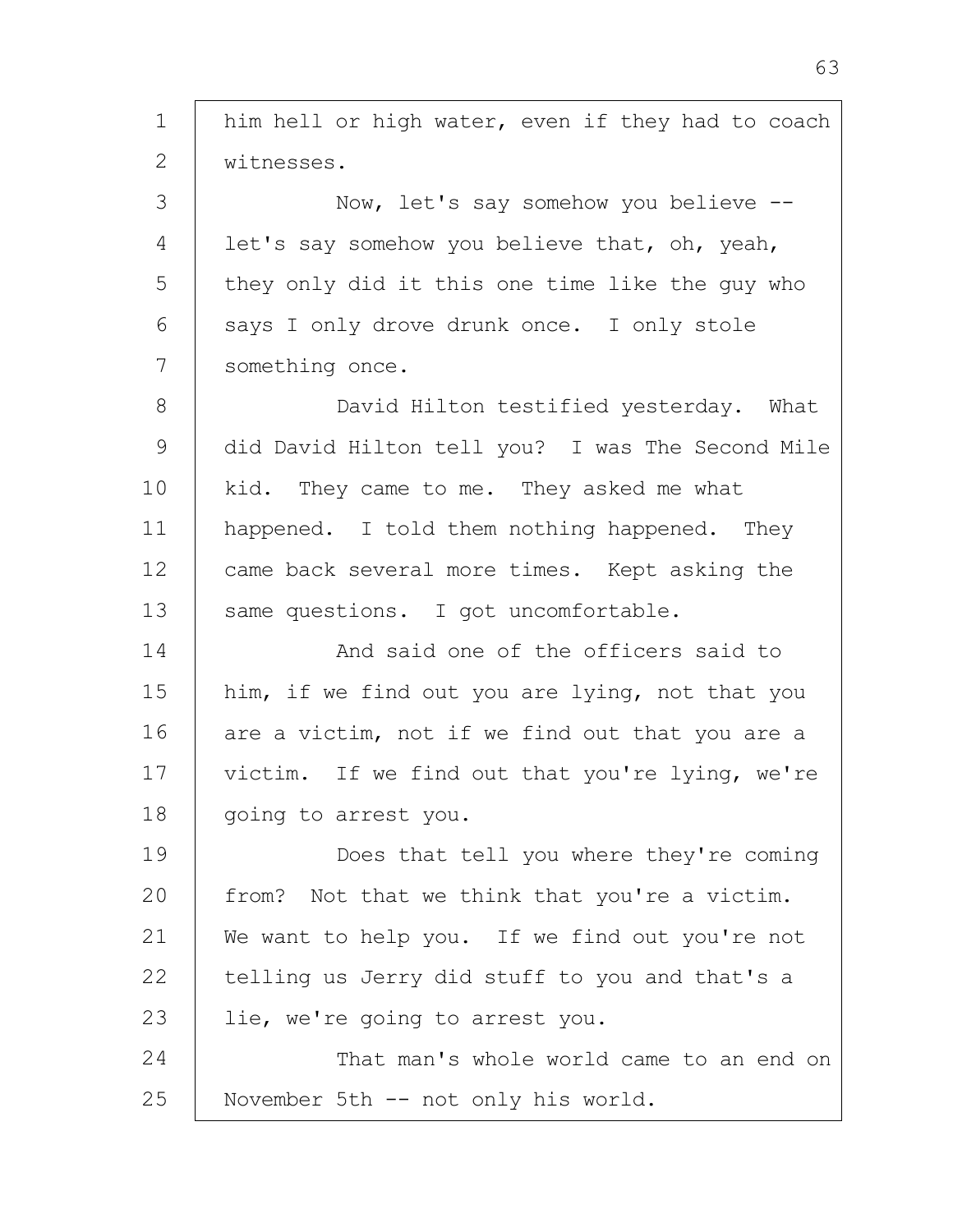1 2 3 4 5 6 7 Let's talk about the Gus Costas. I know Gus Costas. He was a police officer. Excuse me. Let's talk about the Bob Costas interview. The Commonwealth made a big deal out of this. You're going to get this in the jury room. This is a transcript from what you saw on the tape with a minor correction.

8 9 10 11 12 13 14 15 16 17 Paint the picture. November 5th this man is charged with 40 counts of the most serious types of offenses somebody can be charged with. Within days -- within days Coach Paterno was fired -- fired. His coach for 30-some years, his mentor. The athletic director is charged with perjury, Tim Curley, a good man. The former vice president of financial services is charged with perjury. Good man. Graham Spanier, the president of the university, is fired.

18 19 20 21 22 23 24 25 We didn't bring these charges on November 5th, one week before Coach Paterno was to retire at the last home game. This was a three-year investigation and as Corporal Leiter said to Brett Houser (sic), this guy has been doing this and we think he's going to do it again. Why in the heck didn't they arrest him? They could have arrested him after Aaron Fisher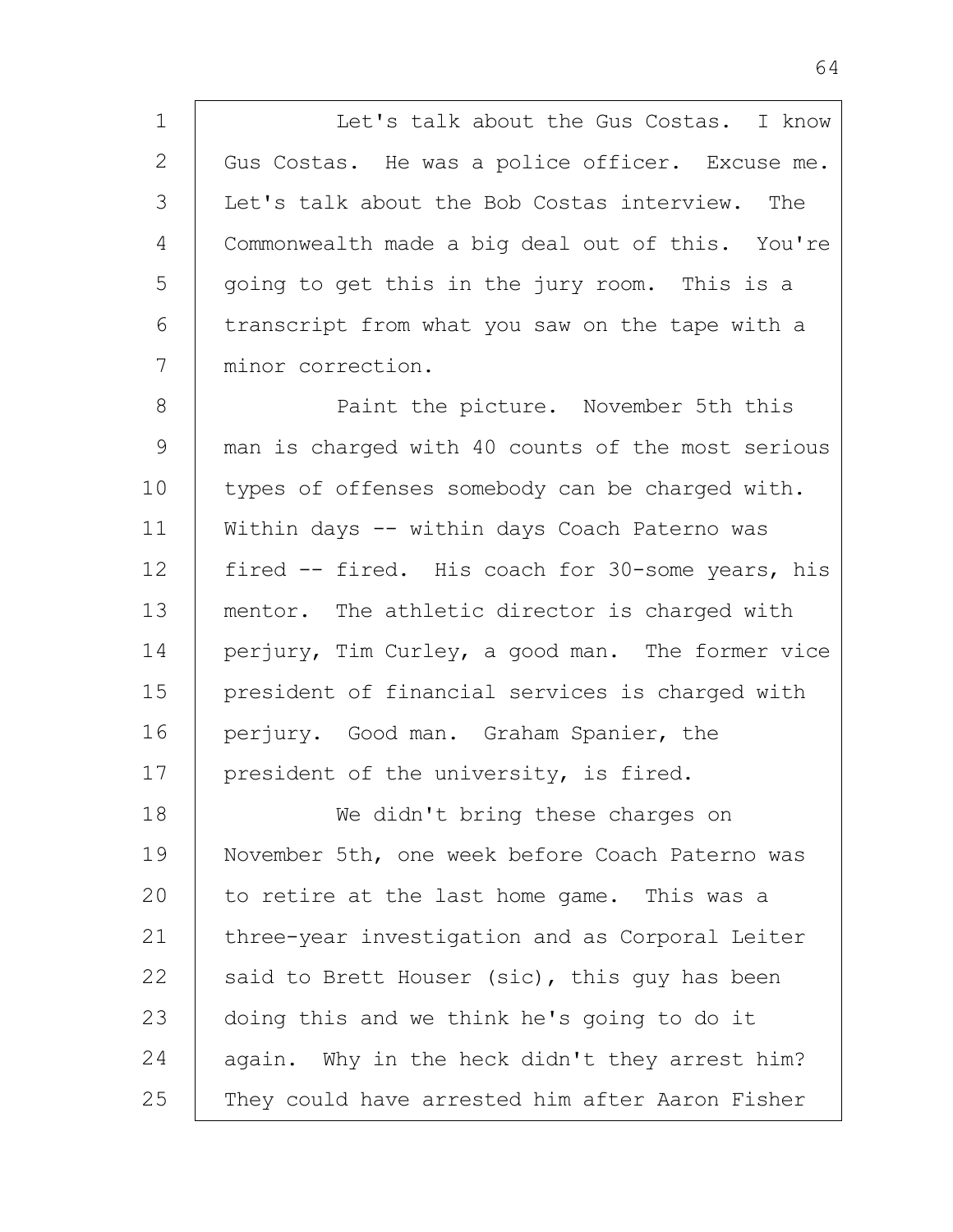| $\mathbf 1$   | in 2008 (sic), if they thought he was such a      |
|---------------|---------------------------------------------------|
| $\mathbf{2}$  | monster.                                          |
| 3             | The interviews that followed Jerry's              |
| 4             | arrest on November 5th, the Attorney General, the |
| 5             | Assistant Attorney Generals, everybody involved   |
| 6             | in this investigation, the agents, the officers,  |
| 7             | the head of the Pennsylvania State Police. Jerry  |
| 8             | is a monster. Such a monster, why didn't you      |
| $\mathcal{G}$ | arrest him in 2008? Take him off the streets?     |
| 10            | If you believe what happened to these             |
| 11            | other kids after that, if you believe that, then  |
| 12            | you have to believe there's responsibility        |
| 13            | elsewhere. I submit that this stuff didn't        |
| 14            | happen.                                           |
| 15            | The reason they waited was because they           |
| 16            | didn't feel comfortable charging him until they   |
| 17            | had enough. The way they had enough, they         |
| 18            | conducted interviews like I just explained to you |
| 19            | Corporal Leiter and Corporal Rossman conducted.   |
| 20            | Well, let's get back to the Costas                |
| 21            | interview. Think about this. He's arrested.       |
| 22            | This is going global. This isn't restricted to    |
| 23            | Pennsylvania. He has been painted as monster, a   |
| 24            | predator. Administrators of Penn State and Coach  |
| 25            | Paterno have been fired.                          |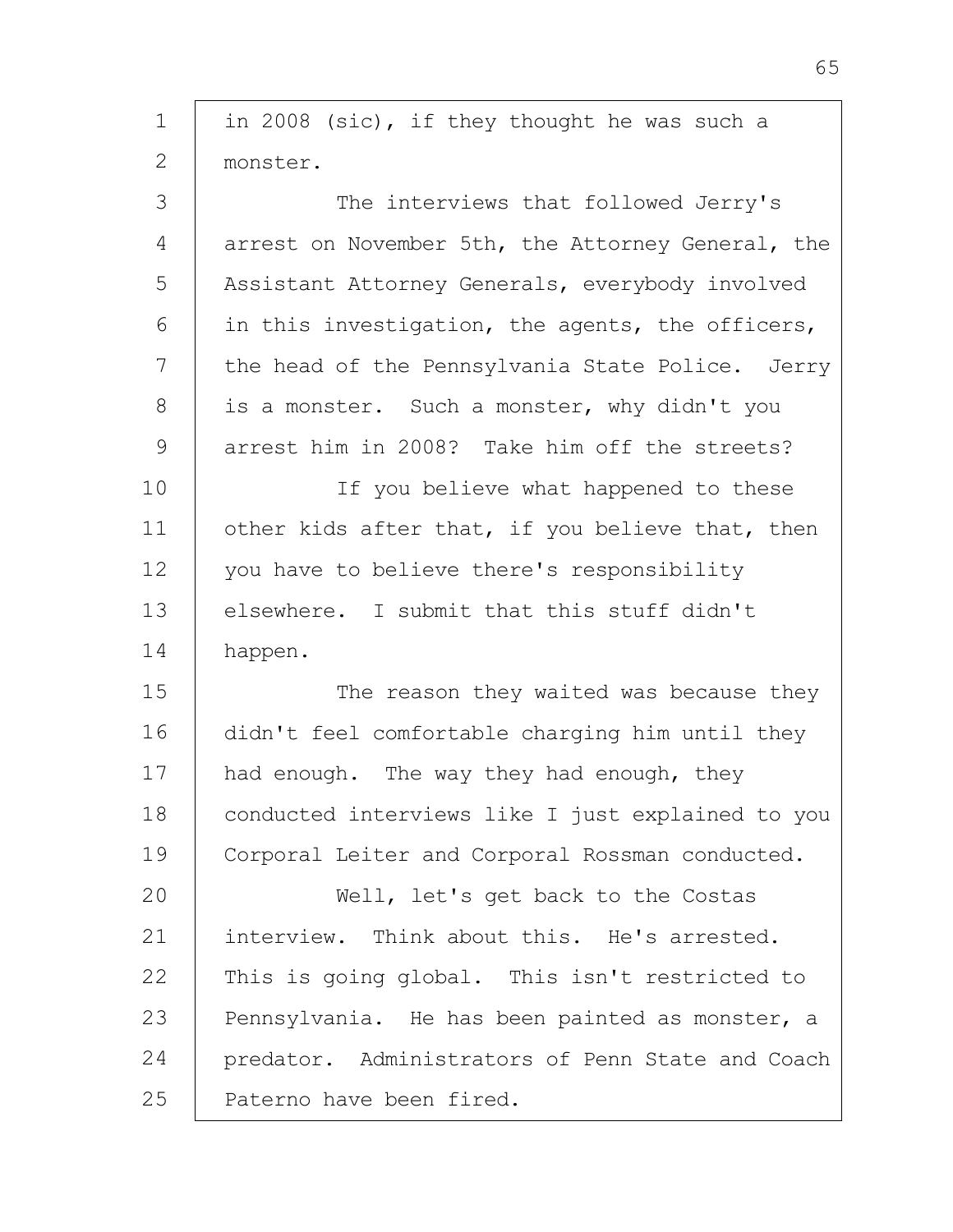1 2 3 4 5 6 7 On November l4th, a Monday night, Jerry agrees to an interview with Bob Costas. Jerry has been in sports all his life. He knows who Bob Costas is. He's a tough interview for any of you who have ever been involved in sports or ever watched the sports programs, when he interviews, they're tough interviews.

8 9 10 11 12 13 14 15 16 17 Jerry decided he wanted to tell the world he was innocent. Was he nervous? I'm nervous right now with a courtroom filled with a couple hundred people. This was national, and it was advertised that he was going to talk. Millions of people were listening. He didn't have to talk. He didn't have to say a word. That's his constitutional right. He agreed to that interview knowing it his going to be tough. The Commonwealth emphasized part of that

18 19 20 21 22 23 24 25 interview. Costas asked Jerry, are you sexually attracted to young boys, under-aged boys? Jerry responded, reflected upon it. Am I sexually attracted to underage boys? Costas, yes. Jerry, sexually attracted? I enjoy young people. I love to be around them.  $I$  -- but, no, I'm not sexually attracted to young boys. That was complete answer to that question.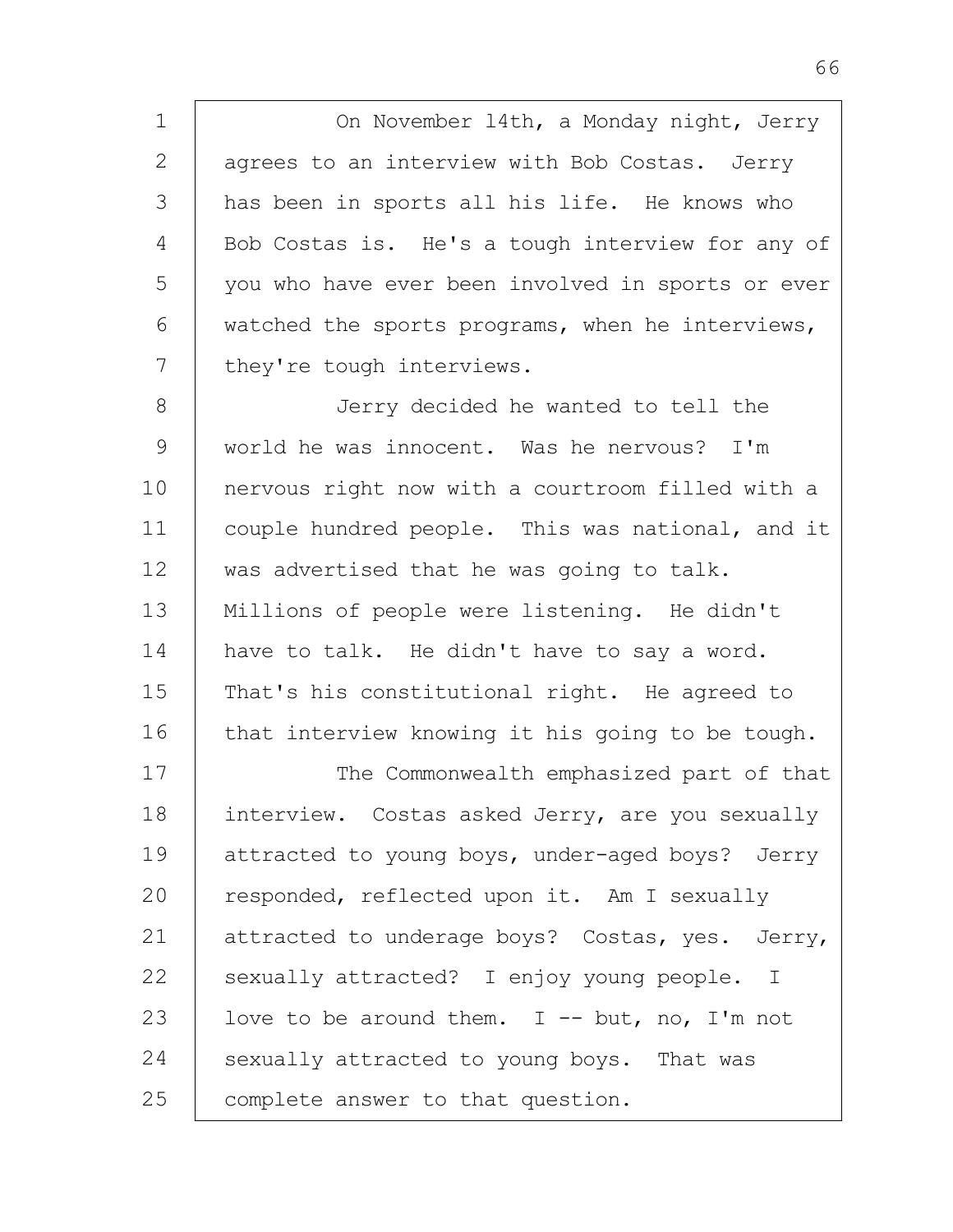| $\mathbf 1$  | Imagine yourselves being in the position        |
|--------------|-------------------------------------------------|
| $\mathbf{2}$ | on a phone with Bob Costas on national TV with  |
| 3            | millions of people listening and being asked    |
| 4            | these tough questions.                          |
| 5            | Let's see what else in the transcript           |
| 6            | you're going to get was asked.                  |
| 7            | Mr. Sandusky, there's a 40-count                |
| 8            | indictment, the grand jury report contains      |
| 9            | specific detail. There are multiple accusers,   |
| 10           | multiple eyewitnesses to various aspects of the |
| 11           | abused. A reasonable person says where there is |
| 12           | this much smoke, there must be plenty of fire.  |
| 13           | What do you say?                                |
| 14           | Jerry Sandusky said, I say I'm innocent         |
| 15           | of those charges.                               |
| 16           | Costas says, innocent? Completely               |
| 17           | innocent? Falsely accused in every respect?     |
| 18           | Jerry, well, I can say that, you know, I        |
| 19           | had done some of those things. I have horsed    |
| 20           | around with kids. I have showered after work    |
| 21           | outs. I have hugged them. I have touched their  |
| 22           | leq without the intent of sexual contact but -- |
| 23           | so if you look at it that way there are things  |
| 24           | that, yeah, you know, would be accurate.        |
| 25           | He's being honest. He's say, yeah, I            |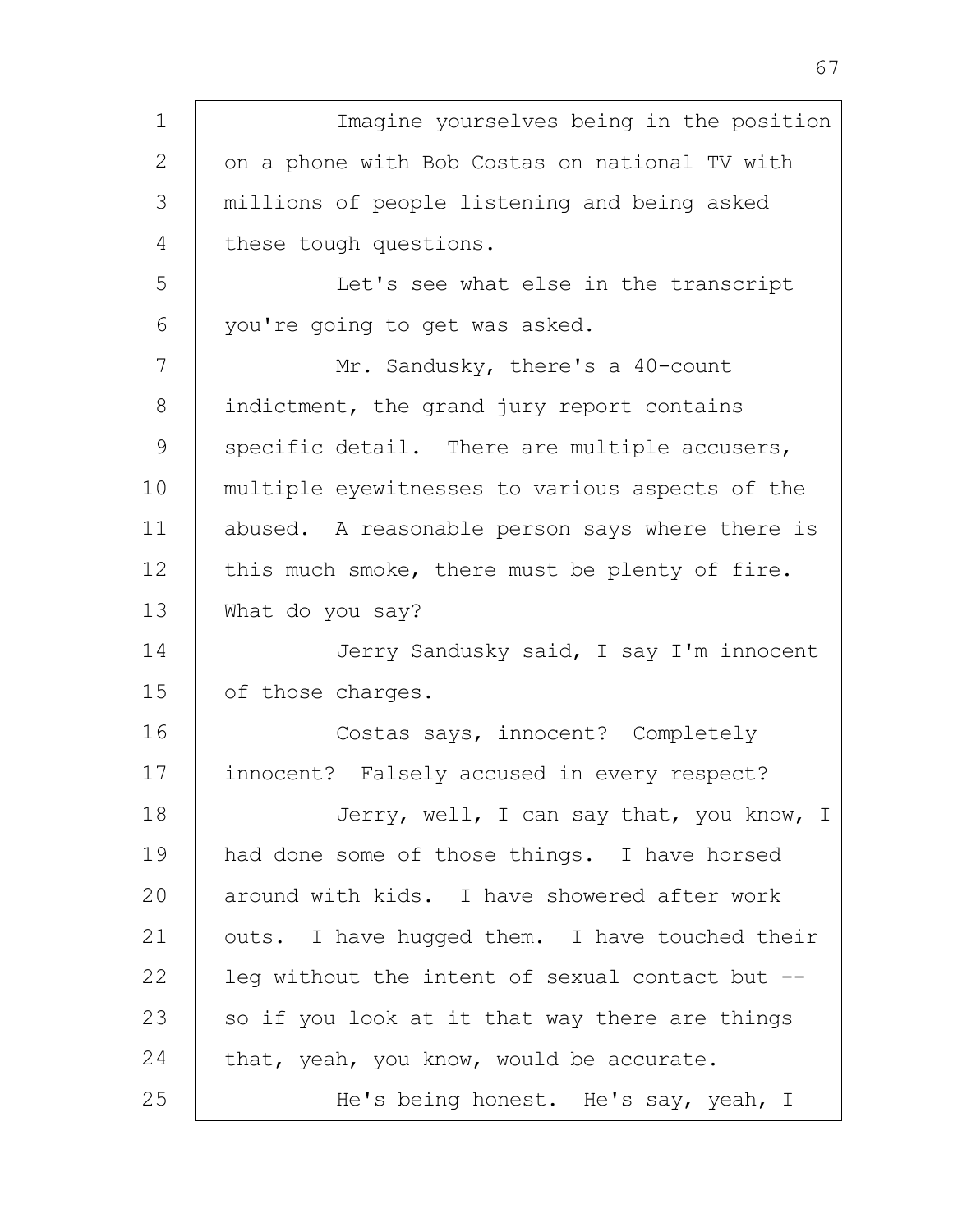| $\mathbf 1$  | have showered. I've grabbed their leg. I held     |
|--------------|---------------------------------------------------|
| $\mathbf{2}$ | on their knee. You heard that by the testimony.   |
| 3            | You never touched their genitals? Never           |
| 4            | engaged in oral sex, Costas says.                 |
| 5            | Sandusky says, right.                             |
| 6            | Costas says, what about Mike McQueary,            |
| 7            | the grad assistant in 2008 -- we'll talk about it |
| 8            | in a minute -- walked into the shower where he    |
| 9            | said in specific detail that you were forcibly    |
| 10           | raping a boy who appeared to be 10 or 11 years    |
| 11           | old. That his hands were up against the shower    |
| 12           | wall and he heard rhythmic slapping sounds and he |
| 13           | described that as a rape.                         |
| 14           | Jerry said, I would say that's false.             |
| 15           | What would be his motive to lie, Costas           |
| 16           | says. Jerry says, you would have to ask him.      |
| 17           | Costas, what did happen in the shower             |
| 18           | that night that Mike McQueary happened upon you   |
| 19           | with a young boy?                                 |
| 20           | Jerry, we were showering and horsing              |
| 21           | around and he actually turned all the showers on. |
| 22           | This is in the shower stall at the, I guess,      |
| 23           | Lasch Building, and was actually sliding across   |
| 24           | the floor and we were, as I recall, possibly      |
| 25           | snapping a towel and horseplay.                   |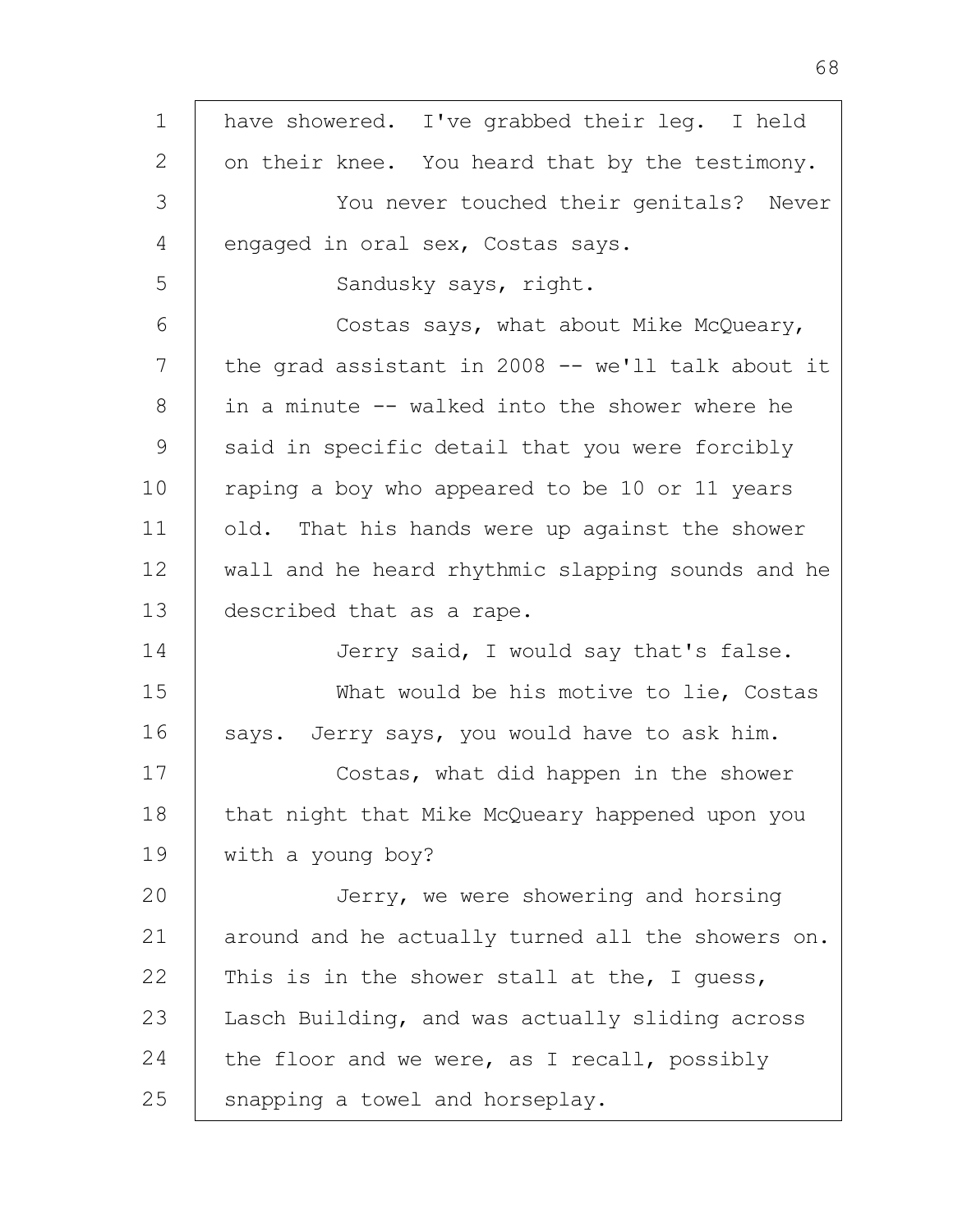| $\mathbf 1$   | Costas, in 1998 a mother confronts you           |
|---------------|--------------------------------------------------|
| 2             | about taking a shower with her son and           |
| 3             | inappropriately touching him. Two detectives     |
| 4             | eavesdrop on her conversations with you and you  |
| 5             | admit that maybe your private parts touched her  |
| 6             | son. What happened there?                        |
| 7             | Well, I can't exactly recall what was            |
| 8             | said -- but this now was 13 years later. He's    |
| $\mathcal{G}$ | being asked this out of the blue by Bob Costas.  |
| 10            | What I did say if he felt that way, then I was   |
| 11            | wrong. Honest answer, I'm saying if he felt that |
| 12            | way, not that I did this, but if he felt that    |
| 13            | way, I was wrong.                                |
| 14            | During one of those conversations Costas         |
| 15            | said, I understand you said I understand I was   |
| 16            | wrong. I wish I could get forgiveness now        |
| 17            | speaking with the mother. I know I won't get it  |
| 18            | from you. I wish I were dead. I got falsely      |
| 19            | accused and a lot of these actions have been     |
| 20            | misinterpreted and doesn't look good, does it?   |
| 21            | Sandusky says, I don't know. I didn't            |
| 22            | say that to my recollection, that I wish I were  |
| 23            | dead. I was hopeful we could reconcile things    |
| 24            | and that's important.                            |
| 25            | Shortly after that in 2000, the janitor          |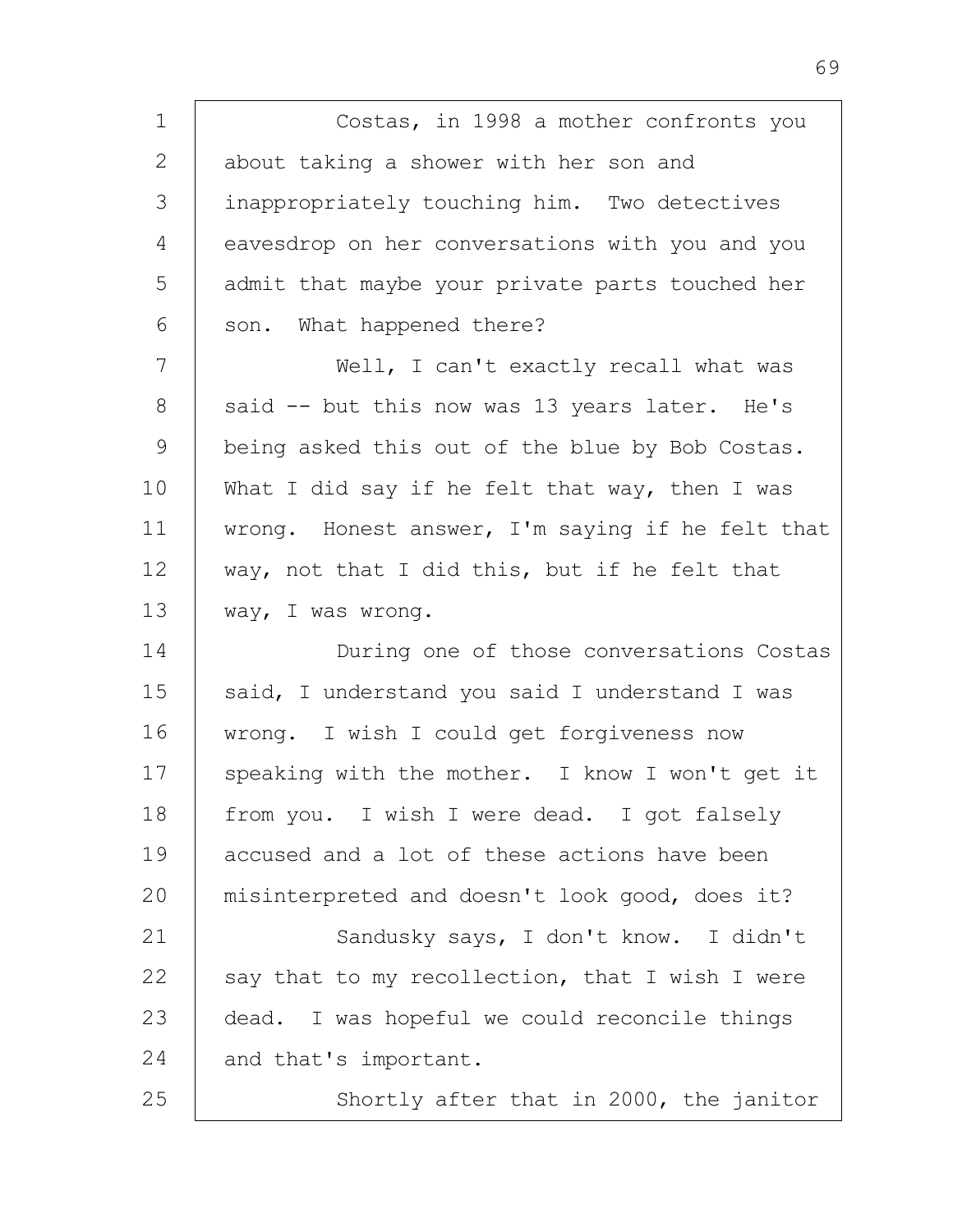1 2 3 4 5 6 7 8 9 10 11 12 13 14 15 16 17 18 19  $20$ 21 22 23 24 25 said he saw you performing oral sex on a young boy in the showers at the Penn State locker room facility. Did that happen? Jerry says, no. How could someone think they saw something as strange and shocking as that or saw something as strange and shocking as that when it hadn't occurred? And what would possibly be the motivation to fabricate it? Jerry says, quite honesty, you would have to ask them. It seems that if all these accusations are false -- this is from Costas -- you are the unluckiest and most persecuted man any of us ever heard about. Jerry says with a soft laugh, I don't know what you want me to say. I don't think this has been the best days of my life. Costas asked, to your knowledge, did Joe Paterno have any information regarding this activity prior to 2002? Jerry says, I can't totally answer that question but my answer would be no. Costas says, Joe Paterno ever at any time speak to you directly about your behavior?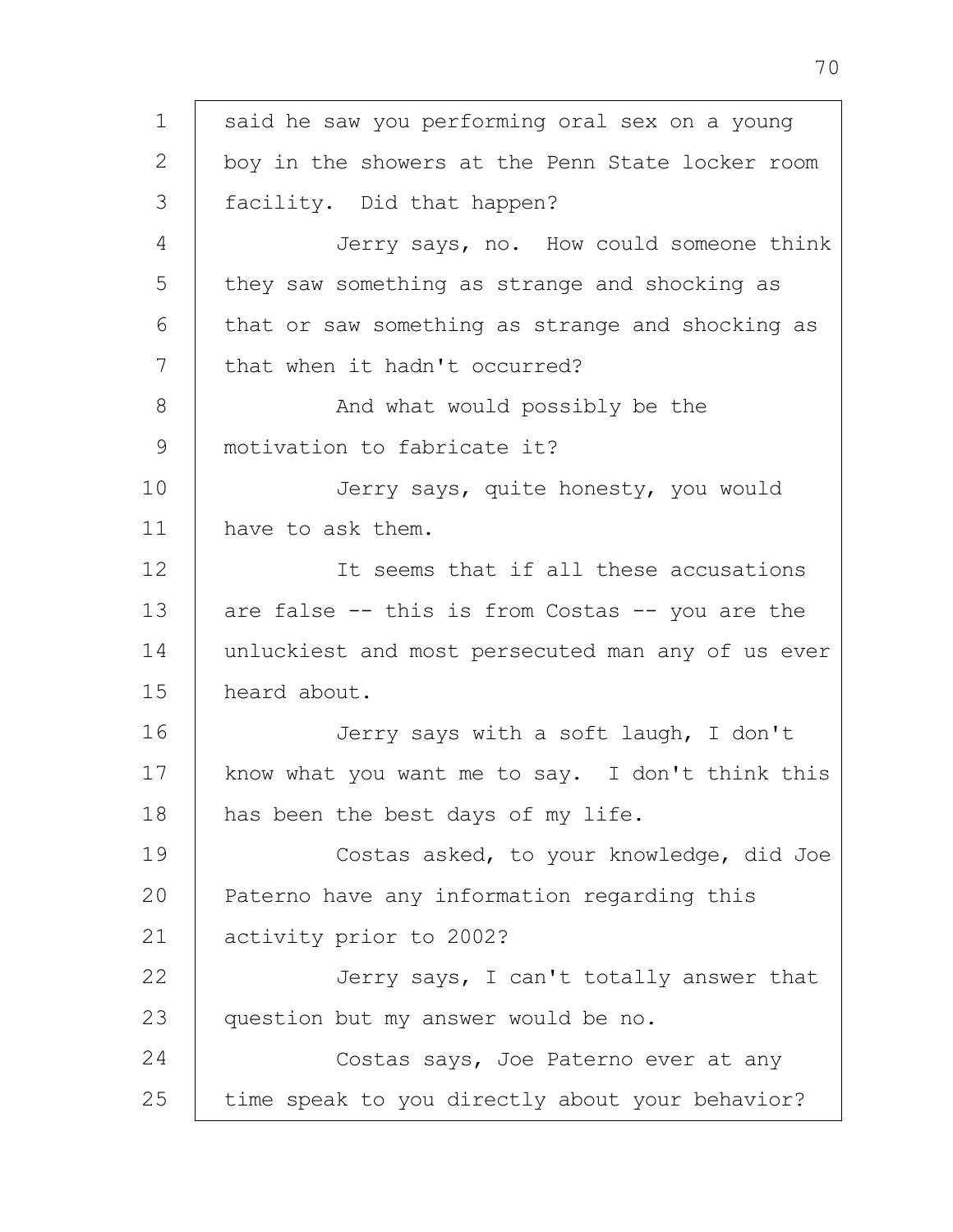1 2 3 4 5 6 7 8 9 10 11 12 13 14 15 16 17 18 19  $20$ 21 22 23 24 25 Jerry says, no. Costas says, never? Jerry says, no. Costas says, he never asked you about what you might have done? Never ask you if needed help? Jerry says, no. Costas says, did he ask you if you needed counseling? Jerry says, no. Costas, never expressed disapproval of any kind? Jerry says, no. Costas says, how do you feel about what happened to Penn State and Joe Paterno and the Penn State football program and your part in it? Sandusky says to Costas, well, how would you think that I would feel about a university that I attended, about people that I worked with, about people that I care so much about? How do you think I would feel about that? I feel horrible. Do you feel horrible? Do you feel culpable? I'm not sure I know what you mean.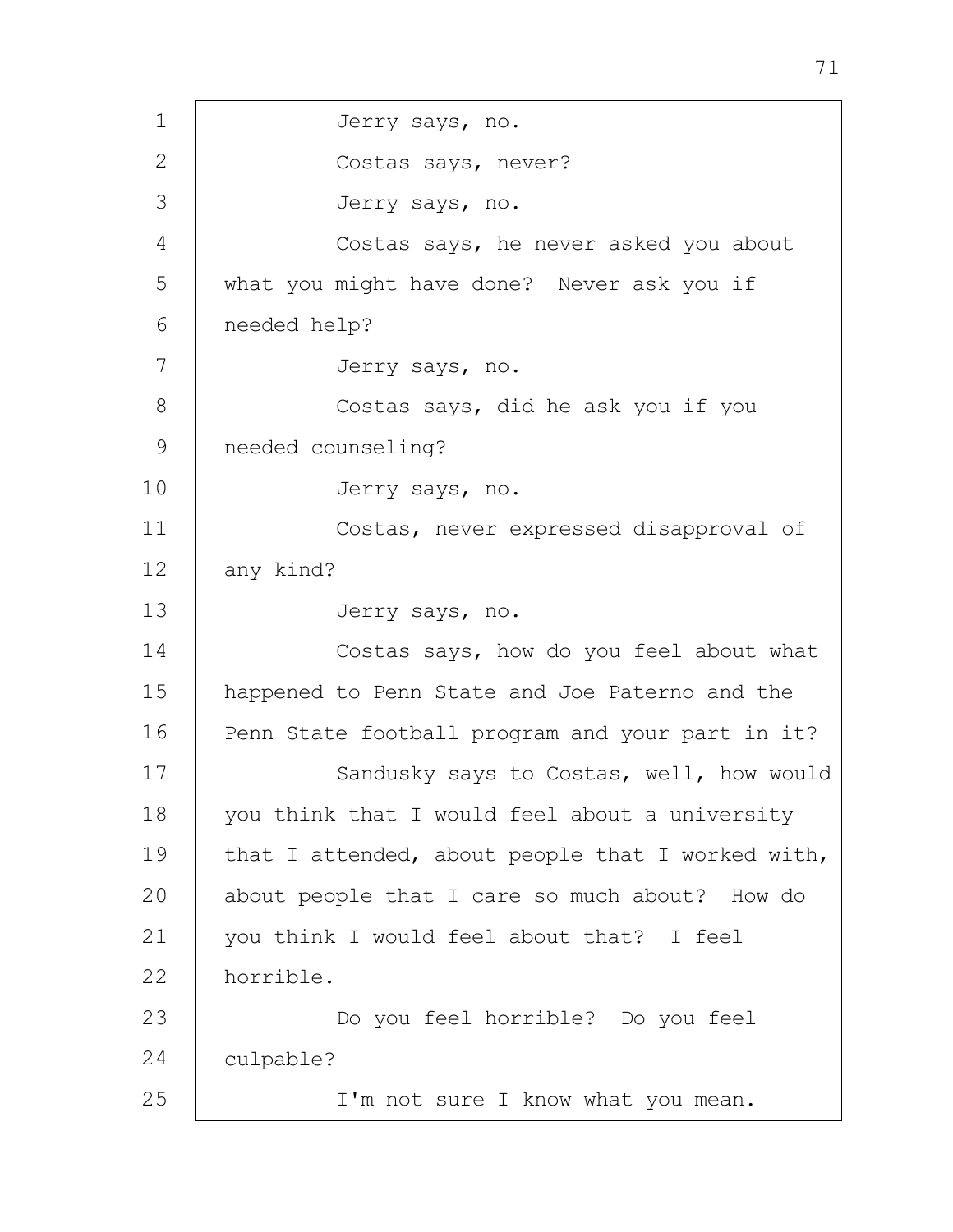| $\mathbf 1$   | Costas asked, do you feel guilty?                |
|---------------|--------------------------------------------------|
| $\mathbf{2}$  | Sandusky asked again, guilty?                    |
| 3             | You'll notice when you read this Jerry           |
| 4             | has a habit. Somebody asks him a question, he    |
| 5             | asked a question back. It's not because he       |
| 6             | doesn't know the answer. He wants to give it.    |
| 7             | It's just his mannerism.                         |
| 8             | I don't think it's my fault, he said in          |
| $\mathcal{G}$ | regard to the question do you feel it's your     |
| 10            | fault. I've obviously played a part in this.     |
| 11            | Costas, how would you define the part            |
| 12            | you played? What are you willing to concede that |
| 13            | you have done that's wrong and you wish you      |
| 14            | hadn't done it?                                  |
| 15            | Jerry said to Costas, well, in                   |
| 16            | retrospect I shouldn't have showered with those  |
| 17            | kids.                                            |
| 18            | Costas says, that's it?                          |
| 19            | Jerry says, yes, that's it. That's what          |
| 20            | hits me the most.                                |
| 21            | Costas says, are you a pedophile?                |
| 22            | Jerry says, no.                                  |
| 23            | Costas says, are you sexually attracted          |
| 24            | to young boys -- and that's where that statement |
| 25            | comes up -- underage boys?                       |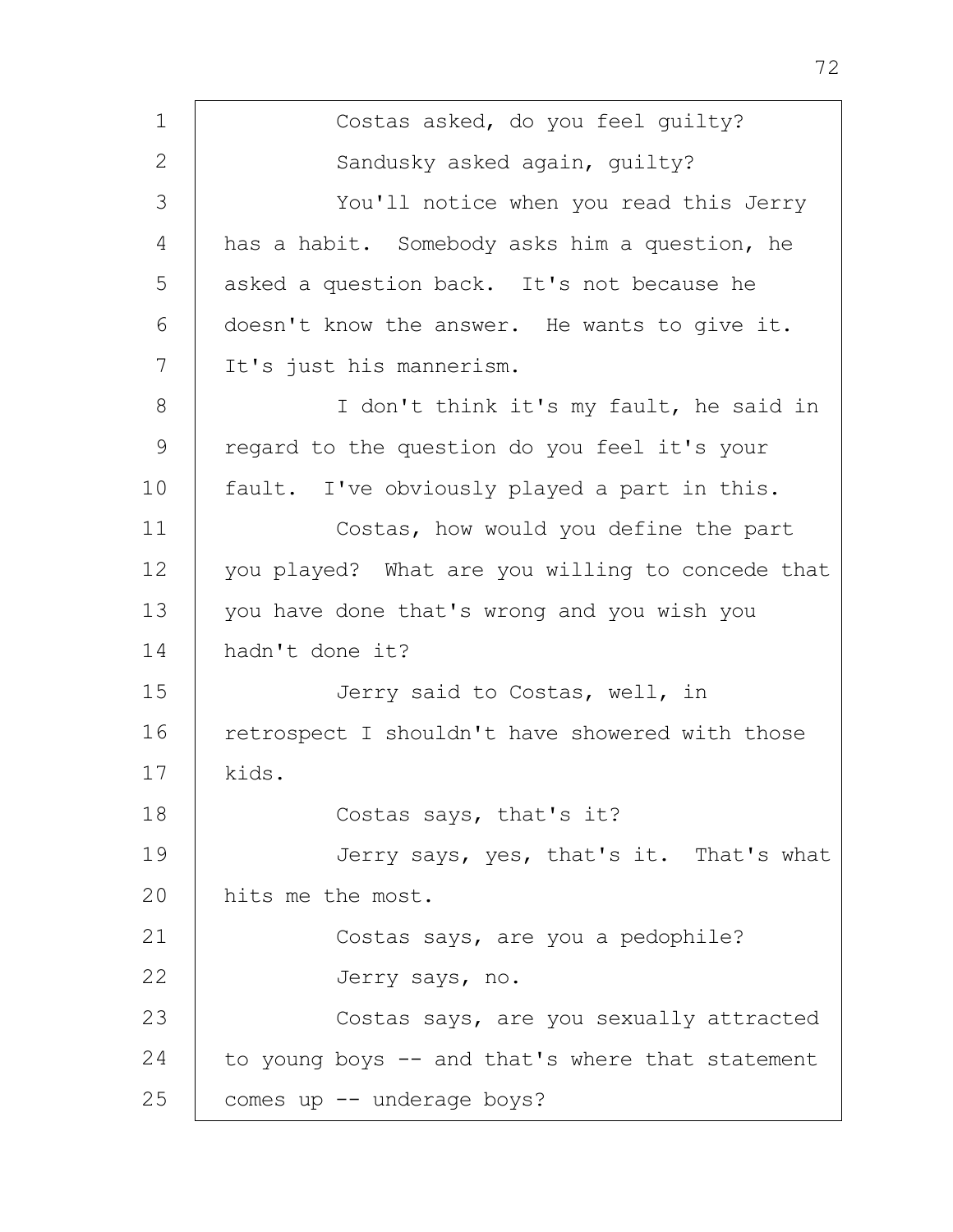| $\mathbf 1$  | Jerry says, am I sexually attracted to            |
|--------------|---------------------------------------------------|
| $\mathbf{2}$ | young boys? Again, asking him the question just   |
| 3            | like he did previously.                           |
| 4            | Costas says, yes.                                 |
| 5            | Jerry says, sexually attracted? I enjoy           |
| 6            | young people. I love to be around them but, no,   |
| 7            | I'm not sexually attracted to young people.       |
| 8            | Folks, what more could that man say? He           |
| 9            | went on national TV with a guy who probably was   |
| 10           | every bit as tough as Mr. McGettigan and any      |
| 11           | prosecutor could ask any tough questions. What    |
| 12           | more could he say? Costas asked tough questions.  |
| 13           | He gave tough answers. Denied he did this. Said   |
| 14           | he was innocent.                                  |
| 15           | He admitted what he did. He always                |
| 16           | admitted he showered with the kids but, you know, |
| 17           | you heard from Dick Anderson. You heard from      |
| 18           | Booker Brooks, both former Penn State coaches.    |
| 19           | You heard what they said and I believe the        |
| 20           | question was asked of Mr. Anderson first. Do you  |
| 21           | shower with kids? Dick Anderson, yeah. It's not   |
| 22           | uncommon. Shower with kids in the Penn State      |
| 23           | facilities when they're around? I think he even   |
| 24           | said some of Jerry's kids when Jerry was there    |
| 25           | working out.                                      |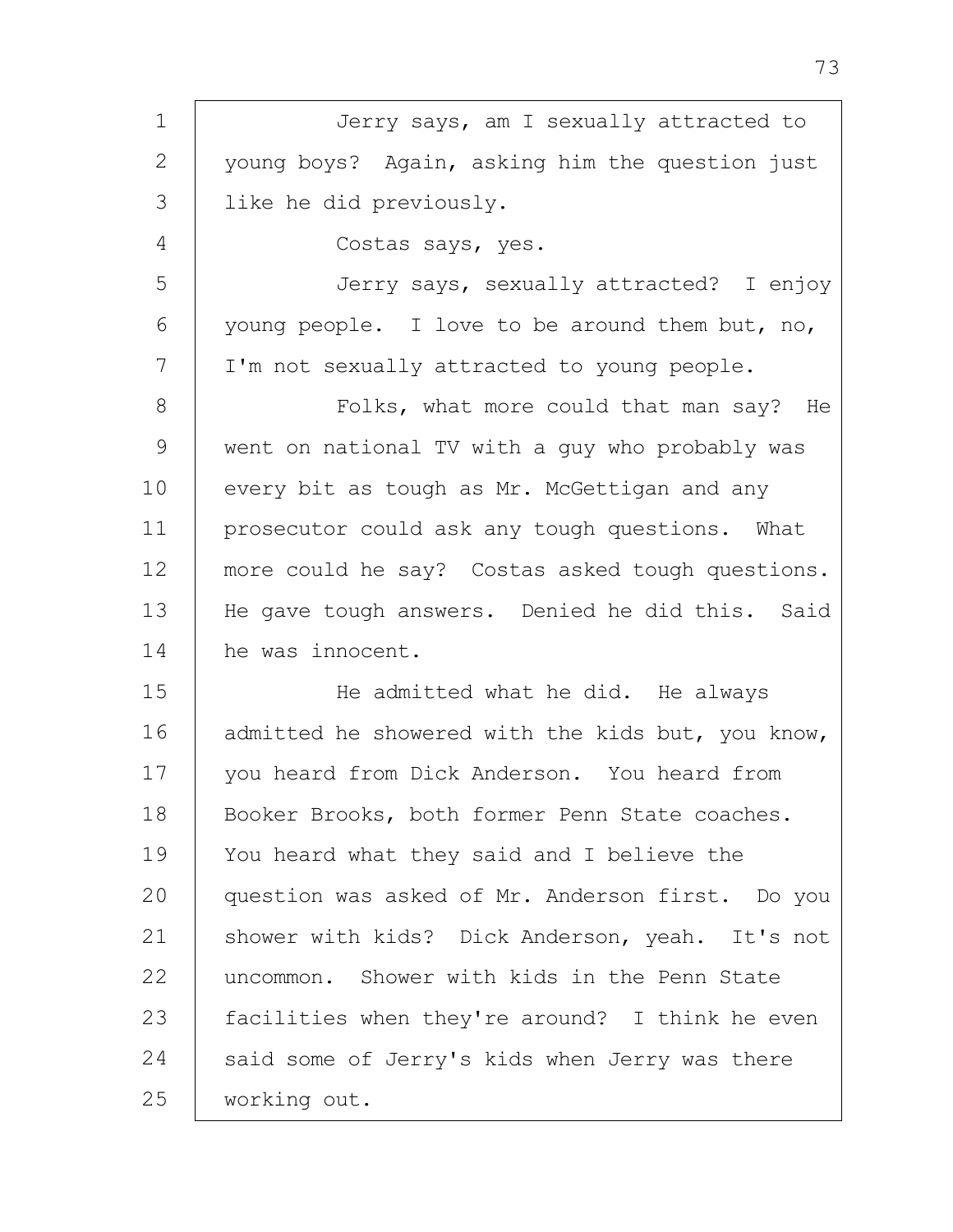1 2 3 4 5 6 7 8 You take -- again, for everyone to believe that Jerry Sandusky did these horrific things, you have to believe he was the boldest - the boldest perpetrator in history taking these kids out, showering with them in front of other coaches. But you heard other coaches say not unusual. You heard Booker Brooks say not unusual.

9 10 11 12 13 14 15 16 You heard Dick Anderson and Booker Brooks both say go to the YMCA. Kids, grown-ups, boys get showers. And the only reason I asked that stupid question about did you have your clothes on was just to make sure there was no misunderstanding kids weren't in their bathing suites or something, but they were showering in the nude.

17 18 19  $20$ 21 22 23 24 25 Maybe you and I don't do it. Maybe we find that strange. But as the judge told you in his instructions, showering with a young boy is not a crime. It only becomes a crime if the person showering with the young boy is doing something with an intent to gratify himself sexually or the other person. Again, it's the judge's instructions that counts, not my interpretation. So what the judge told you is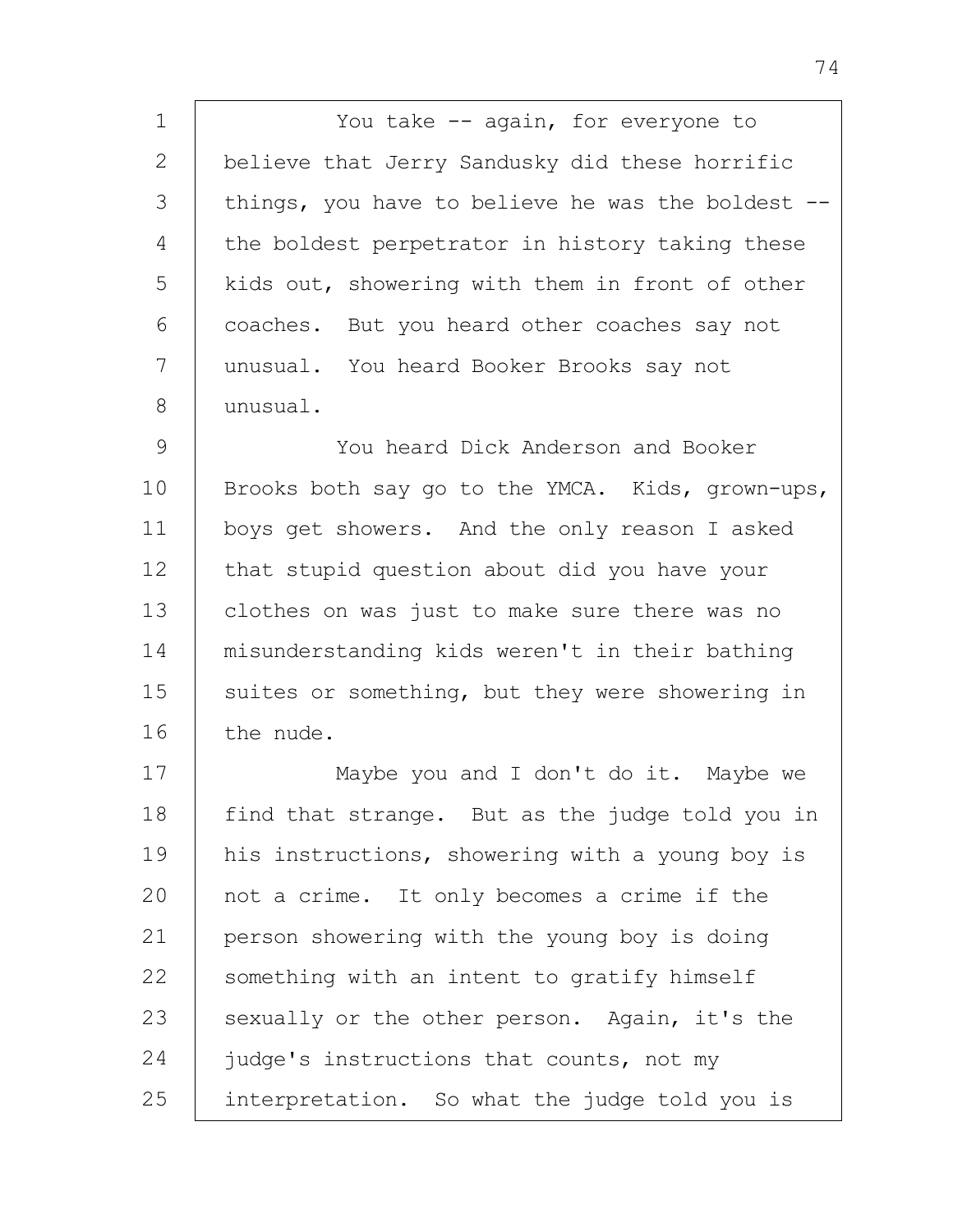| $\mathbf 1$   | what counts.                                        |
|---------------|-----------------------------------------------------|
| $\mathbf{2}$  | Let's talk about Mike McQueary.                     |
| 3             | The Commonwealth would have us believe              |
| 4             | in its presentment that was filed when              |
| 5             | Mr. Sandusky was arrested on November 5th, and I    |
| 6             | think the presentment $--$ I think the charges were |
| 7             | actually filed the day before, Friday, November     |
| 8             | 4th. When it came to Alleged Victim No. 2, the      |
| $\mathcal{G}$ | paragraph I believe was on page 7 of the            |
| 10            | presentment said, Mike McQueary walked into the     |
| 11            | shower room and observed Jerry Sandusky having      |
| 12            | anal sex with a young boy who looked to be 10, 11   |
| 13            | years old, with the young boy's hands up against    |
| 14            | the wall.                                           |
| 15            | Now again, folks, Mike McQueary -- even             |
| 16            | assuming that he said that, which I think history   |
| 17            | shows us he did, Mike McQueary didn't say he        |
| 18            | heard screaming. He didn't say he moaning. He       |
| 19            | didn't say he heard any sort of moaning or          |
| 20            | groaning from this young child with whom Jerry      |
| 21            | Sandusky, a grown man, was supposedly having anal   |
| 22            | intercourse, which for you to convict him on that   |
| 23            | particular charge, as the Court told you,           |
| 24            | requires penetration of Mr. Sandusky's penis into   |
| 25            | this young boy's anus.                              |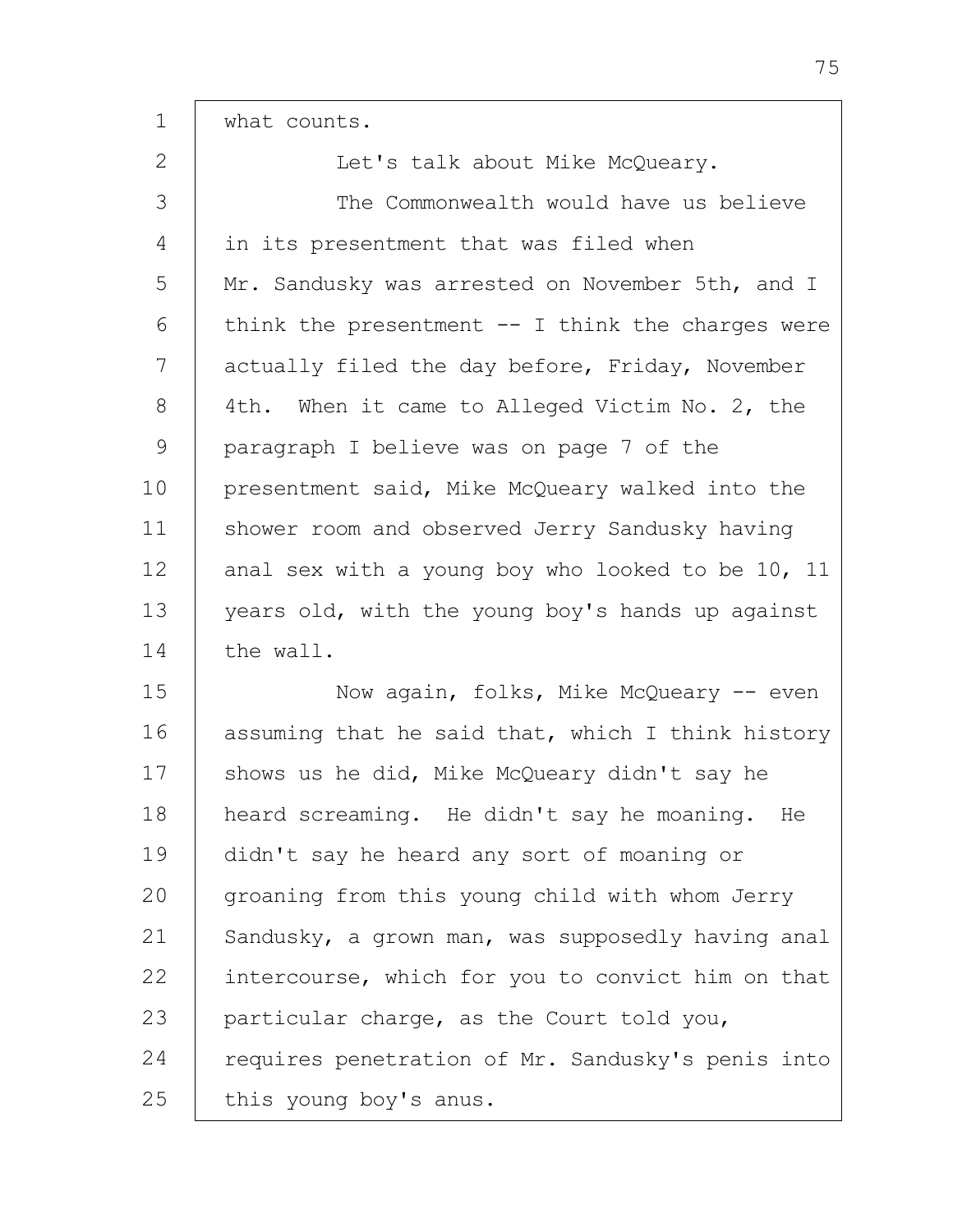1 2 3 4 5 6 7 8 9 10 11 Use your common sense. Does that make any sense? Any reports of young boys being treated at hospitals? Any reason why this young boy would appear in court and say that that's what happened? Then we go further. Michael instead of stopping it, Michael instead of saying what the heck is going on, you saw how big he is. Now, yeah, Jerry Sandusky is a big guy, too, but I'll tell you what. If they got in a fight, my money is on Mike McQueary.

12 13 14 15 16 17 18 19 20 21 22 23 24 25 Mike McQueary didn't do one thing to stop what he said he saw, not one thing. I have reason for that. It's not because he necessarily lied about what he saw because what he told us later is he never saw anything. He couldn't say there was penetration. In fact -- in fact, I submit to you he saw something, he assumed something was going on, as he said I heard slapping sounds and I assumed they were sexual in nature and everything else filled in. We all have a habit of doing that. We all kind of assume. You all know what they say about when you assume.

Let's go beyond that. When he said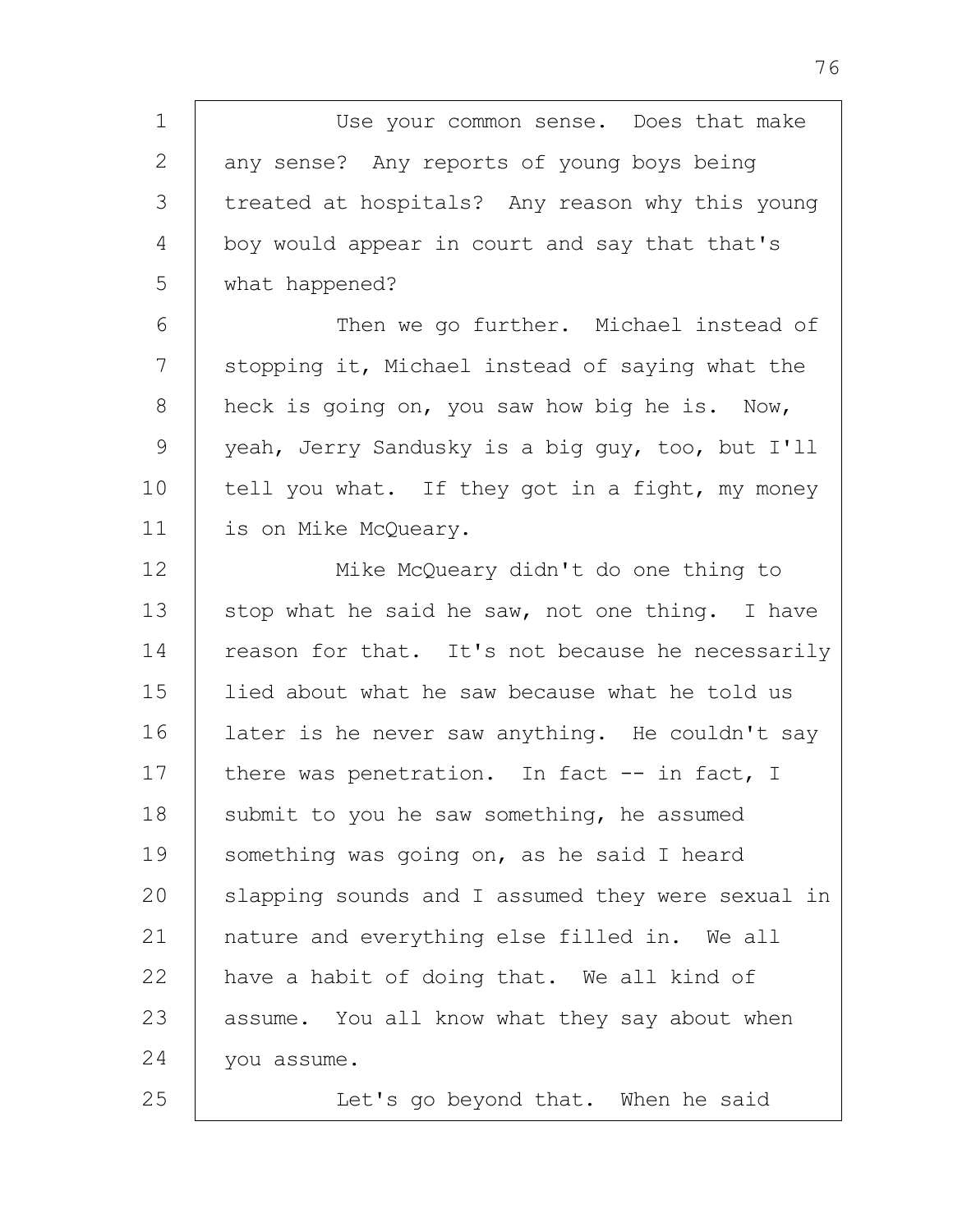| $\mathbf 1$  | later he saw what he thought was sexual activity. |
|--------------|---------------------------------------------------|
| $\mathbf{2}$ | He saw what he thought was anal -- didn't say     |
| 3            | anal. He said sexual intercourse. I think it      |
| 4            | was sodomy. He doesn't stop it.                   |
| 5            | We got the Penn State police department           |
| 6            | literally 30 seconds away. For those of you       |
| 7            | familiar with Penn State, you got the Lasch       |
| 8            | Building. You got the Eisenhower Deck where the   |
| 9            | police department is. I mean, literally 15, 20    |
| 10           | seconds the police could have been there. He has  |
| 11           | a cell phone. 911. I just saw this. They get      |
| 12           | the young boy. They get Jerry Sandusky. Case      |
| 13           | over. They figure out what happened.              |
| 14           | What did he do then? What did he do as            |
| 15           | you recall? He called his dad.                    |
| 16           | Now, what becomes important is Mike goes          |
| 17           | over to see his dad and Dr. Dranov comes over     |
| 18           | because Mike's dad calls Dr. Dranov to come over. |
| 19           | We have a medical doctor. We have Michael's       |
| 20           | father who was an administrator for a medical     |
| 21           | office, a large medical office. Mandatory         |
| 22           | reporters. Dr. Dranov. I think Mr. McQueary       |
| 23           | was, too. Mandatory reporters of sexual           |
| 24           | activity.                                         |
| 25           | Michael relates to them what happened.            |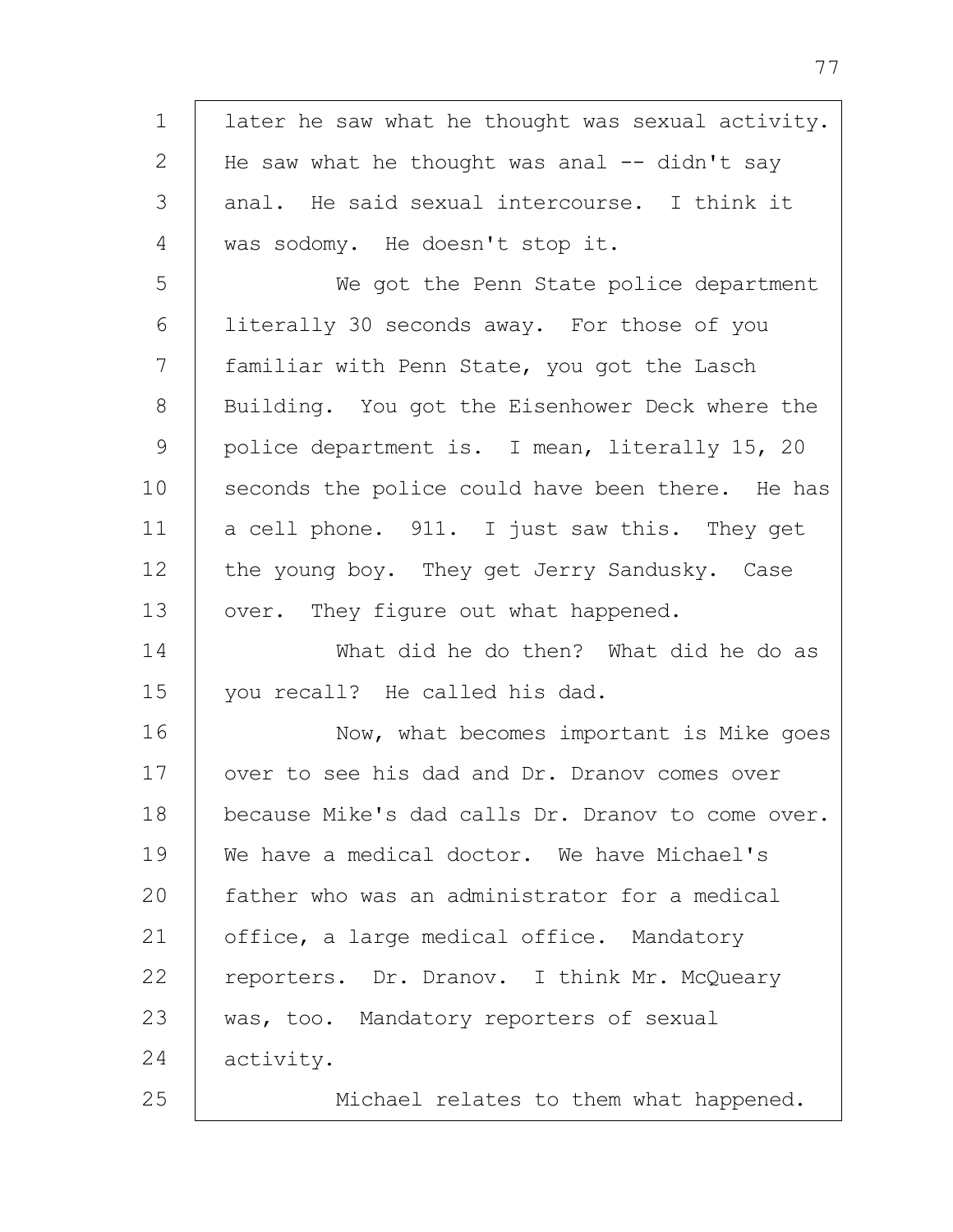1 2 3 4 5 6 7 8 9 10 11 12 13 14 15 16 17 18 19 20 21 22 23 24 25 Do they say we have to call the police? Do they say let's call 911? Do they say we have to check with CYS? Do they say we have to do anything other than -- what did they say? You know what they said. Talk to Joe Paterno. Mike talks to Joe Paterno the next day. Does Joe Paterno say we got to call the police? Penn State Police? Coach Paterno calls the Penn State Police. They're there in five minutes at best. Mike, you stay right here. I'm calling Penn State Police. We're going to get to the bottom of this. What does Joe say, according to Mike? I'll bring it up with Tim Curley, the athletic director. There's a meeting. Tim Curley, Gary Schultz. Mike tells them what he saw. Do they call the police? Do they institute an investigation? What do they do? They tell Jerry Sandusky don't bring kids into the shower any more. Now, folks, you all have common sense. You're all bright. Is that consistent with someone saying you saw somebody having anal sex with a kid. You know who the perpetrator is. Five well-respected adults, five, not counting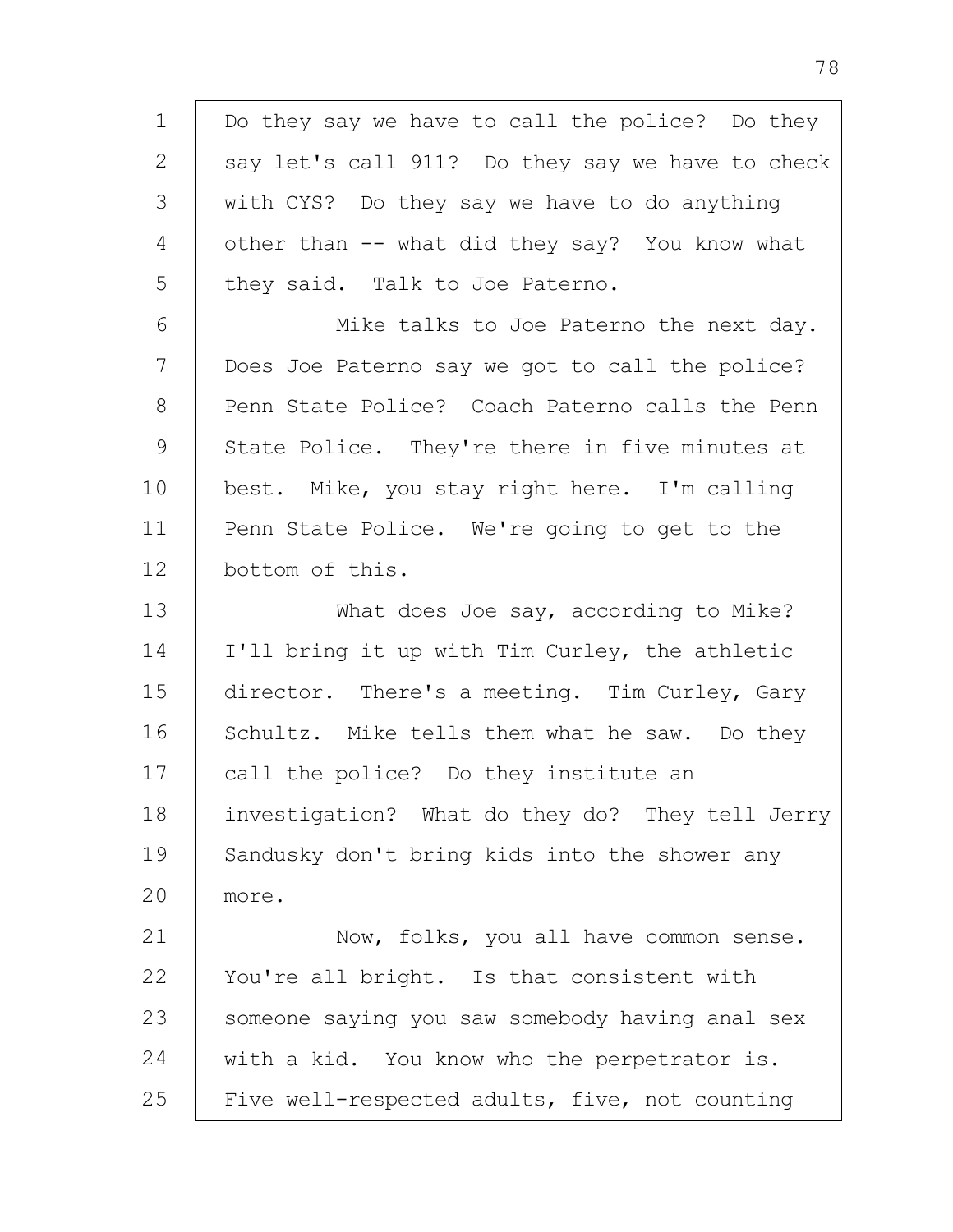1 2 3 4 5 6 7 8 9 10 11 12 13 14 15 16 17 18 19  $20$ 21 22 23 24 25 even Mike McQueary. Dr. Dranov, John McQueary, Coach Paterno, Gary Schultz, Tim Curley. Is it possible in the realm of common sense and reality, is it possible all five of them said just tell them not to come in the shower? Don't call the police. It's nothing serious. Or is it consistent with I saw something that made me feel uncomfortable. Jerry was in the shower which he was. He never denied that. He spoke to Tim Curley about it and then as a result of that, he was told don't bring kids into the shower any more and he didn't. Does it make sense? You have to decide that. Am I saying Mike McQueary is lying? No. But what I'm saying is I think he assumed and as I said, the old saying, you assume. You know what happens. You make a... Now, you heard from Hank Lesch from The Second Smile. I have to watch my time. I'll get in trouble. You heard from Hank Lesch who said this information from The Second Mile indicates Mike McQueary played golf for The Second Mile in 2001 in June which was four or five months after this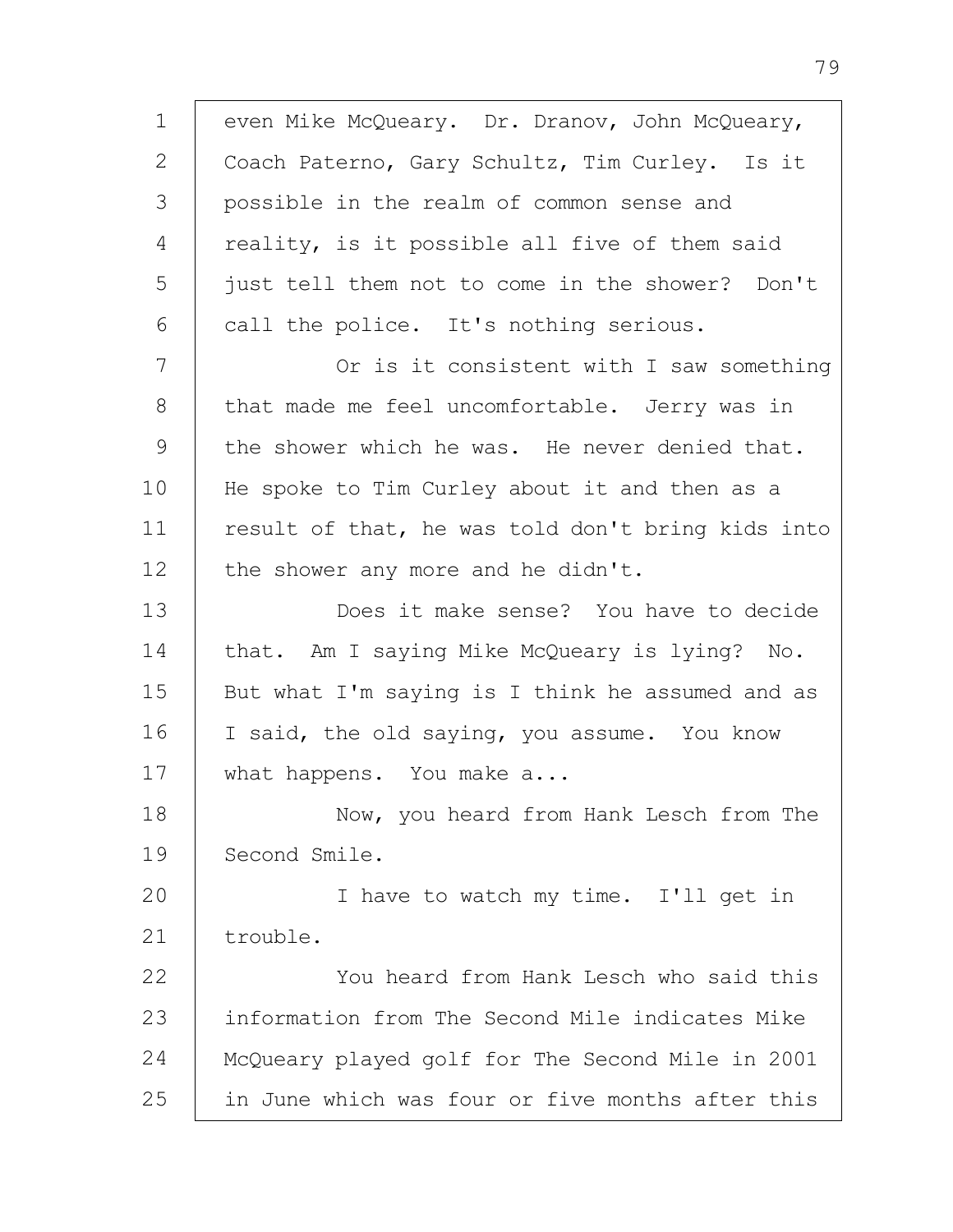| $\mathbf 1$  | incident on February 1, 2001. He played golf in   |
|--------------|---------------------------------------------------|
| $\mathbf{2}$ | 2003.                                             |
| 3            | Now, Mr. McGettigan on cross-examination          |
| 4            | asked him, well, did you see him there? Can you   |
| 5            | swear he was there? He says, no, of course, not.  |
| 6            | But what he did say to you is but we sent a thank |
| 7            | you letter out for the 2003 golf tournament.      |
| 8            | Well, does that mean he was there? Yeah, because  |
| 9            | you got a thank you letter if you participated.   |
| 10           | You heard Mike say you would have to              |
| 11           | show me if I played golf at The Second Mile       |
| 12           | tournament after that incident. Well, I say to    |
| 13           | you we showed him. Is that consistent with his    |
| 14           | telling us he saw what he saw? Would you support  |
| 15           | a program where this man was perpetrating         |
| 16           | horrific sexual acts on kids? Would you continue  |
| 17           | to support that by playing in a tournament? Do    |
| 18           | you think for a second everybody wanted to cover  |
| 19           | this up? If you wanted to cover it up, what good  |
| 20           | are you doing by letting it continue? How is      |
| 21           | that helping anybody to allow a perpetrator to    |
| 22           | continue to do these horrific things, if that's   |
| 23           | what happened?                                    |
| 24           | Does it make sense? You saw a parade of           |
| 25           | character witnesses, many of those kids from The  |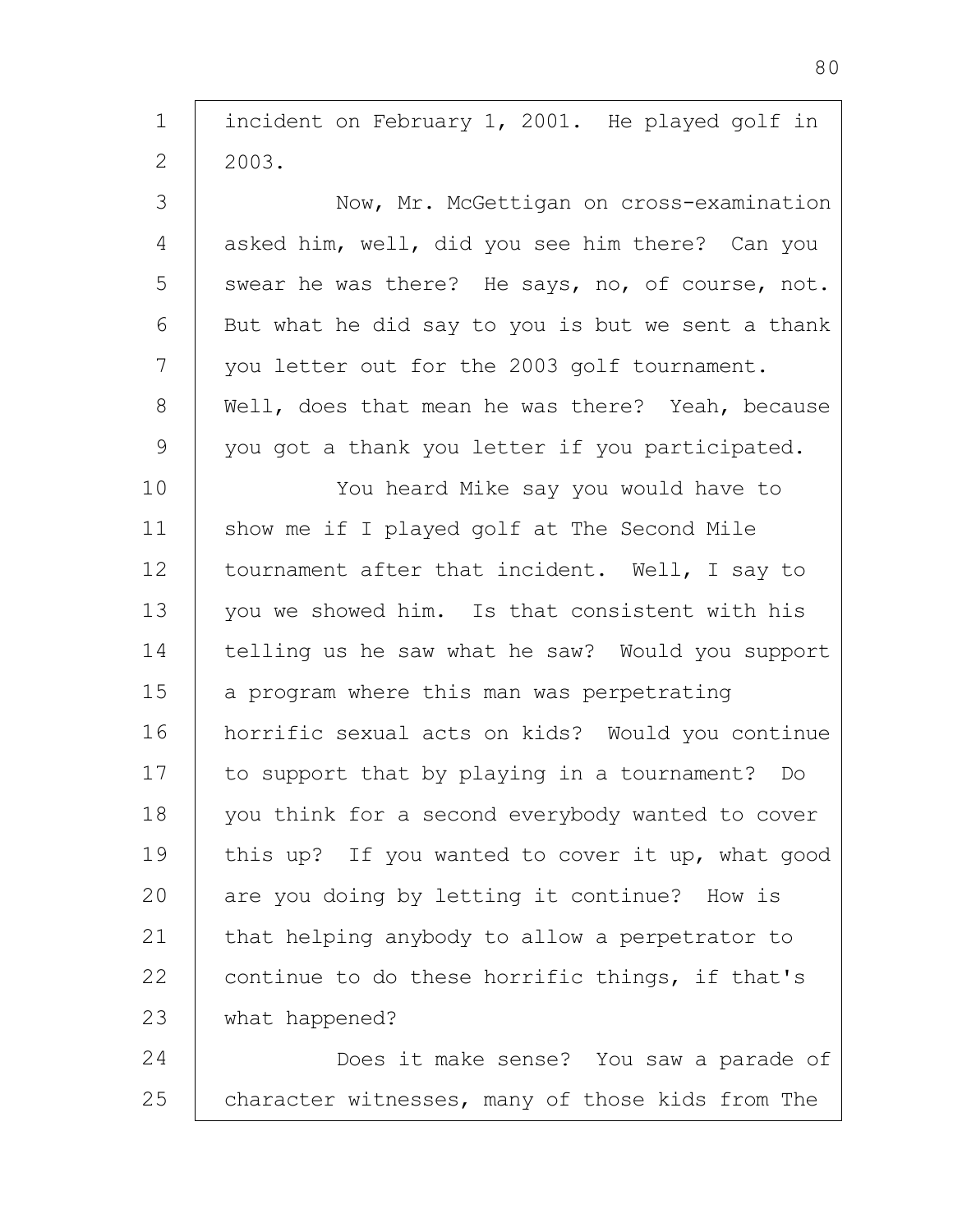| $\mathbf 1$   | Second Mile. You heard from Chad Rexrode -- and    |
|---------------|----------------------------------------------------|
| $\mathbf{2}$  | before I forget because I'm running out of time.   |
| 3             | Before I forget. Did Zach Konstas who's            |
| 4             | Accuser No. 6 -- he's the one from 1998. He's      |
| 5             | the one who was $-$ situation was investigated and |
| 6             | I think his lawyer is here today, too. He's the    |
| 7             | one whose case was investigated in 1998. Penn      |
| 8             | State Police and you heard from Ron Schreffler     |
| $\mathcal{G}$ | and his opinion was he would have prosecuted.      |
| 10            | That's fine.                                       |
| 11            | Ray Gricar who you heard Ron Schreffler            |
| 12            | say he was a professional, consummate prosecutor,  |
| 13            | excellent prosecutor. You heard that from Ron      |
| 14            | Schreffler. CYS investigated. Children and         |
| 15            | Youth Services and they determined there was not   |
| 16            | sufficient evidence to pursue that prosecution     |
| 17            | but the Commonwealth chose to.                     |
| 18            | What did we find out from the stand when           |
| 19            | Zach Konstas testified? What did he tell us?       |
| 20            | After that happened, after it was investigated,    |
| 21            | he continued a relationship with Mr. and Mrs.      |
| 22            | Sandusky. He told you -- he told you. I asked      |
| 23            | him but he told you. The Sanduskys helped him      |
| 24            | finance a mission trip to Mexico. He'd come up     |
| 25            | for weeks when he was home from college and they   |

81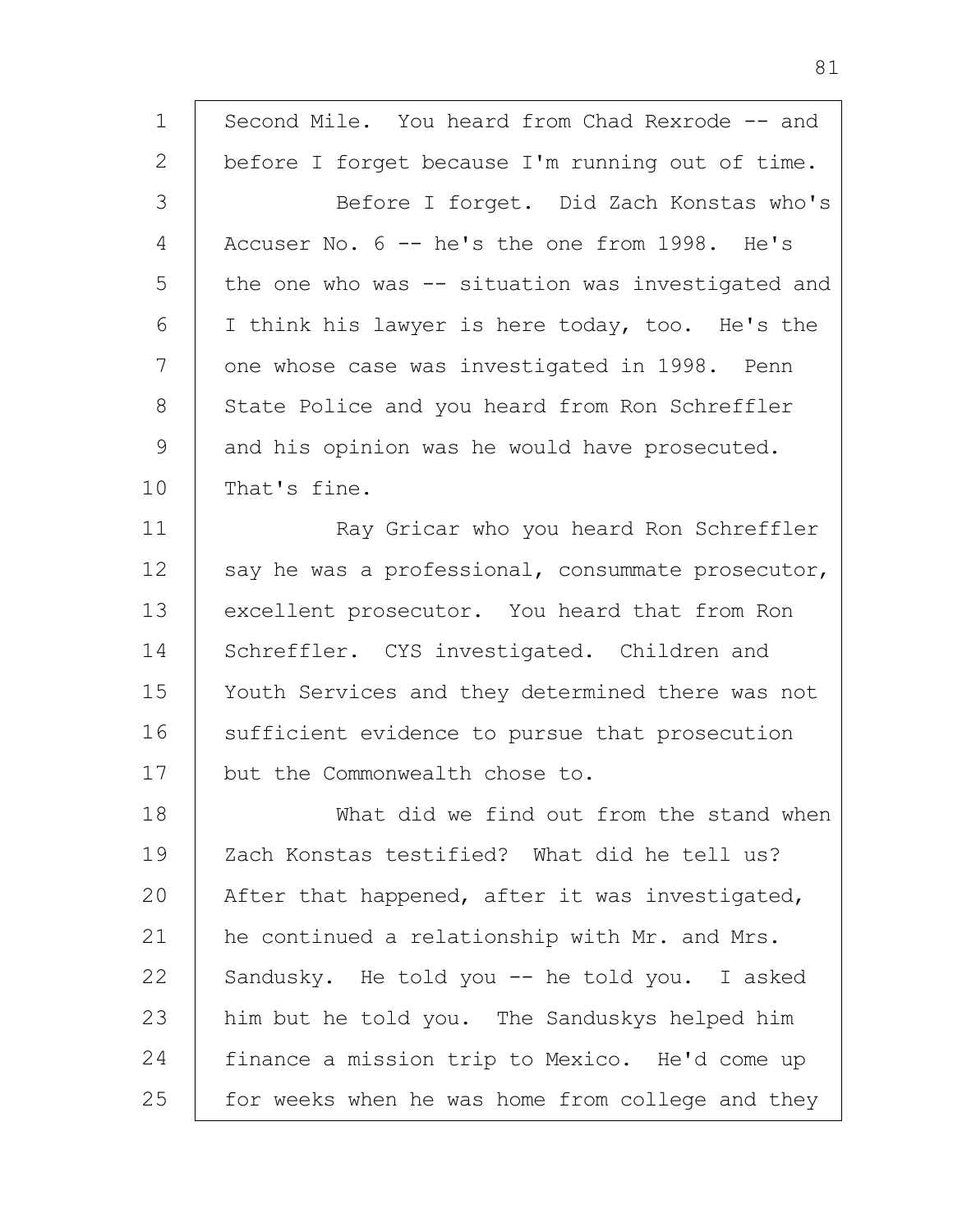1 2 3 4 5 6 7 8 9 10 11 12 13 14 15 16 17 18 19  $20$ 21 22 23 24 let him use their car. He had dinner with them last summer. Does that make sense? What did he tell you about when he started thinking this was inappropriate? After all these years? I think -- again your recollection counts, not mine. But I think he's the one who also said he had sent Mr. Sandusky text messages. Thanksgiving 2009, I believe, Father's Day 2009. I'm so thankful you are in my life. I am so thankful that God's put you here, something to that effect. Whatever you recall is what counts. Does that sound like a victim? Does that -- why in the world would he continue to have that kind of relationship with Mr. Sandusky? Does it make any sense? Or as he said, well, after I got a lawyer, after I started talking -- meeting with my lawyer who didn't get paid. They never sent a bill. These things started seeming inappropriate to me. Folks, you got to use your common sense. Rittmeyer, Accuser No. 10. He said that Mr. Sandusky tried to get him to perform oral sex on him in a silver-colored convertible or silver-colored car with a moon roof. Did you

hear me ask the other kids, a number of them, did

25

82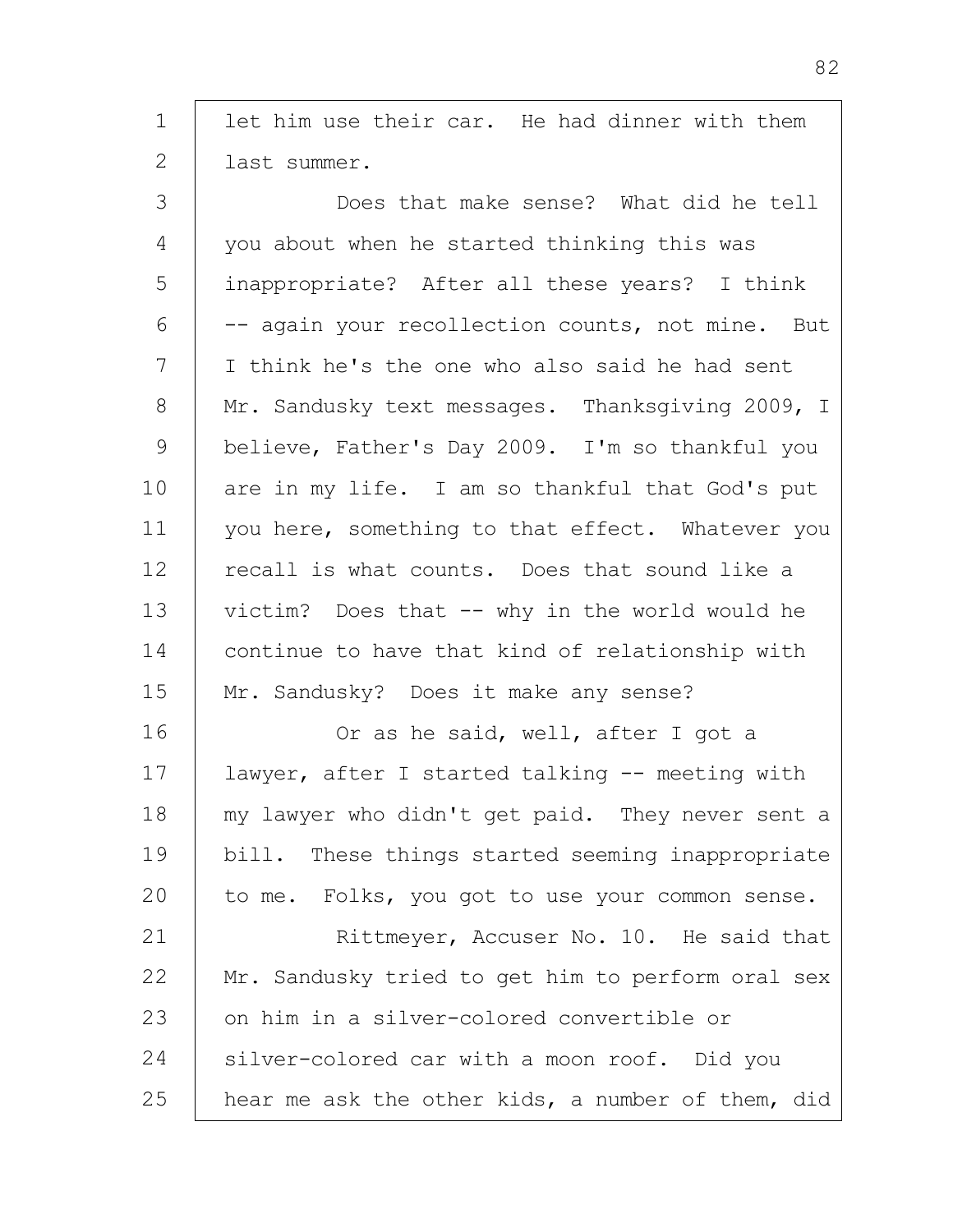1 2 3 4 5 6 7 8 9 10 11 12 13 14 you ever -- and these kids, by the way, look at the years. We're talking not a visit. We're talking about several year periods. Did any of them ever see Mr. Sandusky have a silver colored vehicle of any kind, let alone a convertible or something with a moon roof. They said, no, that's not. Does that make any sense? Mrs. Sandusky said she didn't even know the kid. But going back to people like Aaron Fisher and Sabastian Paden, you have to believe that Mr. Sandusky was doing all this stuff at the same time and yet somehow these kids -- he was rotating these kids in and out of the house that they couldn't even tell you that they were there

15 16 together except on maybe one or two occasions. And, again your, recollection counts.

17 18 19 20 21 22 23 24 25 I believe Aaron Fisher said a hundred, 120 weekends he spent at the Sanduskys and I think Paden said he was there every weekend for four years starting on Friday night going through Sunday. You have to believe that somehow Mr. Sandusky with all the things he was doing, much like in the case of Mr. Houtz who said Jerry played basketball and racquetball with me two or three times a week during football season when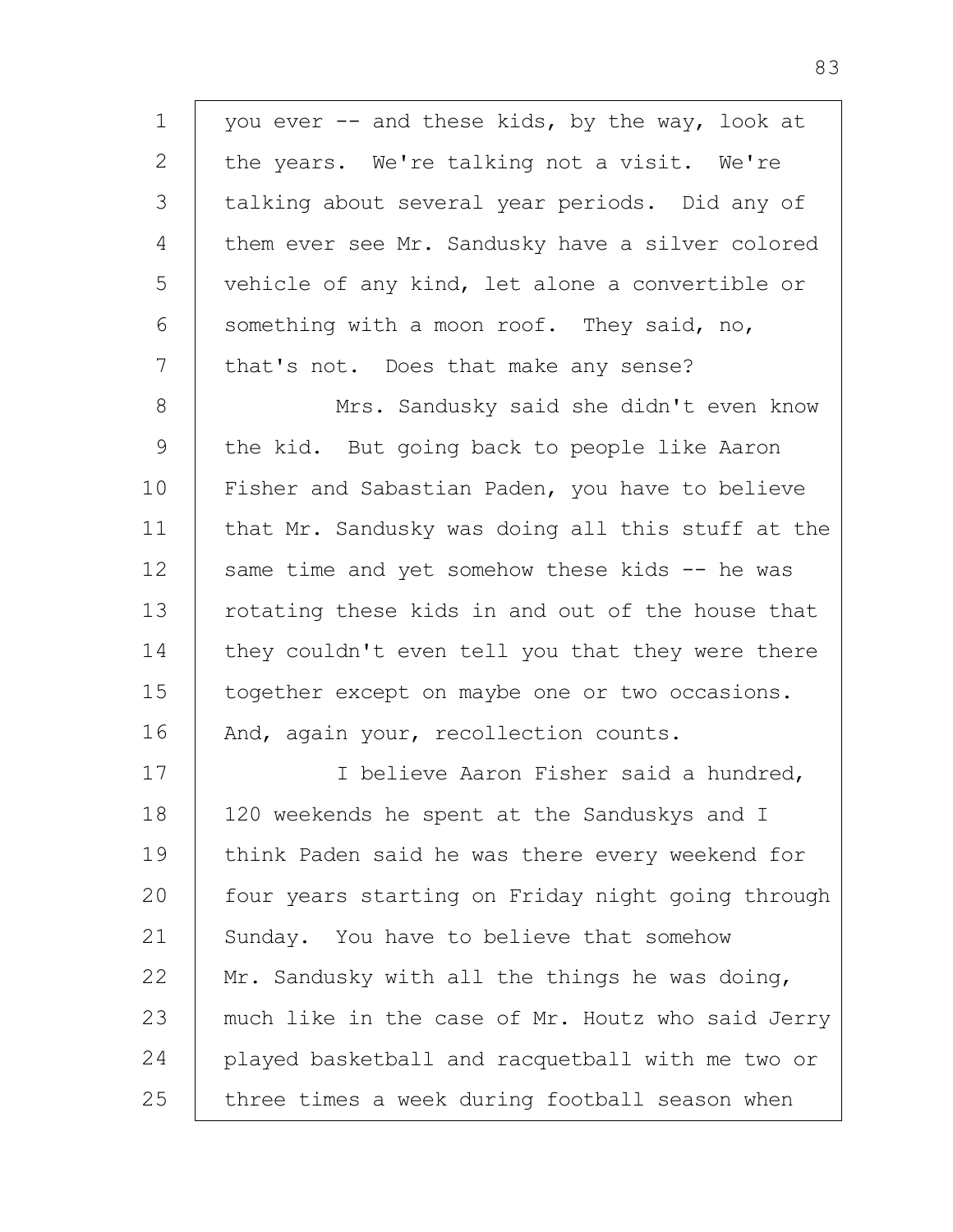| $\mathbf 1$ | you heard from Dick Anderson 17-hour days.       |
|-------------|--------------------------------------------------|
| 2           | And you heard Dottie tell you that he            |
| 3           | was home at night to have dinner with his kids.  |
| 4           | Does it add up? Does it add up?                  |
| 5           | The janitor case. The Commonwealth is            |
| 6           | asking you to convict Mr. Sandusky of very       |
| 7           | serious crimes based upon the hearsay testimony  |
| 8           | of another janitor who testified that a janitor  |
| 9           | who now suffers from senility told him this is   |
| 10          | what happened. This is what he saw. But do we    |
| 11          | know what he saw? Do we know what his mental     |
| 12          | health state was at that time? Do we know        |
| 13          | anything about the janitor who was the basis of  |
| 14          | this accusation having told the other janitor?   |
| 15          | Do we have a victim? Did someone come            |
| 16          | forward and say, hey, that was me. I'm the kid   |
| 17          | in that shower. Do we have any of that? Does     |
| 18          | that make any sense?                             |
| 19          | The Commonwealth is asking to convict            |
| 20          | him of something that is so serious, involuntary |
| 21          | deviate sexual intercourse, without a victim,    |
| 22          | without the person who says he saw based upon    |
| 23          | what another janitor says he saw 11 years later  |
| 24          | or 12 years later. This is the kind of case they |
| 25          | have. This is what we're looking at.             |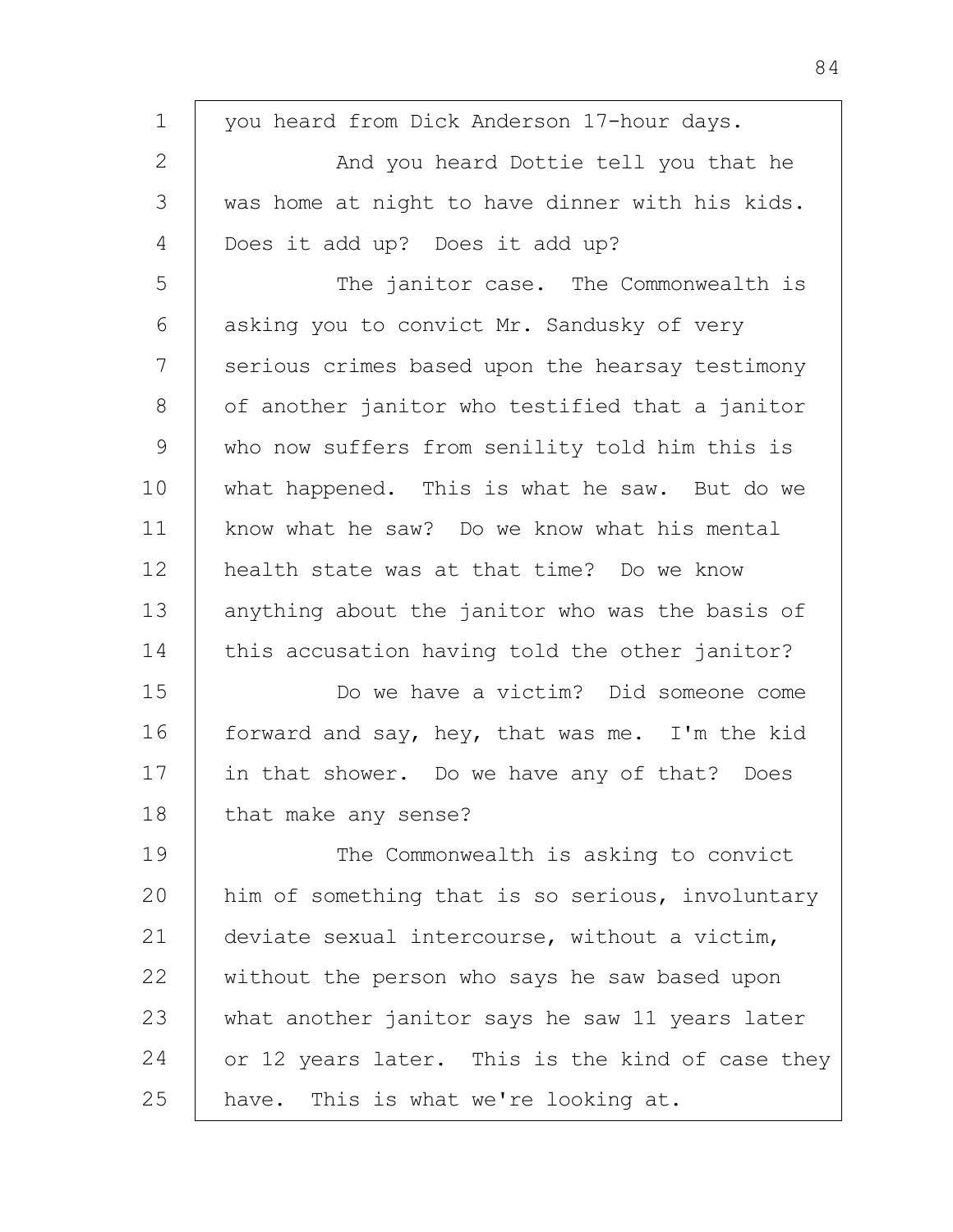1 2 3 4 5 6 7 8 9 10 11 12 13 14 15 16 17 18 19 Now, what you're going to see when the Commonwealth closes I'll tell you right now. I'm not a gadget person. I'm old fashioned. I like talking to you. Anybody can show pictures. They're going to put all the kids up there. There's going to tug on your heart strings. Look at these kids. These kids came into court and they said Jerry Sandusky did all these horrible things. Going to get you into tears. We all want to cry. You know why we want to cry? Because nobody wins in this case. This is awful no matter what happens. This is awful if Jerry Sandusky did this, and I'll be the first one to tell you if he did this, he should rot in jail for the rest of his life. That's my feeling. But what if he didn't do it? What if he's maintained his innocence and what if he didn't do these things? His life is destroyed

20 21 22 23 24 25 and not only his life. We have a fired university president. We have a dead coach. We have an institution party, Schreffler. This is awful. Regardless of the outcome, it's awful. You folks have to decide guilt or innocence. But don't be fooled. Don't get tied up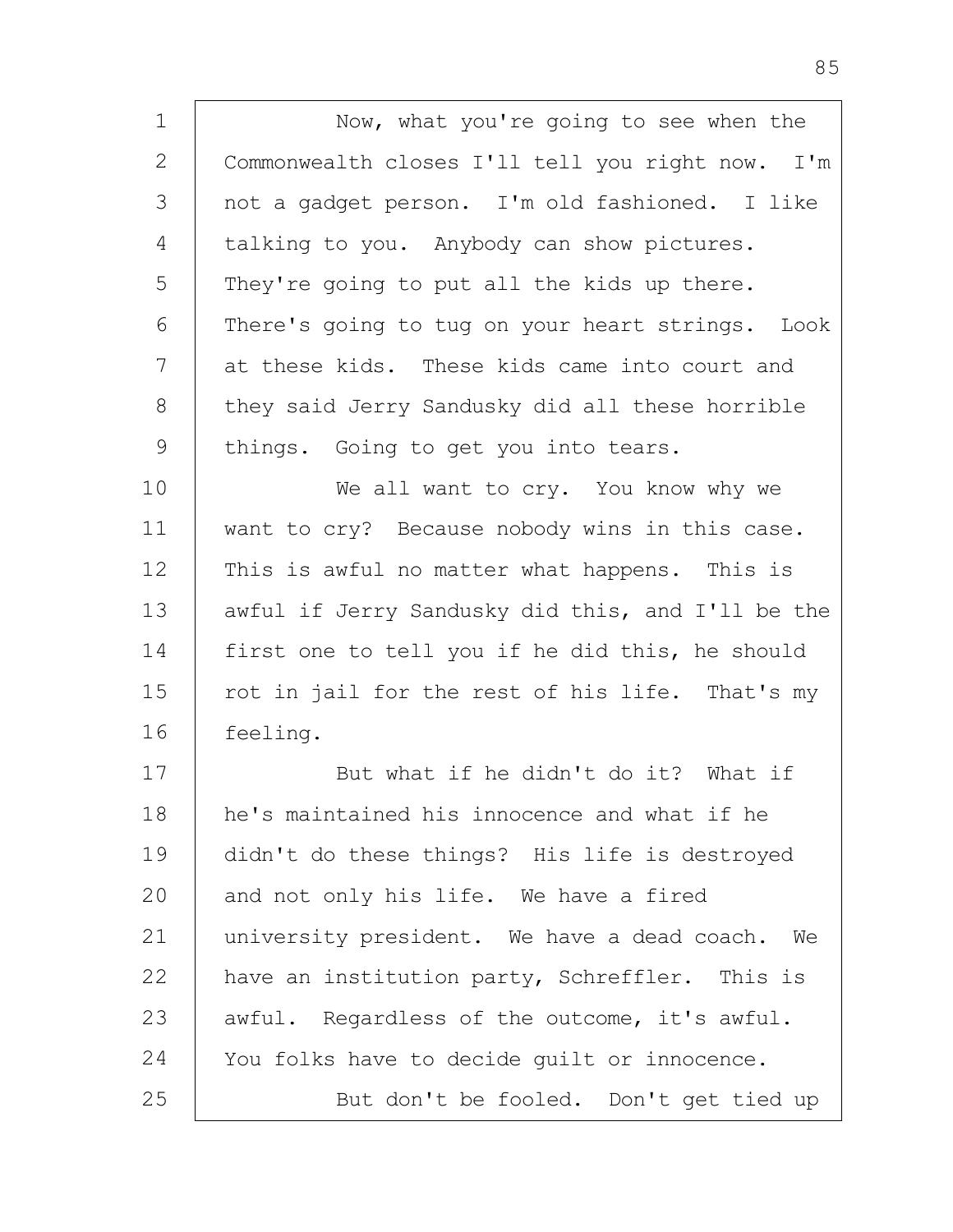1 2 3 4 5 6 7 8 9 10 11 12 13 14 15 16 17 18 19  $20$ 21 22 23 24 25 with the pictures. The Commonwealth is going to say to you  $--$  and I don't get the chance to come back. I have missed -- I can't come back and say, well, Mr. McGettigan said this and this is my response because I have a lot of them but I don't get that opportunity. So you have to fill in the holes using your common sense. Why would they come into court and be embarrassed? Out there, the lawyers. Money. We all know. What's the old saying? Money is the root of all evil? Money. But not only money, coaching. We have established -- you know how rare it is for a defense lawyer and his staff to be able to show you what the officers did that they deny doing? This never happens. Maybe that man has an angel on his shoulder. Because all he ever wanted to do is help kids. From the time he was a kid, he helped thousands of kids. You heard those kids yesterday. You heard those kids from the stand say he saved my life. He was the most important person to me, and they grew up to be good kids. Chad Rexrode and the other boys, David Hilton, how he changed their lives. They would go out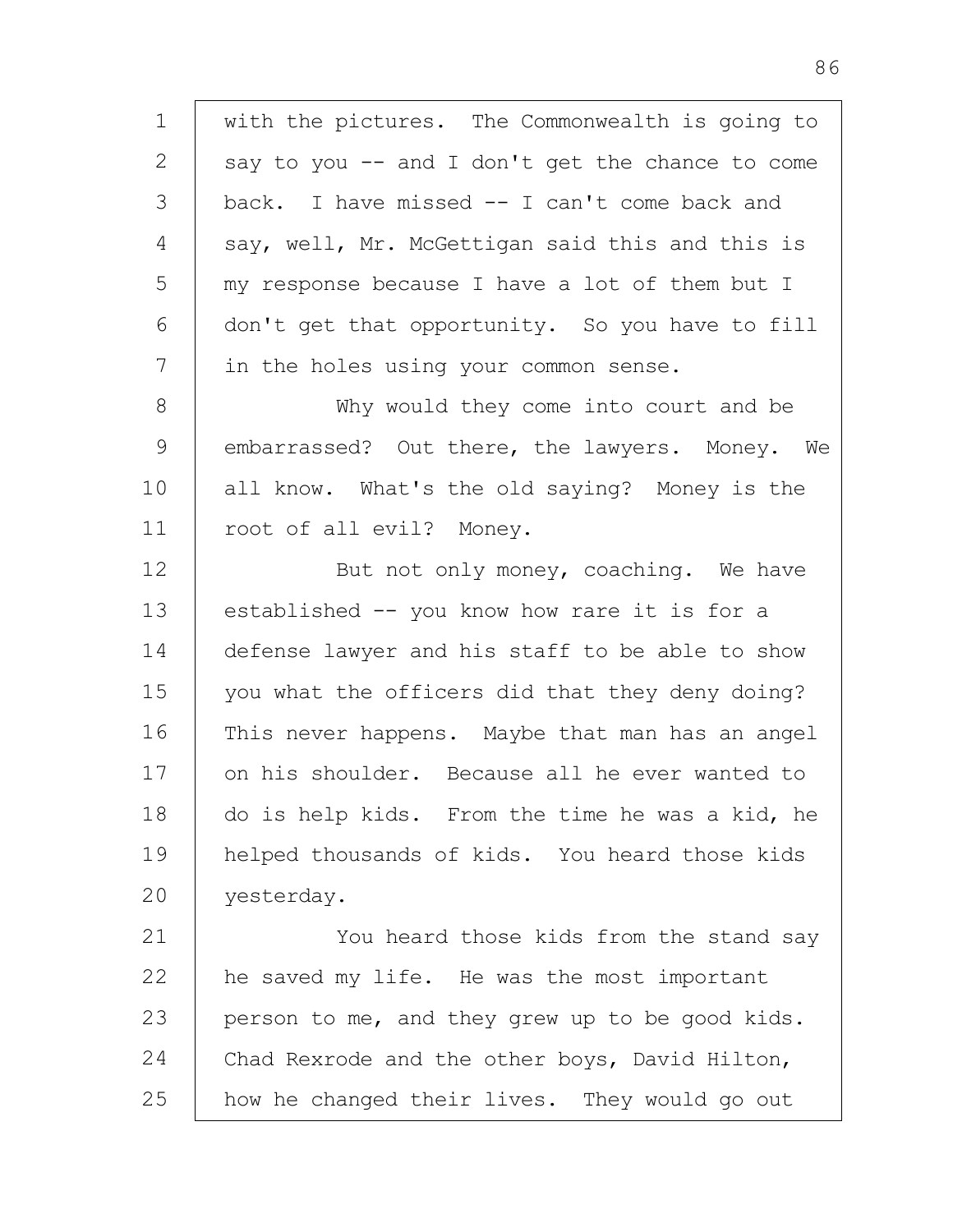1 2 3 4 5 6 7 8 9 10 11 12 13 14 15 16 17 18 19  $20$ 21 22 23 24 25 like the other kids but you heard them say he never abused us. You heard from other kids. You heard from Dr. Martin who said I lived with the man. You saw the album he gave him with the poem in the back. You know, I'm not even getting into histrionics, folks. My guess is you have to have -- the psychologist testified in front of us and say, okay. What do we do with this? Chances are you'll say, okay. Let's look at the evidence. Figure out what happened. But all these other people -- you heard from people he goes to church. He'll take these kids to church and buy them clothes so they could go to church. The one kid said I never went to church before. He gave them money. I think one of the kids yesterday  $-$  I think was Hilton  $-$  said he gave me money. I lived in Chambersburg, wherever he lived, maybe that was Rexrode. He gave me money for a gym down there. He wasn't down there. He said -- I think maybe Hilton said, he sent me letters, much like the love letters they referred to. They weren't love letters they were Jerry being Jerry. He's touchy. He's feely.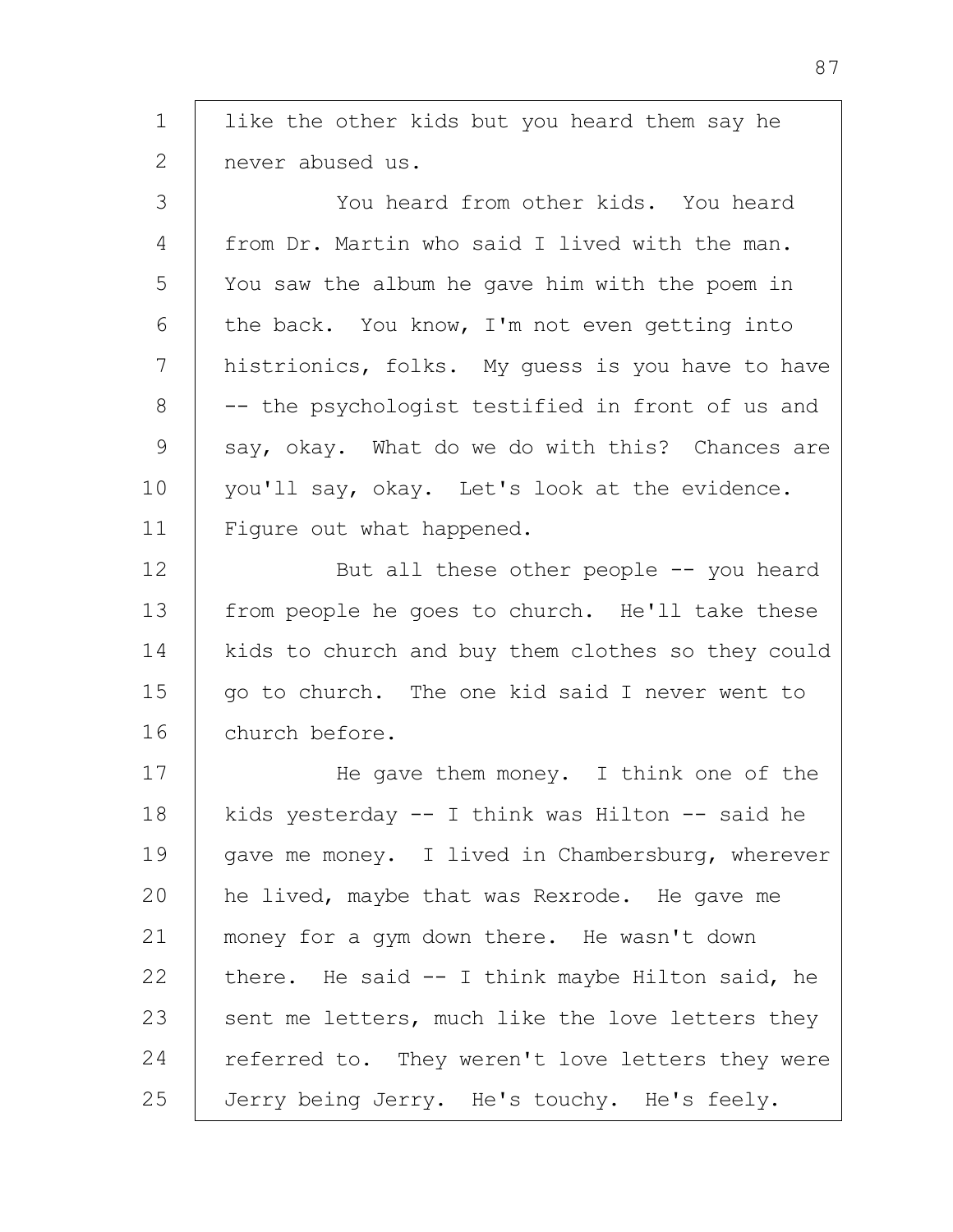1 2 3 4 5 6 7 8 9 10 11 12 13 14 15 16 17 18 19  $20$ 21 22 23 24 25 He's sensitive. He loves kids. Jerry asked me to read this to you because this is something that he sent to a lot of kids over the years. Something that he's included in many of his writings. It's titled Mother Teresa's *Anyway* poem. People are often unreasonable, illogical, and self-centered; Forgive them anyway. If you are kind, people may accuse you of selfish, ulterior motives; Be kind anyway. If you are successful, you will win some false friends and some true enemies; Succeed anyway. If you are honest and frank, people may cheat you; Be honest and frank anyway. What you spend years building, someone could destroy overnight; Build anyway. If you find serenity and happiness, they may be jealous; Be happy anyway. The good you do today, people will often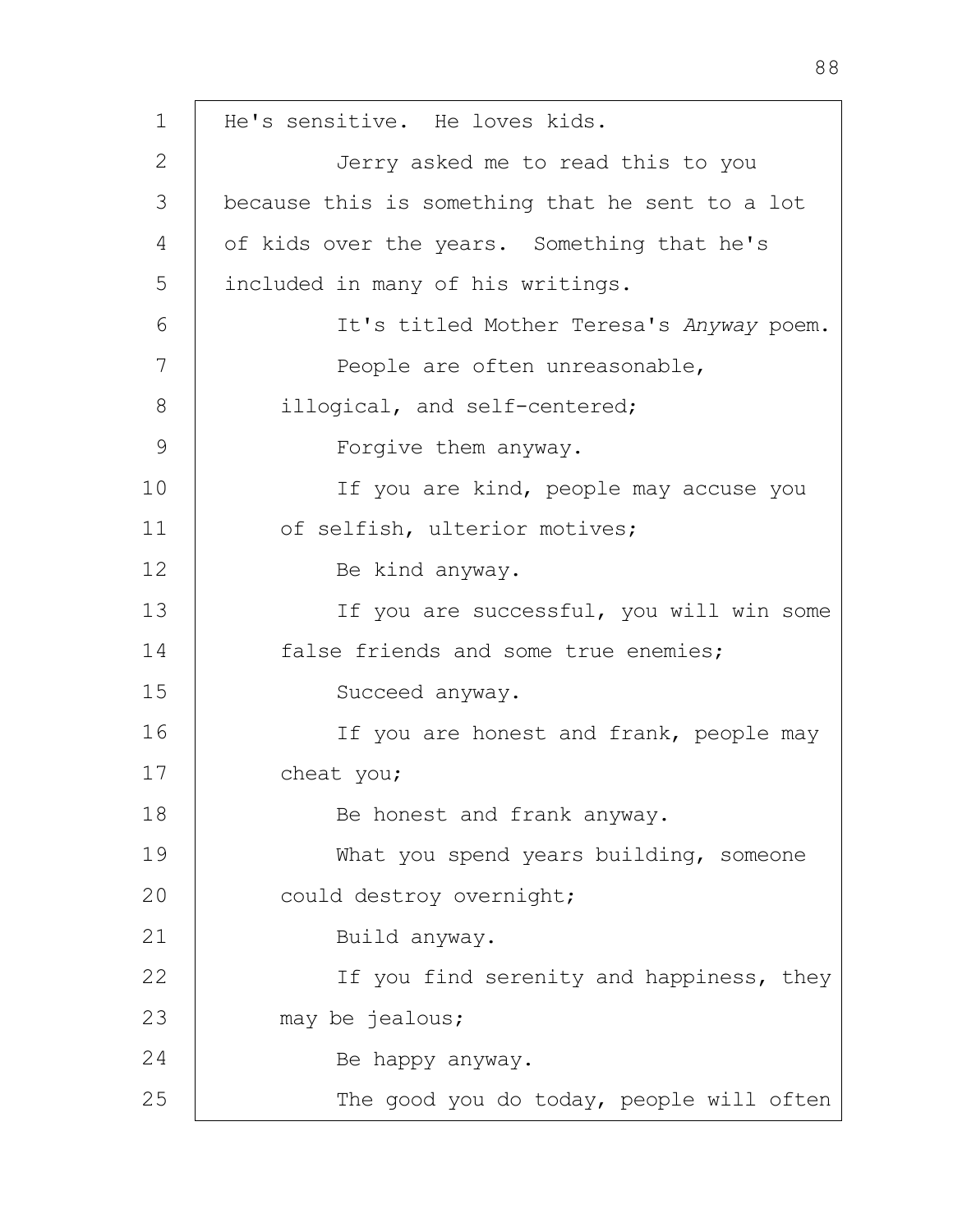1 2 3 4 5 6 7 8 9 10 11 12 13 14 15 16 17 18 19 20 21 22 23 24 25 forget tomorrow; Do good anyway. Give the world the best you have, and it may never be enough; Give the world the best you've got anyway. You see, in the final analysis, it is between you and your God; It was never between you and them anyway. Do you remember Brett Witmer testified? He was the young guy who ran the youth center  $-$ -Youth Service Bureau up in Snow Shoe and he said Jerry would come up and meet Brett Houtz. He said the one day Jerry came up  $-$  and again your recollection counts. He said the one day Jerry came up and he was supposed to pick up Brett. Brett blew him off and Brett Witmer said Jerry should have been mad. He was apologizing to Jerry, and Jerry said something to the effect don't worry about it. I'm not angry. These kids have problems. These kids have issues. We have to be there for them. Even when they do something like this, it's not a big deal. That's the Jerry Sandusky all these people over there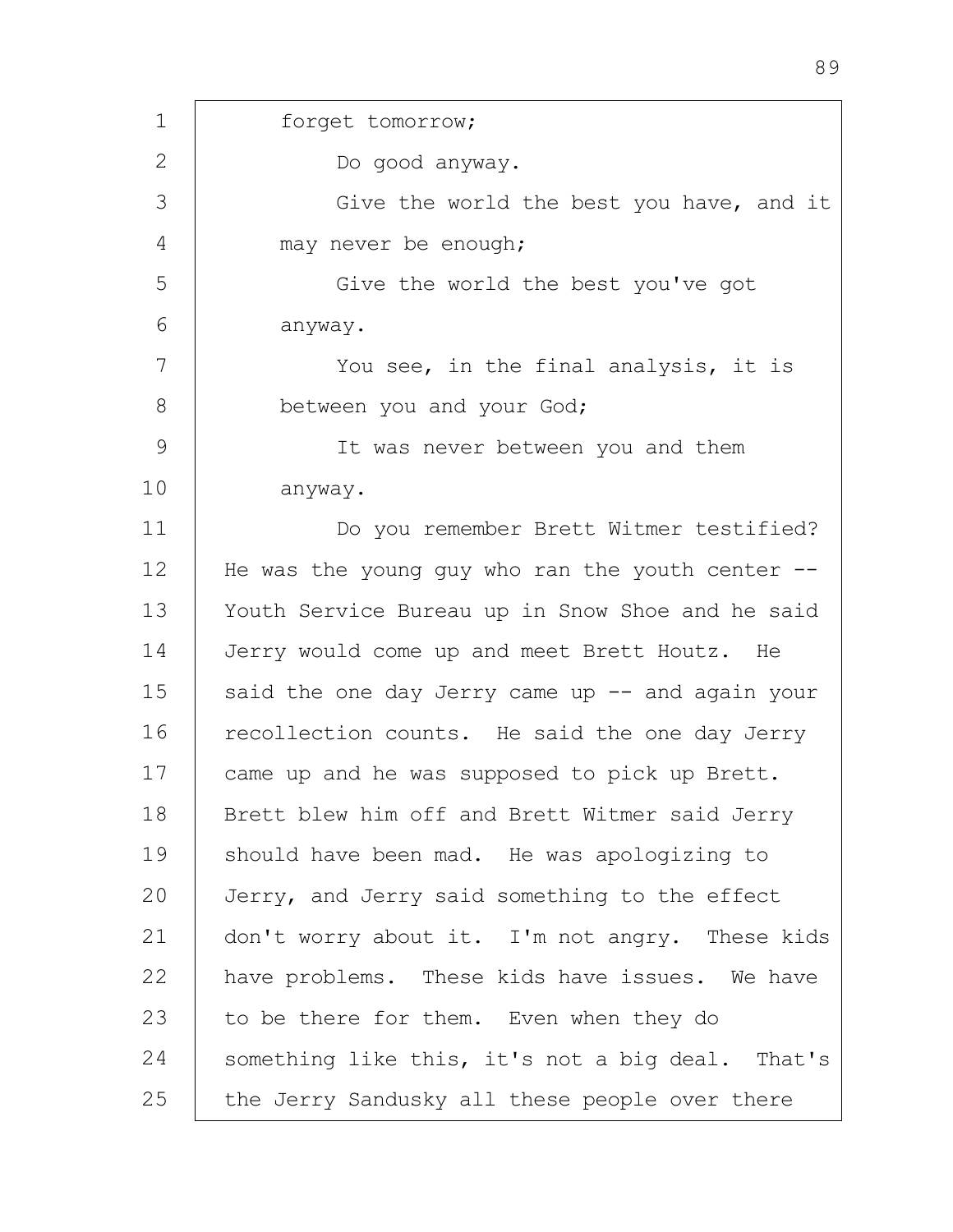1 2 3 know. That's the Jerry Sandusky these hundreds of thousands of kids who he's been associated with know him by.

4 5 6 7 8 9 10 11 You know he wrote that book *Touched* and it's a beautiful book if you ever get the chance to read it. But I suggested to Jerry when this is all over, the next book you ought to write is *Slam* because that's what's happening. Everything he's ever stood for, everything he's ever loved, everything he's ever built is gone and not only gone, his reputation is gone forever.

12 13 14 15 16 17 18 19  $20$ 21 22 23 24 I want to thank you for listening. I know you've paid attention. I know you've promised you would. You're going to hear from Mr. McGettigan. When you go out and deliberate, ladies and gentlemen, I'm asking you, based upon what we have established in this courtroom, with the coaching which was denied by the police, with the improbable testimony you have heard, I'm asking you do return a verdict of not guilty as to all of these charges. Mr. Sandusky will never get his life back. It's impossible. But at least he can start rebuilding it. Thank you so much for your attention. I

25 know I spoke a little bit of time. I apologize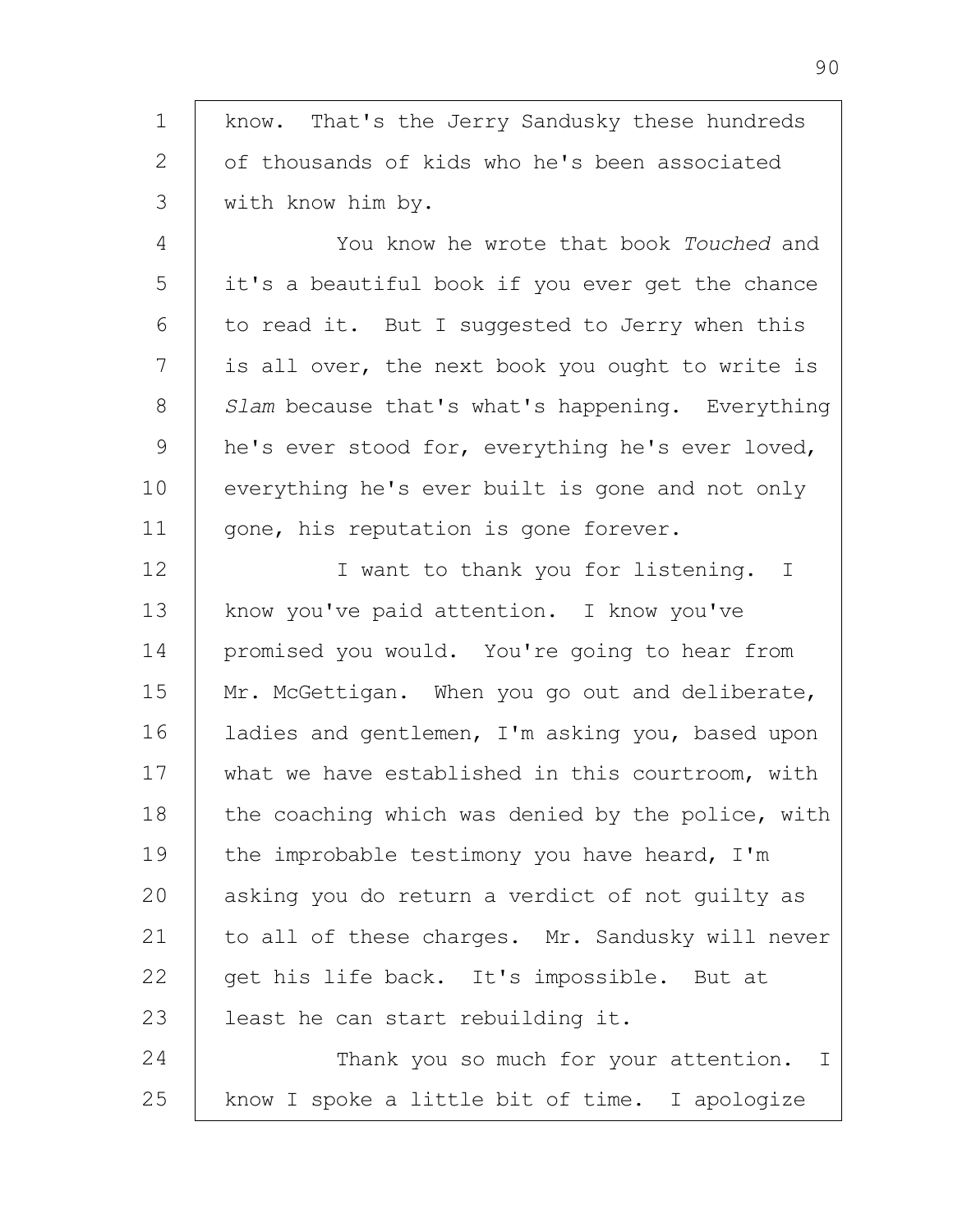1 2 3 4 5 6 7 8 9 10 11 12 13 14 15 16 17 18 19 20 21 22 23 24 25 for that but there's so much to say. My heart is heavy. I'm sure your hearts are heavy but thank you very much for your attention. THE COURT: We will remain seated while the jury is taken out. (Whereupon, the jury was escorted out of the courtroom.) THE COURT: We'll be in recess until 11:45. (Whereupon, a recess was taken.) (Whereupon, the following discussion was held in chambers:) THE COURT: We'll note for the record that it's 11:40. We're in chambers pursuant to a request from Mr. Fina, and I'm not sure of the purpose. So go ahead. MR. FINA: Your Honor, I just want to put on the record some objections to the defense closing and do them in sort of a list fashion. We would object to the testimony about what happened before the CYS hearing and specifically defense counsel said Ryan Rittmeyer testifying, frankly, rather extensively about facts not in evidence about why Mr. Sandusky did things or did not do things involving the CYS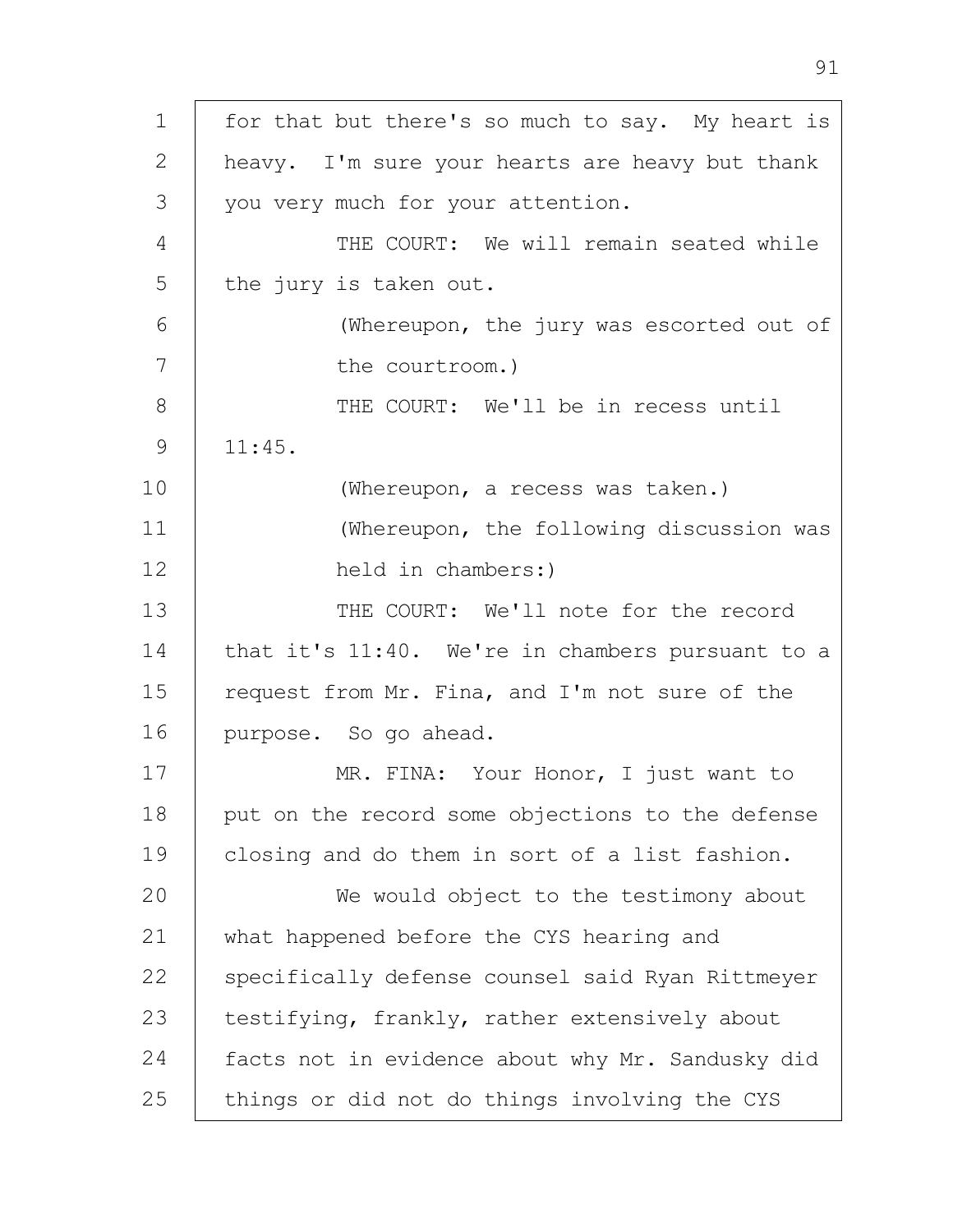1 2 3 4 5 6 7 8 9 10 11 12 13 14 15 16 17 18 19 20 21 22 23 24 25 investigation. None of that was of record. Talked about his thought patterns and the state of mind and all these things and his reasons for not going forward with the hearing. That's again facts not of record. There were statements about after the case  $-$ - quote  $-$ - went public, that other people came forward and there's no record -- evidence of that, the timing and when it went public and those type of things. The thing that really was concerning, Judge, is the repeated statements about why the defendant is only charged at 68 years old and the charges only go back to 1994. Something along the lines we have to use our common sense. We have to believe that a man only becomes a pedophile when he's in his mid-fifties. There's nothing before the mid-1990s and this was reiterated numerous times. Judge, the statute of limitations on these charges only go back to approximately -- I think 1993 would be the earliest point at which we could legally charge. I have no problem representing to the Court that there are in fact numerous victims from before 1993 and, regardless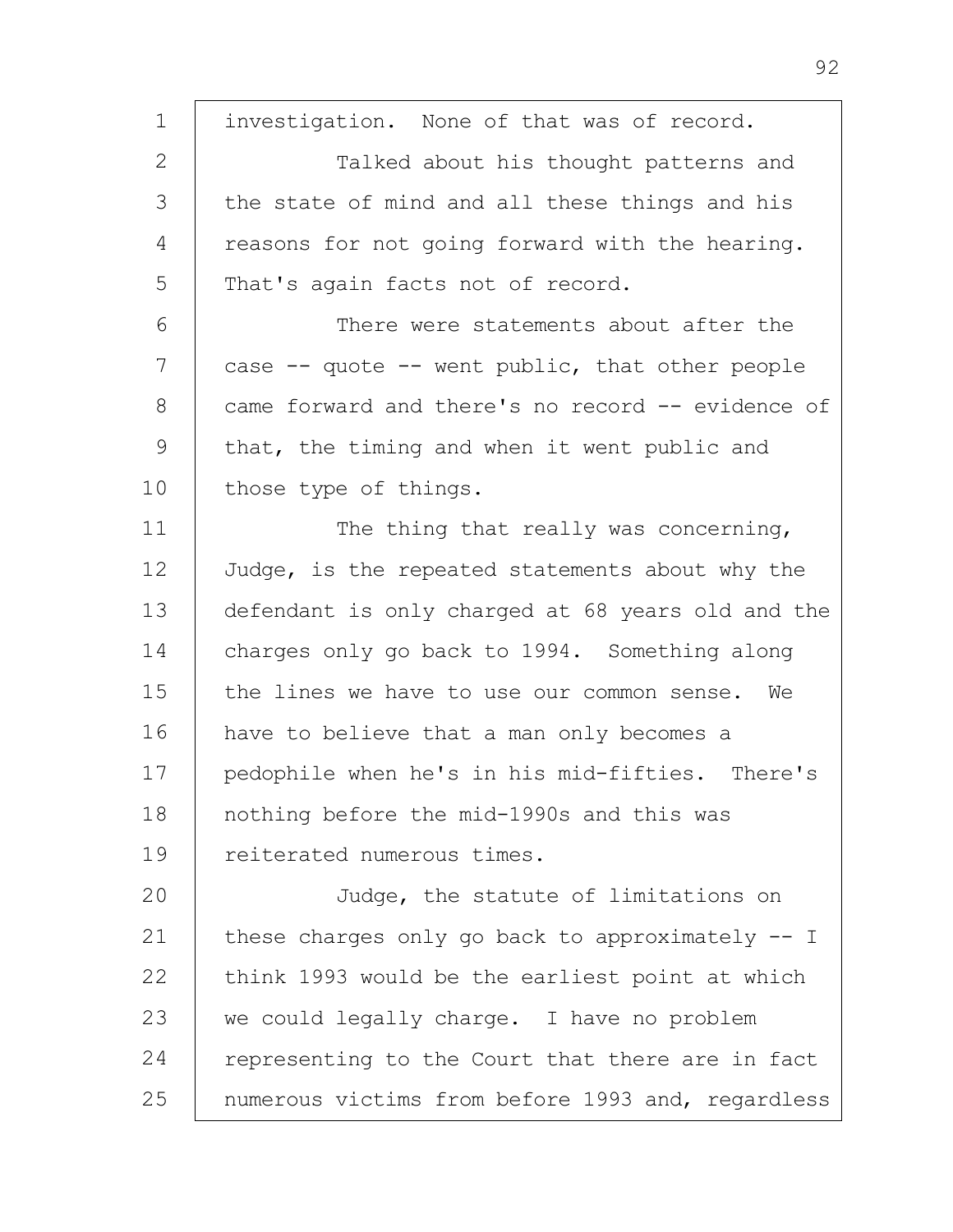1 2 3 4 5 6 7 8 9 10 11 12 13 14 15 16 17 18 19 20 21 22 23 24 25 of whether they're victims from before 1993, to argue that somehow the Commonwealth's evidence is deficient because it did not charge prior to the period that the statute of limitations would allow us to charge is just grossly inappropriate. I would request either an instruction or allowing Attorney McGettigan to state that simply to the jury that there's this thing called the statute of limitation and it controls periods of time that the Commonwealth can charge people for offenses. There was also, Your Honor, extensive references to attorneys here in court. They're sitting out there today and an attorney was named. None of this is of record. Those are facts outside the record. Your Honor, there was also a specific references to Coach Paterno and his involvement in this matter. None of that was of record other than Mr. McQueary informed him of things but there were specific objections made about anything Coach Paterno thereafter did or said but there was testimony on behalf of Coach Paterno. There was also testimony  $-$  I'm sorry  $-$  rather extensive argument about responsibility for Coach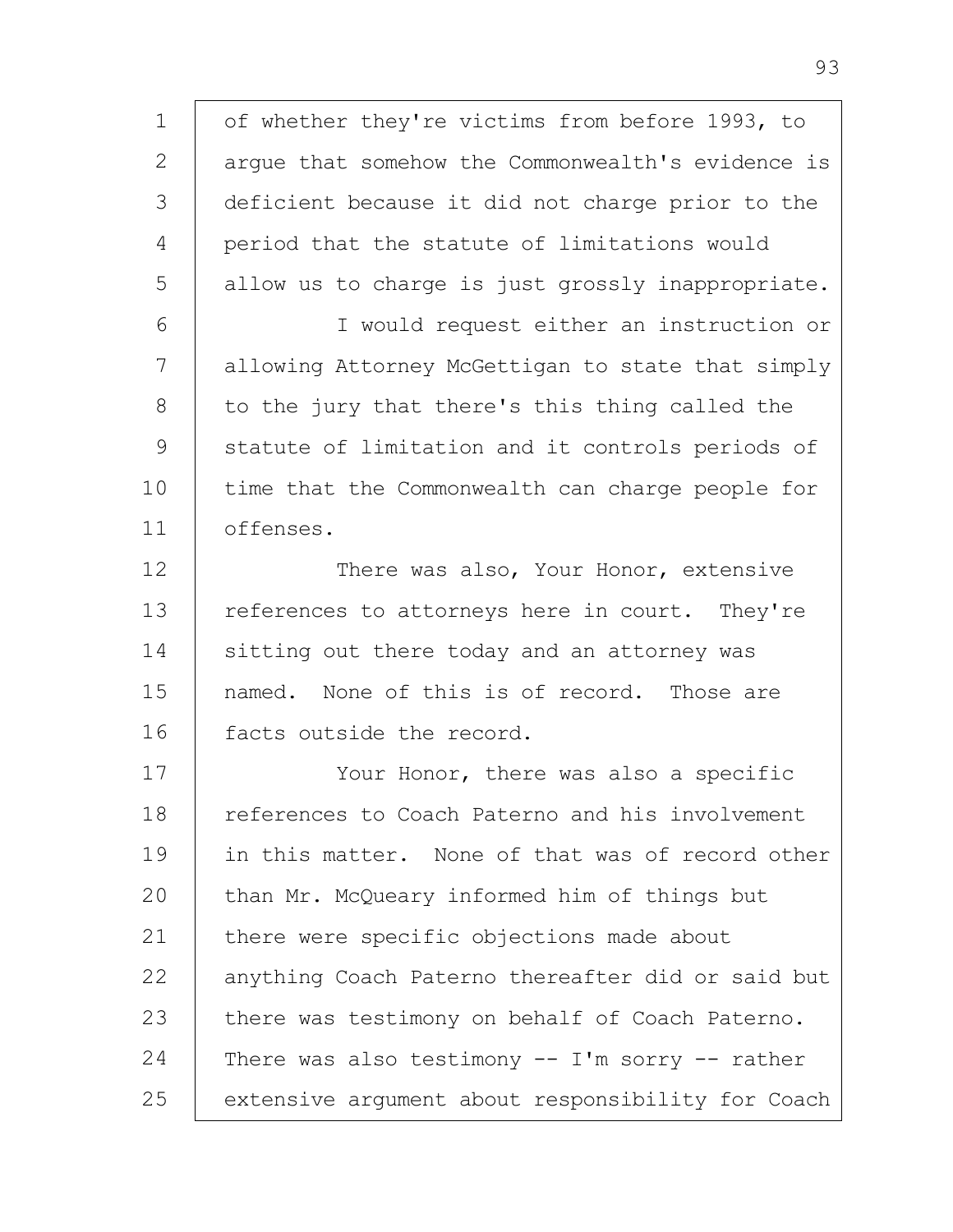1 2 3 4 5 6 7 8 9 10 11 12 13 14 15 16 17 18 19 20 21 22 23 24 25 Paterno being fired. There were references to him dying as a result of these charges being filed. There were statements about Penn State University's president suffering and being fired. There were statements about Curley being charged with perjury. All of this is outside the record and inappropriate, Your Honor. There was also a direct statement that as a result of the charges a great university, Penn State University, has been tarnished was the word that was used. There was argument -- statements, Your Honor, about why Mr. Sandusky agreed to do the interview of Bob Costas and then in the lengthy discussion of that interview, there were just repeated statements about Mr. Sandusky's state of mind, why he said things. All of this is grossly inappropriate we would aver, Your Honor, when the defendant did not testify. He was testifying for the defendant throughout the recitation of the Costas interview. I mean, one example was that, you know, Jerry Sandusky, one of his mannerisms is that he asks questions in response to questions.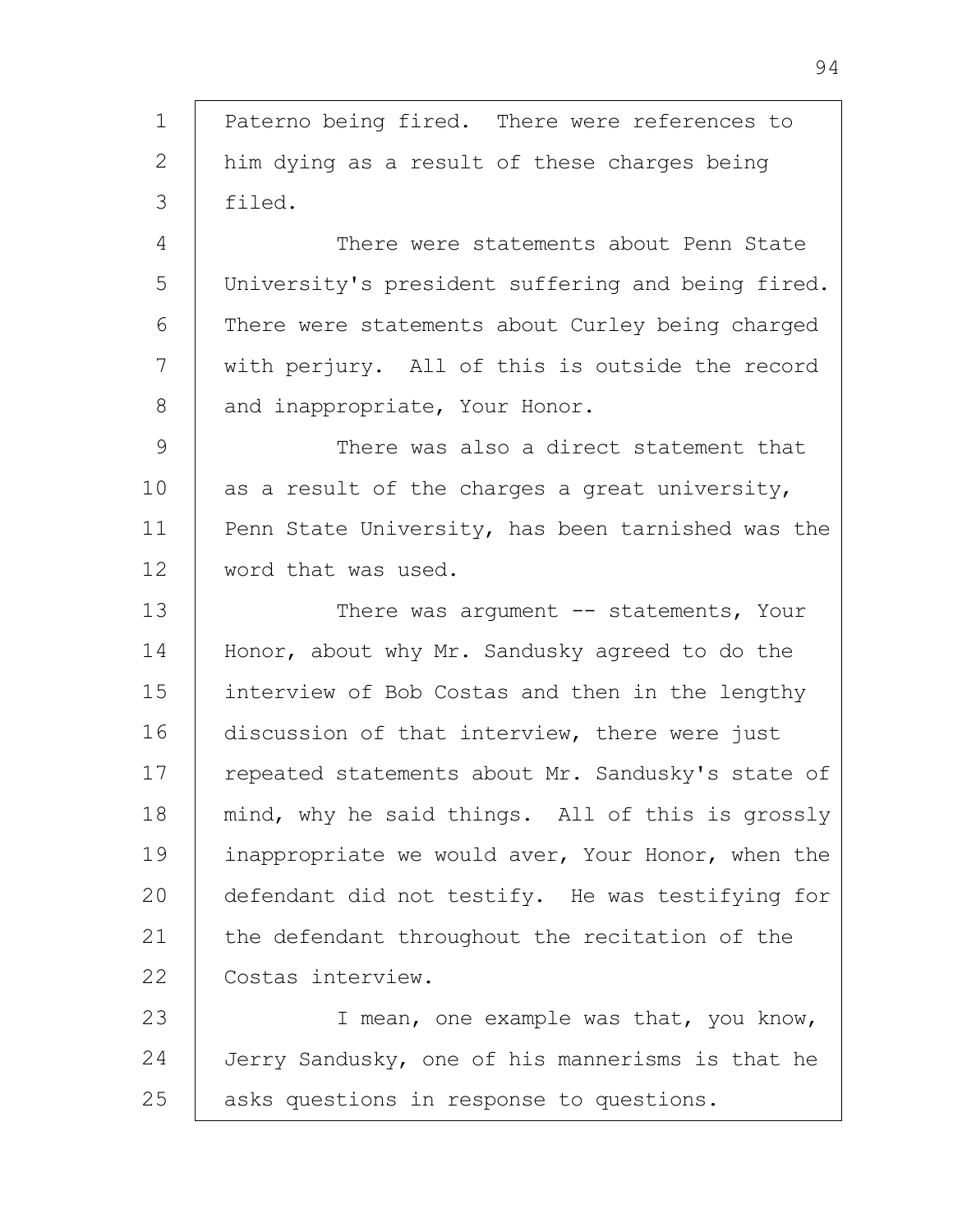1 2 3 4 5 6 7 8 9 10 11 12 13 14 15 16 17 18 19 20 21 22 23 24 25 There was argument about the presentment, Your Honor. It was so detailed it referred to actually paragraph -- paragraph 7 of the presentment on McQueary. The presentment is not of evidence. Was never part of this trial. Never introduced to the jury. More references to lawyers. Finally, Your Honor, the poem at the end which made references to God, not appropriate. Just putting that on the record. THE COURT: Okay. I think that, you know, the practical -- I keep using the world practical but I'm trying to be that. The practical fact is that these events occurred in the context of a community that we have to assume the community brings a certain level of common sense and common experience to their judgment. So I'm not inclined to do anything to correct rhetorical statements, particularly since I feel quite confident Mr. McGettigan has a right to rebut that with the exception of the  $-$ - any legal misrepresentation or misrepresentation where one misleading legal statement about the statute of limitations. If you want to respond to that,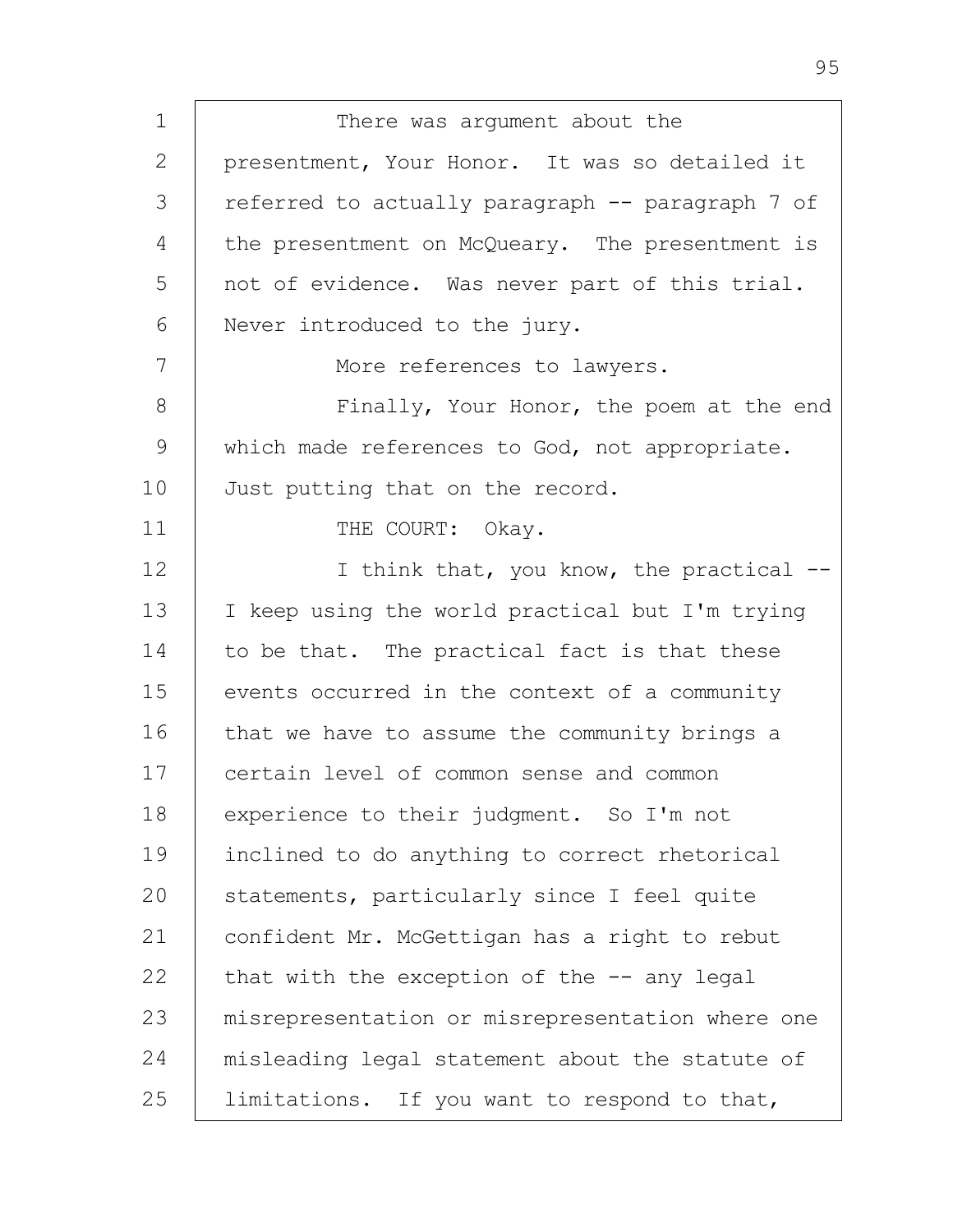| 1  | I'll give you a chance to respond to it first.     |
|----|----------------------------------------------------|
| 2  | Do you object to --                                |
| 3  | MR. AMENDOLA: Well, what I didn't                  |
| 4  | know $--$ Frank, just told me $--$ that there were |
| 5  | things that went back beyond that. So I think in   |
| 6  | fairness to the Commonwealth, if Mr. McGettigan    |
| 7  | says something to the effect that there's statute  |
| 8  | of limitations, without going into there are       |
| 9  | other cases because, obviously, that's going to    |
| 10 | create.                                            |
| 11 | MR. MCGETTIGAN: I wouldn't do that.                |
| 12 | Your Honor, I understand that's -- we wanted to    |
| 13 | make our record as practical remedies are not      |
| 14 | really readily accessible at this juncture.        |
| 15 | THE COURT: I would make a remedy about             |
| 16 | the argument before 1993 unless you want to        |
| 17 | address it yourself.                               |
| 18 | MR. MCGETTIGAN: I will address it with             |
| 19 | as much as circumspection and supplement that.     |
| 20 | That would be $-$ -                                |
| 21 | THE COURT: All right.                              |
| 22 | MR. ROMINGER: Judge, I only have one               |
| 23 | thing I want to say about that.                    |
| 24 | THE COURT: We're going to go and get               |
| 25 | going.                                             |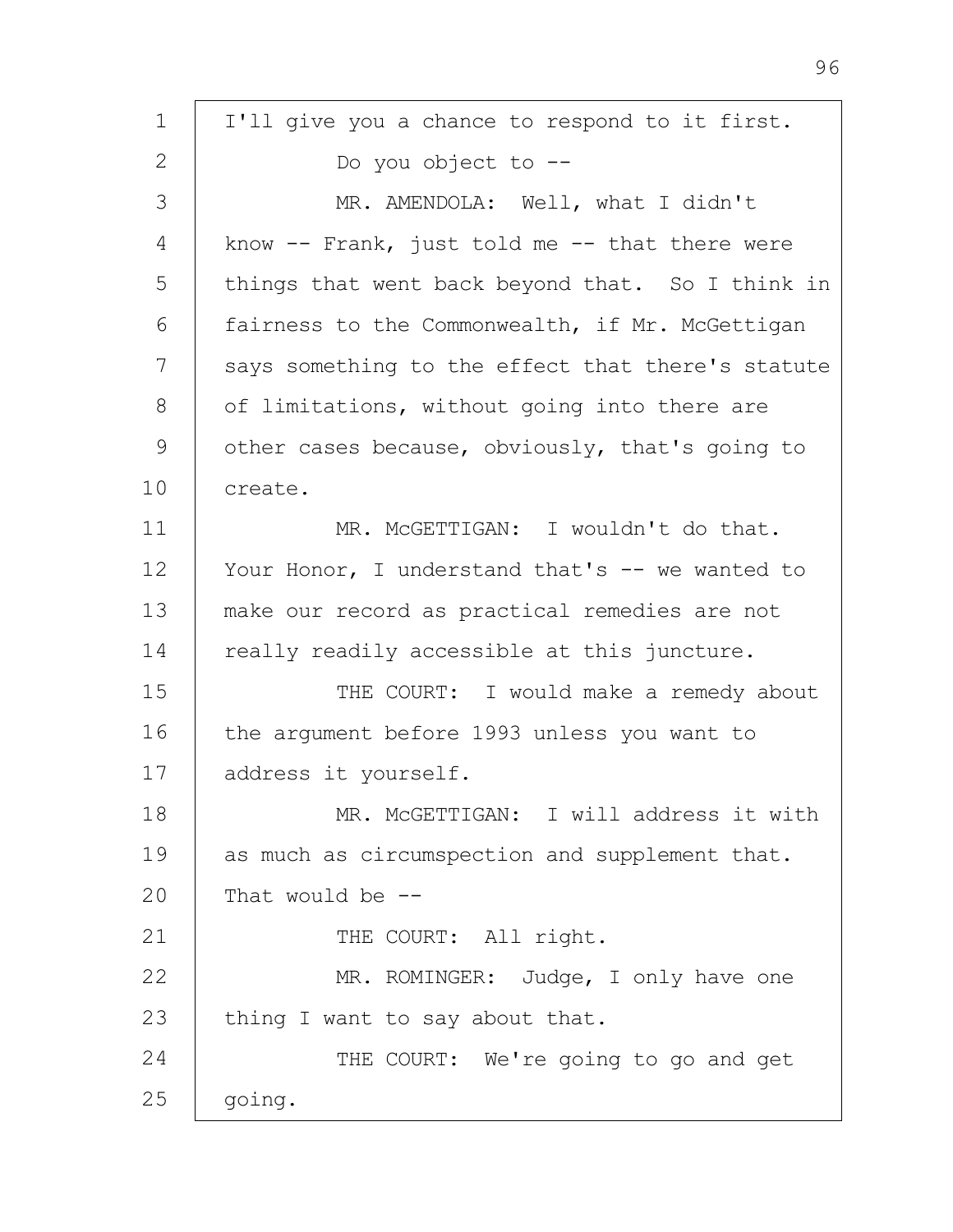| $\mathbf 1$ | (End of discussion in chambers.)                  |
|-------------|---------------------------------------------------|
| 2           | THE COURT: You may be seated. Would               |
| 3           | you bring the jury in please?                     |
| 4           | (Whereupon, the jury was escorted into            |
| 5           | the courtroom.)                                   |
| 6           | THE COURT: Mr. McGettigan, go ahead.              |
| 7           | MR. MCGETTIGAN: Thank you, Your Honor.            |
| 8           | May it please the Court, counsel,                 |
| 9           | Mr. Fina, ladies and gentlemen of the jury. Good  |
| 10          | afternoon. Almost afternoon. I'm the person       |
| 11          | that's keeping you from lunch.                    |
| 12          | Now, first of all, I thank you for your           |
| 13          | kind attention during trial. I appreciate it. I   |
| 14          | know some of you are copious note takers and that |
| 15          | will serve you.                                   |
| 16          | I will tell you that I gave great                 |
| 17          | thought to what I would say when I stood before   |
| 18          | you today and I thought I'd talk about each and   |
| 19          | every single incident and detail in great length, |
| 20          | and I thought well if it's four or five hours,    |
| 21          | you might stop me. So I am going to rely in       |
| 22          | great part on your attention to the witnesses and |
| 23          | your note taking and the specific details of      |
| 24          | these events.                                     |
| 25          | I will, however, discuss some of the              |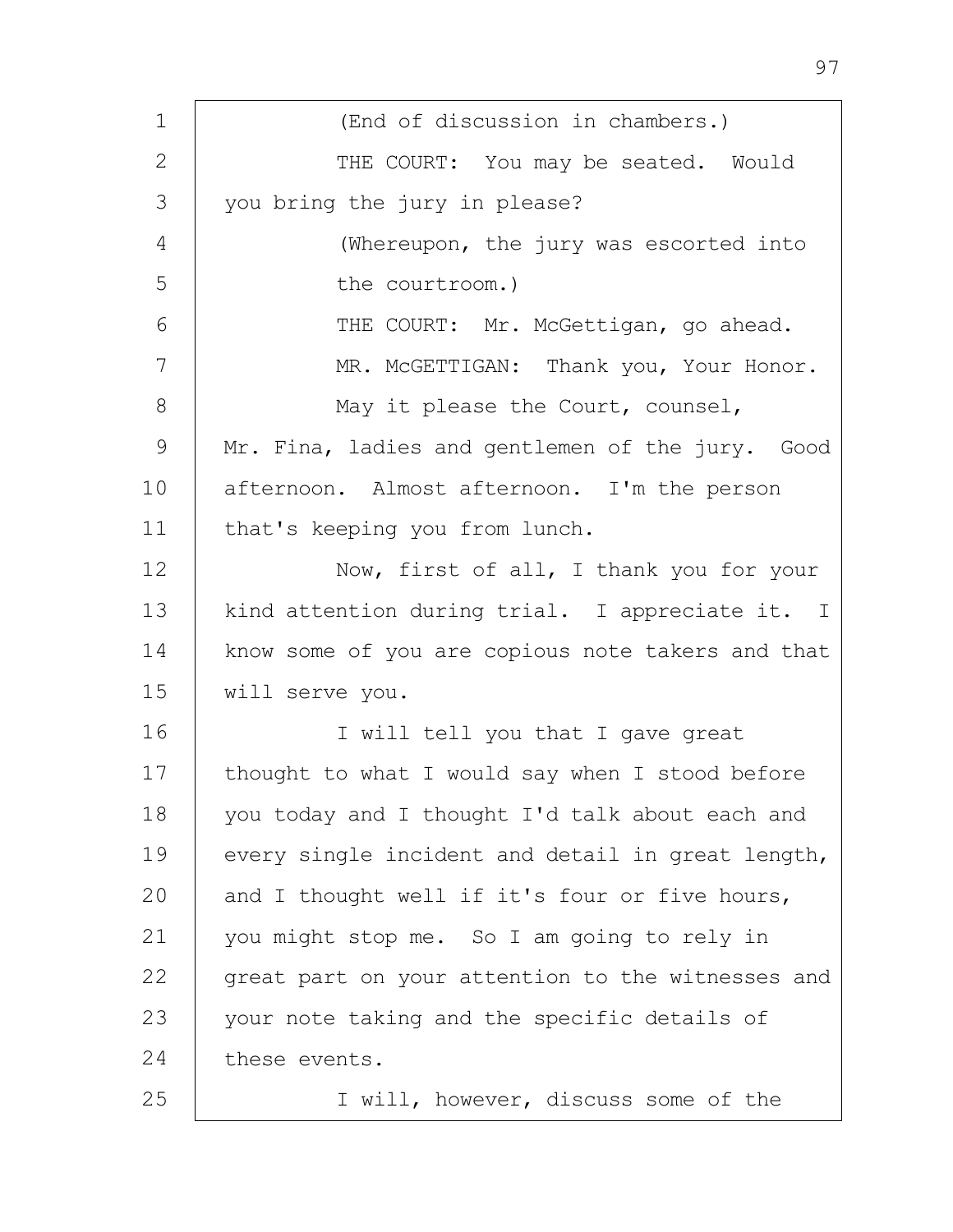1 2 3 4 5 6 7 8 9 10 11 12 13 14 15 16 17 18 19 20 21 22 23 24 25 ways in which I would like you to perceive and recollect and think about the testimony of the witnesses as I did in my opening. In fact, I'm going to reference now my opening which you'll recall I asked you at the time -- I told you at that time that I would outline the evidence and I told you that outline would be filled in with testimony during the course of the trial and that I would underline the evidence at the conclusion of the trial. I'll try to do that as well. But you also must understand that I am permitted, and in this incidence it's required, to respond to some of the things that defense counsel said during his closing. The way I thought about it as I was sitting there writing -- you may have seen me sitting there writing as counsel was talking -- was it reminded me of a story, short story but I am going to tell it anyway. When I was a kid I came home and got in a little trouble. I had been out for a while where I shouldn't have been. And I came home, and my father was waiting for me, and I'm lucky. I had a father because many of the victims you heard from did not. I had a father, and he was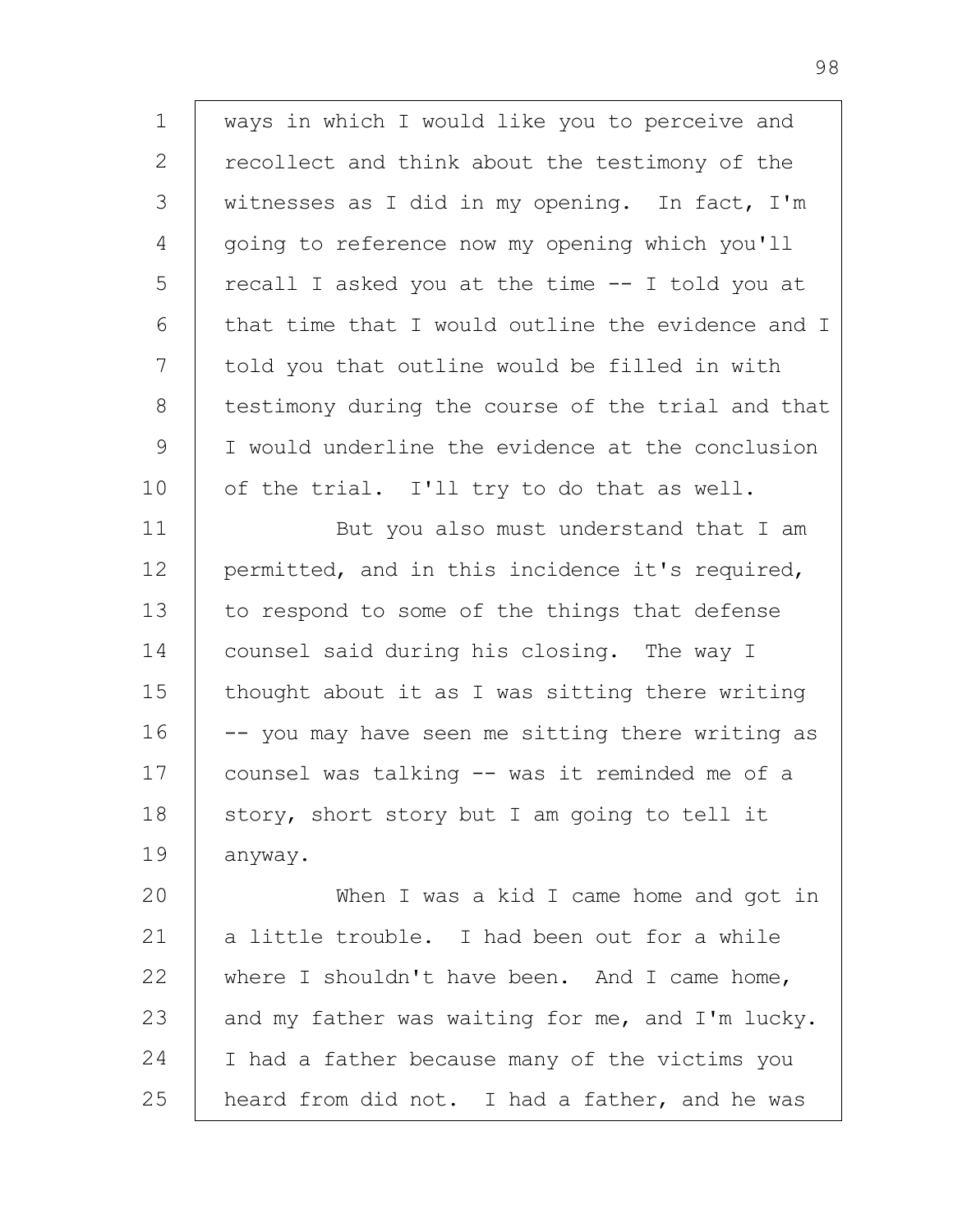waiting for me.

1

| $\mathbf{2}$  | I walked in there. He asked me for my             |
|---------------|---------------------------------------------------|
| 3             | explanation of where I was and what I had been    |
| 4             | doing and why I was in trouble. I said $-$ and I  |
| 5             | think I spoke to him for quite some length of     |
| 6             | time almost, almost as long as Mr. Amendola's     |
| 7             | closing took, an hour and 20 minutes. Told a      |
| $8\,$         | great long story when I was young.                |
| $\mathcal{G}$ | My father sat back in his chair, pulled           |
| 10            | his glasses down, and said, interesting if true.  |
| 11            | That's what I was thinking when I was sitting     |
| 12            | here listening to Mr. Amendola.                   |
| 13            | May we have this up there, please?                |
| 14            | The first things I thought about is this          |
| 15            | and that has the names Aaron Fisher and Sabastian |
| 16            | Paden on it. And you remember Mr. Amendola        |
| 17            | reminded you that, oh, they both went to Second   |
| 18            | Mile camp. He didn't point out they were          |
| 19            | different weeks of the same year. They were       |
| 20            | never in the same week in any year. Didn't        |
| 21            | overlap there.                                    |
| 22            | In any event, Mr. Amendola also said              |
| 23            | that I would put pictures of witnesses up, and I  |
| 24            | intend to do that. But not -- that's not the      |
| 25            | first thing I'm going to do. The first thing I'm  |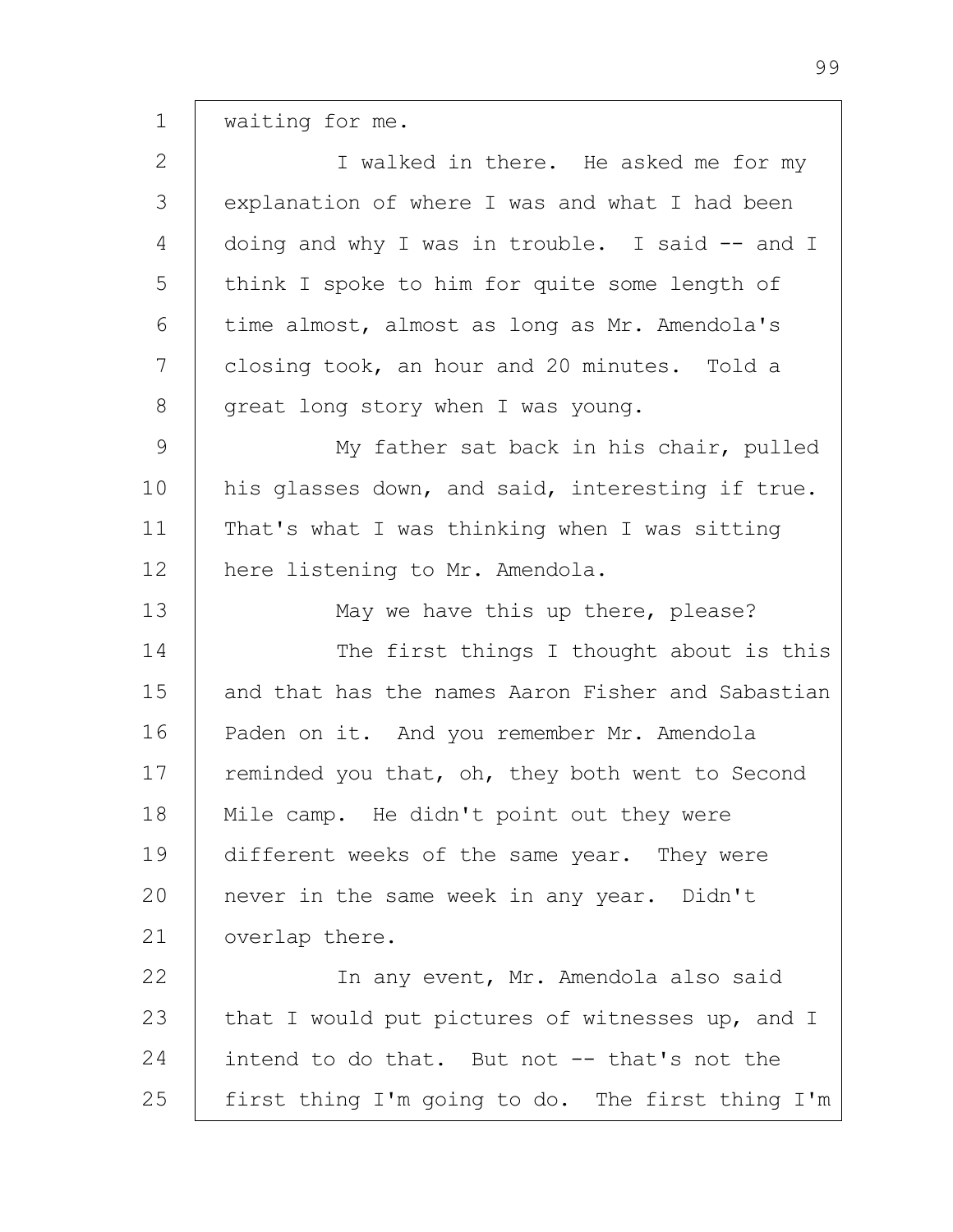| $\mathbf 1$  | going to do is remind you, as I remind you what I |
|--------------|---------------------------------------------------|
| $\mathbf{2}$ | said in my opening, I'm going to remind you of    |
| 3            | some things that -- one thing that Mr. Amendola   |
| 4            | said and then I'll remind you what I said.        |
| 5            | May I have a picture of the slide,                |
| 6            | please? Can you make that bigger? There we go.    |
| 7            | The Commonwealth has overwhelming                 |
| 8            | evidence against Mr. Sandusky. I'm going to       |
| 9            | stand right beside here.                          |
| 10           | If I can have the next slide, please.             |
| 11           | Can you make that bigger?                         |
| 12           | Now, you remember what you say then?              |
| 13           | When there's overwhelming evidence of guilt, the  |
| 14           | defendant does a number of things:                |
| 15           | He convincingly must -- like to shower            |
| 16           | with little boys.                                 |
| 17           | Denies what he can $--$ I had no sexual           |
| 18           | intent.                                           |
| 19           | Calls everyone a liar -- well, those              |
| 20           | eight people must be lying and more.              |
| 21           | Make counter charges $--$ they're in it           |
| 22           | for the money.                                    |
| 23           | And allege a conspiracy -- they're in it          |
| 24           | together.                                         |
| 25           | On June 11, 2012, I told you what you             |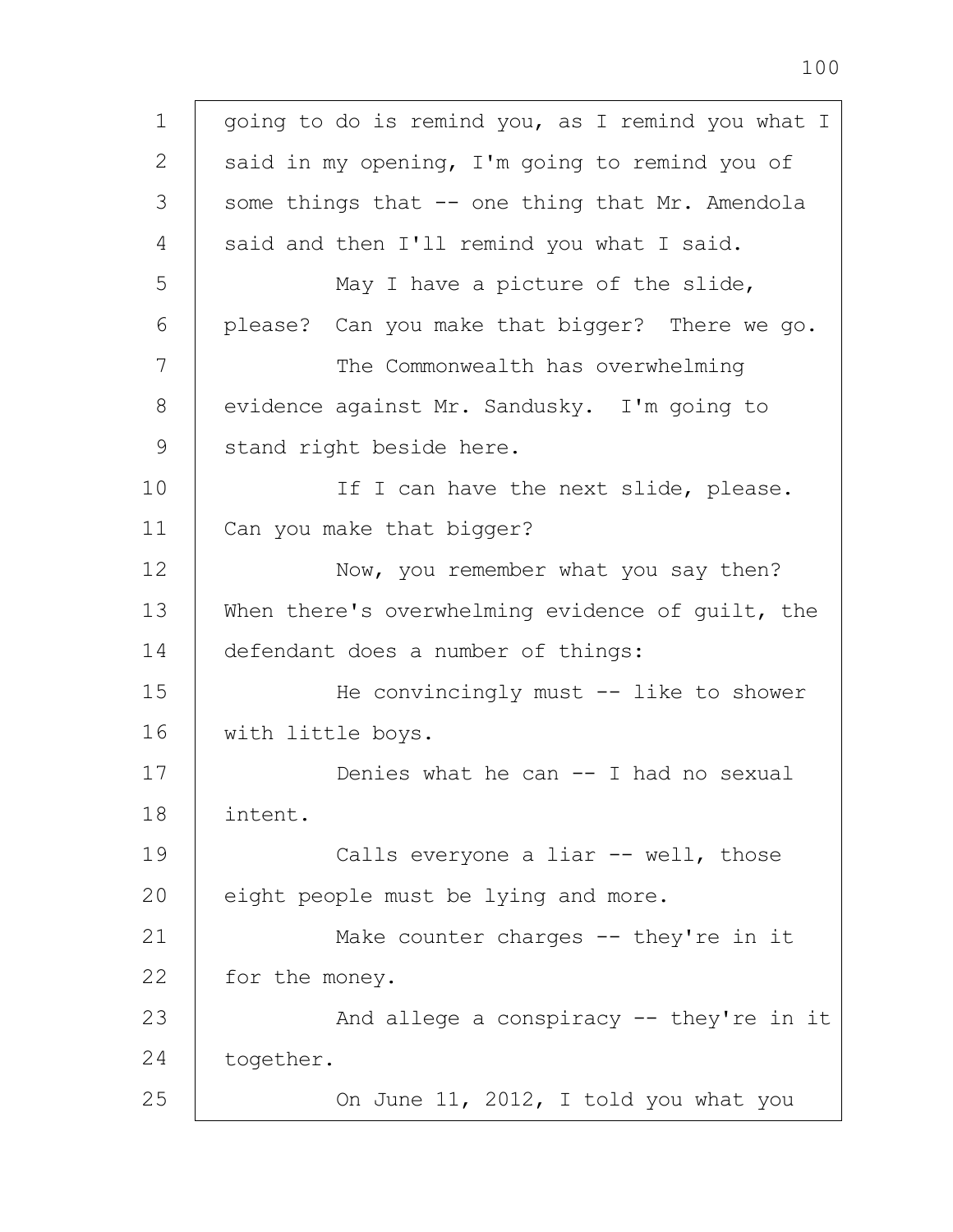1 2 3 4 5 6 7 would hear and you heard it. That last thing, sexual offenses, almost you need for crimes in which the victims are the accused. Is there anything about that slide, anything that's on there that is not clear and true? Overwhelming evidence, reply to things they respond with, and the last thing, the victims are accused.

8 9 10 11 12 13 14 15 Now, I would also like to address early on, because Mr. Amendola made a great deal of this and I was going to save it for later, the conspiracy theory here. I think there's a conspiracy alleged. It sounds like it. It sounds like it again with the two troopers and then expanded from there and it includes any number of people, including perhaps Mr. McQueary.

16 17 18 19 20 21 22 23 And the great thing about conspiracy theories, in fact conspiracy theories that bear no weight, that are almost ludicrous on their face, is you just let them go on and on until their magical construction collapses of its own weight. And that's kind of what you see here. Because you have two troopers. I'm going to speak up on behalf of the couple

24 25 troopers who weren't the best witnesses in the world. I made a point of marking this. You know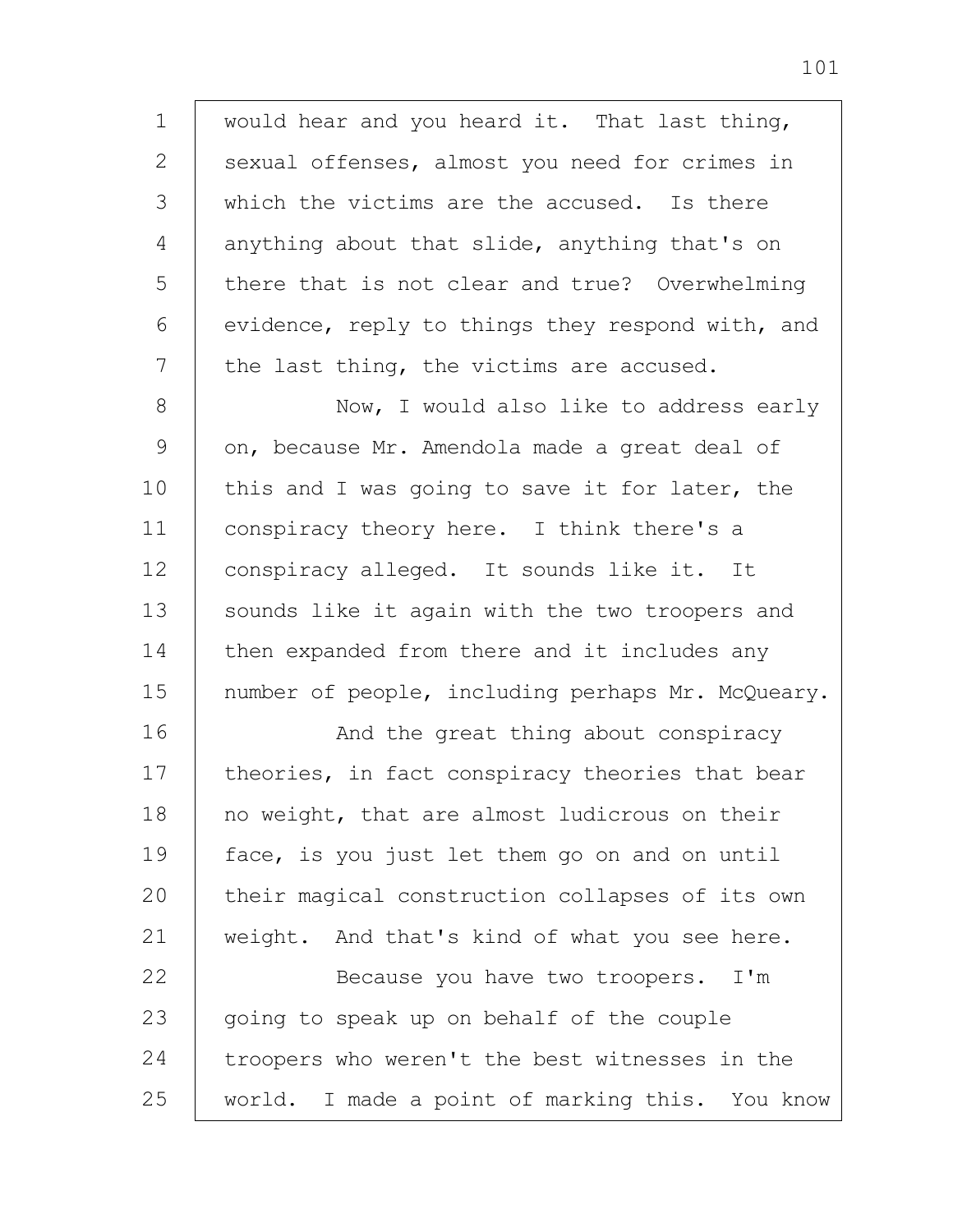1 2 3 4 5 6 7 8 9 10 11 12 13 14 15 16 17 18 19  $20$ 21 22 23 24 25 that transcript of the tape that was running there when they were taping, you heard a 16-minute portion during the time and that was almost exclusively between an attorney looking out for his client's interest and worried about his client, I would submit, and the trooper. Do you recall -- I think Brett went outside to get a Sierra Mist. He and the other trooper and he went out to do something that I'm real familiar with. He went out to relax and smoke a cigarette because he was going to have to do something that was going to be wrenching to him; that he tried to avoid; that he didn't want to talk about. He went outside. I think you heard that 16 minutes of that conversation that went on. And I submit to you other than lower voices and the fact that counsel acted as if it was a big deal, there was not a great deal of substance to that. Just somebody trying to find out what was true and somebody else trying to protect someone from lying. The most important thing -- and this is why I speak up a little bit on behalf of Corporal Leiter who obviously was really looking to make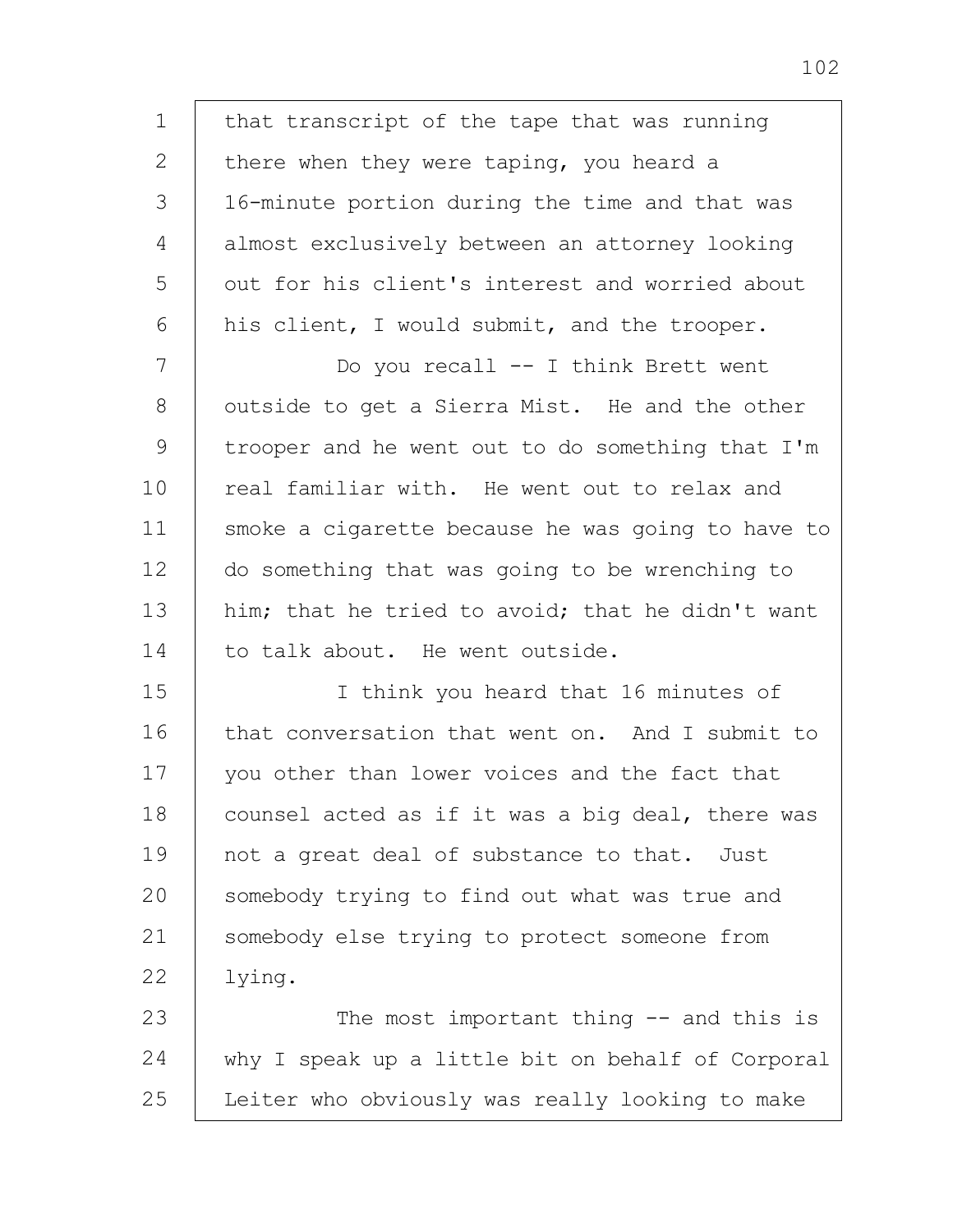1 2 3 4 5 6 7 8 9 10 11 12 13 14 15 16 17 18 19  $20$ 21 22 23 something out of this case. That's why he's retired now and heading to Florida. He was going to become a national figure. He was doing his job. The thing that I remember most about that tape is the thing that's most important to an investigator and interviewer, someone who's talking to a kid or anybody that's been harmed. You're not alone. You are not alone. He said that. That was mean. Did you hear any of the rest of that tape? The defense didn't want you to hear the rest of that tape because to listen to the rest of that tape would have been a recitation of the litany of the practice that had been inflicted upon Brett by that defendant. That's what you heard and that's where the conspiracy started. Now, here's where it starts to fall apart of its own weight. This is where it gets interesting. First, it's two troopers. First of all, two of Mr. Amendola's theories are on a collision course. One is it's a vast conspiracy and the other is it's victims who were talked into saying something. I'm not sure which it is.

24 Whether they wanted to come forward and talked

25 into it by the overbearing nature of the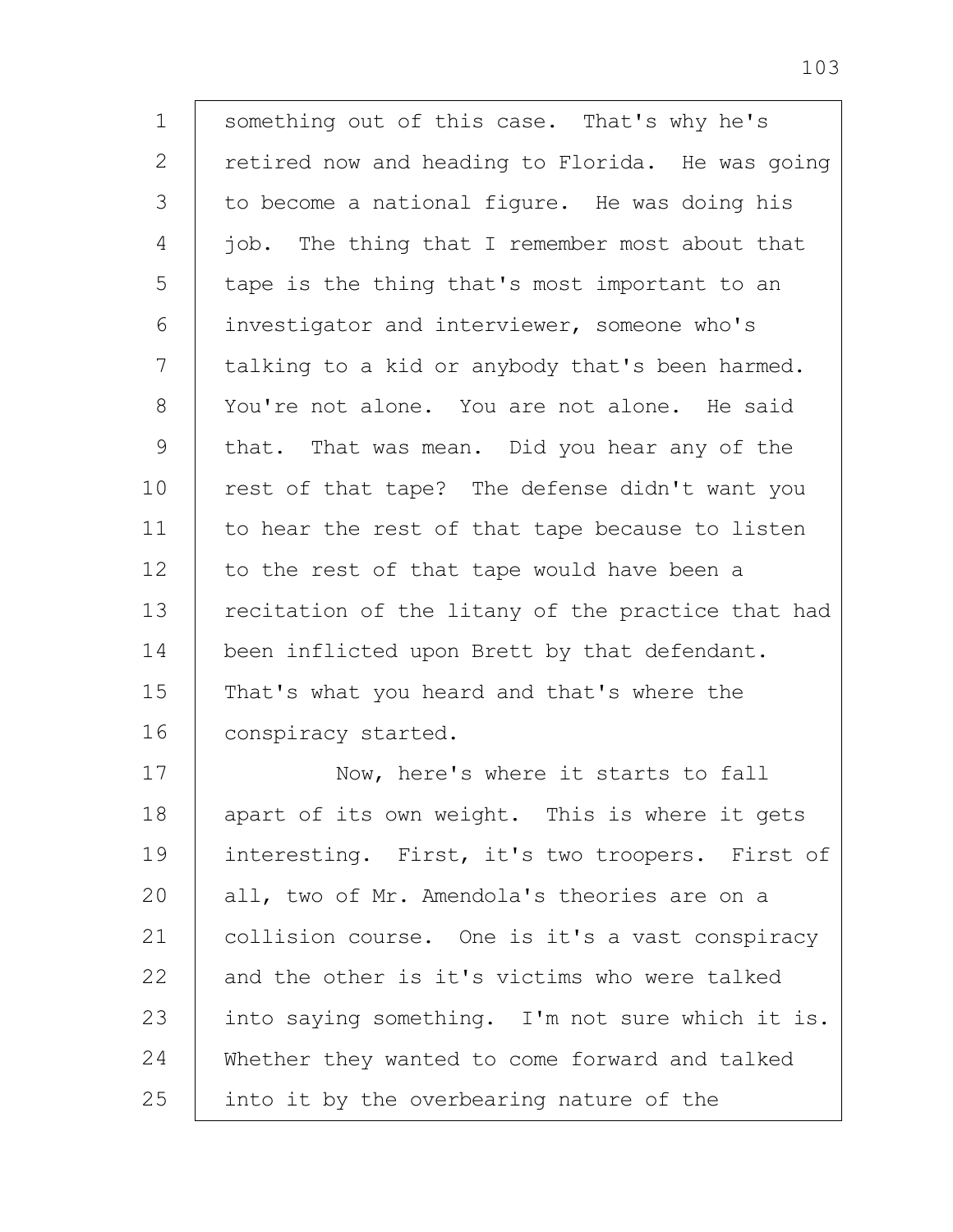1 2 3 4 5 6 7 8 9 10 11 12 13 14 15 16 17 18 19 20 21 22 23 24 25 investigation. You must say this. Or were they money grubbing? Were they out looking for something? Those are in collision course. Let's go on because Mr. Amendola didn't mention what goes on after victims start to be uncovered by thorough and reasonable investigation. Because what goes on in a case and what happened in this case, because you heard testimony about it, is more became involved. Then the attorney general became involved and a grand jury investigation is opened and also attorney general agents were involved. Okay. So now the conspiracy must, by necessity, become larger because they're all part of it, too. They must all want something out of it, too. And it's easy when you don't name them to just say, oh, the system or those people or they're part of the conspiracy. That's an easy way of pointing fingers at people and making them into a big group. We're going to get to that just in a minute or two because after additional troopers and agents of the Office of the Attorney General and a grand jury -- the grand jury composes of citizens like yourself, 23 people sitting in a room listening to people say what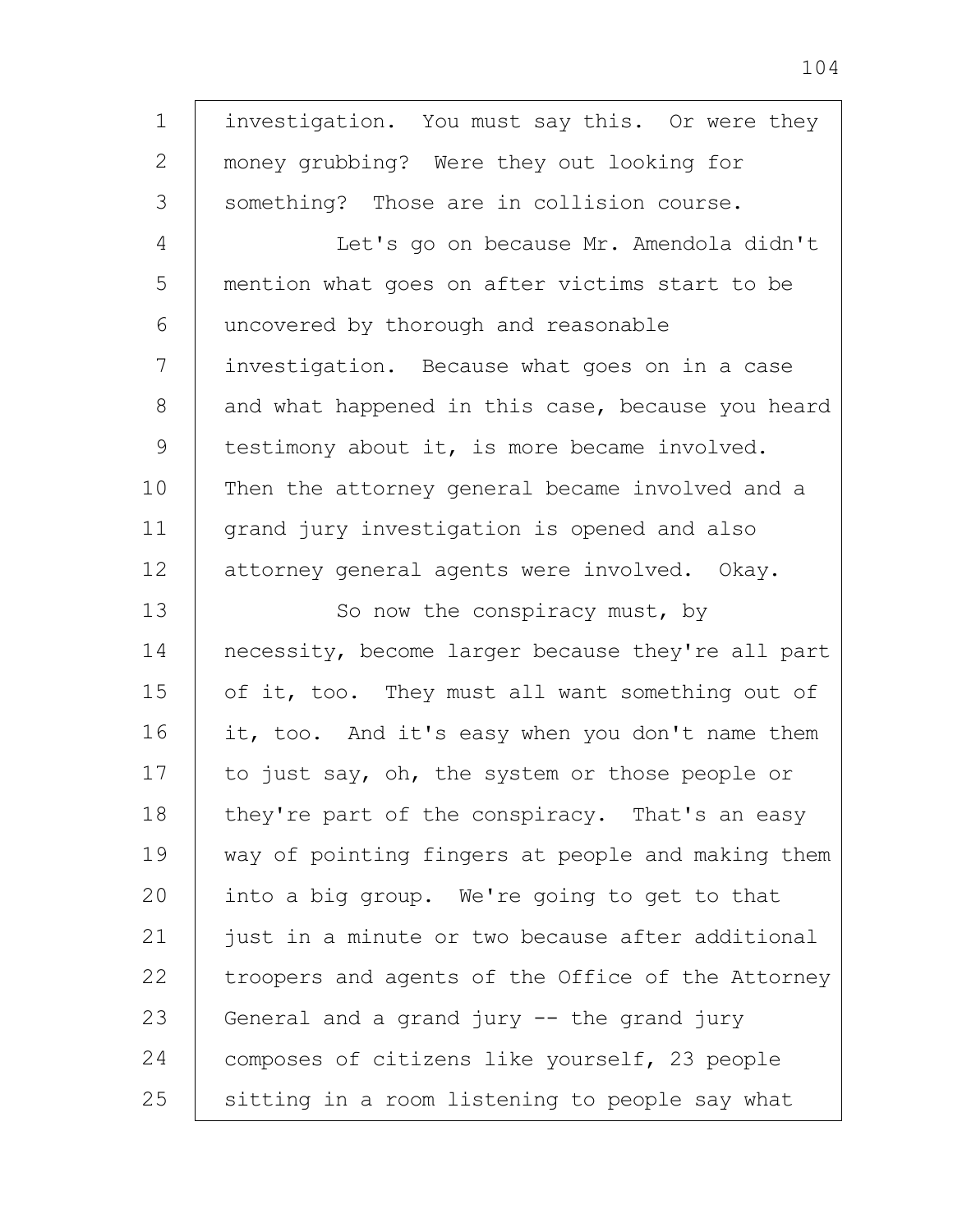1 2 happened. But they are now part of the conspiracy, too.

3 4 5 6 7 8 9 10 11 12 13 14 15 16 17 So we have troopers, agents, deputy attorney general, grand jury. The rest are -- or more are involved. But when you think about this conspiracy, it involves time travel as well because you have to go back from the grand jury that began in 2009, you have to go back to '95, to '98, 2000, 2001 because all those are dates of events in which this defendant was involved and Detective Schreffler who first came in contact with the defendant when he warned him in the shower with kids is not the right thing, all the way back in the year 1998. So the conspiracy theory now involved not only enough people to populate this jury box, it involves time travel as well.

18 19 20 21 22 23 24 25 And then we go beyond that, and I'm going to tell you, ladies and gentlemen, this is where I think a prosecutor is allowed to take a little bit of offense because at a certain point it involves Mr. Fina and myself. Because -- and where it starts to unravel right before your very eyes, remember David Hilton, the young man with blonde hair, came in here just the other day? He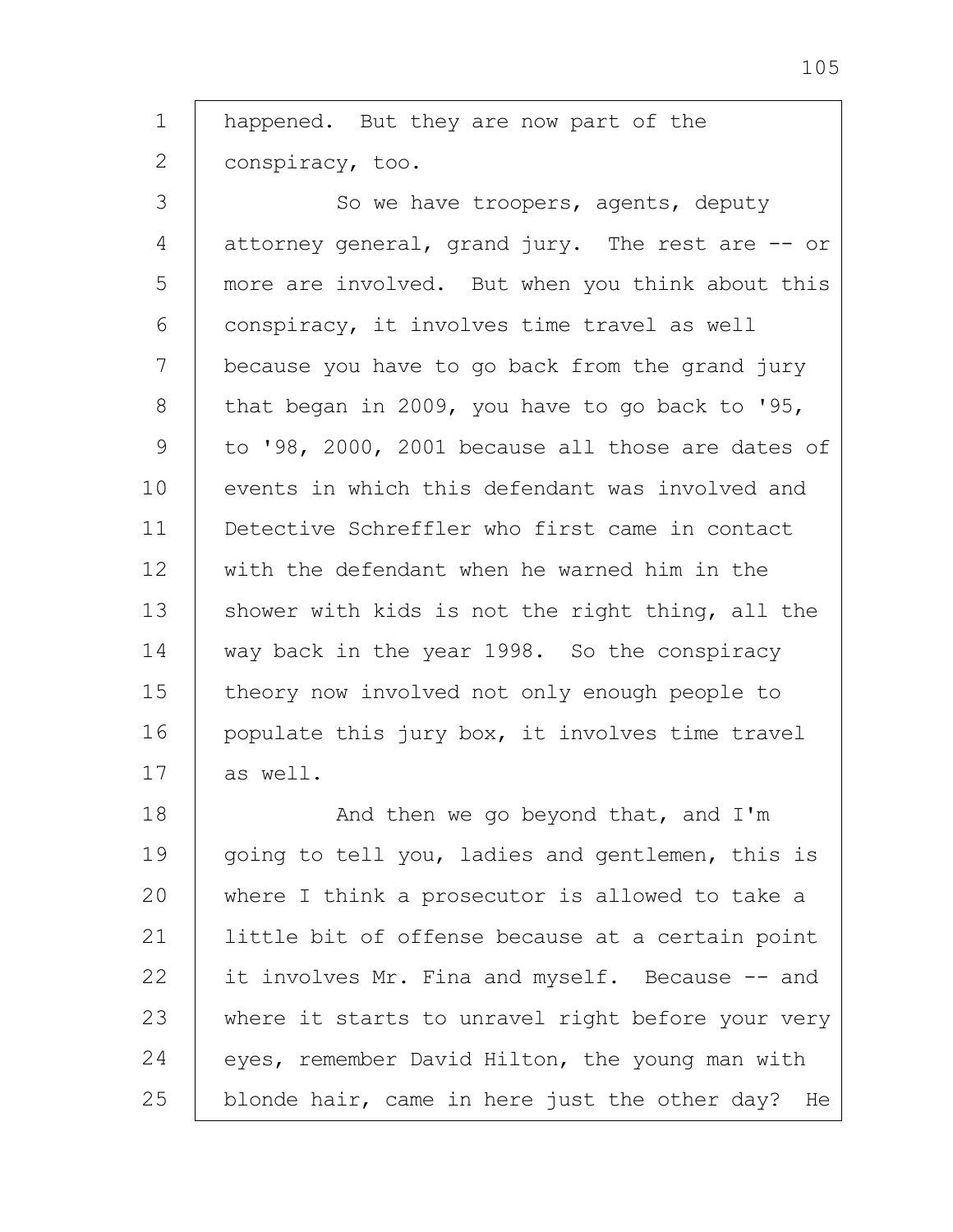1 2 3 4 5 6 7 8 9 10 11 12 13 14 15 16 17 18 19 20 21 22 23 24 25 was the one who was strong-armed by everybody. Now remember this. The last person to ask questions of each of the victims in this case was me. I did it before you. And I think it's reasonable for you to assume that I had spoken to them before. I think most of them said they had. If they didn't, well, you know they did. I think David Hilton gave an example of the overbearing nature and the way I tried to strong-arm him into saying something bad and try to pick on this defendant and join the conspiracy. What did he tell you? If I recollect properly, he said, you know, we talked. Talked about his family, deaf family. He didn't feel like saying anything. Didn't want to talk about anything. I reminded him then that his uncle had called us and reminded him on the witness stand. He said he had nothing to say. I said if you ever want to talk to us, give us a call, come back, and we can talk. So that's it. That's it. But in Mr. Amendola construct, this grand conspiracy theory, while Mr. Fina and I are implicated, and there are only two possible beliefs that he can try and force upon someone is that we might be conspirators and therefore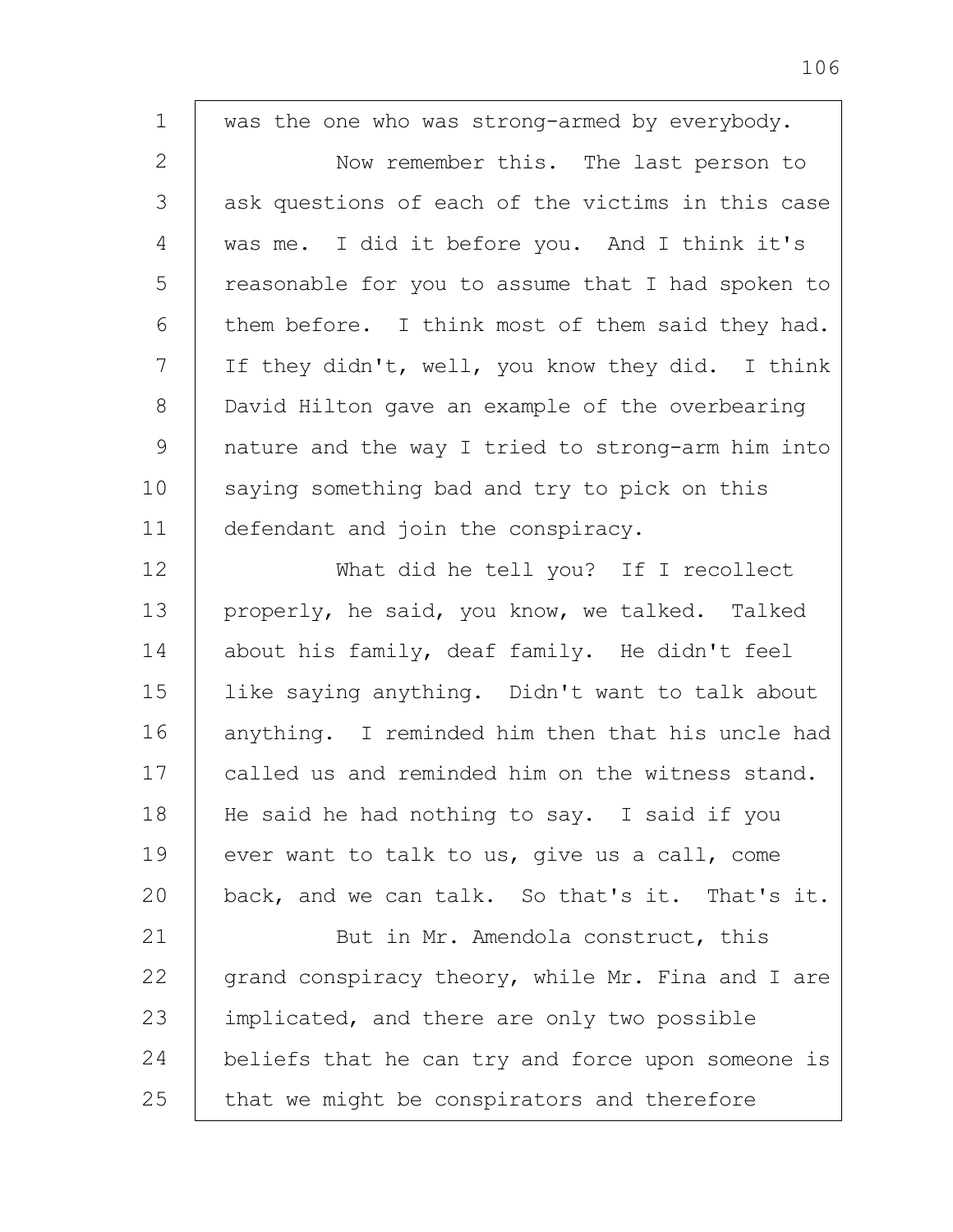1 2 3 4 5 6 7 8 9 10 11 12 13 14 15 16 17 18 19 20 21 22 23 corrupt. We're hoodwinks. We are all fools. We are all tricks. I don't know which it is and they're in conflict anyway. I have to tell you, I guess his theory is that Sabastian, who had no lawyer except me, and he hasn't paid me yet. I am not going to take any money. That I tricked him somehow or else I hoodwinked him in saying these things, hoodwinked him into talking about something which you can see how unpleasant it was for him. That's the conspiracy theory in a nutshell, and it collapses of its own weight because it requires everyone to either be a fool or corrupt or in it together and just say it's a system or the Commonwealth. Use those big words when you are talking about real people, people who have taken oaths, people who have tried to do things the right way I would submit. That's not what counts we'll have you believe and to what end? To what end? What has been gained? What would be gained? I don't think troopers get raises for doing their job. I don't think Deputy Attorney Generals, certainly not me, get them for

24 25 doing their job. I'm not going to deal with Bob Costas.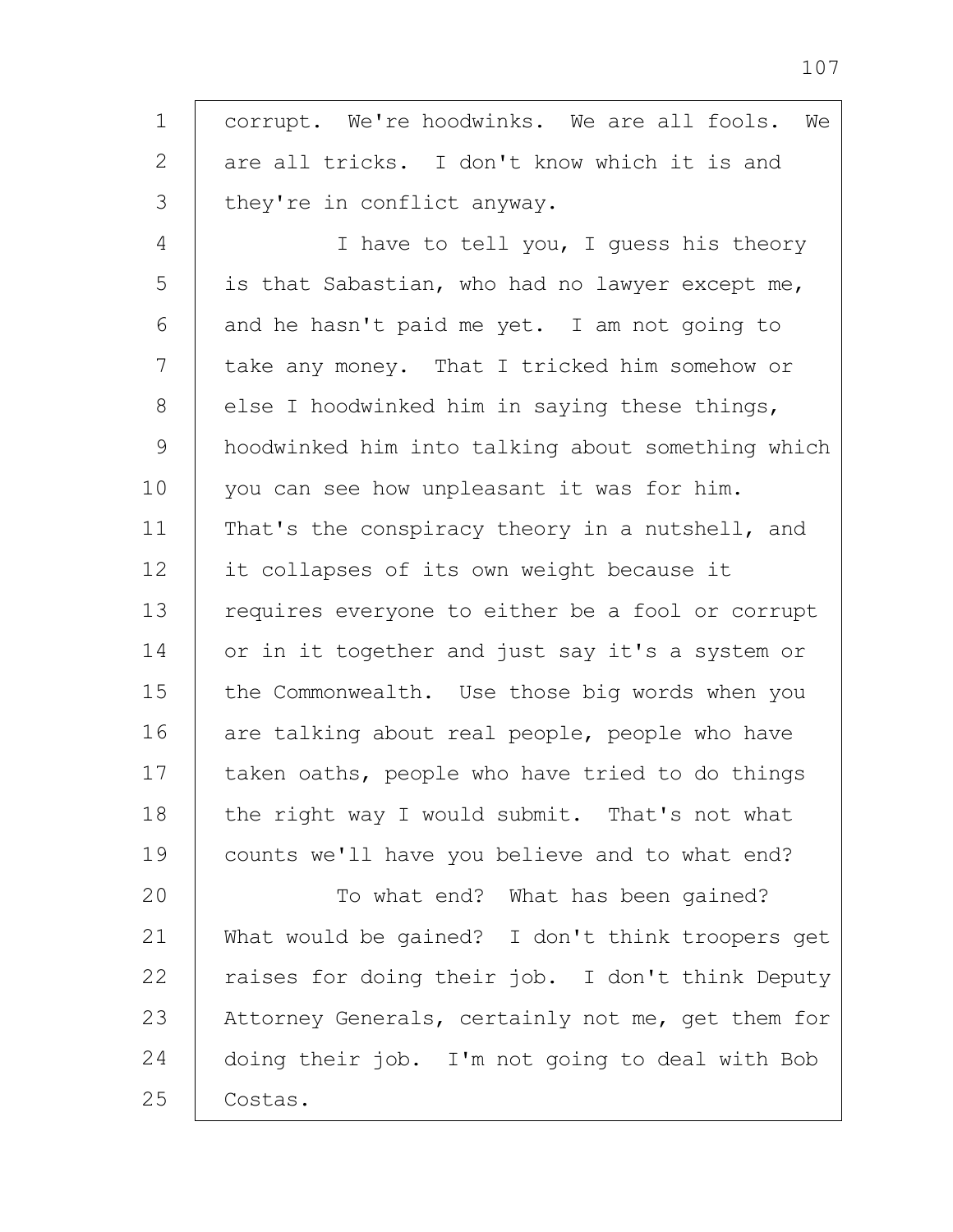1 2 3 4 5 6 7 8 9 10 11 12 13 14 15 16 17 18 19  $20$ 21 In fact, let me tell you this is the first time I have been told in a trial three things about me. I sustained the Court's objection once, if you recall. Somebody called me cool. That's the first time in or out of court. And I think what was the third one - something else happened. A couple of firsts for me. I'm pleased with that. But now that's just what happens when you have these conspiracies. They just -- they fall apart and melt into nothing. Again, Mr. Amendola would have you believe that there was this great drive to punish or get this big important person, Mr. Sandusky. I submit he was important here and well-known and that's one of the reasons there was silence by many of his victims because they were unsophisticated because he picked the right kids, vulnerable kids. But among other people - you know, in 2008, I am going to tell you Mr. Amendola saw fit to tell you what he was

22 23 24 25 doing in 2008. Do you remember when he went to CYS, to the Children and Youth Services and talked with Jessica Dershem, you know, with his client? So bad to have a lawyer. If he derived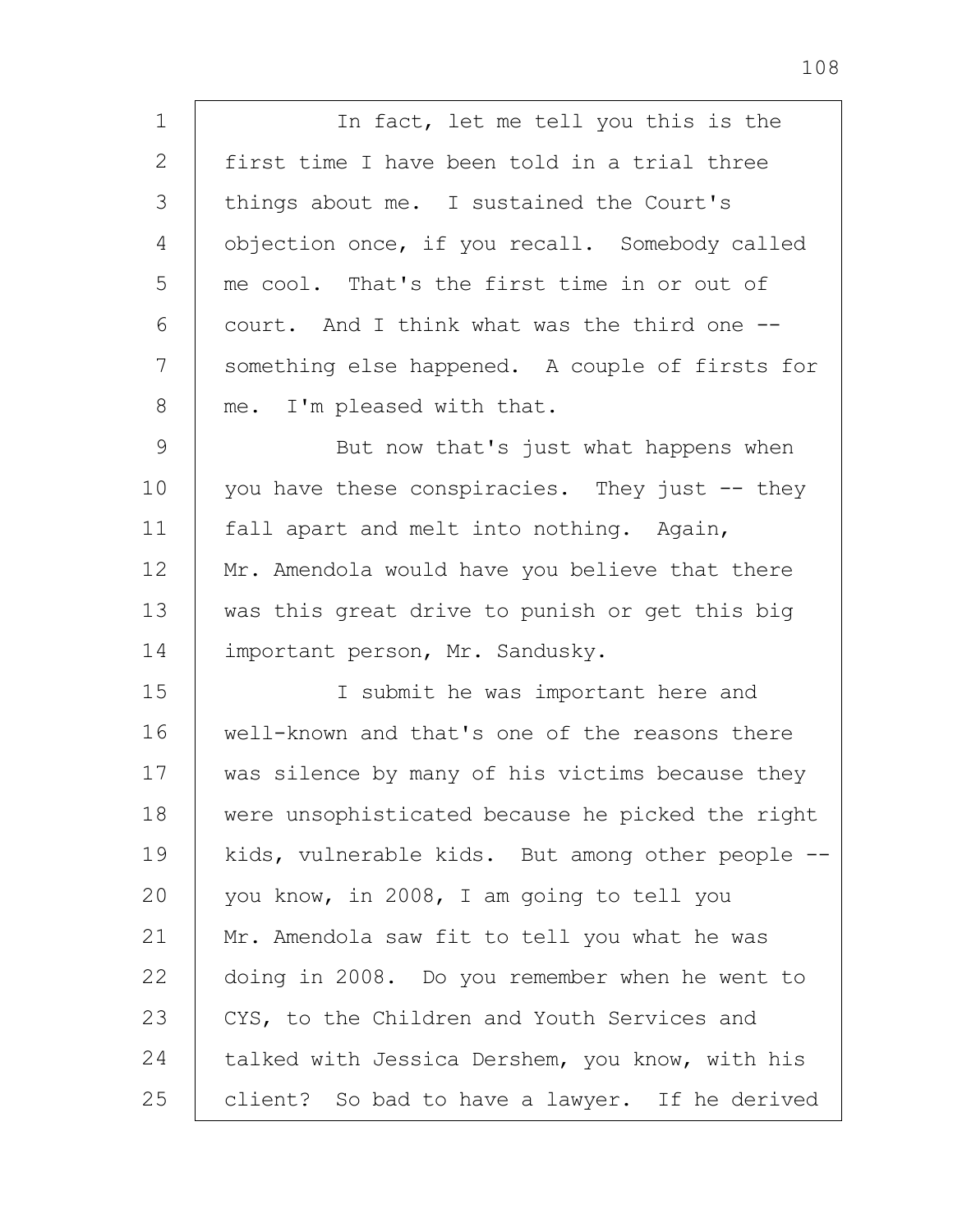1 2 3 4 5 6 7 8 9 10 11 12 13 14 15 16 17 18 19 20 21 22 23 24 25 these young men of having protection and having lawyers but he wouldn't want to deprive his client at CYS. Well, that was in November of 2008. And me, I'm going to tell you, part of this vast -- this grand conspiracy that existed here in November of 2008, I was in the desert in southern Iraq and in 2009, I didn't know the name of Mr. Sandusky from a can of paint. So I'm late in the day addition to the conspiracy, just like, you know, there's time travel for Ron Schreffler to be part of the conspiracy and Mike McQueary, he must be part of the conspiracy, too, back in 2000, 2001. Well, if you conclude there's a conspiracy, well somebody bring in handcuffs for me and Mr. Fina and everyone involved in this. Bring us all along. Bring us all along and lock up the lawyers and lock up some victims because you always have to accuse the victims. You always have to allege a conspiracy. That's what you saw there. Anyway, I usually try to be a bit organized about things and I'm going to try now. But I will jump around a little bit and I hope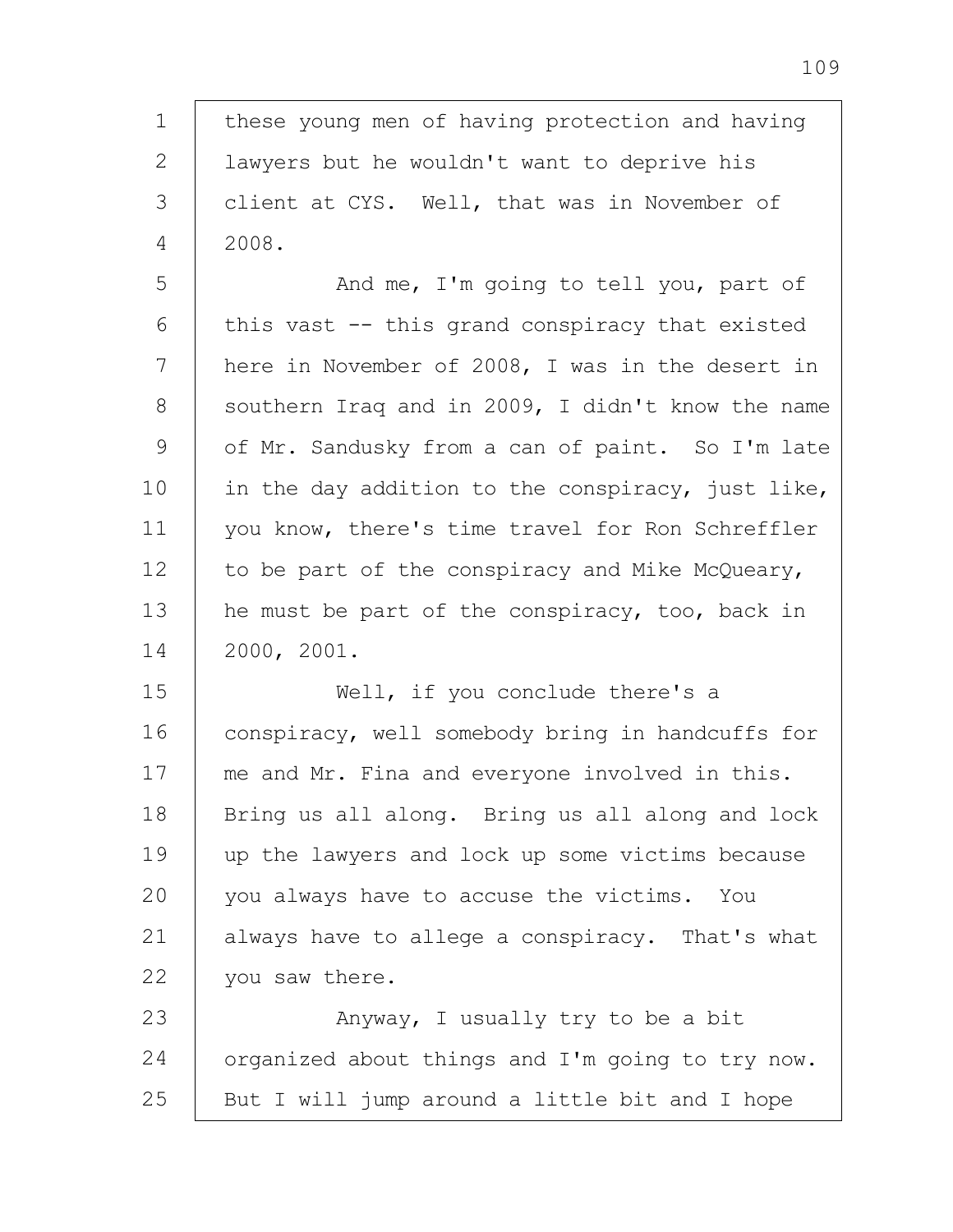1 2 3 4 5 6 7 8 9 10 11 12 13 14 15 16 17 18 19 20 21 22 23 24 25 you'll forgive me and I may make reference to my notes. Because this is not a discussion and argument that is susceptible to real close and linear organization. It's not like sometimes -- I used to try a lot of murder cases. You start from when the plan starts and you work your way through until it ends. Here, there were so many offenses, so many grievous and horrible things over so many years that I'm trying to help you address them and to think of them, as I did when I started thinking of them, as the whole -- as the whole. Okay. May I have now -- you recall in my opening I told you some of the things that caused us to be here today instead of perhaps years ago when Michael McQueary came forward, when Ron Schreffler was involved or those janitors were involved were these things. Humiliation and shame and fear and what they equal is silence. That's why we have been delayed. Justice has been delayed but it's up to you to see that it's not denied. May I have the next one please? And I'm not going to disappoint Mr. Amendola. That's what this case is about.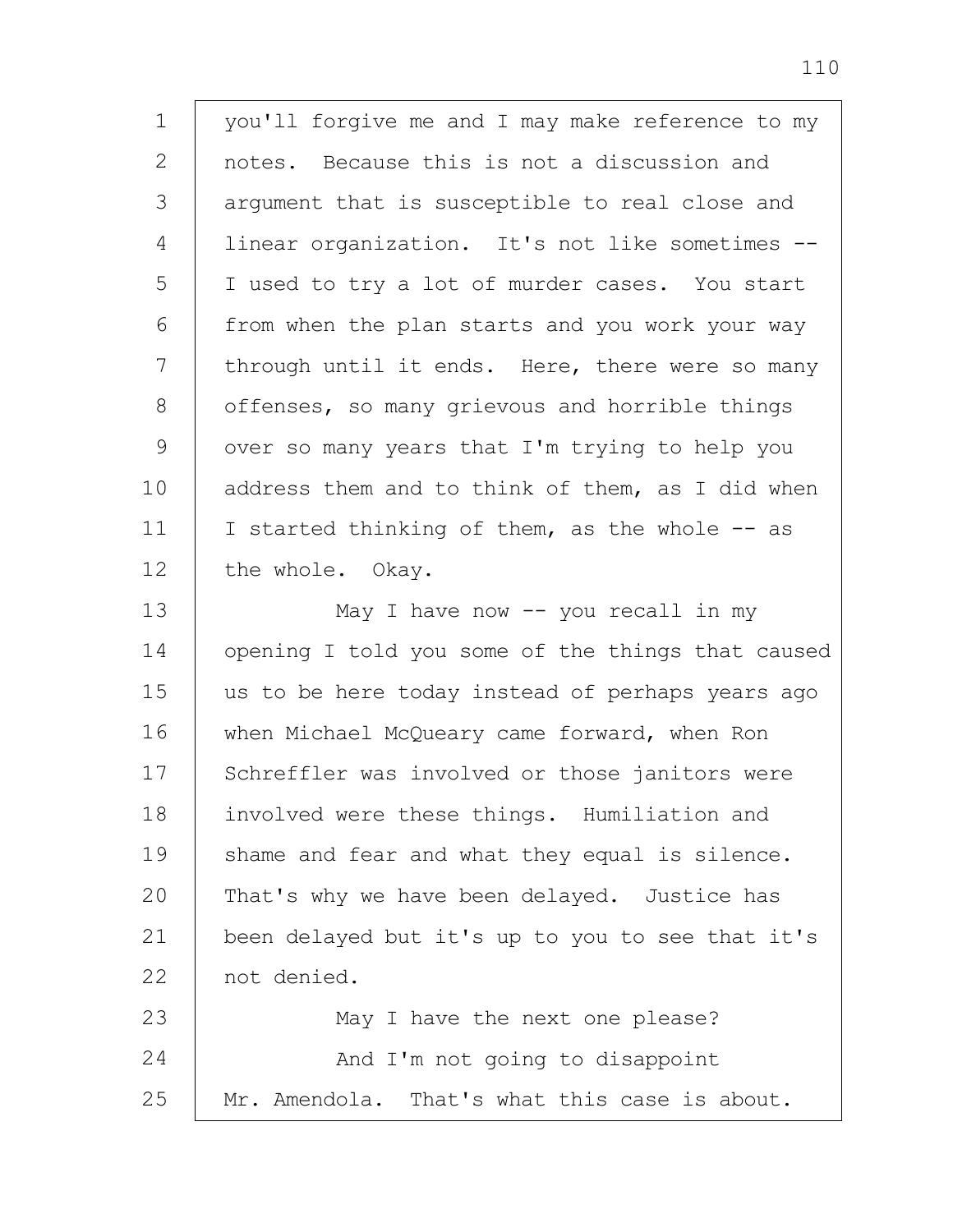1 2 3 4 5 6 Because I told you in my opening that you would see young men but this case would be about what happened to them as boys, and I asked you not to forget when they were boys, not to forget what the defendant did to them. So please remember that.

7 8 9 10 11 12 13 14 15 I'm not wrenching your hearts strings and I hope I'm not yelling at you. I'm not a loud spoken person. I tried not to be during this is case. I may talk a little too fast sometimes but I'm not a loud spoken person, and I don't want to tug at your heart strings. I want to remind you of what the substance of this case is about, because it's what happened to those boys.

16 17 18 19 20 You know what? Not just those boys, to others unknown to us, to others presently known to God but not to us, but we know what the defendant did to them because adults saw them and adults told you about them.

21 22 23 24 25 May I have the next one please? That's the person who did it, the defendant, sitting right there. This case is about him and what he did to them. It's not about conspiracies. It's not about time travel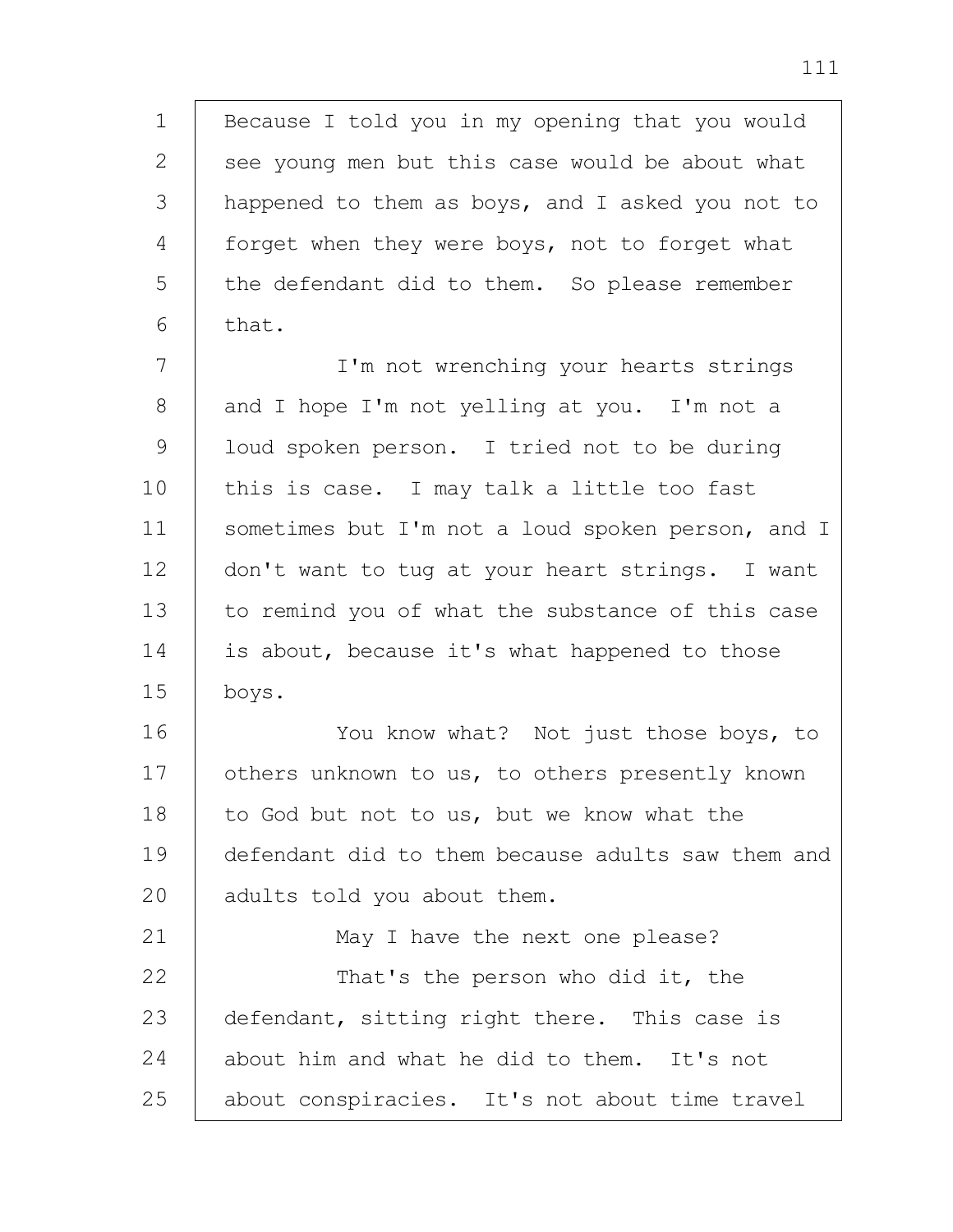1 2 3 4 5 6 7 8 9 10 11 12 13 14 15 16 17 18 19 20 21 22 23 24 25 conspiracies. It's not about people seeking fame or fortune or money. Well, you know, one 17-year old or 16 or however old he was at the time, he might have liked a new Jeep. I think probably wanted a Jeep the day before the defendant started abusing him. He probably wants one the day after this trial ends and the day after that because he's a teenage boy. I wanted a new Jeep then. What about Sabastian? He has no lawyer except me. I may make him buy me a Coke when this is over. Thank you. Now, I would like to talk a little bit about the witnesses and how these witnesses and witnesses in general react to things. Because one of the things that counsel didn't talk about -- Mr. Amendola didn't talk about -- is witnesses react in different ways on the witness stand. And they do so for a variety of reasons. The first one, probably most obvious, may be nervousness or nerves. I'll tell you what. I have been doing this for a long time. I'm nervous every time I stand up in front of people. It happens. And some of you may have been nervous the first time you stood up here and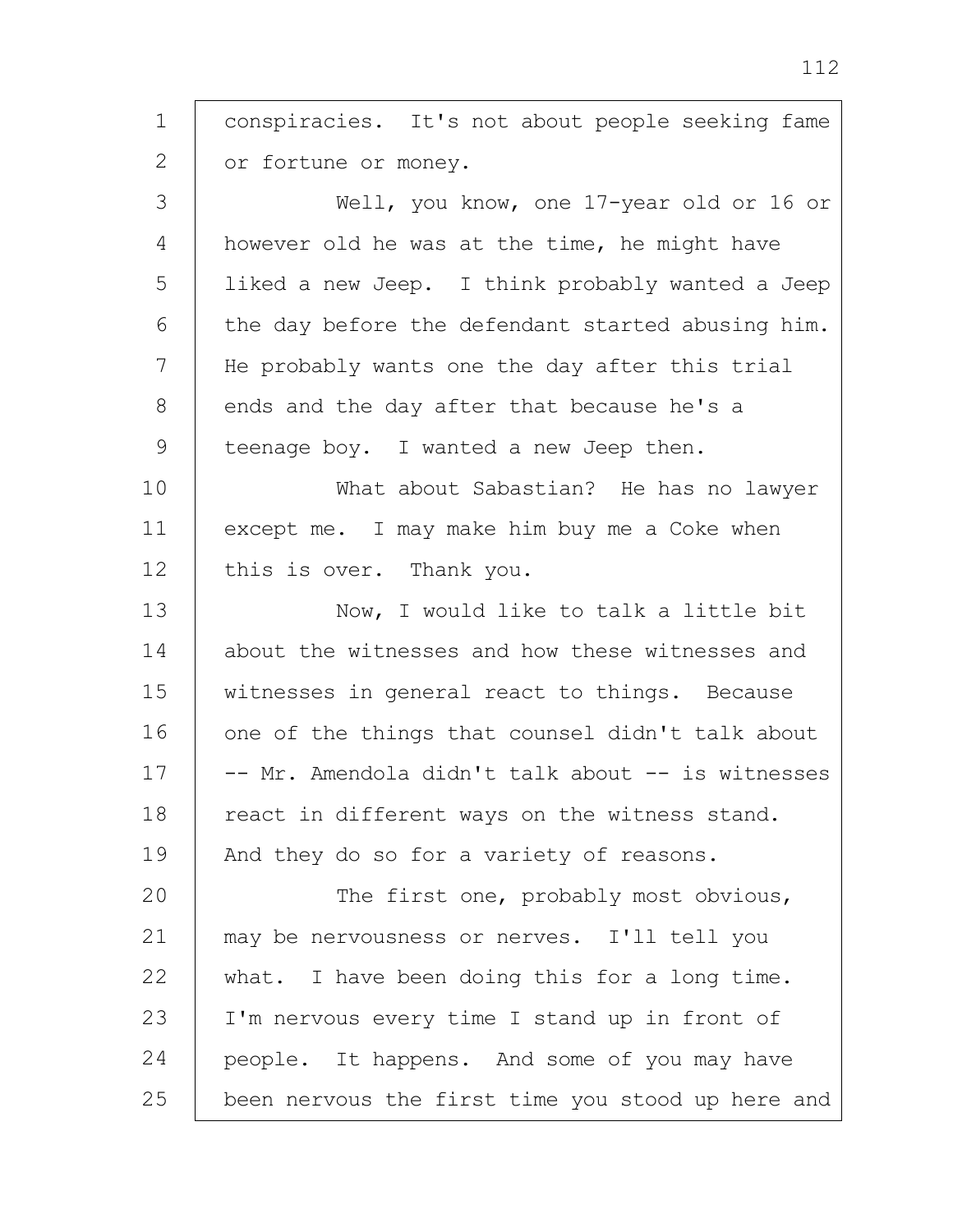| $\mathbf 1$  | were all sworn in as jurors. It just happens.     |
|--------------|---------------------------------------------------|
| $\mathbf{2}$ | There's nothing you can do about that.            |
| 3            | But the way people feel inside and how            |
| 4            | they testify is affected by two or three          |
| 5            | different things. You can -- interchangeable.     |
| 6            | And they are your perception of things. How       |
| 7            | they -- how something feels to them or how they   |
| 8            | understand it, how they take it in and their      |
| 9            | perception, and then later their recollection.    |
| 10           | That is, how good are they remembering what       |
| 11           | happened, and, finally, articulation. That is,    |
| 12           | how exact are they and how fast or how well can   |
| 13           | they speak about what they experienced or         |
| 14           | recollect. I tell you that so that you will       |
| 15           | understand as you saw a spectrum -- a spectrum of |
| 16           | witnesses who had different capacities to appear  |
| 17           | before you as witnesses.                          |
| 18           | All of those capacities come out in the           |
| 19           | way they testified. And I'll give you -- you'll   |
| 20           | see on broad range. You'll see expert witnesses,  |
| 21           | Dr. Atkins and Dr. O'Brien, who obviously have a  |
| 22           | great ability to absorb material. They're         |
| 23           | professional people. They're educated. They       |
| 24           | have a good ability to recollect what they have   |

done and as you can see from the way they recall

25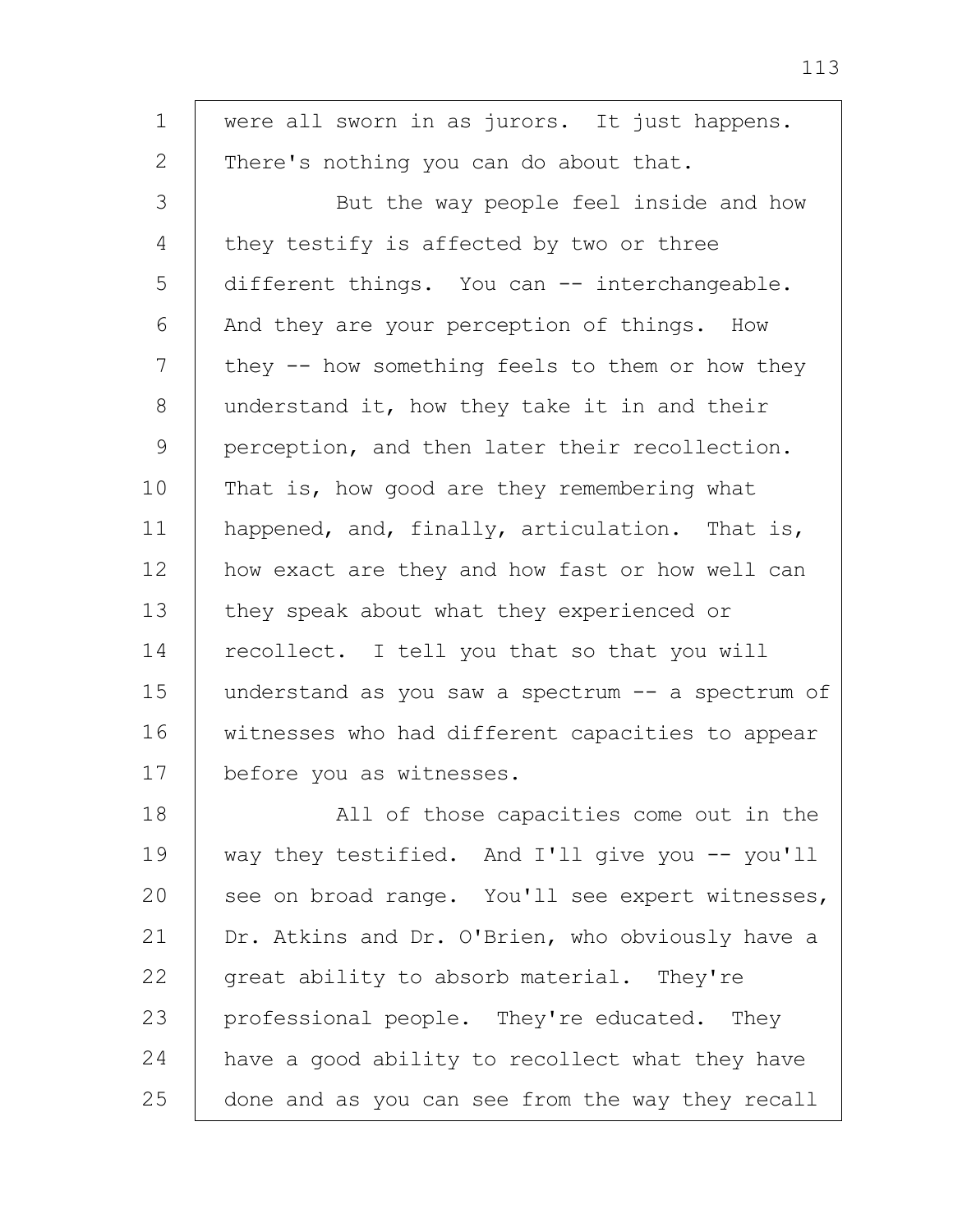1 2 3 4 5 6 7 8 9 10 11 12 13 14 15 16 17 18 19 20 21 22 23 24 25 or testified, they're very articulate. They can say things well. They can talk well before you. At the other spectrum maybe but you'll see -- you see younger people who come up and are affected in different ways. Their recollective capacities are not as great. Sometimes, because of age even, their perception of things isn't even that great. I'll give you a good example of that. Zach Konstas. He didn't know what was happening. You know, he perceived a feeling but he didn't perceive in an adult way what the defendant was doing when he picked him up and squeezed him and said he squeezed his guts out and hugged him in the shower. So that's what happened there. He didn't perceive so well. Others had different capacities for recollection which is sometimes people think it's connected to intelligence, and it may be. But I worked with a lawyer once who took a train - went to the gas station near where he took the train. Went in -- put some gas in his car. Went in to get a cup of coffee. Came out. Got on the train and went to work. Left his car there with the gas pump in it. So people have different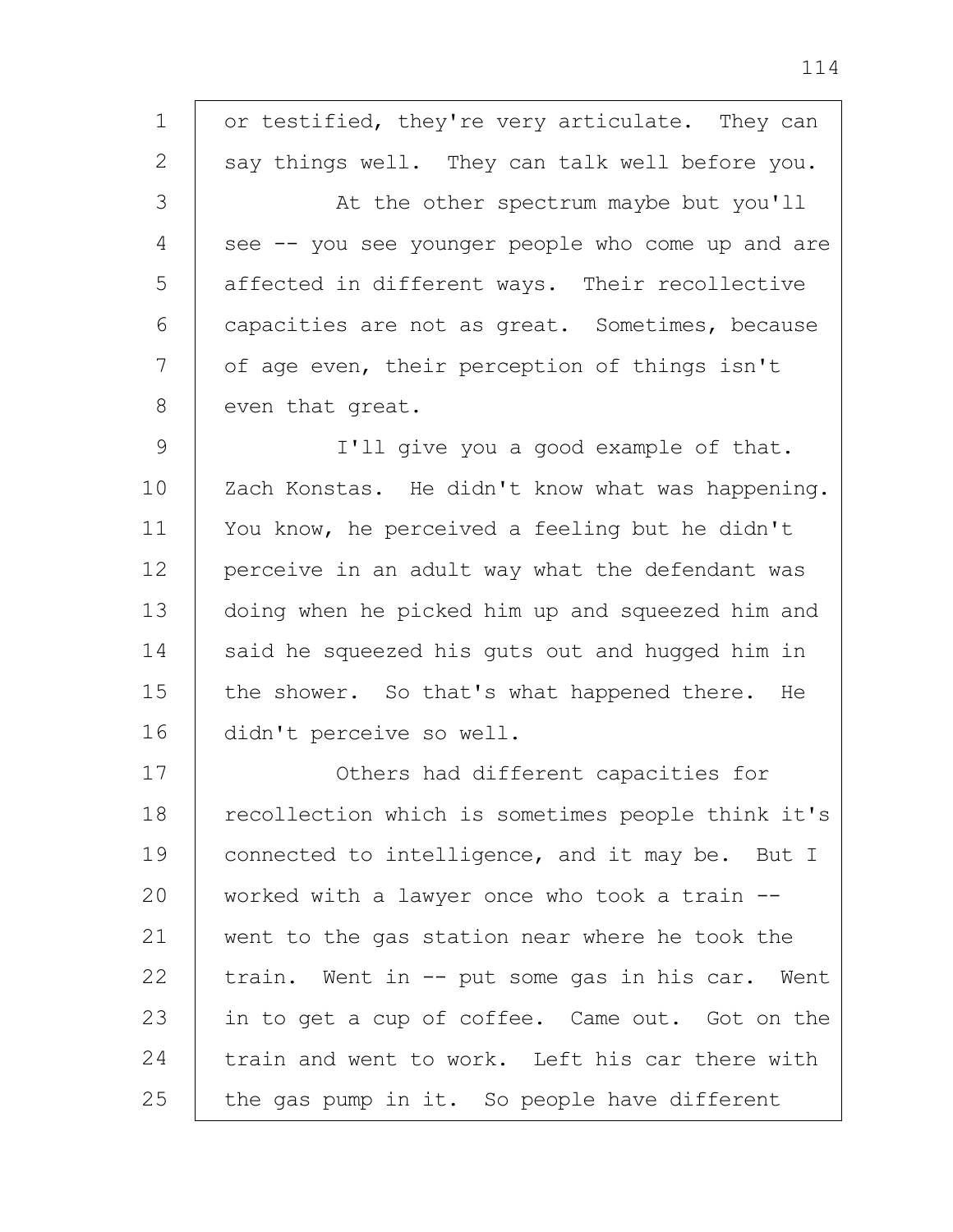1 capacities to recollect things.

2 3 4 5 6 7 8 9 10 11 12 They also have different facility in speaking. I'll give you a good example of that and it's not affected only by the person's innate abilities but also by factors that are common to all of us, fatigue, fear, nervousness, unwillingness to confront a difficult task but trying to do so anyway. You saw the most difficult one -- two of the most difficult ones were at the very beginning almost and the very end of the trial, two of the youngest young men here, Aaron and Sabastian.

13 14 15 16 17 Aaron had difficulty in speaking because of the emotional response -- the tremendous emotional response he had from his recollection of the abuse that had been heaped upon him by the defendant.

18 19 20 21 22 23 24 25 Sabastian, also in part that, but another part, it was the end of the day. I don't know if anyone has been sitting around for five, five and a half hours waiting to testify, anticipating being asked big questions by big people and sitting in court and having somebody yell at you and accuse you of different things and then hour after hour after hour after hour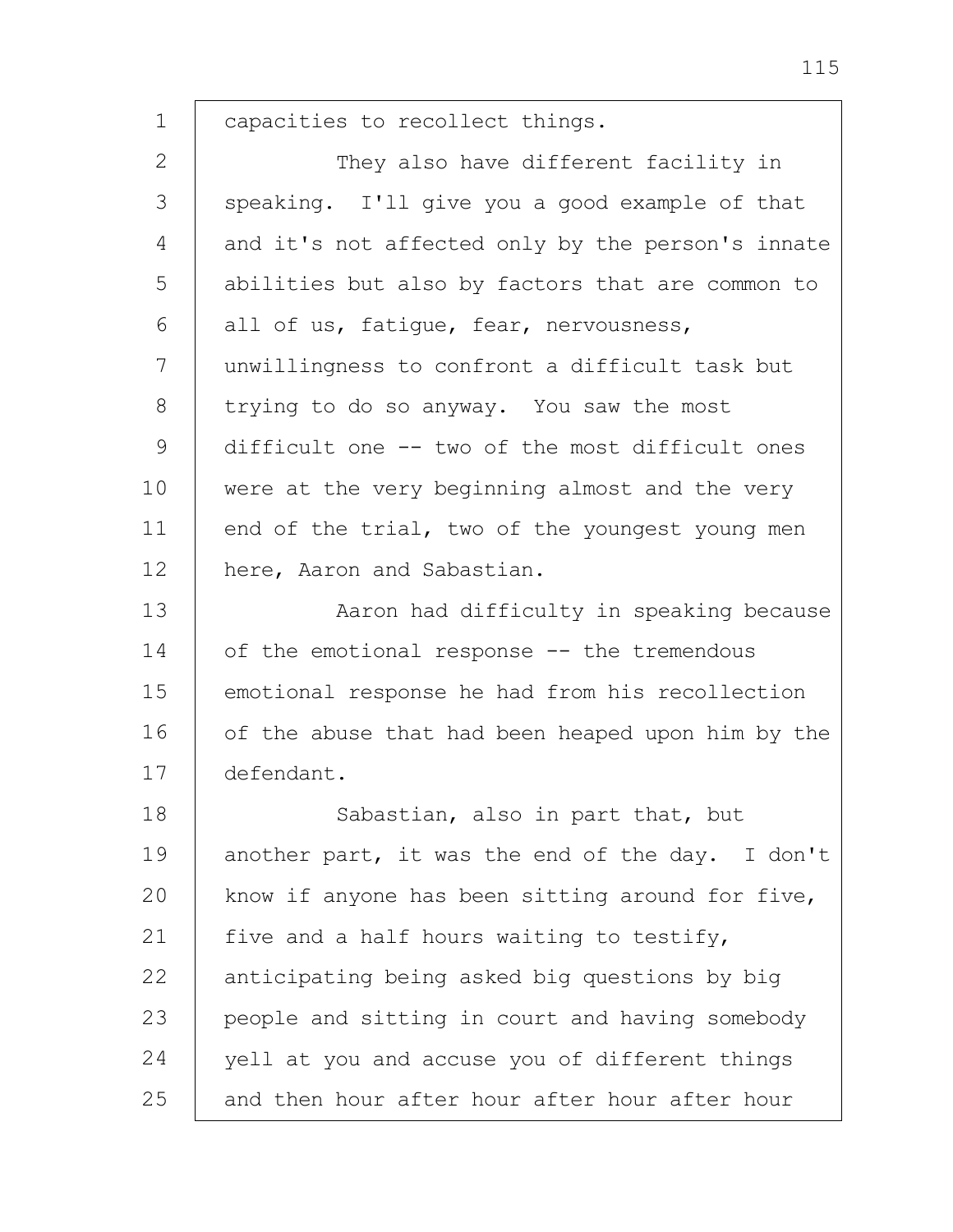1 2 3 4 5 6 7 you wait and you saw as part of that on the witness stand. Someone who just wants to  $-$  can I just be done with it? I just don't want to tell you what happened and just leave. You have to understand that. You have to have some sympathy, some compassion for a person who is in that flight. That's what happens.

8 9 10 11 12 13 14 15 16 So I want to tell you about that because I asked you at the beginning of the trial to use your insight, your perception and your understanding of the way in which children behave and children experience things so you would understand what was going on. The fear, the shame, the humiliation that equals silence that came forth in court during the course of this trial.

17 18 19 20 21 22 23 24 25 So think about that when you consider the testimony of each of the witnesses. Of course, it's easy for defense counsel to say, ah, he was lying. You could tell he was lying. Oh, yeah, the conspiracy but think about the capacities and the abilities of each of the witnesses as they try to tell you something that they tried to bury; that they had, in fact, buried and you recall what I said in the opening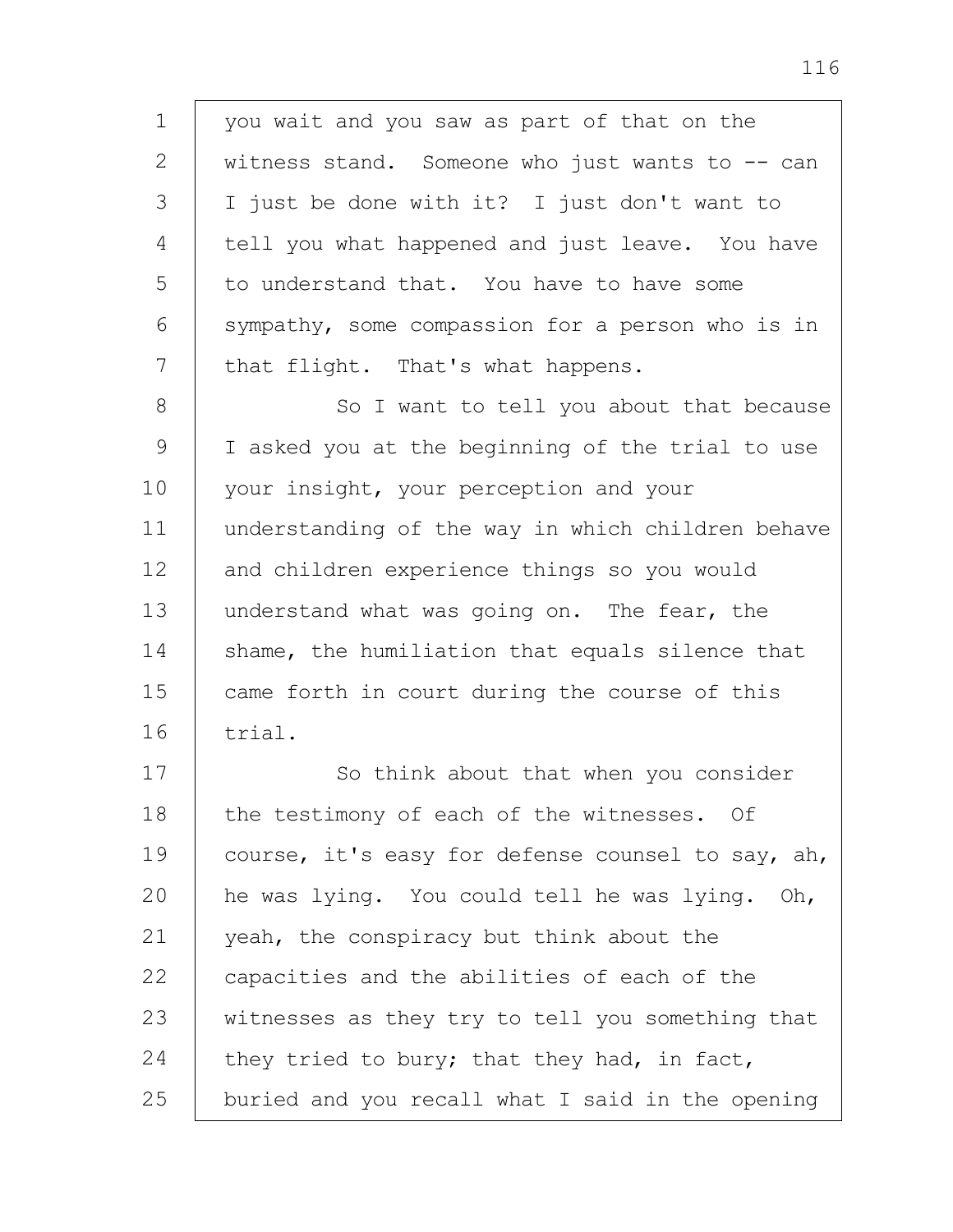1 2 3 4 5 6 7 8 9 10 11 12 13 14 15 16 17 18 19 20 21 22 23 24 25 as well, you know, the past is not even dead. It's not even past. Well, I would submit that's so true in this case as I told you then but it's been buried. Not dead. Not past. It's here today but it was buried, and it was uncovered during the course of the testimony you heard. Now, one of the other things I would like you to think about when you consider the testimony that you heard and the absolute - absolute effort and candor that you heard from these witnesses is how lawyers asks questions. Because it's kind of interesting. You might have heard objections during the course of the trial sometimes to what's called leading. Leading questions. Now, a leading question is being a question asked that suggests an answer. A lawyer calls a witness who's supposed to do that for his witness. So when I called, you know, a victim, these young men, I have to ask them general questions. I can't say did this happen to you this way? They have to tell the story as best they can. That's difficult. Sometimes witnesses are just frozen and they look at you like what am I supposed to say?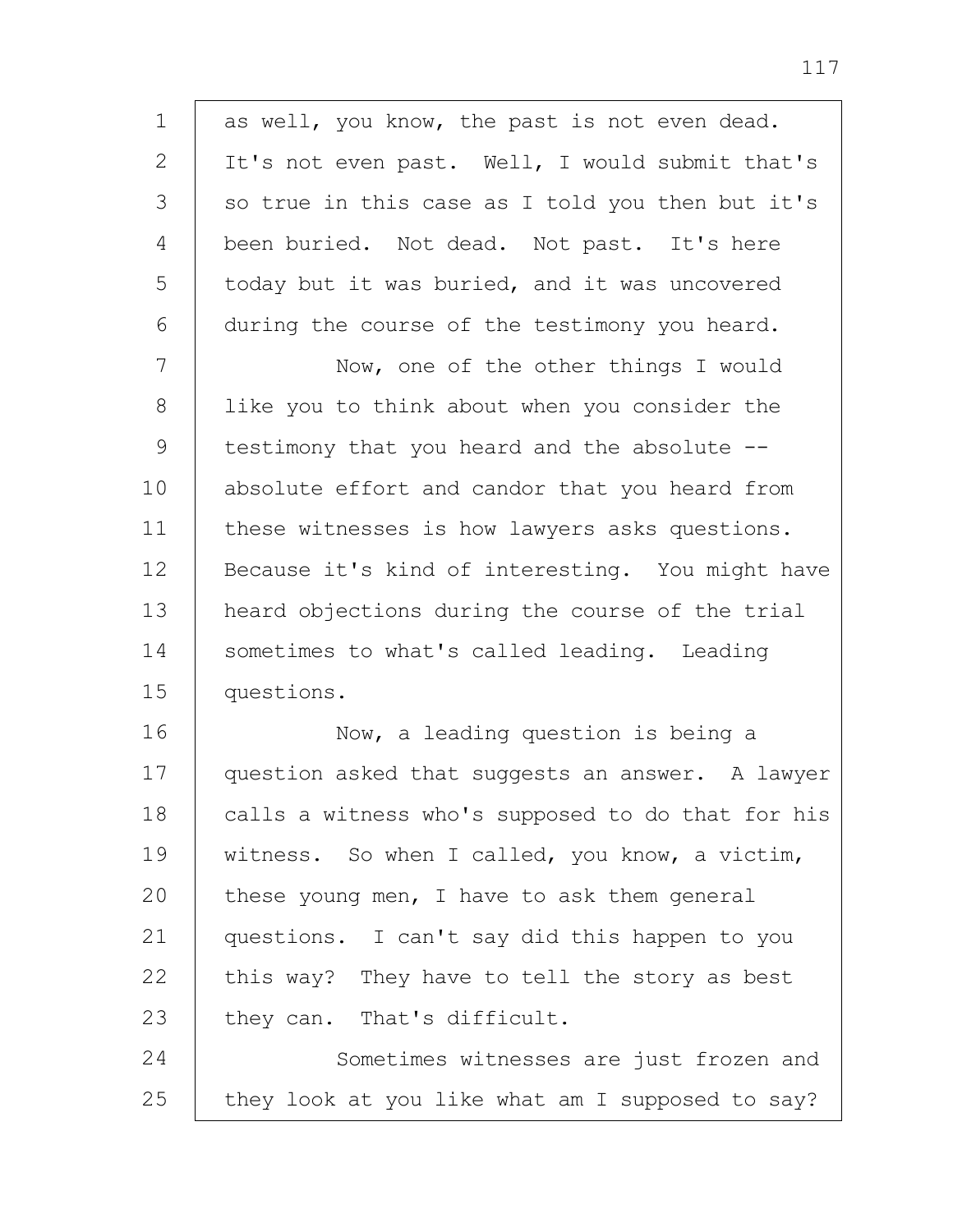1 2 3 4 5 6 7 8 9 10 11 12 13 14 15 16 17 18 19  $20$ 21 22 23 Once I asked a witness when he was born -- what was the date of his birth was my question. He looked straight at me with a jury in the jury box and people in the audience and said what was your date of birth? He said I was born and stopped. So people get nervous and you see that. Now, the difference is when someone is cross-examining, a leading question can be asked and you saw examples of that when I cross-examined for instance Dr. Atkins because I would suggest an answer because I knew what the answer was and I wanted to hear him acknowledge it. You may have remembered a couple of times I said if you could answer yes or no, please do that and then you can explain away. So I tried to do that. That's a leading question and the person who doesn't call the witness can do that. The reason that's important in this case is because defense counsel could lead all the victims. He could try and get them to answer questions by suggesting an answer or putting the question in a way that tried to force them in a corner and he did that. That's absolutely

24 permissible.

25

But as I sat and listened to it,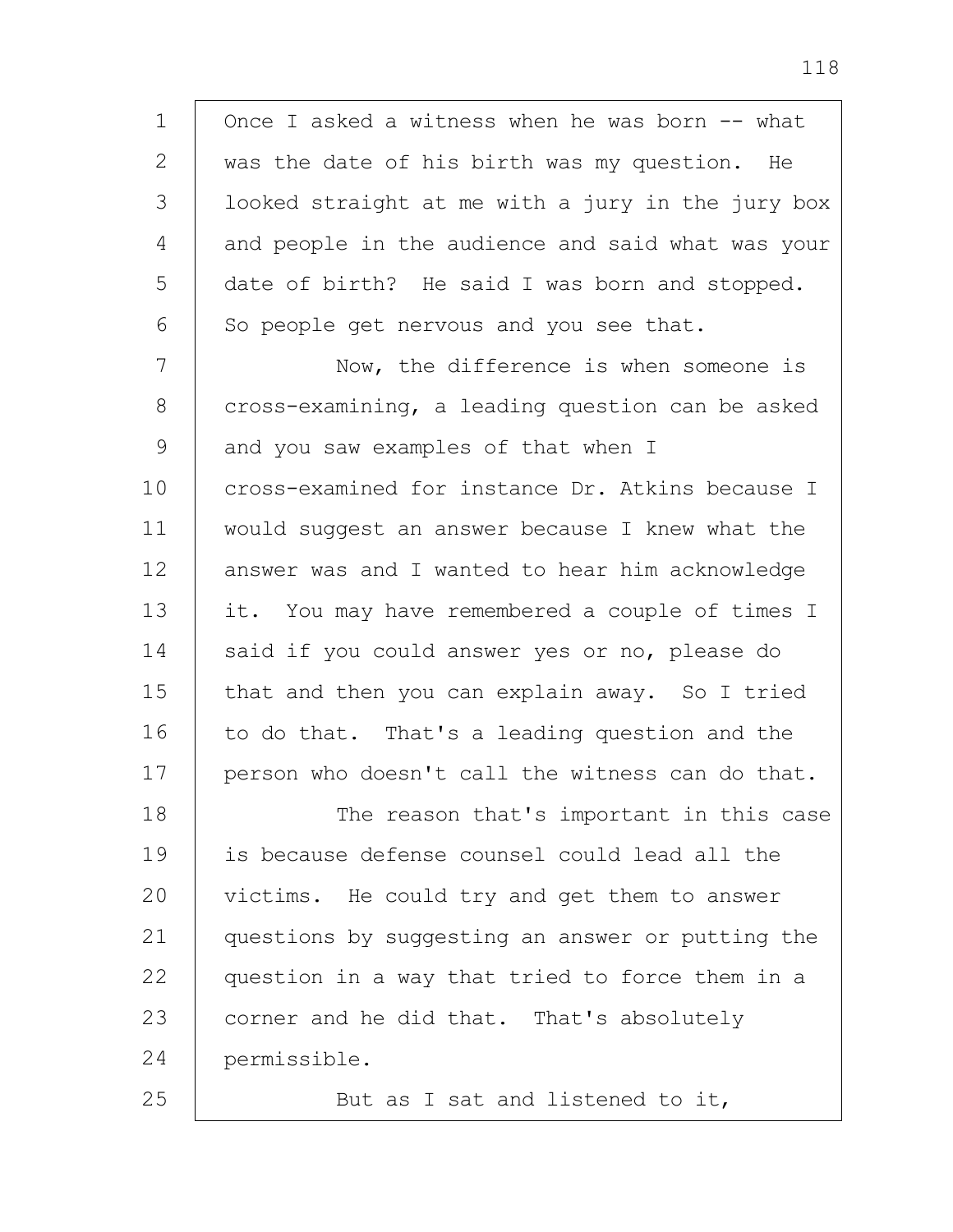| $\mathbf 1$   | something occurred to me. I sat and listened to   |
|---------------|---------------------------------------------------|
| $\mathbf{2}$  | the testifying on direct and try and talk about   |
| 3             | these very difficult things that occurred. And    |
| 4             | then I listened to them speak when they were      |
| 5             | being cross-examined. I listened to the           |
| 6             | questions and you have very good notes, I'm sure. |
| 7             | You may have noted the questions. Defense         |
| 8             | counsel never -- almost never and maybe never     |
| $\mathcal{G}$ | asked a question about the specific instance of   |
| 10            | these crimes. That is, about the sexual events,   |
| 11            | the abuse, the anal intercourse, the oral         |
| 12            | intercourse, the indecent assaults, all the       |
| 13            | things the defendant did. He never asked          |
| 14            | specifically about that.                          |
| 15            | He asked about dates and places and car           |
| 16            | colors and he asked one too many about car colors |
| 17            | because the car went from convertible to moon     |
| 18            | roof. That's an example of what happens           |
| 19            | sometimes. Because when you have witnesses who    |
| 20            | are not professional witnesses -- Dr. Atkins      |
| 21            | resisted being lead. You saw that. He didn't      |
| 22            | want to answer. He wanted to give his             |
| 23            | explanation before the answer.                    |
| 24            | And, you know, Dr. O'Brien, he could              |
| 25            | answer even when led by defense counsel. But      |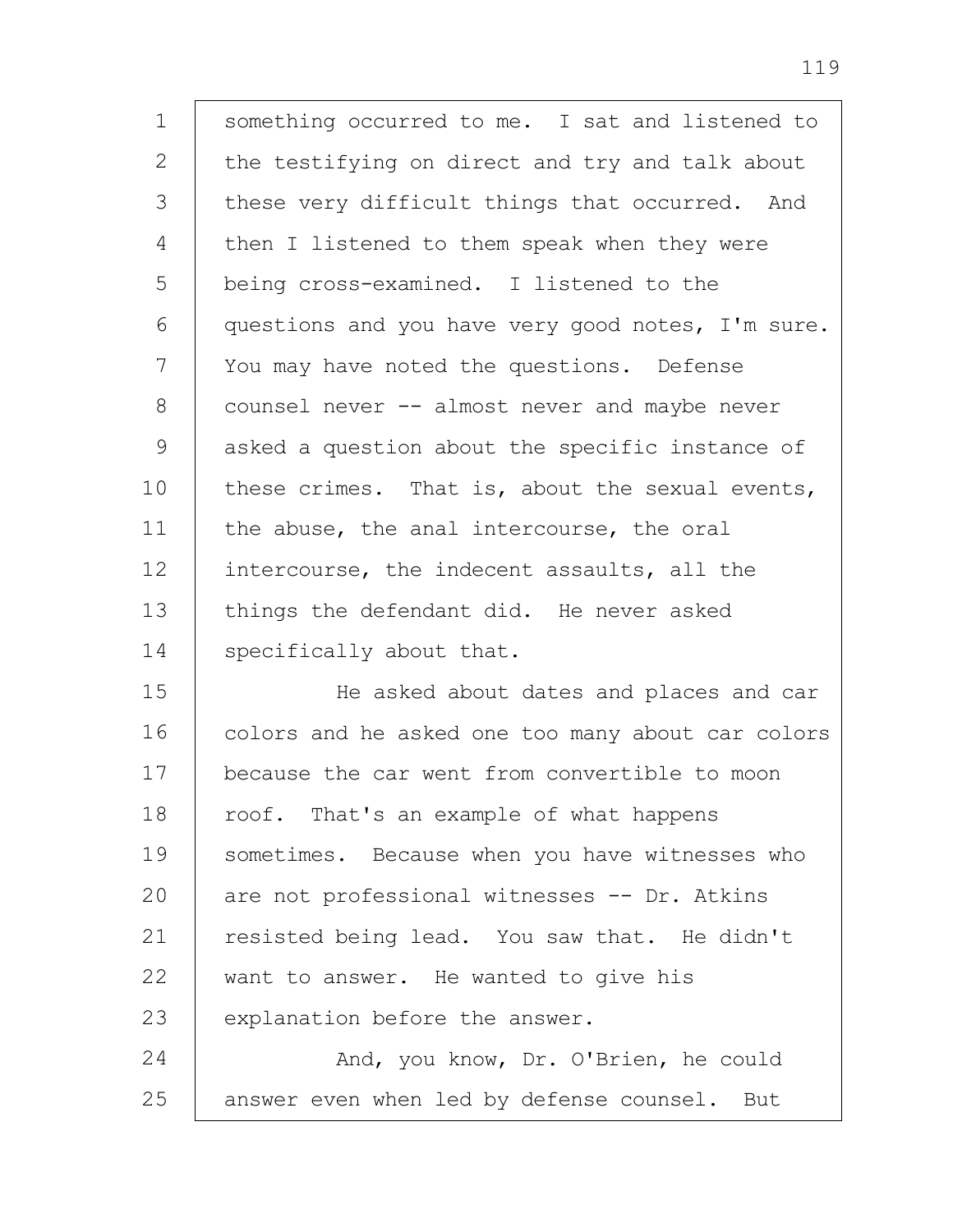1 2 3 4 5 6 7 8 with someone who's not a professional witness, when they're led in a certain direction, sometimes because they hadn't thought about it or are nervous, you ask them three questions in a row that sound okay and they just say yes. They keep saying yes. Well, that's fine. That's what happens when defense counsel asks questions. They're led.

9 10 11 12 13 14 15 16 17 18 But the reason he didn't ask about the specific instances about what this defendant did in the basement, in the shower, in the sauna, in the car, in those places, the reason he didn't ask specific questions is because although you can often lead a witness about things around the corners because they're tired and they don't want to listen. Sometimes you can't mislead them, and that's when they fight back and you get more detail and more truth than you'd ever get.

19 20 21 22 23 24 25 And you saw a bit of that with Brett Fisher, the first witness. Because one of the oldest of these victims and the most articulate. He tried to lead him the wrong way. After that he steered clear because you want to lead a witness into talking about dates or screwing something up that just wasn't really essential to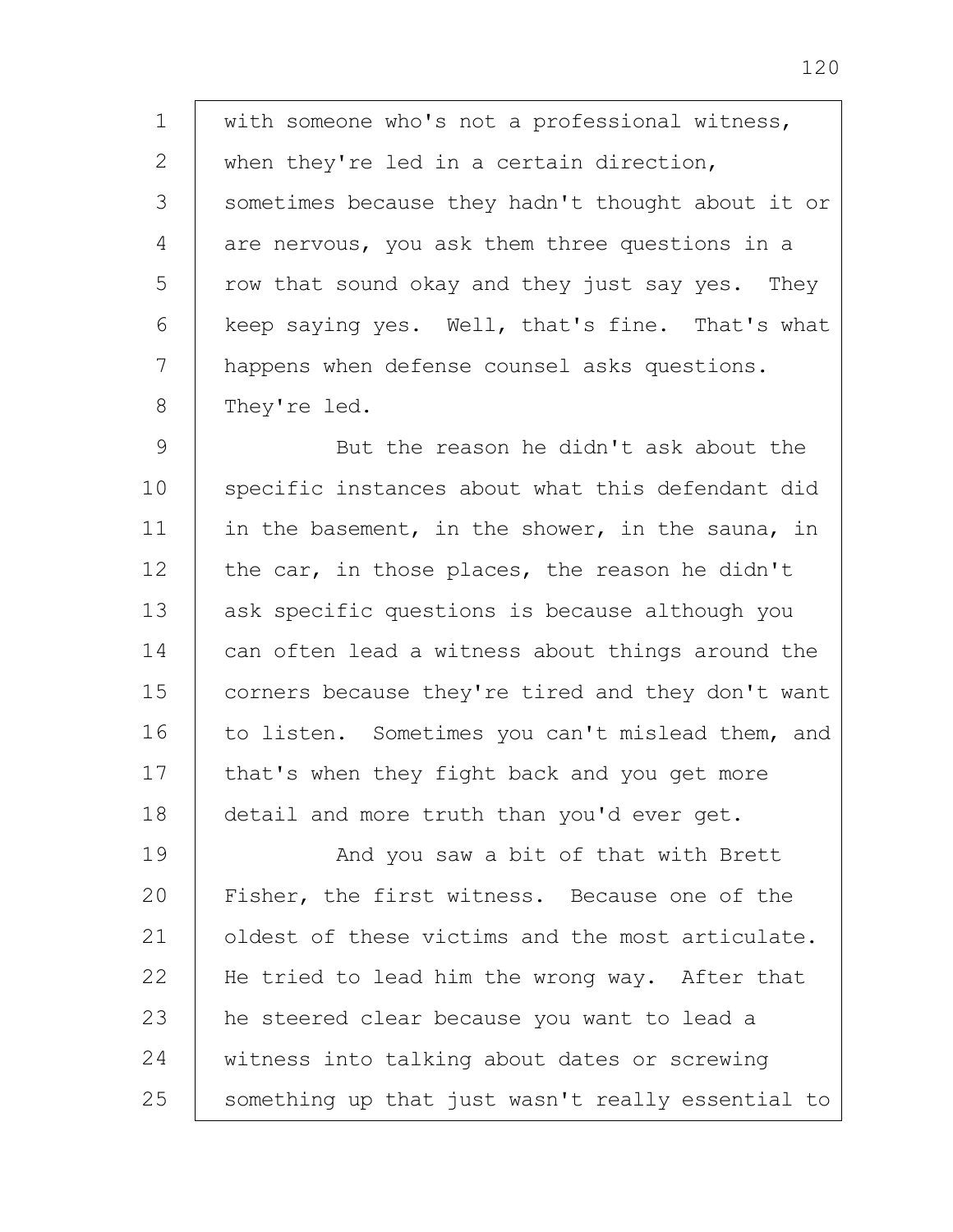1 2 3 4 5 6 7 8 9 10 11 12 13 14 15 16 17 18 19  $20$ 21 22 23 24 25 the core of what this defendant did. But he knew if he tried to mislead about the core of things, he would get more than he was asking for. So that's one way lawyers ask questions. I thought I would explain it to you and I hope you found it interesting. One of the other things -- and this is just a little aside -- is that you may have noticed that I -- when I asked questions, I pretty much stayed here right in front of the witness because I'm used to that and it's easy and it's fine. Counsel sometimes will stay over there and I did another thing. When I would talk to a witness, I would say, can you tell the ladies and gentlemen of the jury? I tell the reason I do that because witnesses who are nervous, unaccustomed to speaking in the public, not used to being witnesses, it's polite to look at the person speaking to you. They stare at you with a fixed gaze because they just don't know where else to look. After a while it looks like they're playing ping-pong with you. You say tell the ladies and gentlemen of the jury because that's who should hear.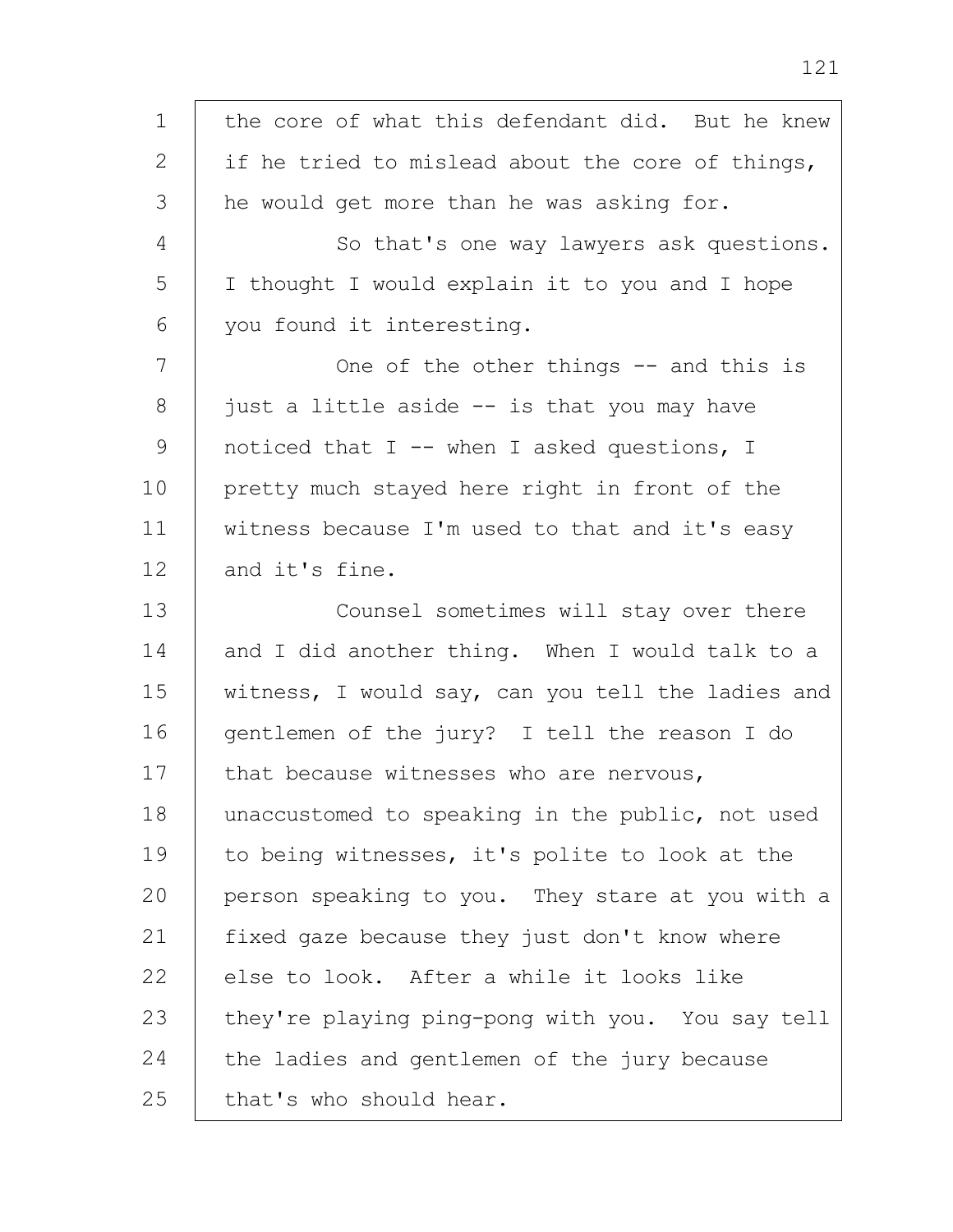1 2 3 4 5 6 7 8 That's what you saw Dr. O'Brien do. He's an experienced witness as you may recall and I think you will. He would look right at you because you're the people who have to hear so. No matter how many times you tell young witnesses or even older witnesses tell the jury, sometimes they just feel want to do what they feel comfortable.

9 10 11 12 13 14 15 16 That's the same reason why defense counsel on cross-examination would often stay over there. Because as I told my witnesses, you know what happens when someone is across the room and asks you questions and you look at them, the jury gets a great view of the side of your head. So that's why you see people in one place and another.

17 18 19 20 21 22 23 24 25 Sometimes Mr. Rominger would stand here when it was his witness, be over there when it was our witness. So that's just something you could see. So if you didn't see a witness looking at you all the time, you understand it's a natural fear. They just -- I'm talking to them. They want to talk to me. Even their witness, like Mr. Lesch, for instance. He was looking dead at me as he showed me all these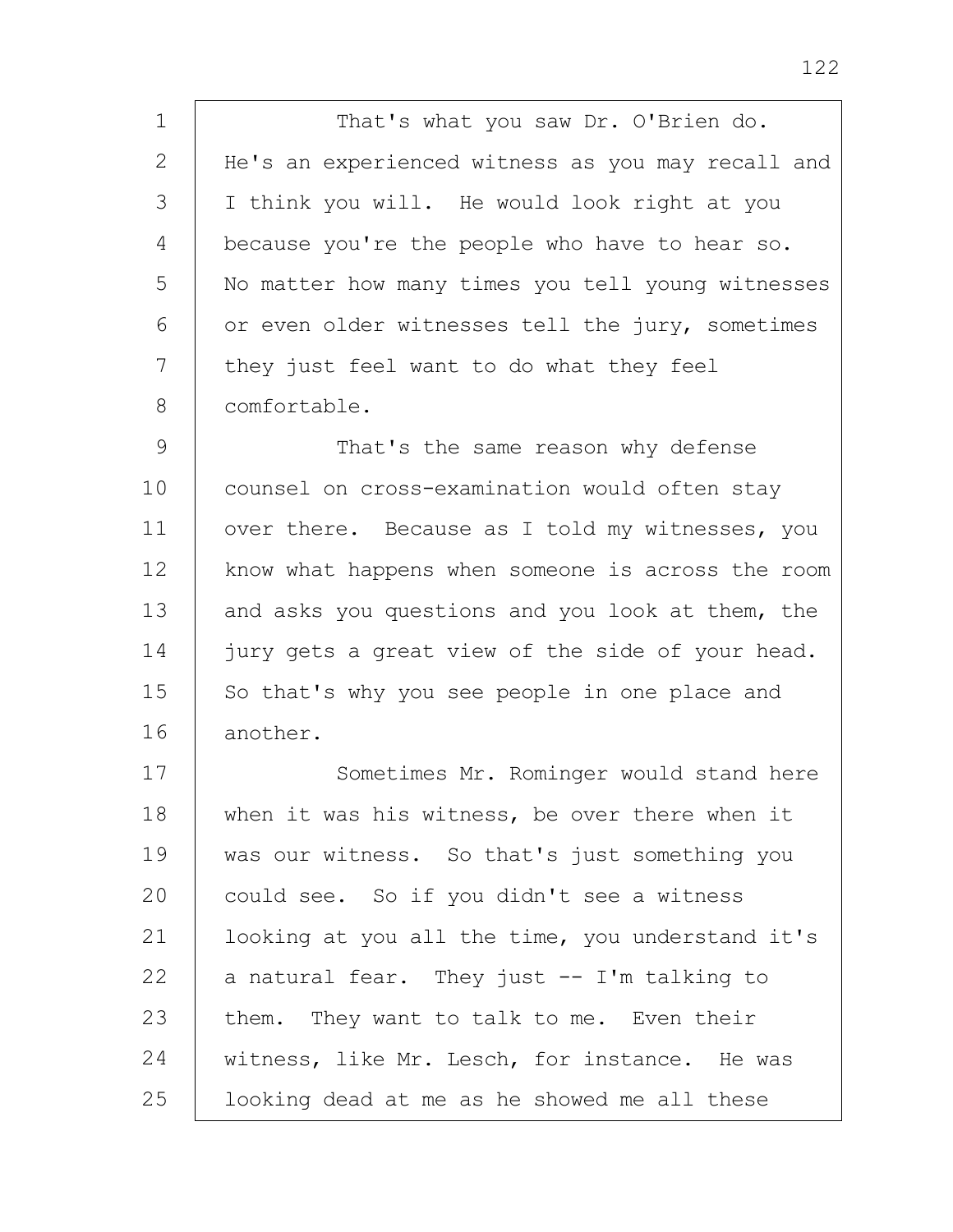1 2 3 4 5 6 7 8 9 10 11 12 13 14 15 16 17 18 19  $20$ 21 22 23 24 different pictures and documents. In any event, some defense fact witnesses which is next on my little list here include Mr. Lesch. He was an interesting fact witness. He had pictures of a golf tournament. I'm going to take about two minutes to talk about golf tournaments and photographs. I don't know what that stuff proved. If you do, you can tell me after the trial is over. Mr. Anderson and Mr. Brooks, coaches. I have to tell you I was a little bit surprised when I asked Mr. Anderson. I guess he was waiting for the question. Have you ever showered with young boys? He said, yeah. I was somewhat taken back. What can I tell you? That's what he does. I guess defense was wait until he asks that question and Mr. Anderson says, yes, I do shower with young boys. As we developed further what Mr. Anderson's practice was, I don't think he ever explained to us that it was his practice to go and pick up young boys unrelated to him and take them from their homes and for the first time have them give a little workout and after ten

minutes of being in the weight room, take them

25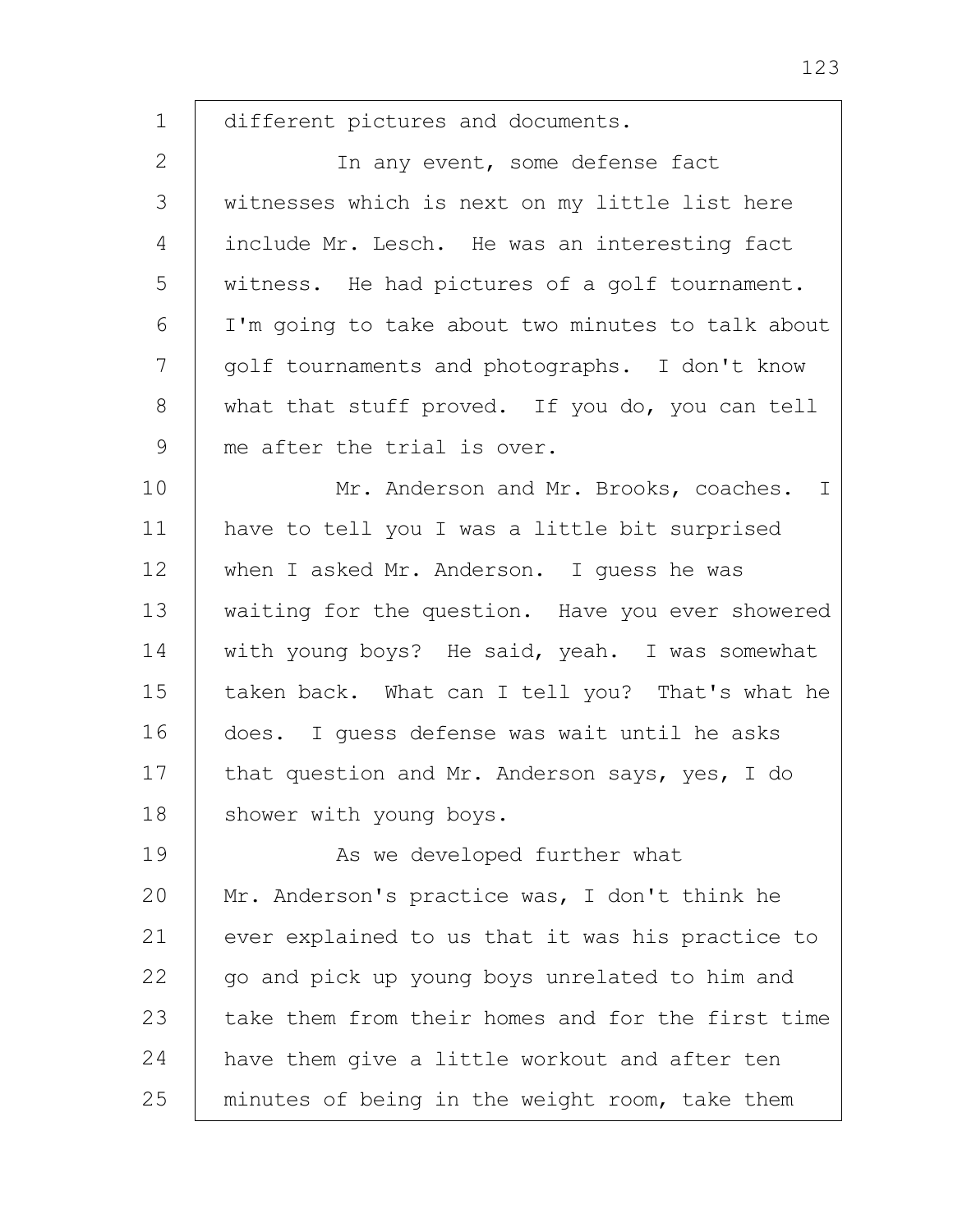1 2 3 4 5 into the shower and give them a hug and pick them up and squeeze them and squeeze their guts out and tell them I love them. I don't think Mr. Anderson said anything like that. But he took the showers.

6 7 8 9 10 11 12 13 I think you see the feeling of reluctance that came forward from former Coach Brooks who said the same thing. I don't know. He said -- did he say he showered with his granddaughter? Is that what he said? But then he, too, balked at the idea of showering with young boys that he never met, as the defendant admitted to many times.

14 15 16 17 18 19 20 21 22 23 24 25 That reminds me. I'm talking about openings because we had a chance -- our court reporter was kind enough for both Mr. Amendola and myself to printout what we said in opening. I read with great interest not mine as much as Mr. Amendola's because at one point he talked about the recreation center where the defendant grew up. He said it had kids all over the place. They did everything together. He said they played together. They went to school together. They showered together. I said that really kind of sticks out a little bit, doesn't it?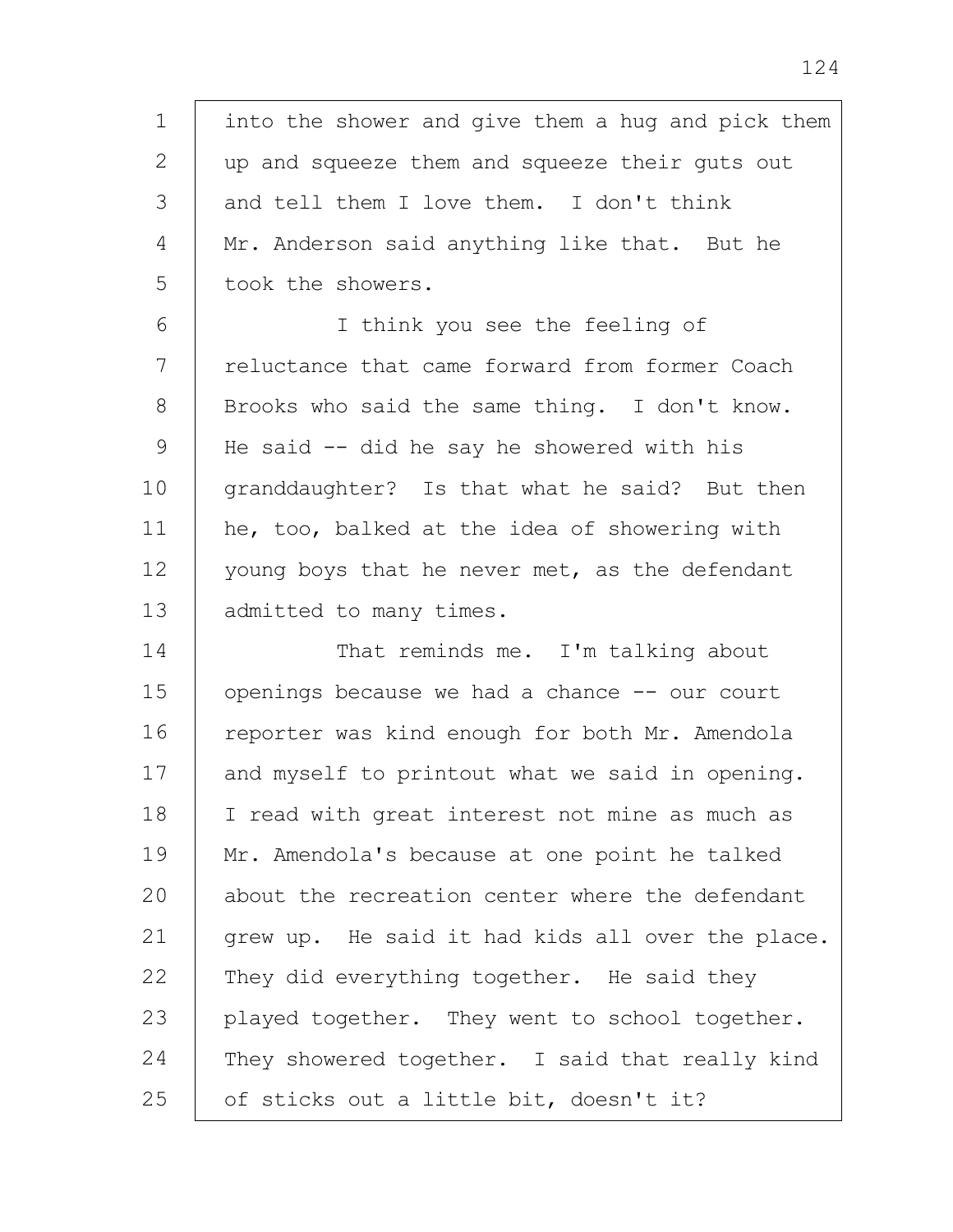1 2 3 4 5 6 7 I'm trying to think if someone asked me, what did you do in the gang of guys you hung around with when you were kids? I would have said I played ball, went to school yard, hung out at the candy store, got in trouble. Showered together? I don't think that's something that would immediately pop to mind.

8 9 10 11 12 13 14 15 16 17 18 I realize what Mr. Amendola is stuck with doing. He had to accustom you to hearing about this stuff during the course of trial from testimony and then try to present it as realistic and normal. So he threw it in the opening and just threw it kind of in the middle. We played together. We went to school together. We danced and sung together and we showered together. Well, there you have it. If you think that's what he was doing, you think that's reasonable, well, I got to tell you.

19 20 21 22 23 24 25 You also heard from Mr. Rexrode, Mr. Hilton, and young doctor -- Doctor -- the young doctor -- that young doctor. I couldn't remember his name. You know what was interesting about those three fellows? I would have loved to seen them when they were 13. You saw a picture of Mr. Rexrode, I think, when he was in his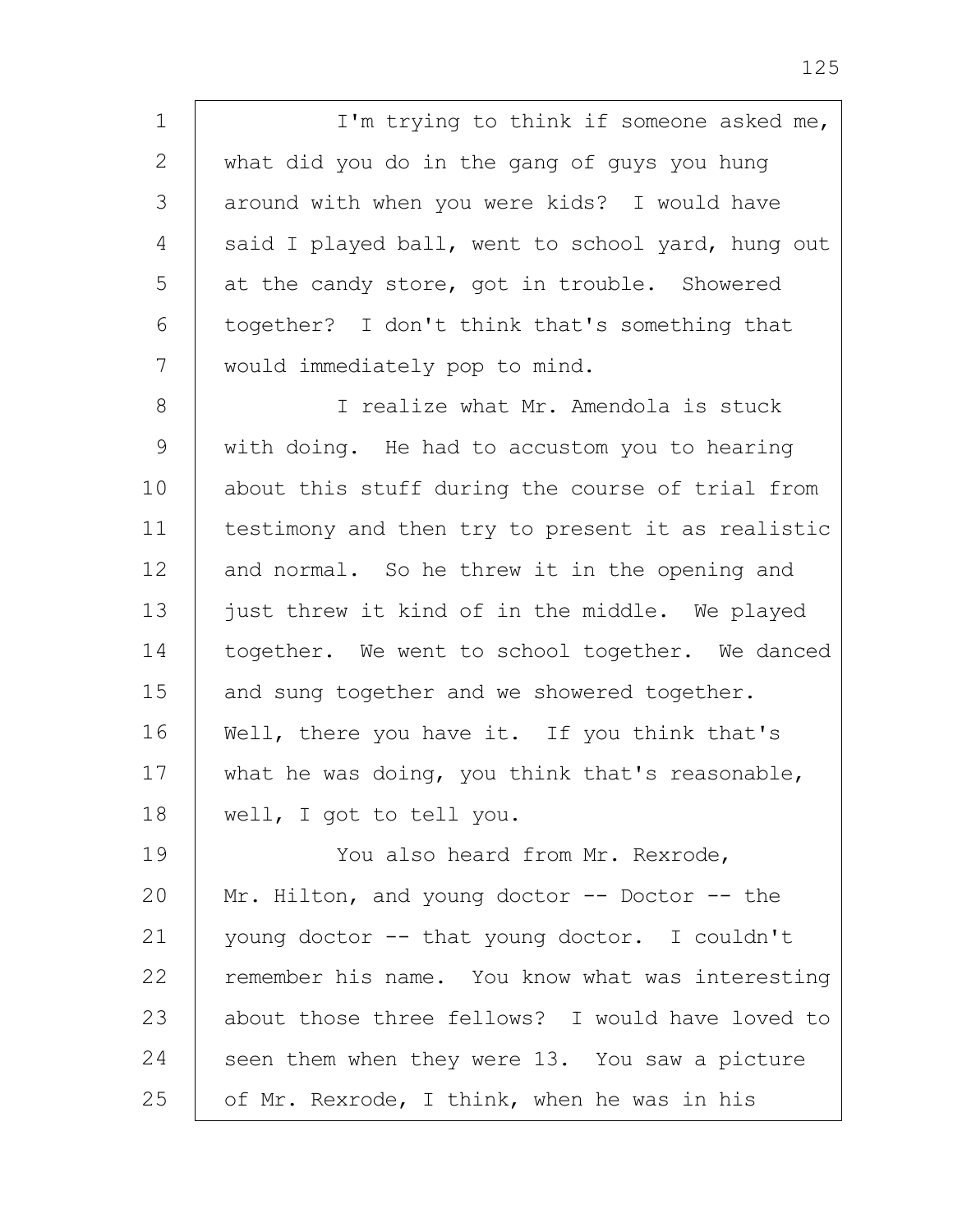little football uniform, and I showed you a picture of -- what was the other fellow? Maybe David Hilton -- when they were young. They bore a remarkable kind of similarity in body type and the age and appearance, didn't they?

1

2

3

4

5

25

6 7 8 9 10 11 12 13 14 15 16 17 It was interesting that the defendant was always the one -- well Mr. Rexrode wrote him a letter, I think, but how the defendant happened to introduce himself to these young boys of similar nature. Remember, I asked them. Little blondies when he met them. You know, the defense would have and that's why Mr. Rexrode was called. I'll tell you. Did you notice his demeanor on the witness stand, Mr. Rexrode, the fellow from Chambersburg? When I asked him if he had anything more to tell us, he said he had been to the defendant's house 50 times.

18 19 20 21 22 23 24 Incidentally, that, too, is in conflict with some of the other defense testimony because according to Mr. Anderson, the defendant was so busy that he never had time for anything. He couldn't have time to molest people. He was too busy being a coach. Well, I submit to you that's ludicrous and not true.

But Mr. Rexrode told you how he wrote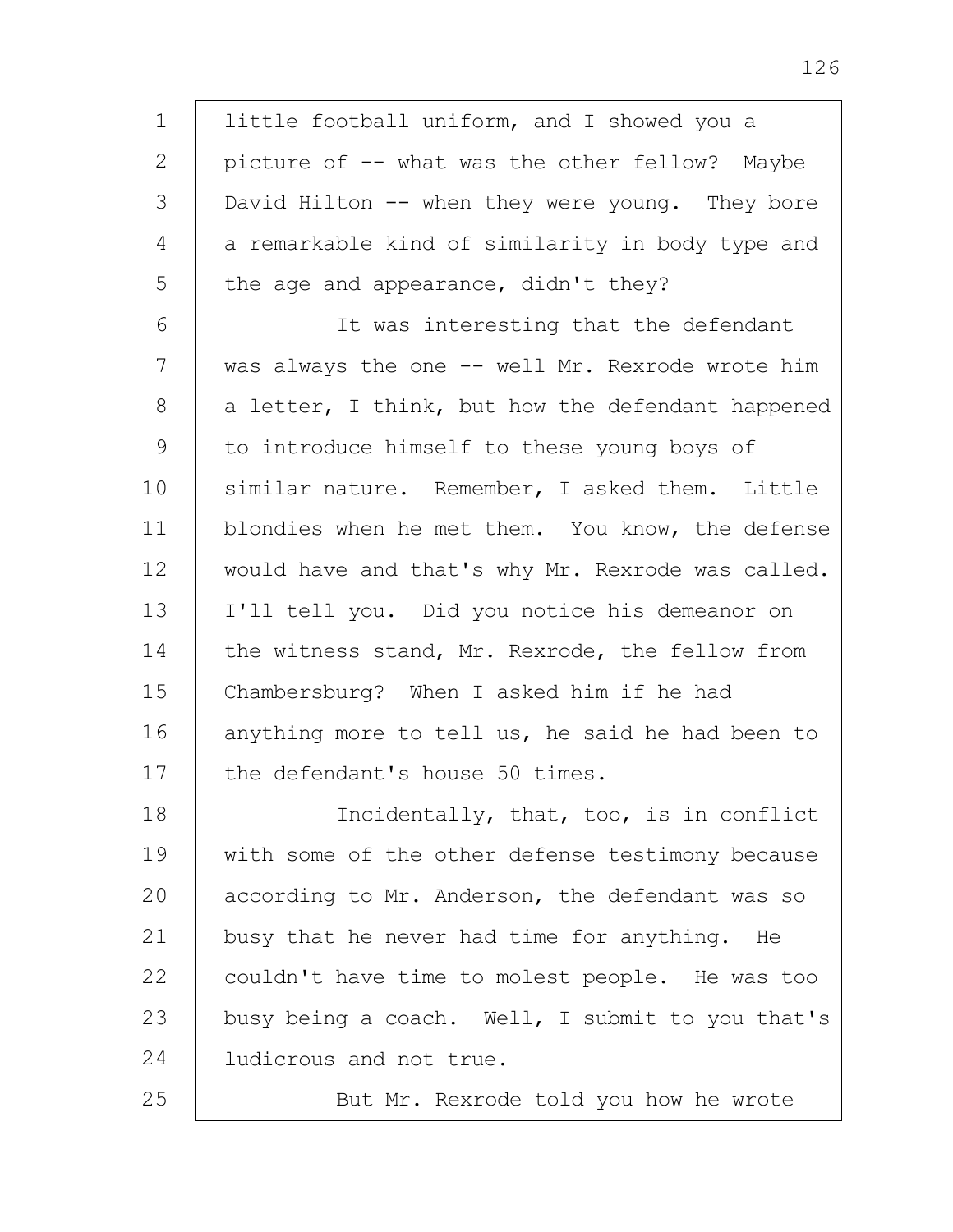1 2 3 4 letters to people and who's the one that drove out and picked him up and ended up having him stay at his house 50 times? The defendant. The defendant.

5 6 7 8 9 10 11 12 13 14 15 16 17 David Hilton told you about the same thing. You notice something else about each of them, something that they shared in common with the young men, who were boys who were victims in this case, fatherless families, fatherless families. The defendant would portray it as, oh, I'm reaching out to those who need the most hope. I would submit to you that's not even close. He was praying on those that were most vulnerable: Kid with the deaf parents, the kid with the parents who didn't speak English, never knew their fathers, foster homes, never knew their father, praying on the vulnerable.

18 19 20 21 22 23 24 25 The other thing the defendant  $-$ - the defense argument seemed to imply was look at all the good he did. Look at  $-$  does that give you a dispensation from being a molester? Is that supposed to insulate you from responsibility for your crimes that you have done some good in life? I'll tell you what. How much good do you think was really done by this defendant?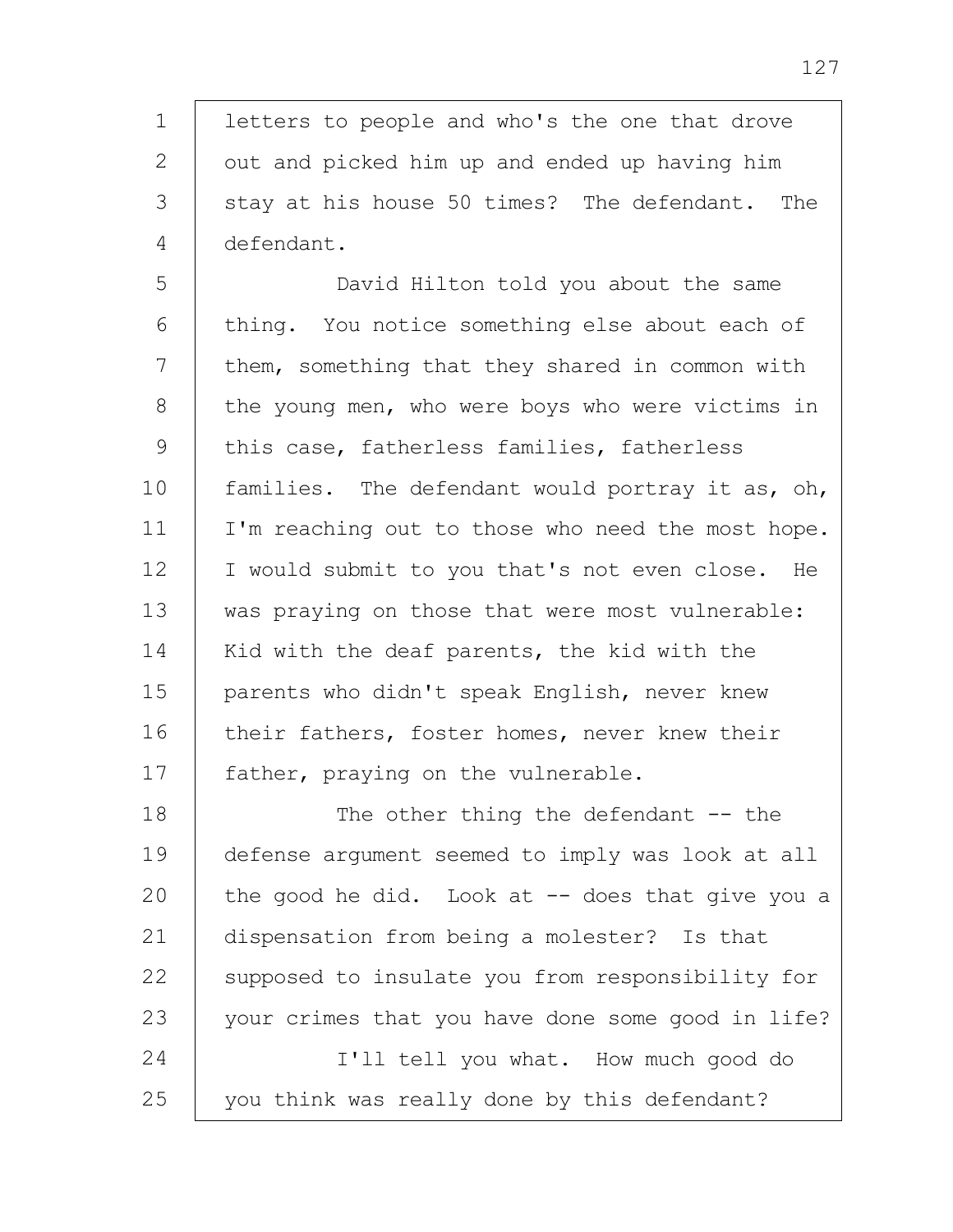| $\mathbf 1$  | Does it offset the harm? Does it free him? I'm    |
|--------------|---------------------------------------------------|
| 2            | going to tell you something about -- people about |
| 3            | what Dr. O'Brien characterized as a psycho sexual |
| 4            | fixation, had a fixation on adolescent boys       |
| 5            | because there's a couple things they would tell   |
| 6            | you and they might even believe them or think     |
| 7            | they might believe them. They love children.      |
| 8            | Children respond positively to them. They would   |
| $\mathsf{O}$ | never do anything that would cause harm to a      |
| 10           | child or what they think is harm. They would      |
| 11           | never make a child do anything the child doesn't  |
| 12           | want to do. They have a special relationship      |
| 13           | with children. They're always around them.        |
| 14           | And the only reason other people                  |
| 15           | don't -- can't know about the things they do when |
| 16           | people aren't around, the only reason people      |
| 17           | can't know what happens in basements, what        |
| 18           | happens in saunas and showers and cars and pools  |
| 19           | is because they wouldn't understand.              |
| 20           | They wouldn't understand. That's what's           |
| 21           | known as the denying pedophile. That's what you   |
| 22           | see here. Love children. Never a source of harm   |
| 23           | to a child. Want to be around them all the time.  |
| 24           | Why not? They're a victim pool. They are a        |
| 25           | victim pool.                                      |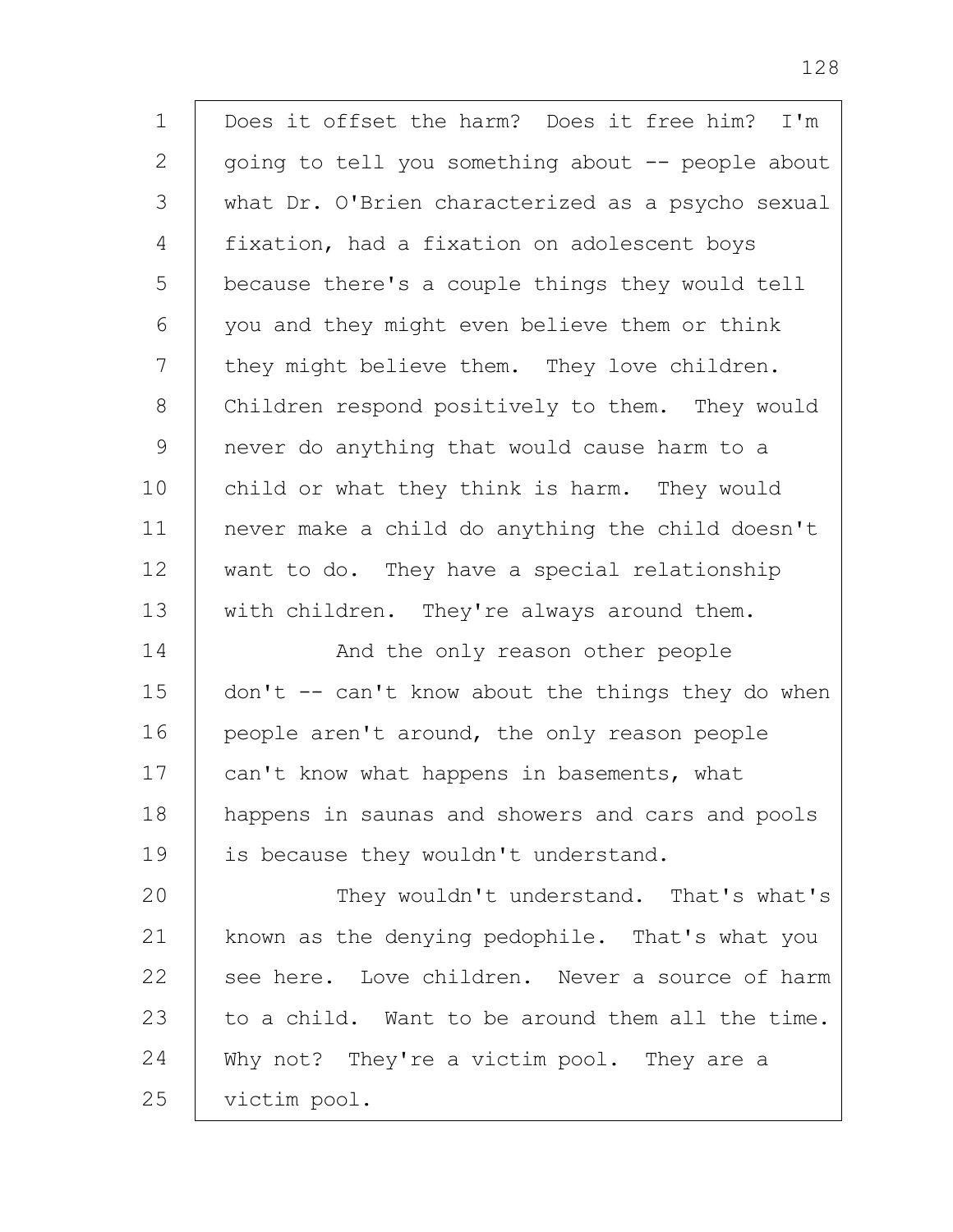1 2 3 4 5 6 7 8 9 10 11 12 13 14 15 16 17 18 19 20 21 22 23 24 25 In any event, one of the interesting things you see about that when you think about the defendant as what he is, what the evidence has shown him to be as a denying pedophile is the spectrum of what's called accommodating a child to your touch, grooming, cultivating a child. You saw in these cases -- it's fascinating because you saw through a progression of children at different times not necessarily placing in the time their victimization occurred but the extent of their victimization you can see the full spectrum of predatory pedophile behavior. I'm going to give them to you right now. The first touching, Zach. First time he goes to the shower, hugs him, picks him up in the shower, squeeze him. Zachary is so young he doesn't even know what it is. But, you know, it's the first time. He went home and told his mom. Your hair is wet. I took a shower with Jerry. That's the first touch, step one in the scheme of predatory pedophile behavior. Step two, Mike Kajak because Michal was in the shower and it was beyond just the hugging, touching. You recall he put Michal's hand --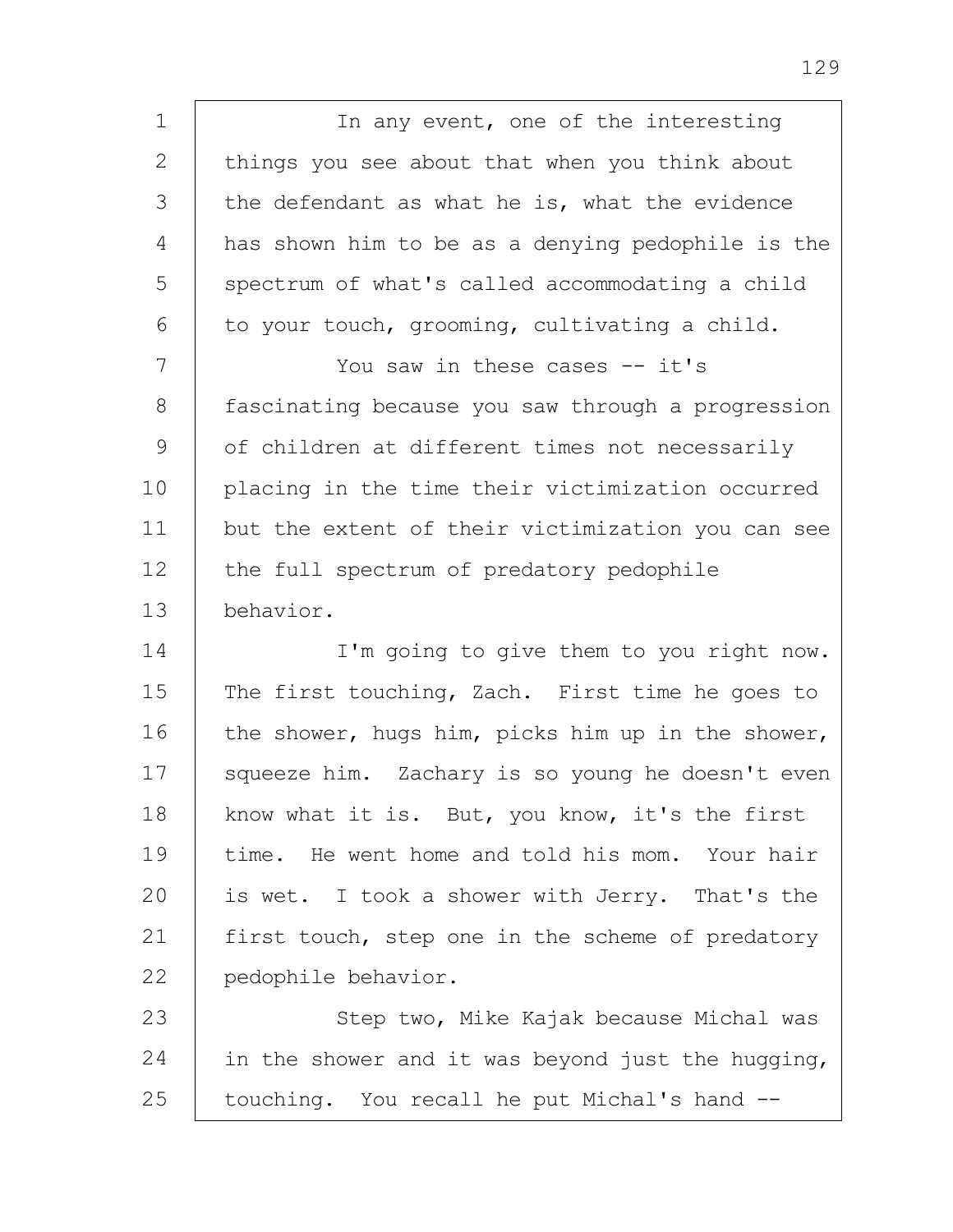1 2 3 4 5 6 7 8 9 10 11 12 13 14 15 16 17 18 19 20 21 22 23 24 25 that is the defendant put Michal's hand on his genitals. That's the next step and the reason it stopped there is Michal recoiled. Step two. Step three, Justin and Jason. That is extended touching of a sexual nature. You know, get in bed behind the little boy, touching him on the chest, rubbing him, putting your hand  $-$  his down to his bottom. That's -- you're moving further along the scale of accustoming -- making that child accustom to sexual touching. Dustin was next. You saw what happened there until what happened, he either aged out or was replaced in this instance and felt discarded. That's how unaware he was of what was going on. He was discarded, called the defendant, hey, I want those tickets. He was discarded for somebody else. And Jason where the touching went even further to the point where I believe he said he was causing him to having an erection. He was a small child and embarrassed by it. Moving further along the scale of predatory pedophile behavior until Jason went to foster care and was abandoned, that first touch, extended touching, extended sexual touching,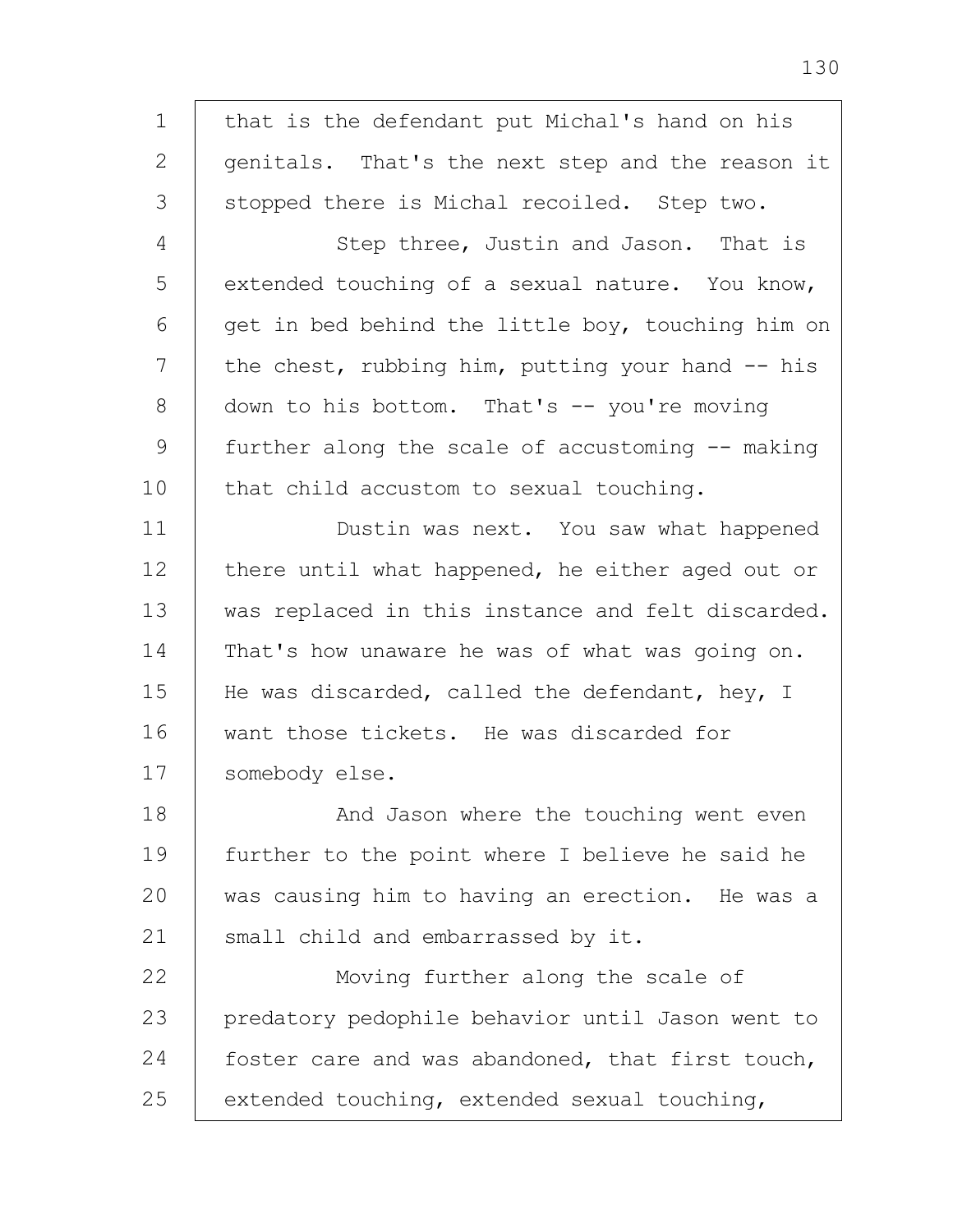1 2 3 4 5 6 7 8 9 10 11 12 13 14 15 16 17 18 19 20 21 22 23 24 extended sexual touching of a sexual nature extended even beyond that until Jason is abandoned. Do you remember him -- I got to tell you. There's a kid who served his country in a war. He came back and talked about -- can you imagine how difficult that must have been? He served his country in combat and came back and talked about how he as a child that Jer, over there, would call him and get him out and adopt him. That's exactly how he's shrewd, predatory pedophiles sees the weaknesses and vulnerability and they start with what's already there and they move and pray on that. Then after that you saw Sabastian and Aaron and Brett where the predatory sexual behavior became full blown and included intercourse, oral and anal intercourse. That's what happened. You also saw interestingly enough bookended at the gates that this trial involves, two things that the predatory pedophile also engages in. What he thinks are relationships. He thinks these are relationships and  $I$  -- you may have seen me. I picked up my pen when the

Court talked about one of the instructions that

131

25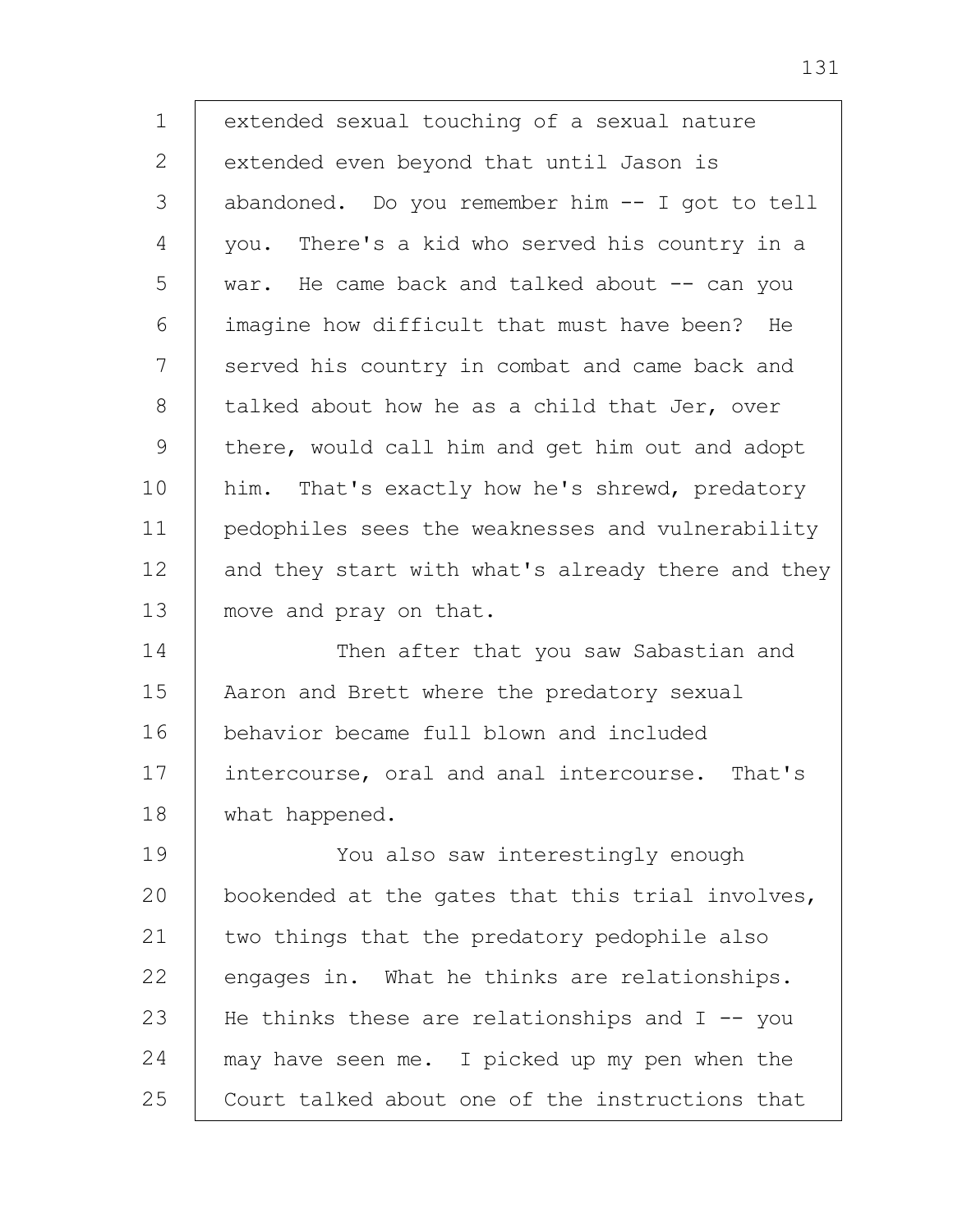1 2 3 4 5 6 7 8 9 10 11 12 13 14 15 16 17 18 19 20 21 22 23 24 25 he was going to give at the expense of the child -- at the expense of the child because that's really what's going on here, too, as well. The predatory pedophile in his mind -and that's an expression the defendant sometimes uses. In my mind I did nothing wrong. The predatory pedophile also has a spectrum of treatment of his victims and that in this case you saw some of that as well. That is the spectrum of treatment that you'll often see in adult relationships of some people with sexual partners. Some they get, you know, two adults and a guy says I don't want to see you or the girl says no. Then the guy the next time, they go a little further with somebody else and then a little further with someone else. Then he'll have a relationship, you know, an extended relationship -- what in their mind they believe is a full-blown relationship with these sexual components. They think it's a real relationship. Aaron and Brett at the one end. Aaron at the other end. Then you saw the other thing that you see in adult relationships, someone who is basically, you know, miss -- uses, misuses, and abuses in a sexual way, a partner who they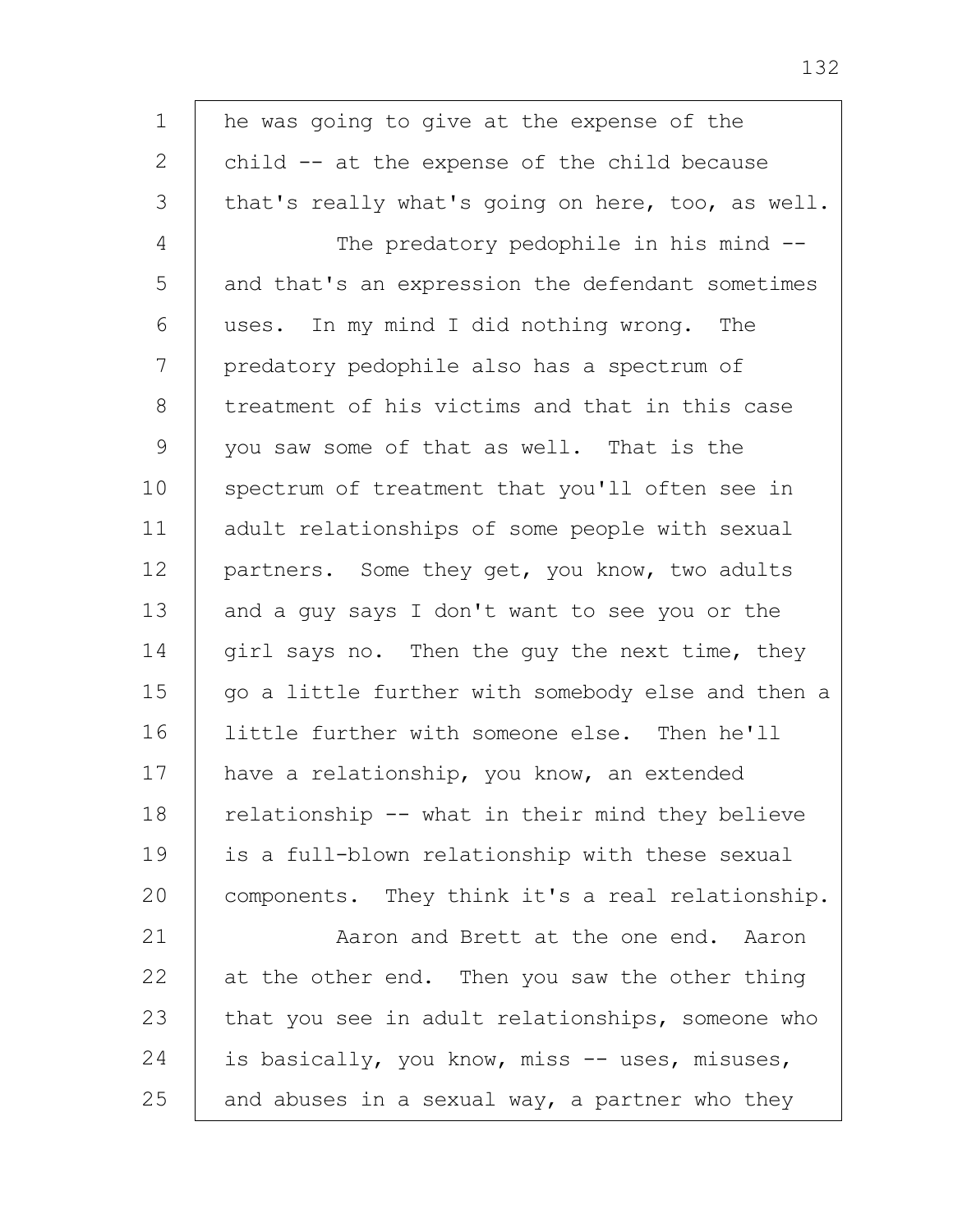| 1             | think not -- little Ryan Rittmeyer because he was |
|---------------|---------------------------------------------------|
| $\mathbf{2}$  | fully violated as well but not in a relationship. |
| 3             | So, again, you see -- you saw in this             |
| 4             | case, in the testimony you heard, you saw both    |
| 5             | the spectrum of grooming behavior and you saw the |
| 6             | spectrum of relationships that the predatory      |
| 7             | pedophile engages in. The person with the psycho  |
| 8             | sexual disorder fixated on adolescent boys, you   |
| $\mathcal{G}$ | saw that in this case so.                         |
| 10            | You heard from some additional                    |
| 11            | Commonwealth witnesses, too, and I point them out |
| 12            | to you. Ron Schreffler, also part of the vast     |
| 13            | conspiracy, Jessica Dershem.                      |
| 14            | And Ms. Dershem is owed a vote of                 |
| 15            | appreciation because she took very, very detailed |
| 16            | and specific notes which have come back a bit to  |
| 17            | haunt the defendant. Because can you imagine a    |
| 18            | man in his -- I don't know sixties at the time    |
| 19            | saying $--$ telling a 13-, 14-year old boy, 12-,  |
| 20            | 13-year old boy I feel used? That again is an     |
| 21            | indication of what's going on and the mentality   |
| 22            | of a person who thinks they have a relationship   |
| 23            | and this sexual component is okay. It's just      |
| 24            | part of it but we have a real relationship.       |
| 25            | Ms. Dershem took very detailed and                |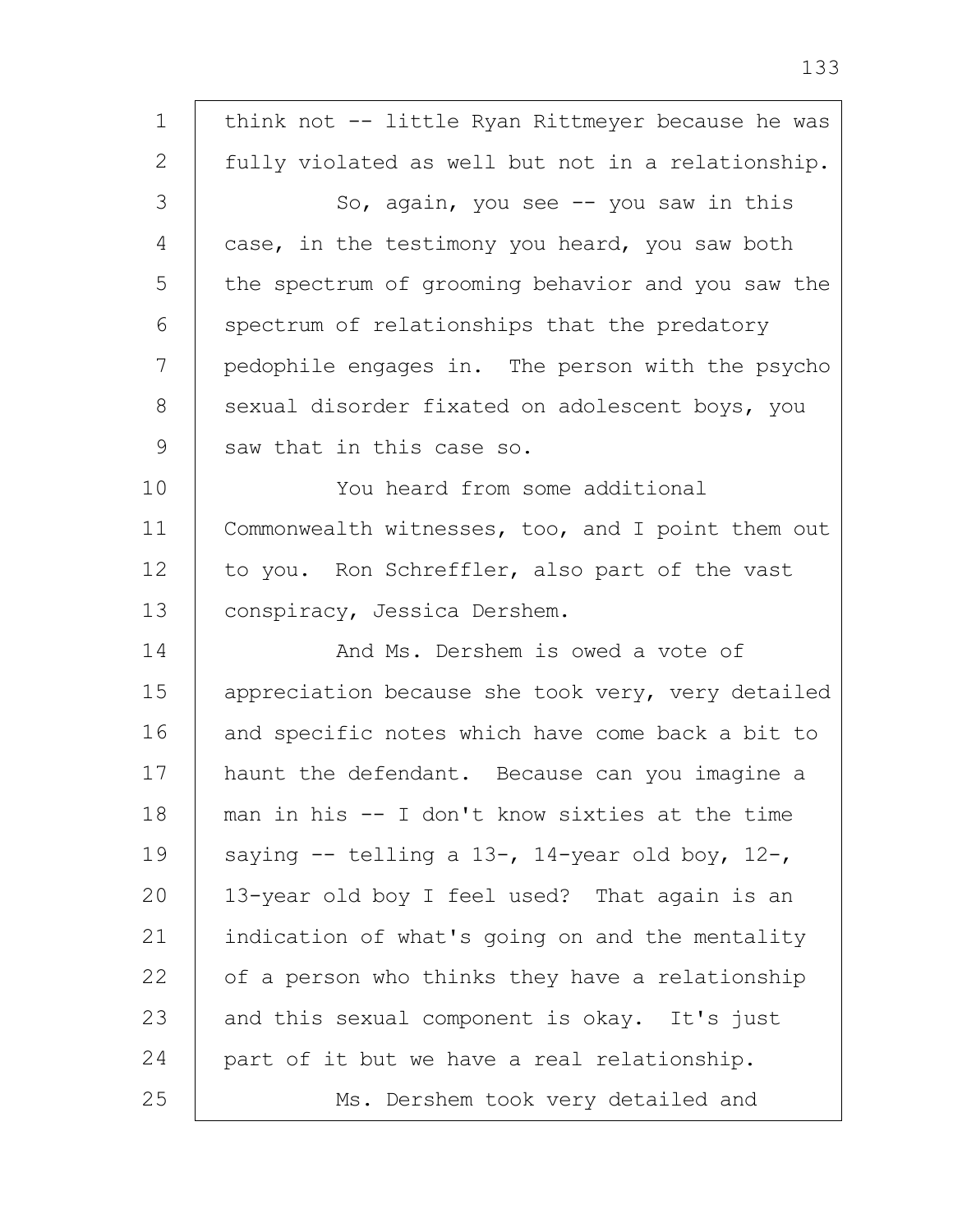1 2 3 4 5 6 extended notes about the things the defendant did. He admitted having Aaron laying on top of him for minutes at a time and crack his back, you know. That's what you saw there. So that was another one of the Commonwealth's witnesses, Ms. Dershem.

7 8 9 10 11 12 13 14 15 16 Joe Wilson, he's part of the conspiracy, too. Let's get him involved. We're now moving up in numbers and a person who had high regard and he was driving home he said that was kind of weird. That's what the defendant relied on. You know, his external appearances because pedophiles do not operate, commit their crimes in public in view of all. They operate in public when they can and what better way to do it than when you have access to a pool of vulnerable victims.

17 18 19 20 21 22 23 24 25 Not only that you have access, because of his position in Second Mile, he could find biographical data on all his victims. He could find out where they live, their phone numbers, find out their family situations. First of all, find out from them, walk up and introduce himself. I would like to hang out with you. You know, let's do something together. We'll work out.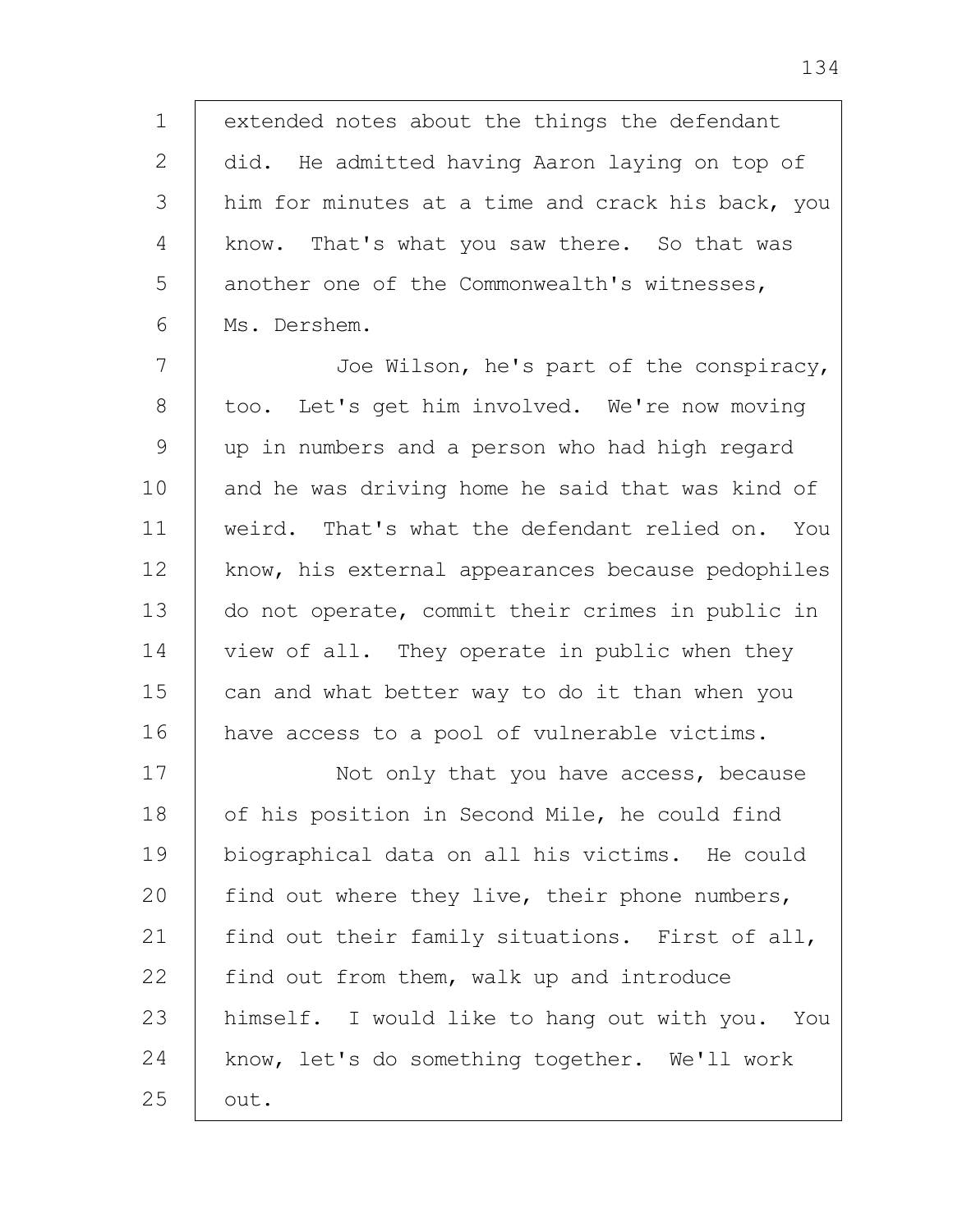| $\mathbf 1$  | And then he used in a way that -- you             |
|--------------|---------------------------------------------------|
| $\mathbf{2}$ | know, there was a reference a little bit in       |
| 3            | Mr. Amendola's closing, The Pennsylvania State    |
| 4            | University, The Second Mile, I find that somewhat |
| 5            | unpleasant -- let me put it this way -- because   |
| 6            | Pennsylvania State University, as I told you at   |
| 7            | the beginning of this trial, is not on trial      |
| 8            | here. Neither are The Second Mile. They're in     |
| $\mathsf 9$  | context here and I thought Mr. Amendola was       |
| 10           | trying to bring them into it and trying to make   |
| 11           | some of the consequences of what occurred here    |
| 12           | laid at the feet of Penn State or investigation   |
| 13           | of, God forbid, victims when the only consequence |
| 14           | that came throughout this case are the results of |
| 15           | the behavior of one man, this defendant.          |
| 16           | You saw the stuff he used to do with              |
| 17           | these kids. He would take them to football        |
| 18           | games. He would give him gifts, presents, and     |
| 19           | toys and give them Penn State shirts and he would |
| 20           | give them snowboards and things like that.        |
| 21           | And you know what? It's a sad thing.              |
| 22           | It's really a sad thing. When you think about --  |
| 23           | part of the job that I have to do involves tasks  |
| 24           | that are unkind. You know, they're cruel. They    |
| 25           | could be considered cruel. You recall at the      |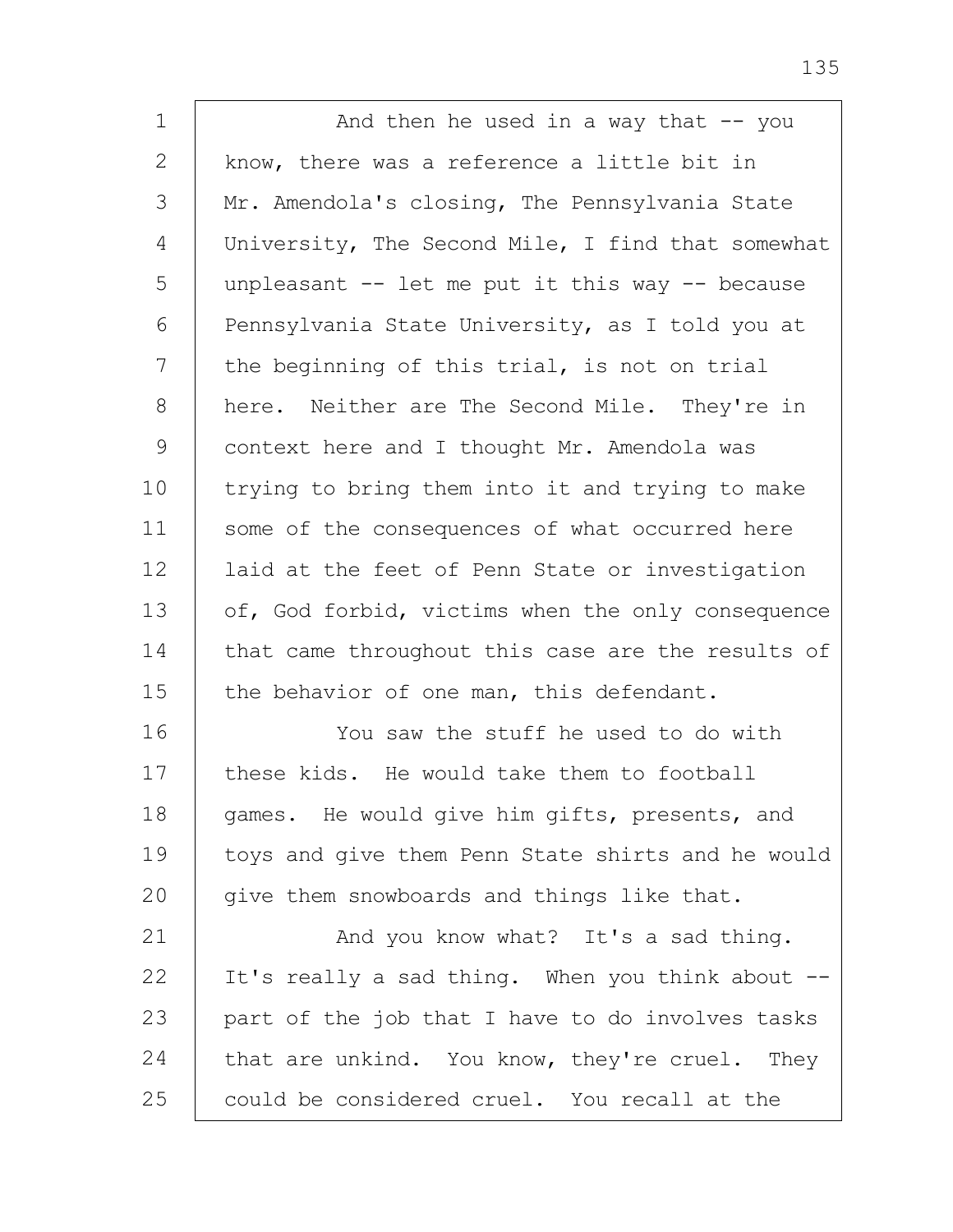1 2 3 4 5 6 beginning of this case in the opening, you know, I asked you to forgive me for things that I was going to do during the trial. I hope you have, as I hope the young men who I had to question, I hope they forgive me, too. But that's something that had to be done.

7 8 9 10 11 12 13 14 Whether or not Mr. Amendola calls it a conspiracy or not, because do you think for a minute that those young men didn't know what was going to happen? Maybe they didn't feel it as viscerally, feel it inside as much as the abuse that was heaped upon them, but they knew. They knew they were going to be called liars. They knew they were going to be called money grubbers.

15 16 17 18 19 20 Because I told them. Because it's a bad practice to expect someone to tell you the truth when you won't tell them the truth. I told them what was going to happen. I'll live with that, as will they. But I hope they forgive me, and I hope you forgive me so.

21 22 23 24 25 I want to talk about Mr. McQueary for a second. And Buck Petrosky as well. I think his nickname -- was his nickname Buck? Ron Petrosky. He said his nickname was Buck. Because there are eight victims you heard from in this case, some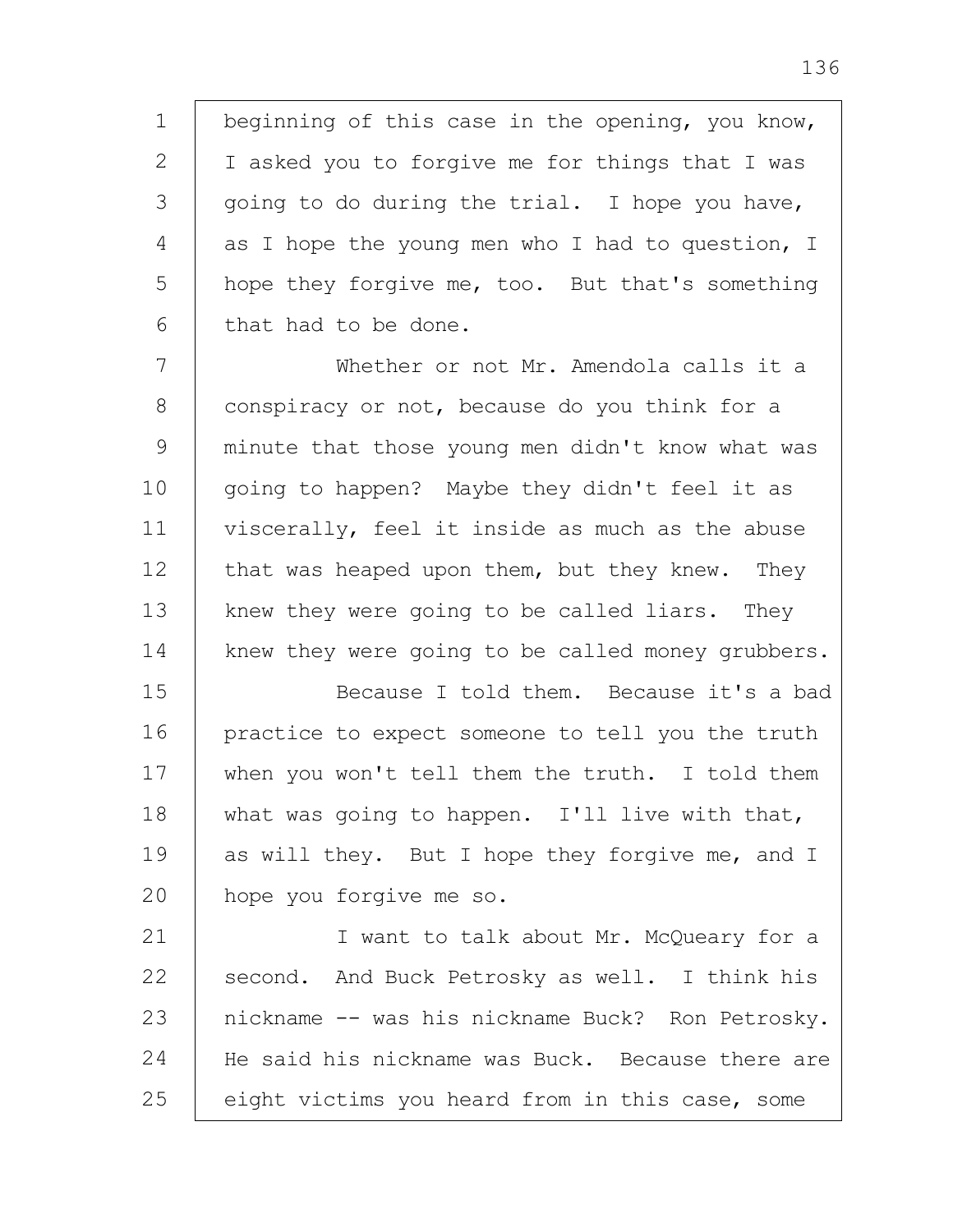1 2 3 4 5 6 7 8 9 10 11 12 13 14 15 16 17 18 19 20 21 22 23 24 25 of them are here today. I might get paid for my services from one of them if I have the opportunity, but two are not and that's why I have to talk about Mr. McQueary. Because just as I had to speak up for Corporal Leiter, I have to speak up a bit for Mike McQueary, too. Because Mike McQueary grew up in State College. I believe he told you that. If he didn't, I'm sorry I'm adding to the record. But he went to Penn State and was quarterback and, you know, can you imagine anything more great for a guy who grew up in the State College to being quarterback for Penn State and then coming back and coaching and how great that must feel? Can you imagine the shear shock that he must have experienced when he saw a person he had known for ten years as a coach. Now he's on - the defendant was on the defensive side. So they didn't interact much. He's probably just a distant figure but still a coach. And that's why I want to speak up for Mr. McQueary because, you know what? Mr. McQueary has been characterized, and the defense wants to have it two or three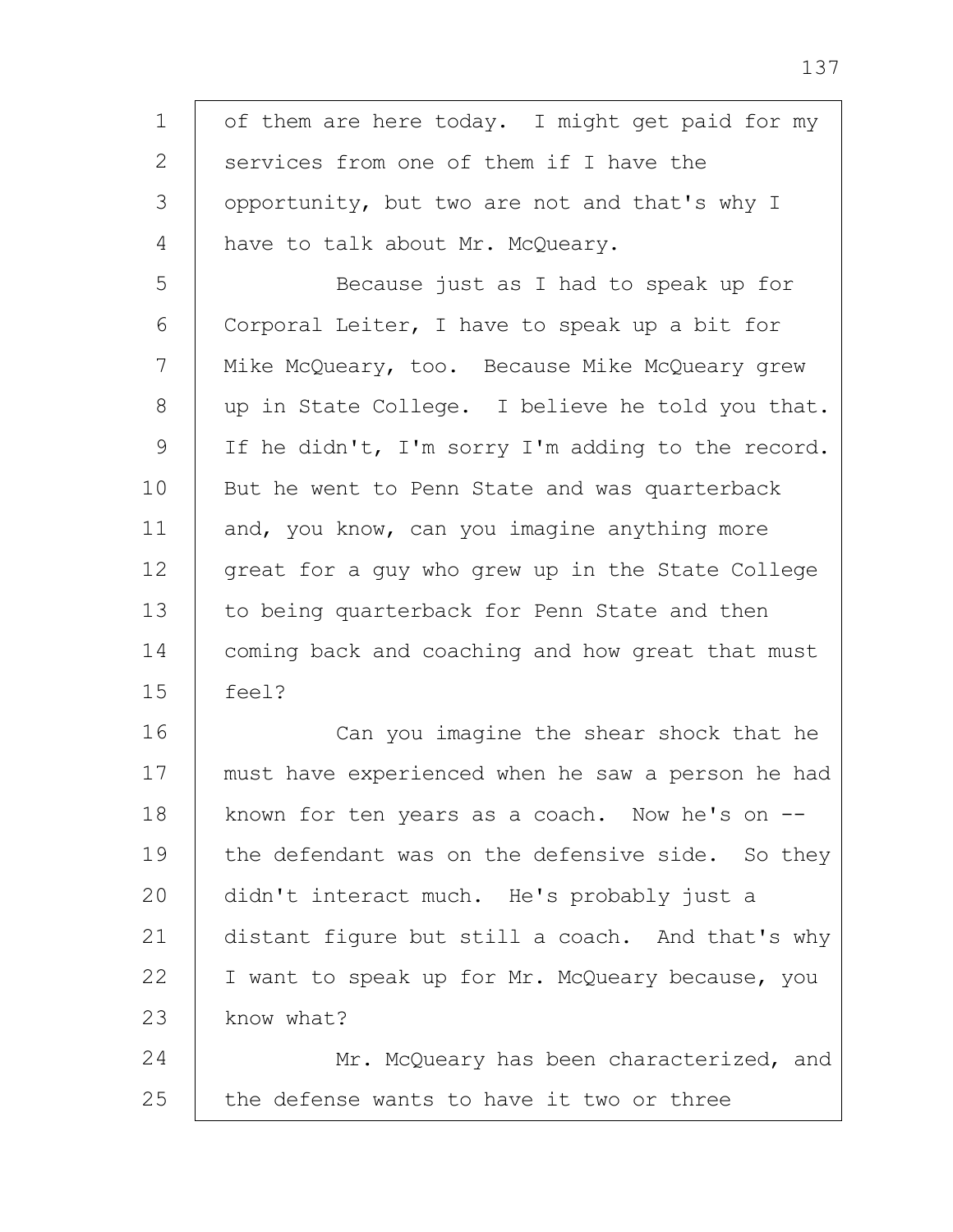1 2 3 4 5 different ways. I think sometimes they seem to be calling him a liar and sometimes they seem to be saying he just misunderstood. But they want to have it both ways. But whatever it is, it's critical to Michael McQueary.

6 7 8 9 10 11 12 13 14 15 16 17 18 19 Michael McQueary, like a lot of people here, like a lot of people in this case, like a lot of people in life is not perfect and may deserve some criticism, as do I. But I think that you have to think about what happened to him that night there when he saw what, to him, was probably almost an alien observation. He couldn't imagine this. And part of it was the person he had known for years. Part of it was the location. Part of it was a small child and part of it probably was the fact that it was homosexual activity, all of which was just so strange to him that you can understand the shock that he felt.

20 21 22 23 24 25 And obviously this, that he has been criticized for not going to the police and the only real mention I'll make during this case, you know, he went home and he talked to his dad. I'm never going to criticize someone for looking to their father, to an elder for good advice before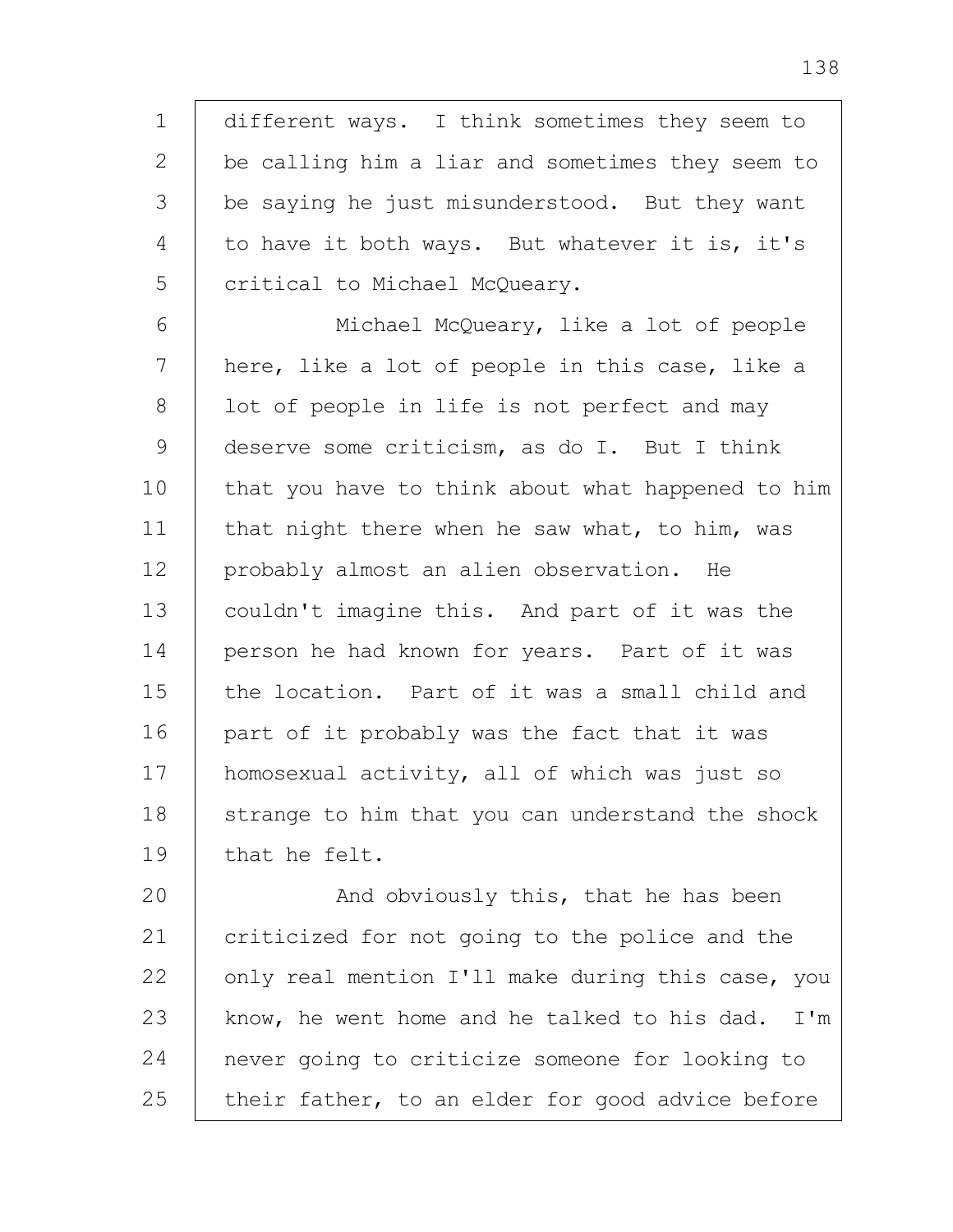1 2 3 4 5 6 7 8 you do so anything. You're trying to process this shocking event. He went to his dad, and his dad told him to go see, you know, Coach Paterno, you know, and I think most people are familiar with it. I think the defense pretty much said it. Joe Paterno was the go-to guy. And he went to the go-to guy to find out what to do. He expected something to happen.

9 10 11 12 13 14 15 16 17 18 Mike himself is regimented -- the football team is regimented. You go to the boss and the boss takes care of things. Did he meet the mark that night? Did he live up to the standard that all of us wished or think or would like to think that we would live up to, that we would automatically do the right thing instantaneously leap into action and take every appropriate and right step? You can say that he didn't.

19 20 21 22 23 24 25 But I'll say this for him in his defense. He's met the mark on everyday since. He accepted the criticism. He's come into court, more than most, grand jury, other hearings. He's met the mark. He stood up to the criticism. He hasn't revised history. He's done -- he did what he did and he says what he did.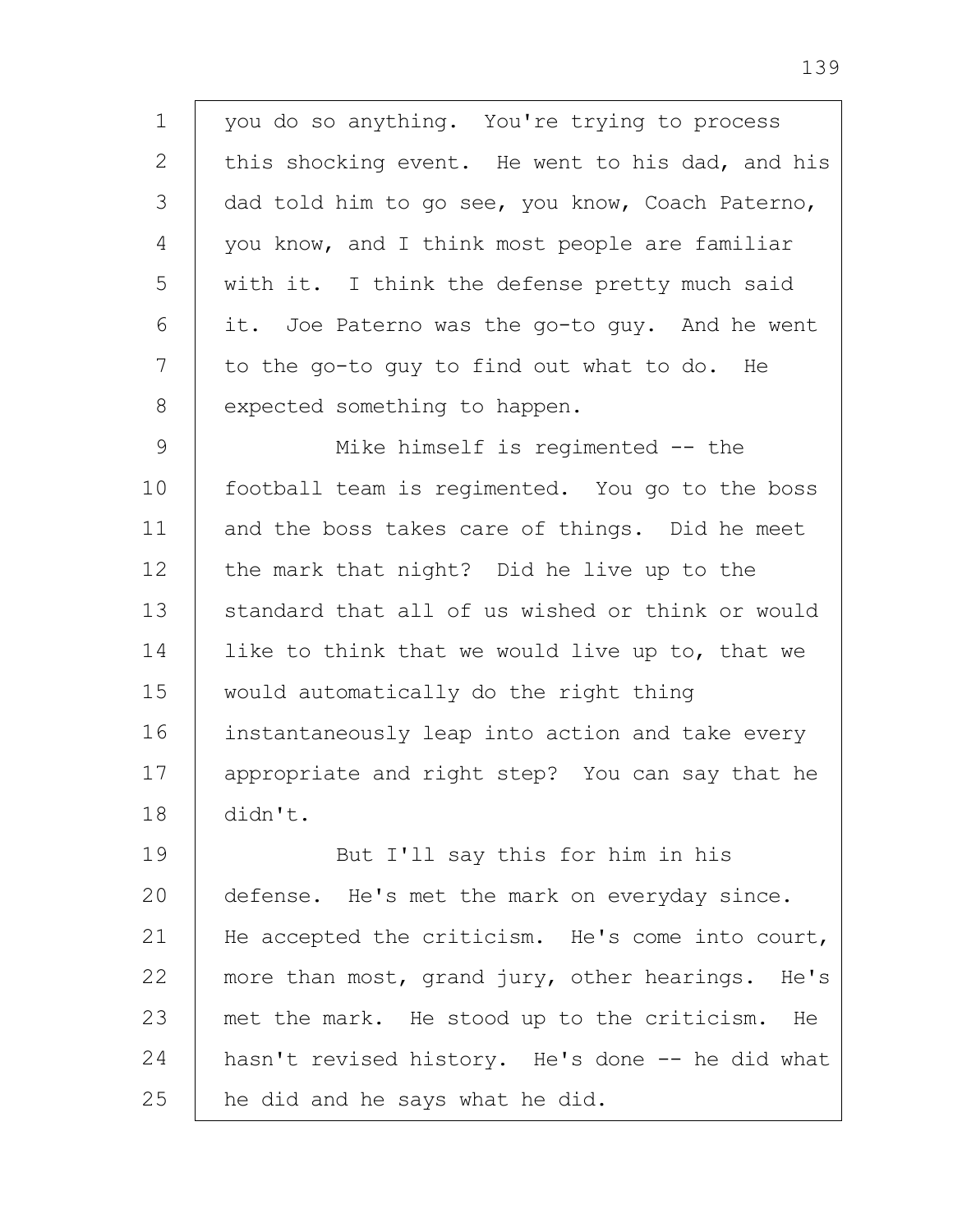| $\mathbf 1$   | So I would be happy if I failed to meet             |
|---------------|-----------------------------------------------------|
| 2             | the mark just once or twice in my life. And I       |
| 3             | would be upset if a day in which I failed to meet   |
| 4             | the standard which I set for myself or that         |
| 5             | others had set for me were expected of him became   |
| 6             | a big public spectacle. That would be a sad         |
| 7             | thing. But, again, he's part of the conspiracy,     |
| 8             | too. Because this conspiracy has cost him his       |
| $\mathcal{G}$ | job. You know, his name has become widely           |
| 10            | disseminated publicly. He'll probably have a        |
| 11            | difficult time ever doing what he loved to do,      |
| 12            | coach. But he stepped up, took the oath, and        |
| 13            | told you what he saw and he told you repeatedly     |
| 14            | and consistently. What does he get for it? He's     |
| 15            | called a liar or a boob or, you know, a             |
| 16            | miss-observer and I was just waiting -- I was       |
| 17            | just waiting for Mr. Amendola to say that wasn't    |
| 18            | sexual slapping sounds. That was snapping towels    |
| 19            | that you must have heard, which leads us to         |
| 20            | another question.                                   |
| 21            | The defendant, he had wonderful                     |
| 22            | opportunities to speak out and make his case.<br>He |
| 23            | did it in public. He spoke with Bob Costas.         |
| 24            | That's the other thing that happened to me for      |
| 25            | the first time. I had been told I'm almost as       |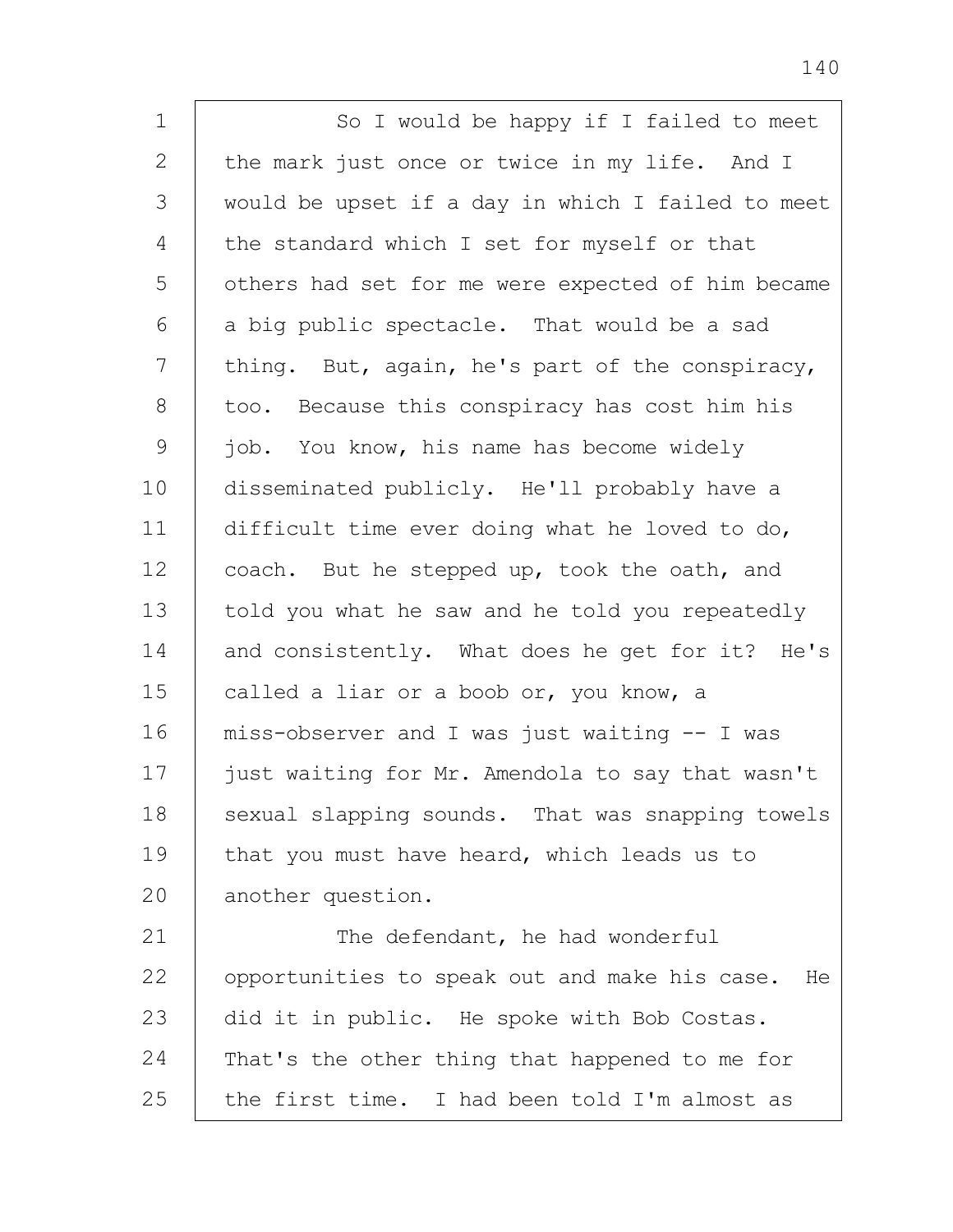| $\mathbf 1$   | good a questioner as Bob Costas, I think, or     |
|---------------|--------------------------------------------------|
| 2             | close.                                           |
| $\mathcal{S}$ | Well, he had the chance to talk to Bob           |
| 4             | Costas and make his case. What were his answers? |
| 5             | What was his explanation? You would have to ask  |
| 6             | him? Is that an answer? Why would somebody say   |
| 7             | that to an interviewer, you would have to ask    |
| 8             | him? He didn't say he knew why he did it. He     |
| $\mathcal{G}$ | just said he saw you do it. Mike McQueary. The   |
| 10            | janitors. Well, you would have to ask them.      |
| 11            | That's an answer?                                |
| 12            | Mr. Amendola did I quess as good a job           |
| 13            | as possible explaining -- he offered that his    |
| 14            | client has a tendency to repeat questions after  |
| 15            | they're asked. I would think that the automatic  |
| 16            | response when someone asks you if you're, you    |
| 17            | know, a criminal, a pedophile, a child molester, |
| 18            | or anything along those lines, your immediate    |
| 19            | response would be, you're crazy, no. What? Are   |
| 20            | you nuts?                                        |
| 21            | Instead of, are you sexually attracted           |
| 22            | to young boys? Let me think about that for a     |
| 23            | second. Am I sexually attracted to young boys?   |
| 24            | I would say, no, or whatever it is. But that's   |
| 25            | Mr. Amendola's explanation that he automatically |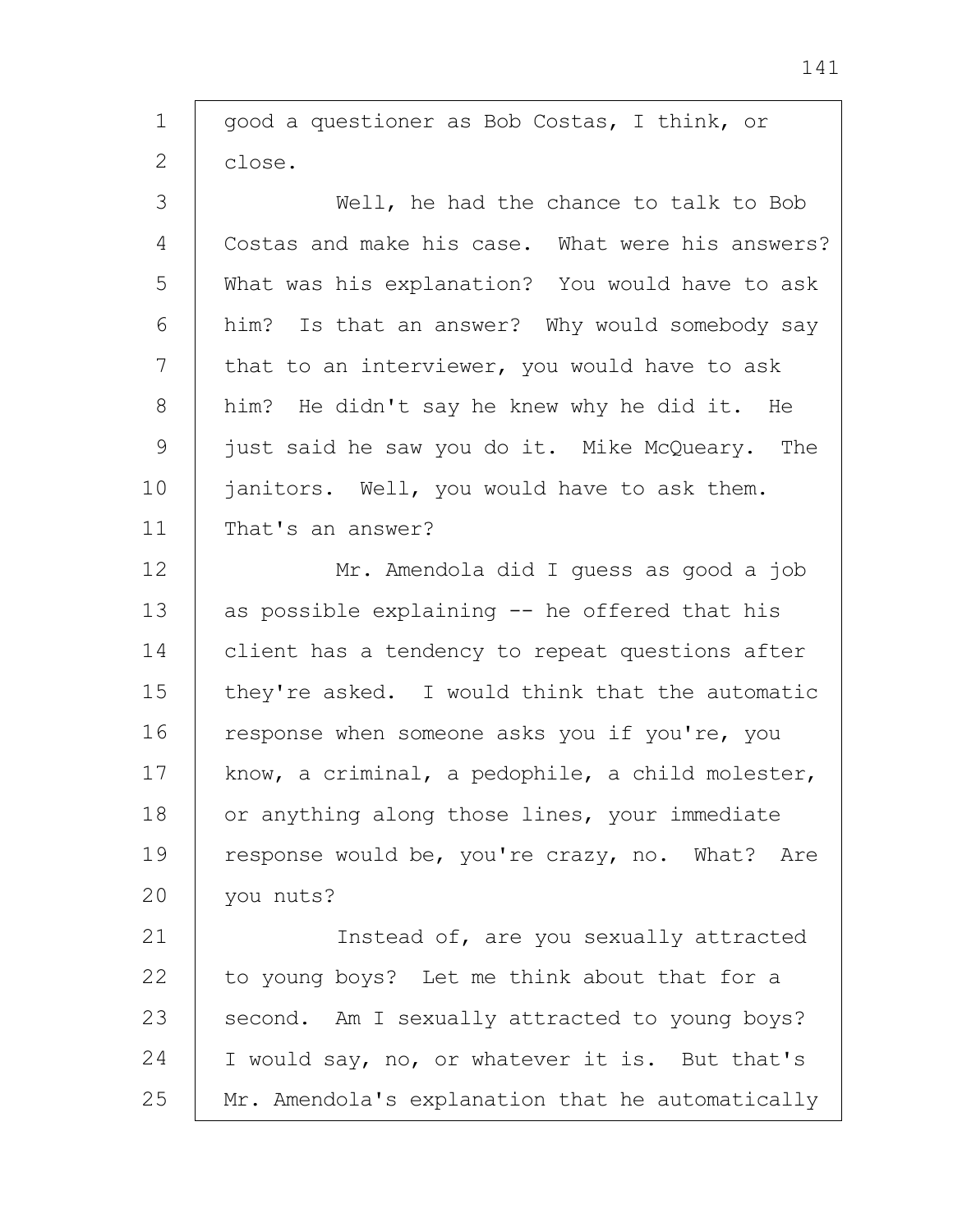1 2 3 4 repeats question. I wouldn't know. I only heard him on TV. Only heard him on TV. So that's his explanation there. He just enjoys young children.

5 6 7 8 9 10 11 12 13 Buck Petrosky and the other missing victim. You heard Buck Petrosky's testimony, and I would submit to you that Buck Petrosky is incapable of guile. He's a straightforward guy. What he said he saw, I would submit to you he saw. What he said he heard, he heard. What he described to you, he described to you in words that nobody could put in his mouth and nobody could extract from them unless they're true.

14 15 16 17 He said Mr. Calhoun came out shaking like a leaf, white, looked like they thought he was having a heart attack. He said what he seen this defendant done -- he seen this defendant do.

18 19 20 21 22 23 24 25 The Court instructed you, and will instruct you further, that this is what's called hearsay. And the reason you're allowed to hear and consider it is because it's what's known as an excited utterance. You know, an excited utterance is allowed in when the person who's making a statement, they're not in court but they gave it under circumstances that are so agitated,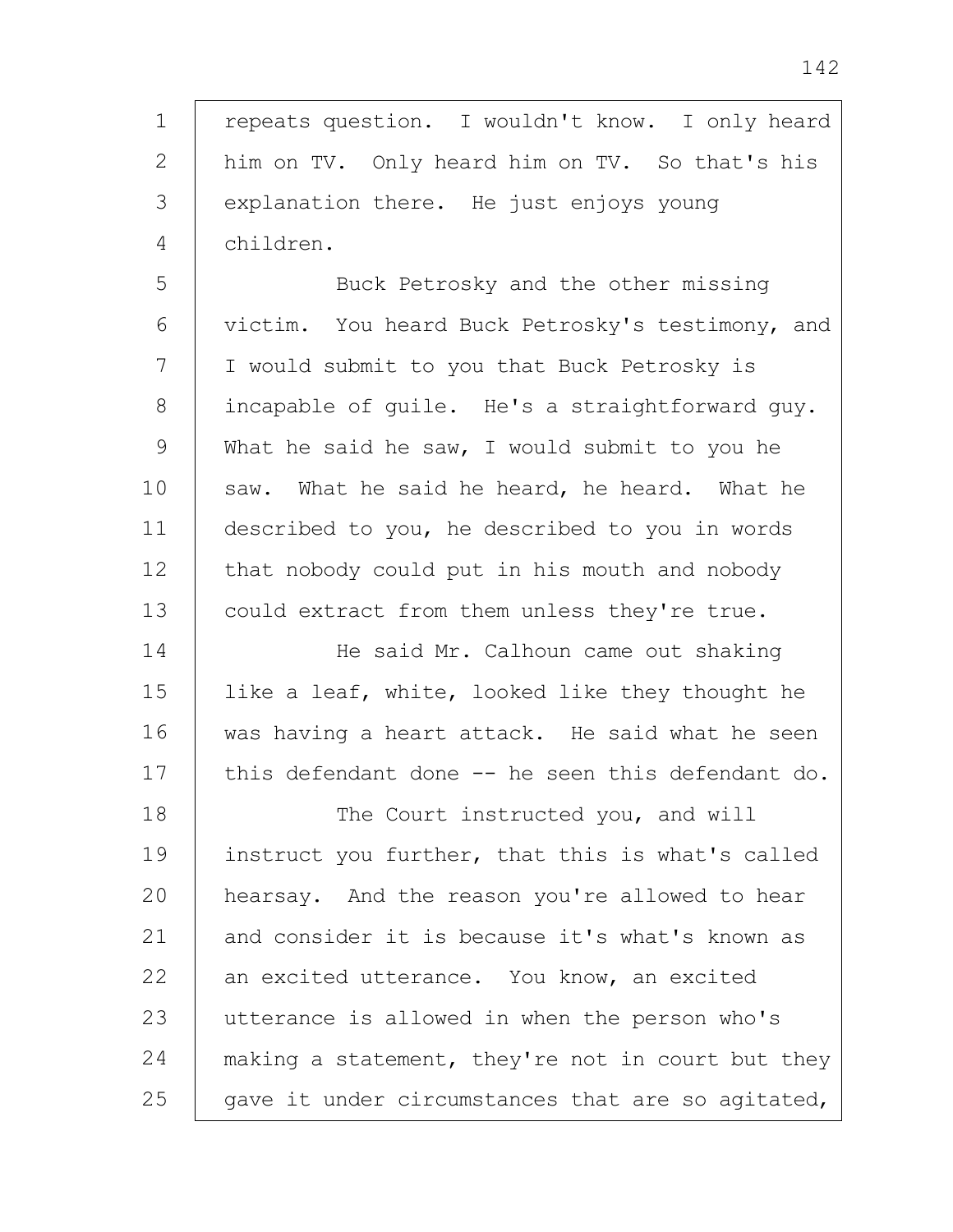1 2 3 4 5 6 so exciting that they're presumed to be reliable, you know, that event occurred. Like, you see a car crash and you turn the corner and say, oh my God, that car crashed just moments ago. That's why you heard that hearsay statement, that excited utterance.

7 8 9 10 11 12 13 14 15 16 17 The reason you can rely upon it and know that it's true and know that it occurred is because -- for a number of reasons. Number one, it's extremely physically descriptive. You recall the language. At first he said licking on his privates and then he said, you know, he was sucking on that poor boy  $-$  you know, you heard the words he said. Extremely descriptive and reliable. For that and other reasons and in addition to Mr. Calhoun, his physical demeanor, his presence, everything like that.

18 19  $20$ 21 22 23 24 25 But you also heard direct evidence of the events that surrounded that event, that is, Buck himself saw the pairs of legs in the shower. Buck himself saw the defendant leave. Buck himself saw the defendant take that little boy's hand as they walked out. Buck himself later saw not once, but twice, cruising through the parking lot that defendant.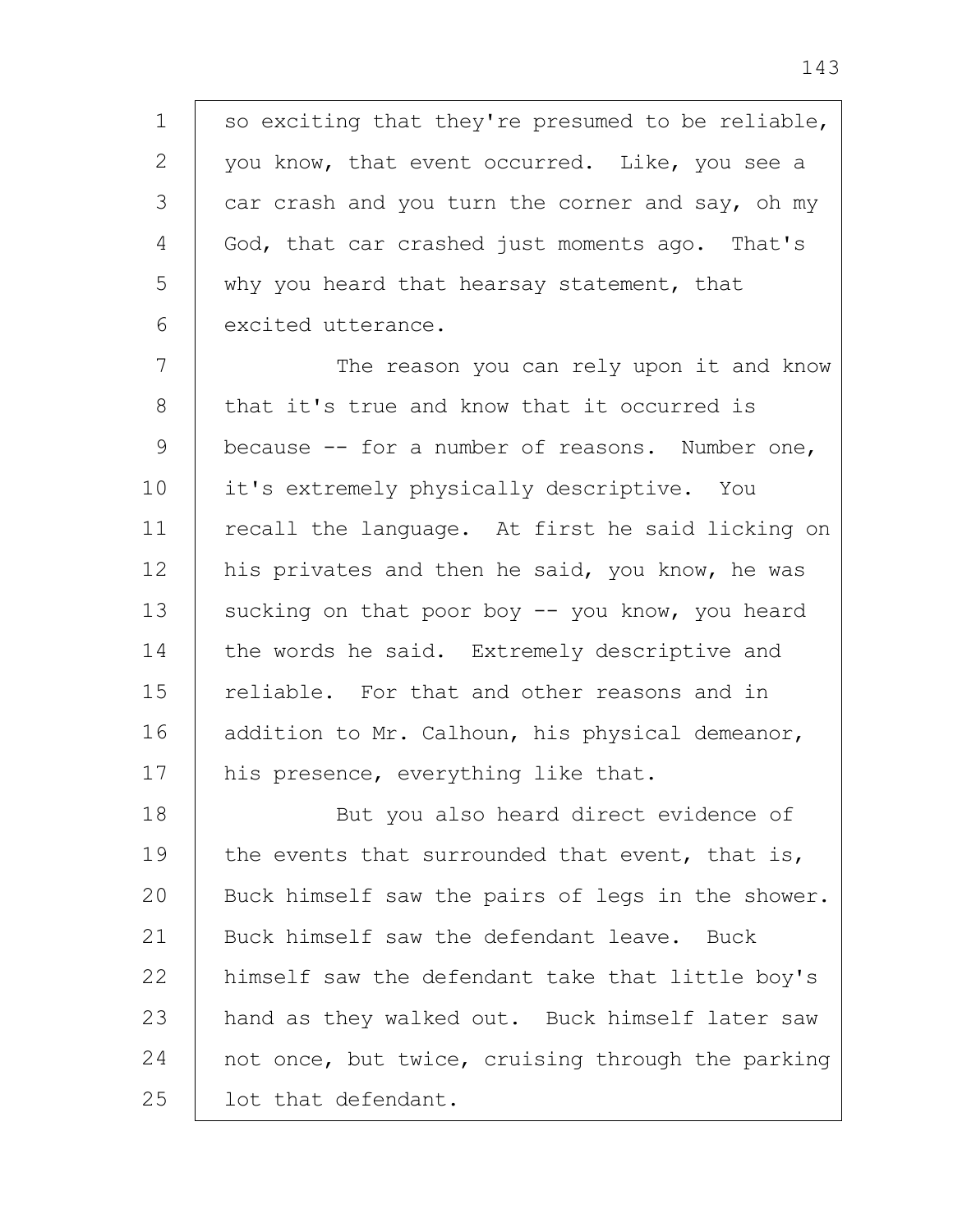| $\mathbf 1$   | All these direct evidence surrounding             |
|---------------|---------------------------------------------------|
| $\mathbf{2}$  | the events which give you incredible support for  |
| 3             | the reliability of what Jim Calhoun saw this      |
| 4             | defendant do because you know why the defendant   |
| 5             | came back here not once, but twice. I forget the  |
| 6             | times and your recollection counts. One was,      |
| 7             | like, you know, 10 or 11 and the other was kind   |
| 8             | of late, like 2:00 in the morning or something    |
| $\mathcal{G}$ | like that. I don't really recall. You know why    |
| 10            | he came back. He wanted to see if the whistle     |
| 11            | was going to be blown on him. He wanted to see    |
| 12            | what was going to happen because Jim Calhoun      |
| 13            | didn't make any secret about what he saw.         |
| 14            | There's an unfortunate thing. Again,              |
| 15            | Buck came forward and testified for us but those  |
| 16            | fellows got together and decided, well, hey, if   |
| 17            | anybody wants to speak up, it's Jim Calhoun. We   |
| 18            | didn't see anything. He's got to do it, and Jim   |
| 19            | Calhoun was soon gone from the job, part-time     |
| 20            | temporary job, and now gone beyond our reach      |
| 21            | because his mind is no longer capable of          |
| 22            | communicating with us. Does that cause you to     |
| 23            | doubt what the defendant did back in 2000 I think |
| 24            | it was? 2000. No. Jim Calhoun's words were        |
| 25            | clear through Buck Petrosky.                      |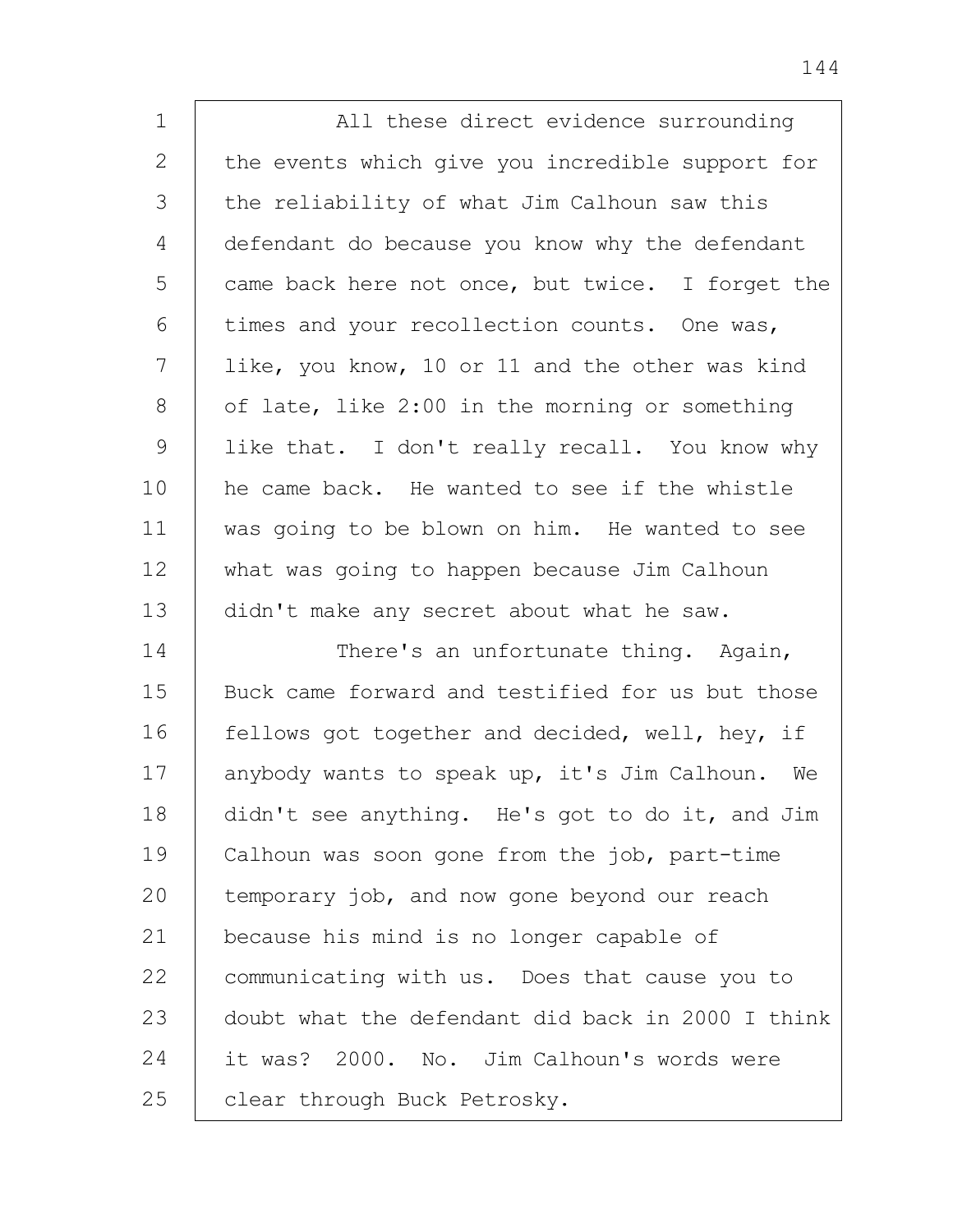1 2 3 4 5 6 7 8 9 10 11 12 13 14 15 16 17 18 19 20 21 22 23 24 25 The defendant's explanation on television, is there anything else that you missed? Mr. Amendola read it with great animation. I'm not sure if there was anything - any other important information communicated because he didn't provide you with something that could have been enormously helpful to us, could have solved many problems today. I think he's talked about this, you know, the shower incident. He didn't say and that's little Johnny, who I know now ten years later who lives around the corner. He forgot a name? He remembered the incident clearly. Why did he remember it? I mean, he showered with a lot of boys. Why did he remember this particular incident? He remembered it because he had seen Mike McQueary and he knew this day would come. He remembered it. He remembered that day. One thing he didn't which he could have provided to Bob Costas, he could have provided it to anybody at any time. He had the complete capacity to exonerate himself at the time and just say who was there because this is a day - remember, Mike McQueary, why remember him and not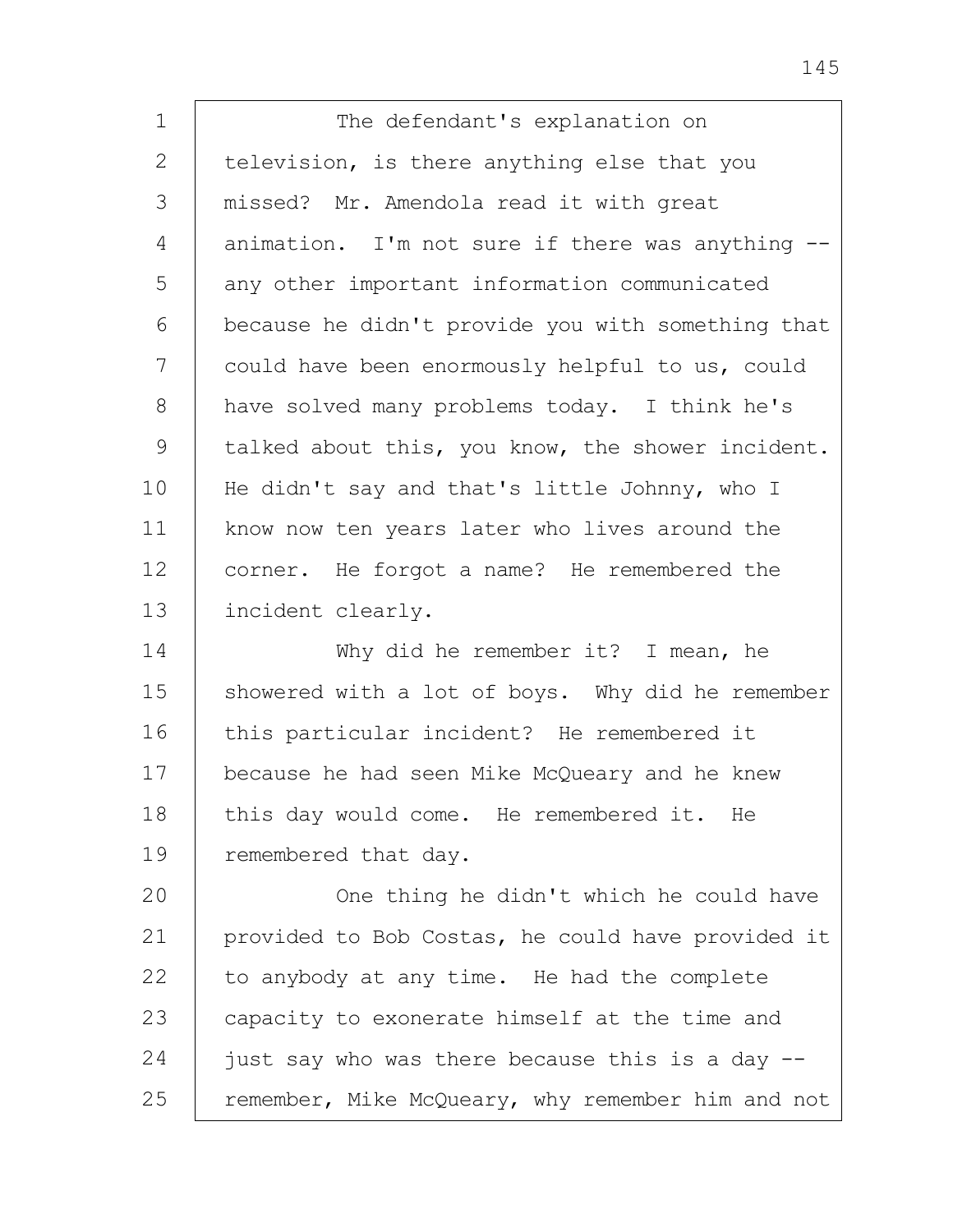1 2 3 4 5 6 7 8 9 10 11 12 13 14 15 16 17 18 19 20 21 22 23 24 25 the little boy you're soaping and just being innocently cleansing to? But he didn't provide that name to anybody, ever, certainly not to Bob Costas, no. He forgot that. Now, the acts that you heard the defendant engaged in, I would submit to you, you have heard defined by the Court, and you have heard described by the victims, indecent assaults, attempted indecent assaults, corrupting minors, involuntary deviate sexual intercourse, anal intercourse, oral intercourse, all with children. You will consider the testimony that you have heard from the witnesses, listen to the instructions the Court gives you, and determine, I would submit, beyond a reasonable doubt that the defendant's behavior response is appropriate for conviction on each of those charges. I will talk very briefly about some of the victims. I told I wasn't going to go over all their testimony. We don't have time. Zach Konstas. That's an indecent assault because, as the Court instructed you, something that gratifies the lust of the perpetrator at the expense of the child. You know that's what he's doing.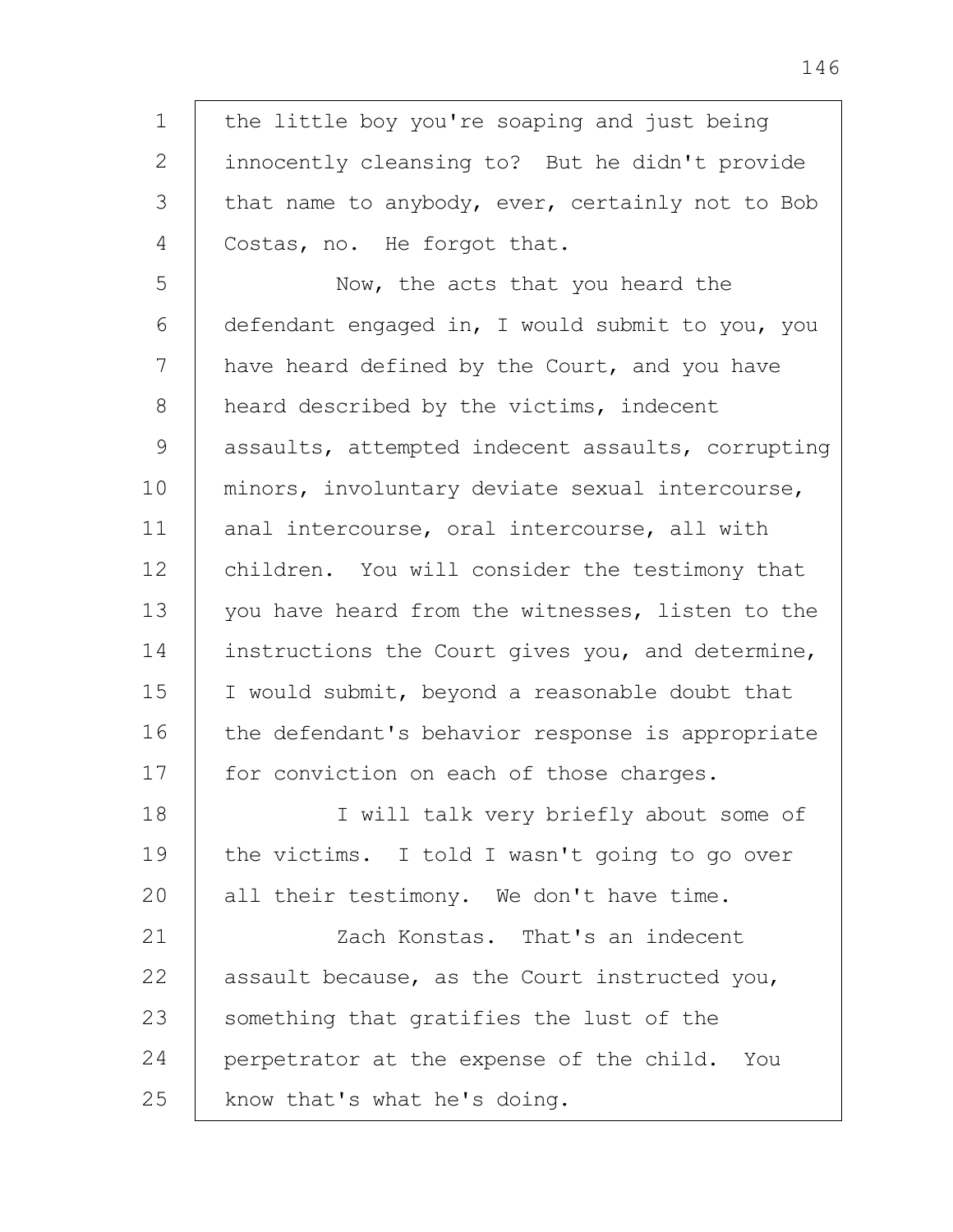| $\mathbf 1$ | Same thing with Michal Kajak, although            |
|-------------|---------------------------------------------------|
| 2           | much more clearly so because he put his hand --   |
| 3           | he put Michal's hand on his own genitals, clearly |
| 4           | the case there.                                   |
| 5           | The same applies to Jason Simcisko and            |
| 6           | to Dustin Struble, little boys he crawled into    |
| 7           | bed with.                                         |
| 8           | Involuntary deviate sexual intercourse            |
| 9           | applies to Aaron, Brett, Sabastian, and the       |
| 10          | little boy in the shower that Mike McQueary saw   |
| 11          | or the janitor saw, excuse me, and Mike McQueary  |
| 12          | saw, both of them, involuntary deviate sexual     |
| 13          | intercourse.                                      |
| 14          | Again, I would like to go in great                |
| 15          | detail about the testimony you heard from Brett   |
| 16          | and Aaron and Sabastian and Jason, but I can't.   |
| 17          | I'm going to talk a little bit about them because |
| 18          | there's a term that's used. It's a common place   |
| 19          | term in the law and sometimes in life. You see    |
| 20          | indicia of reliability, indications that you're   |
| 21          | seeing and hearing the truth when you hear        |
| 22          | something.                                        |
| 23          | I know that you were paying attention to          |
| 24          | each and every one of these witnesses when they   |
| 25          | testified. You saw a spectrum of responses, a     |

147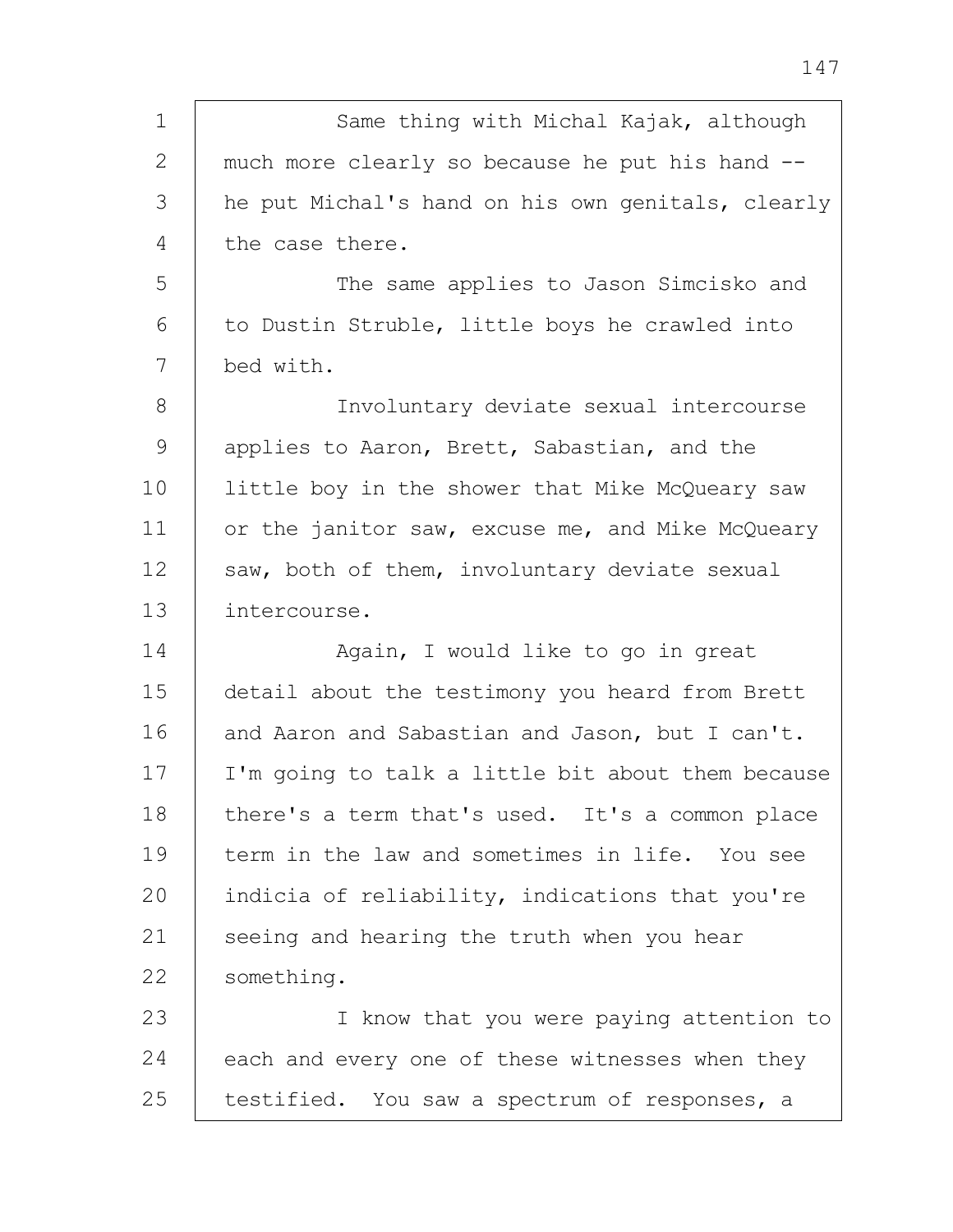1 2 3 4 5 6 7 8 9 10 11 12 13 14 15 16 17 18 19 20 21 22 23 24 25 spectrum of responses. Because of their nature -- because of the nature of the acts that had been committed upon them and because the way the courtroom process and the questioning process affected them. But in each and every instance, I would submit to you the indicia of reliability. Michal Kajak. It's funny. Some people -- Zachary is a little more affected now thinking about it than he obviously was then. But Michal Kajak I think if you recall his testimony he was clearly affected by the way, what he remembers of that incident. He said he told nobody. Nobody. Didn't want to talk about. It clearly affected him, you know. And Ryan, a little more styled. But then you think about Aaron and how it affected him. You saw the first day, the second day of trial and you saw how it affected him. In each of the witnesses, if you consider their testimony and consider in light of the things that I asked you to think about in terms of how you assess a witness's credibility, you will see that credibility ring through notwithstanding the conspiracy theories or the arm-twisting or money grubbing that the defense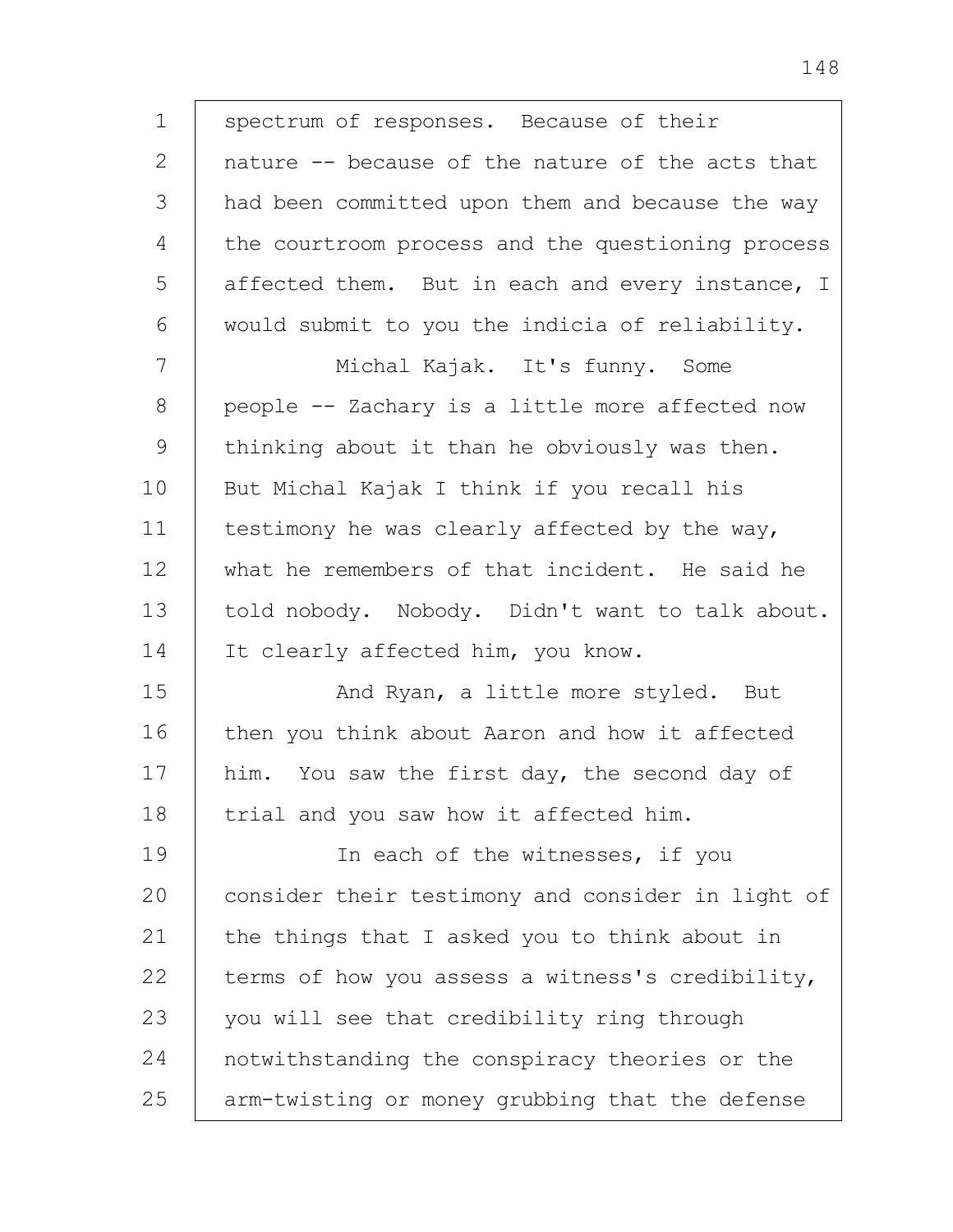1 2 3 4 5 6 7 8 9 10 11 12 13 14 15 16 17 18 19  $20$ 21 22 23 24 25 counsel alleges. All those things are there, those indicia of responsibility. I'm going to take a minute or two now and just take a look and see if there's anything that I forgot that Mr. Amendola spoke about that I wanted to mention to you. You don't mind waiting for a minute, do you? Is that okay? Oh, Mr. Amendola made a number of remarks about he was told that his client was not told not to take showers with kids. Well, that's not entirely true. He was told not to bring kids on campus any more, nowhere on the campus. He was told not to take showers with kids in 1998. It was later after Mike McQueary came forward he was told don't even bring kids on campus any more ever. That's it. Done. Oh, and Dawn Daniels. He criticized Ms. Daniels for -- he called her as a witness and then criticized her for getting an attorney three years after the investigation began and at the time when her address had just become known to the press. But now she's a money grubber. I guess she wasn't for three years and all of a sudden was. All this was after a grand jury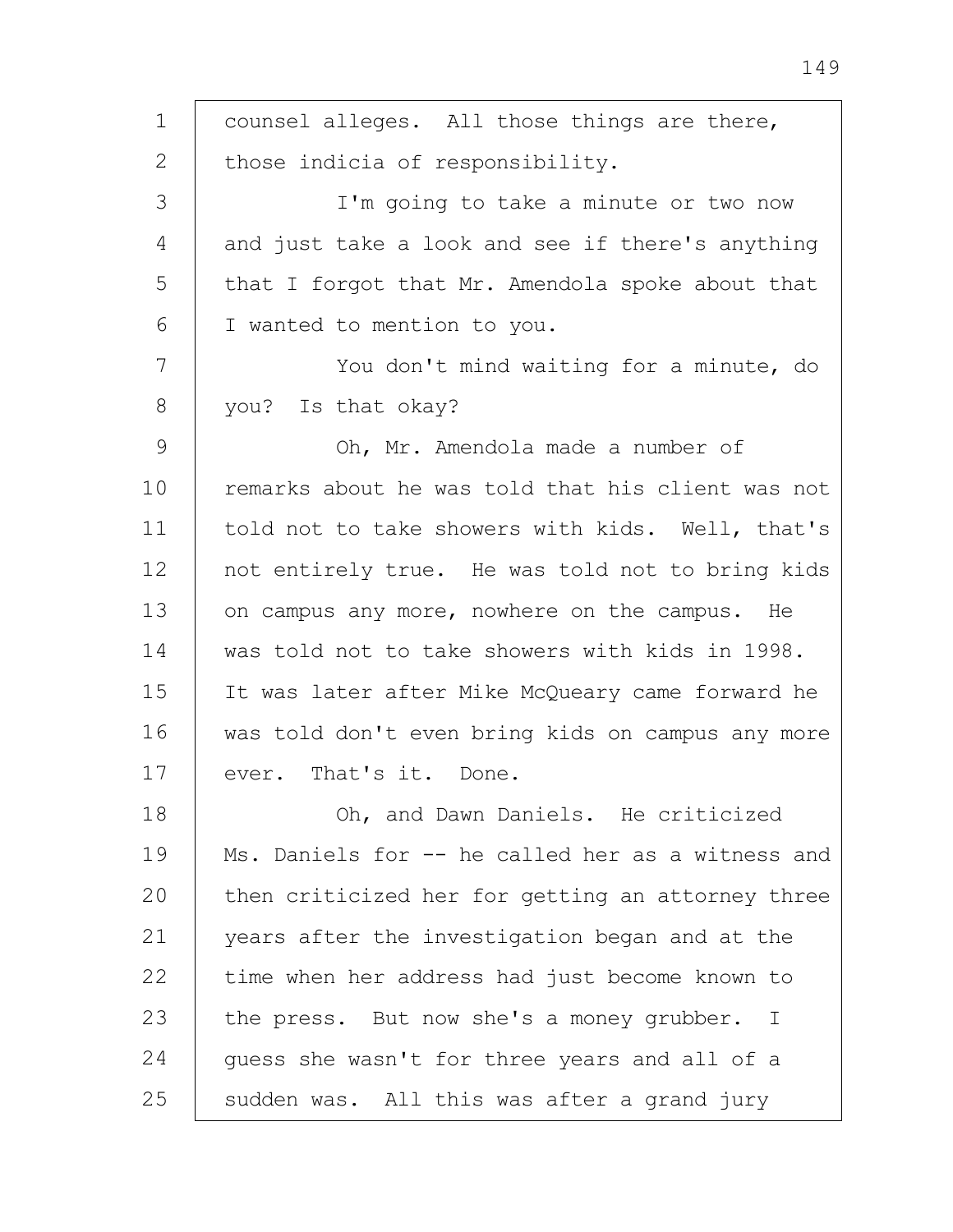1 2 3 4 5 6 7 8 9 10 11 12 13 14 15 16 17 18 19 20 21 22 23 24 25 investigation, after everything the defendant had done, that her son had become known and investigated but now all of a sudden she's bad. Same thing with Jason. Jason didn't even know he needed a lawyer. He thought I was his lawyer and somebody said you could use another lawyer. So he's a money grubber, too. The kid was abandoned by the defendant. He's now a money grubber. And you know what was interesting also? The defense witness, Mrs. Sandusky, who recollected knowing each of these boys but didn't recollect, I don't think, how many times each of them were there. Now, a couple things that are really, really useful and important in your consideration of Mrs. Sandusky. Because I told you earlier in my comments this but this business has cruelties involved in it and, you know what? Defense can through connection, through marriage, through legal force, they can make Mrs. Sandusky get on the witness stand and for whatever reason she can say whatever she says. But they cannot make me cruelly cross-examine her. I don't need to add -- add to the quantum -- to the quantity of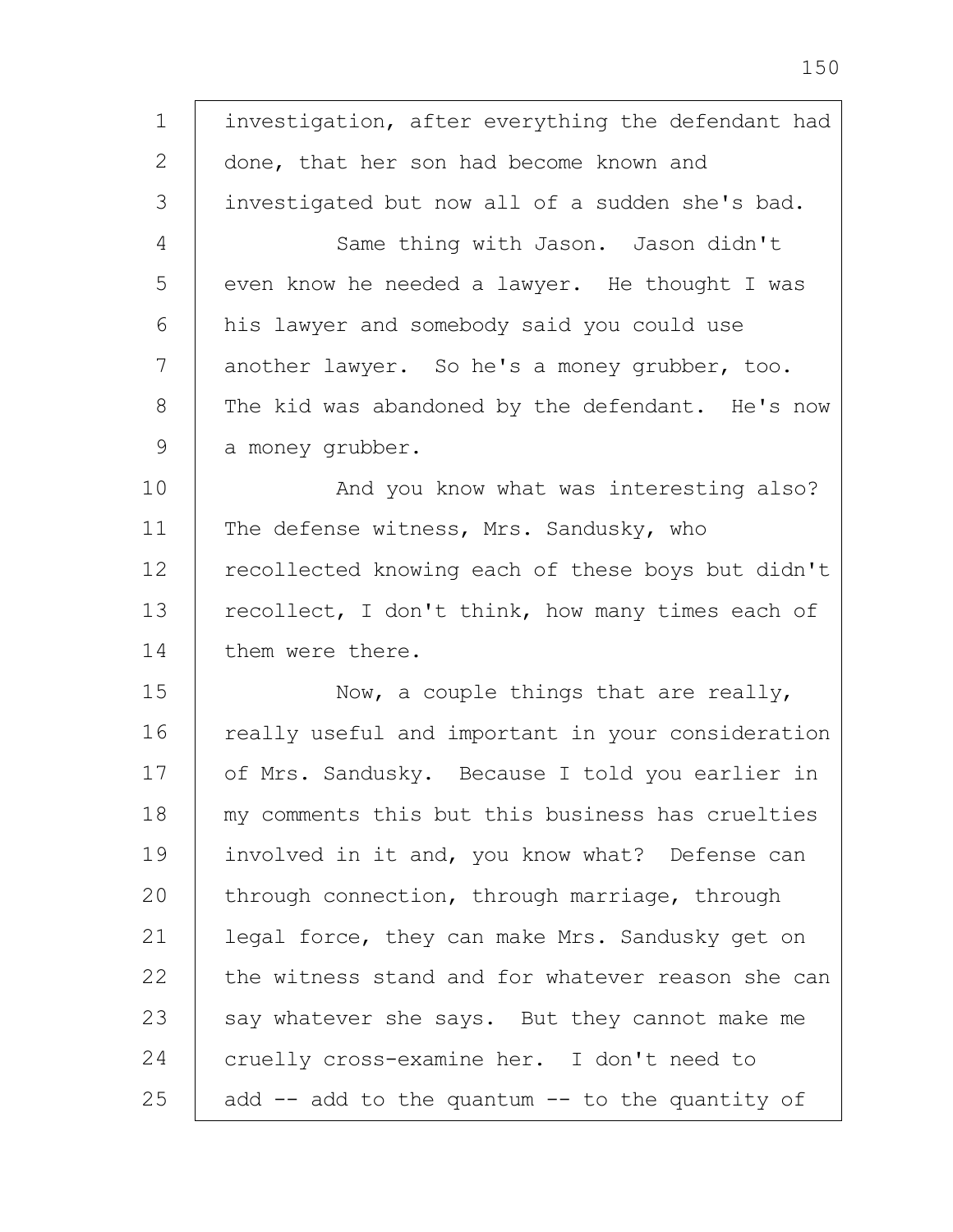1 2 3 4 5 6 7 8 9 10 11 12 13 14 15 16 17 18 19 cruelty involved in this case. I did have to do my job and ask a few questions. But I needed to add no more than that. But I will submit to you that there was one question that spoke volumes. The last question I asked because after acknowledging almost every one of those boys, except I don't think she remembered Ryan, every one of them. I asked her. Do you recall? Why would these boys lie? Do you remember her answer? I don't know why. I didn't ask the next question but you knew it was there and you know what the answer would be. You know they're not lying and the truthful answer would be I know they're not lying. That's what you heard there. Well, one or two other things and this actually came out interestingly enough on cross-examination of the mother of our last young

20 21 22 23 24 25 witness because Mr. Amendola, he remarked on it again in his closing and I don't  $-$  apparently he wasn't listening to the witness's testimony because he made a big deal about an adult male having anal intercourse and no injuries occurring.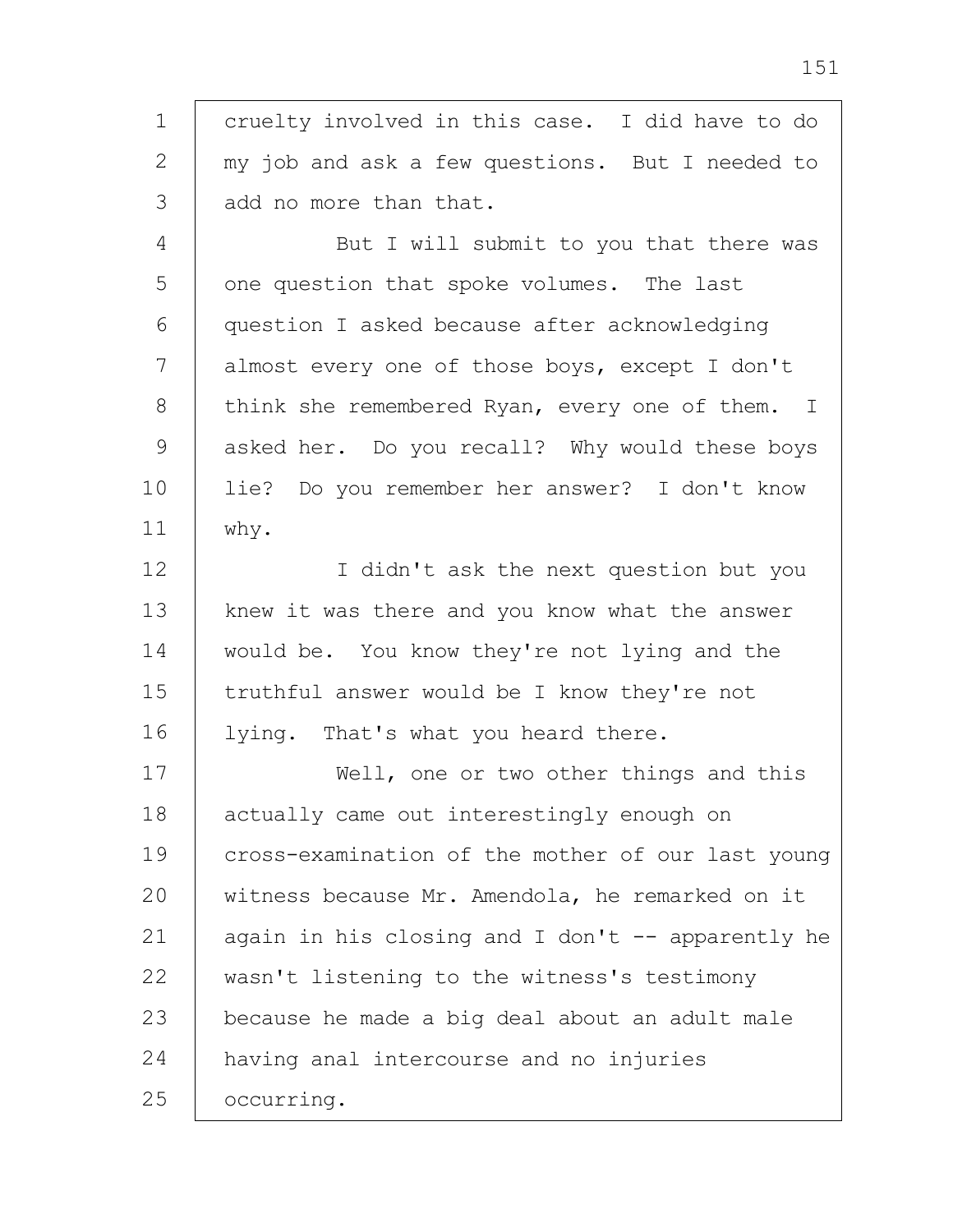| $\mathbf 1$   | You remember the testimony that you               |
|---------------|---------------------------------------------------|
| $\mathbf{2}$  | heard late that afternoon by a witness who was    |
| 3             | fidgety and a little injured. Said I dealt with   |
| 4             | it my own way. He didn't probe and neither did    |
| 5             | I. I didn't want to, and he knew he shouldn't.    |
| 6             | He asked one too many questions when he spoke     |
| 7             | with Angie and she said, well, yeah, he had       |
| 8             | trouble going to the bathroom and he was always   |
| $\mathcal{G}$ | missing his underwear. What does that start to    |
| 10            | tell you there?                                   |
| 11            | Because he was trying to be a little man          |
| 12            | about it and not talk to his mom but you know     |
| 13            | what was going on there. You know what this       |
| 14            | defendant did and you know the injuries he        |
| 15            | caused. And defense counsel will help you         |
| 16            | understand that. I thank him for that.            |
| 17            | So there you have it, and I think during          |
| 18            | the course of this case the testimony showed you  |
| 19            | what I told you you would see from the testimony. |
| 20            | That is I saw a serial predatory pedophile        |
| 21            | gliding through the victim pool to select the     |
| 22            | most vulnerable, weakest, those most in need of a |
| 23            | father figure at the expense of the child, the    |
| 24            | child who's looking for a father figure, a        |
| 25            | mentor, indecently assaulted, anally raped,       |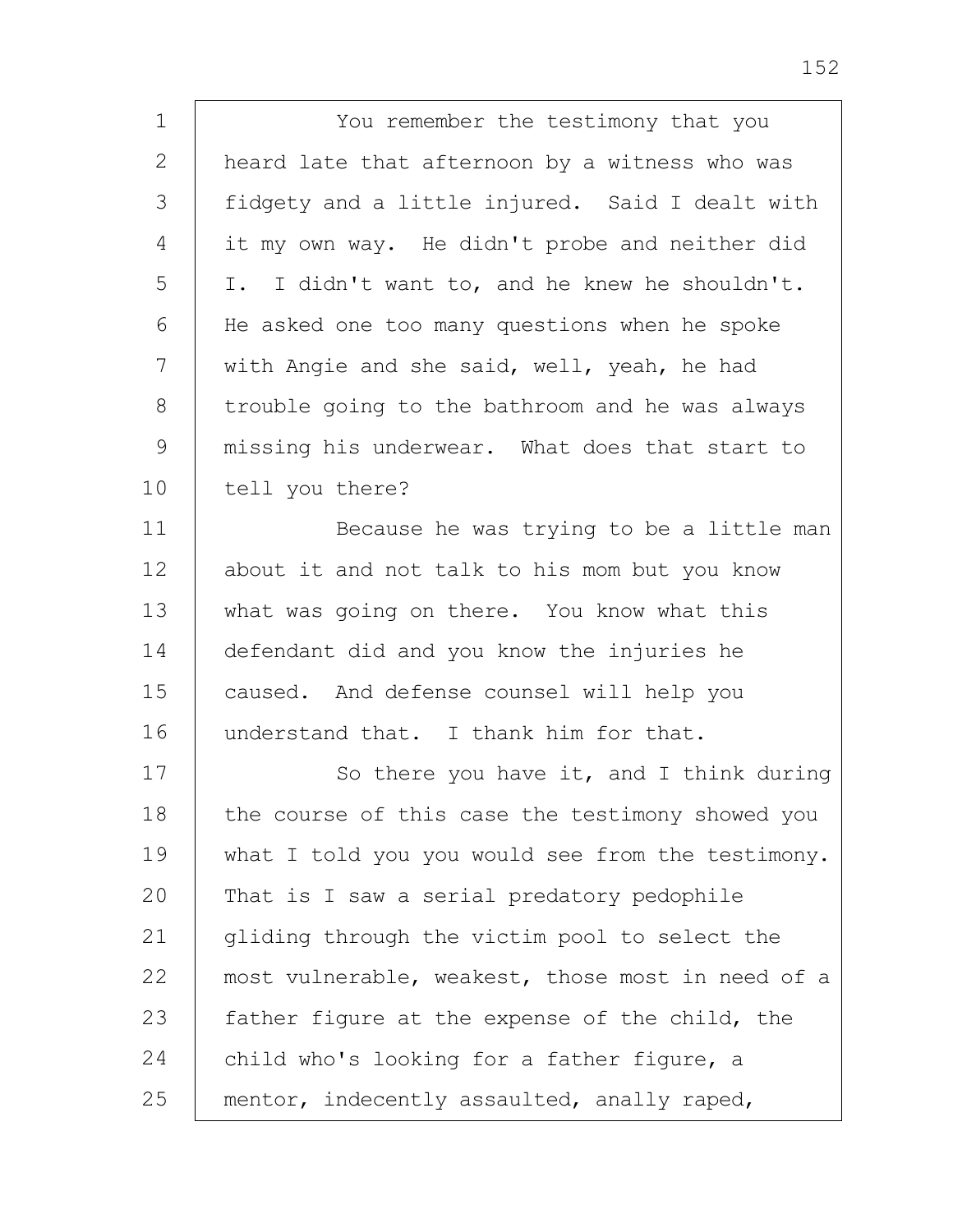1 2 3 4 5 6 7 8 9 10 11 12 13 14 15 16 17 18 19 20 21 22 23 24 25 orally raped, abused. Some were discarded. Some were forgotten. Some were stalked. Some were tracked. Some were written creepy letters to. What is love? Did you ever care about me? From a 60-year old man to a 15-year old. That's what you saw, the perfect serial pedophile. You heard it from the testimony. Now, I had a bunch of other stuff to show you, letters. They're in evidence. Pictures of the places where these things occurred, showers, saunas, basements, car. You'll see them if you need to. Pictures of the victims taken at the defendant's home and one with Aaron, you'll recognize his hair is wet in one of them. You see some of the looks on their faces sometimes reveal more pain than you can imagine. I know when I sit down I'll have forgotten to say many things. You saw an example of that during trial. We had to get a stipulation to Ron Petrosky's assessment of the victim's age because I forgot to ask him. Lawyers forget stuff, too. I know when I sit down I'll have forgotten that I would like to point out this or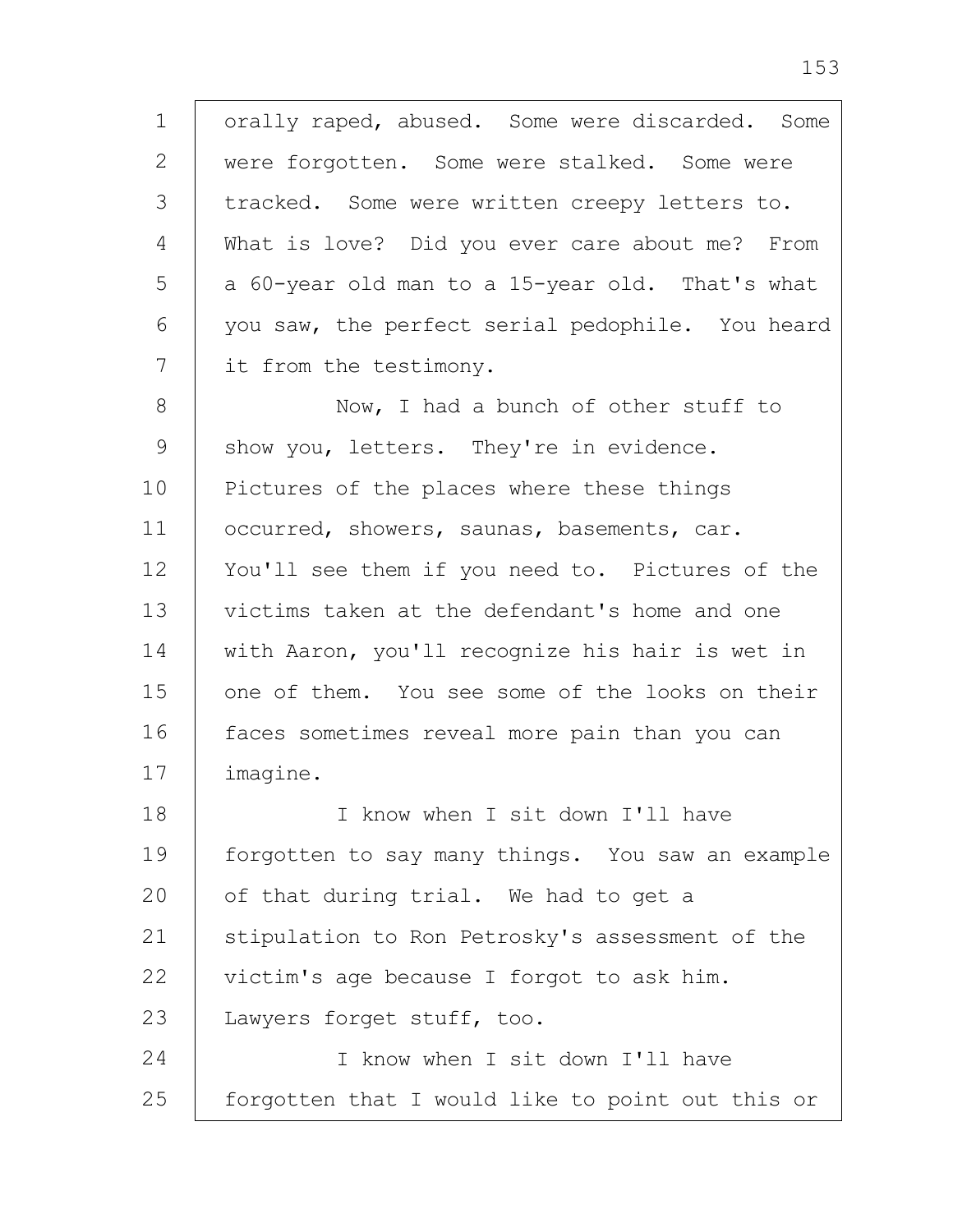1 2 3 4 5 6 explain that or talk about this, that, or the other. But I'm going to rely on your recollection of the testimony that has not been that long ago, starting with Brett and Aaron and moving through Sabastian, to remember them, and give a little justice.

7 8 9 10 11 12 13 14 15 16 And I'm going to conclude now and I think I'm done. I looked at my notes. Not much more to say. But I'll end kind of the way I did with a story and that is that when I started doing this a long time ago  $-$  I've been doing this a long time. I tried a lot of murder cases. And you do that for a while, and it can get you down because, you know, it's lives, young lives usually, wasted lives ended. It can get you down.

17 18 19 20 21 22 23 I remember I came home at the end of the day after trying one or two or three or four or five in a row and you know how you come home after work, and if you're a man, you put your stuff on your -- on the countertop. You ladies might take her stuff out of her purse and you put it on the countertop.

24 25 And I got home one day after the fifth or sixth or seventh murder trial. I said, you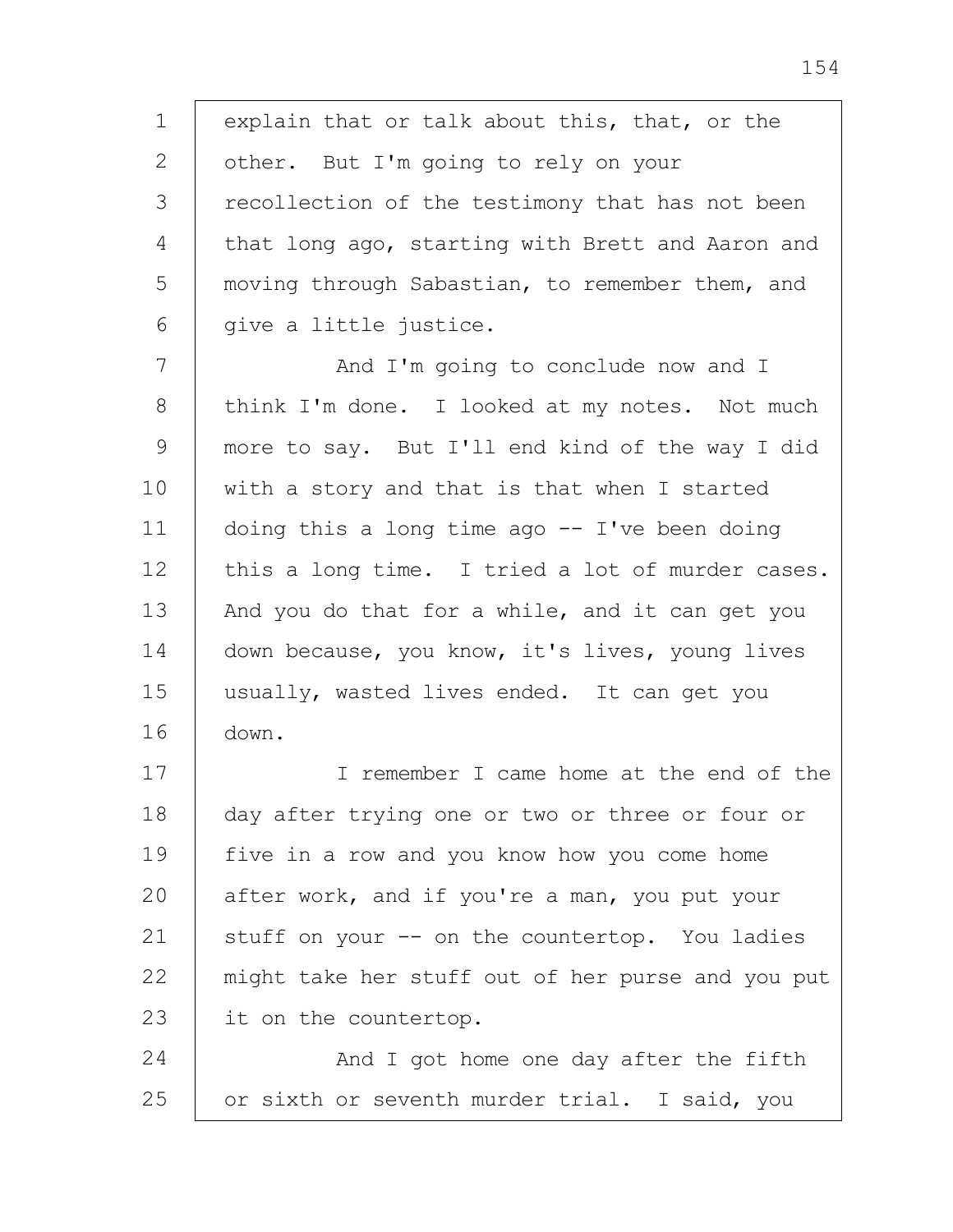1 2 3 4 5 6 7 8 9 10 11 12 13 14 15 16 17 18 19 20 21 22 23 24 25 know what? I got one too many souls in my pocket. I need a break. Because that's what I felt like I had, souls in my pocket, lives that were gone. And now I feel like I have eight - no, not eight, ten, pieces of ten souls in my pocket, pieces of childhoods ravaged, boys' memories destroyed, incinerated by this pedophile. You know what? It's beyond my capacity. I have been cruel to them but it's beyond my capacity to undo my cruelty or the defendant's cruelty. I can't give back portions, large or small, of their soul. I can't do that. Neither can you. It can't be done. But what you can do for them and what you should do for them and what you must do for them is what the evidence calls for and what you should do is come out. Excuse me please. Come out and say to the defendant what the evidence says to him, that he molested, abused, hurt these children, harmed. He can't give them back their soul or those pieces of souls that he took. Neither can you. But he knows he did it and you know he did it. Acknowledge it. Give them justice and give him the justice he really deserves. Find him guilty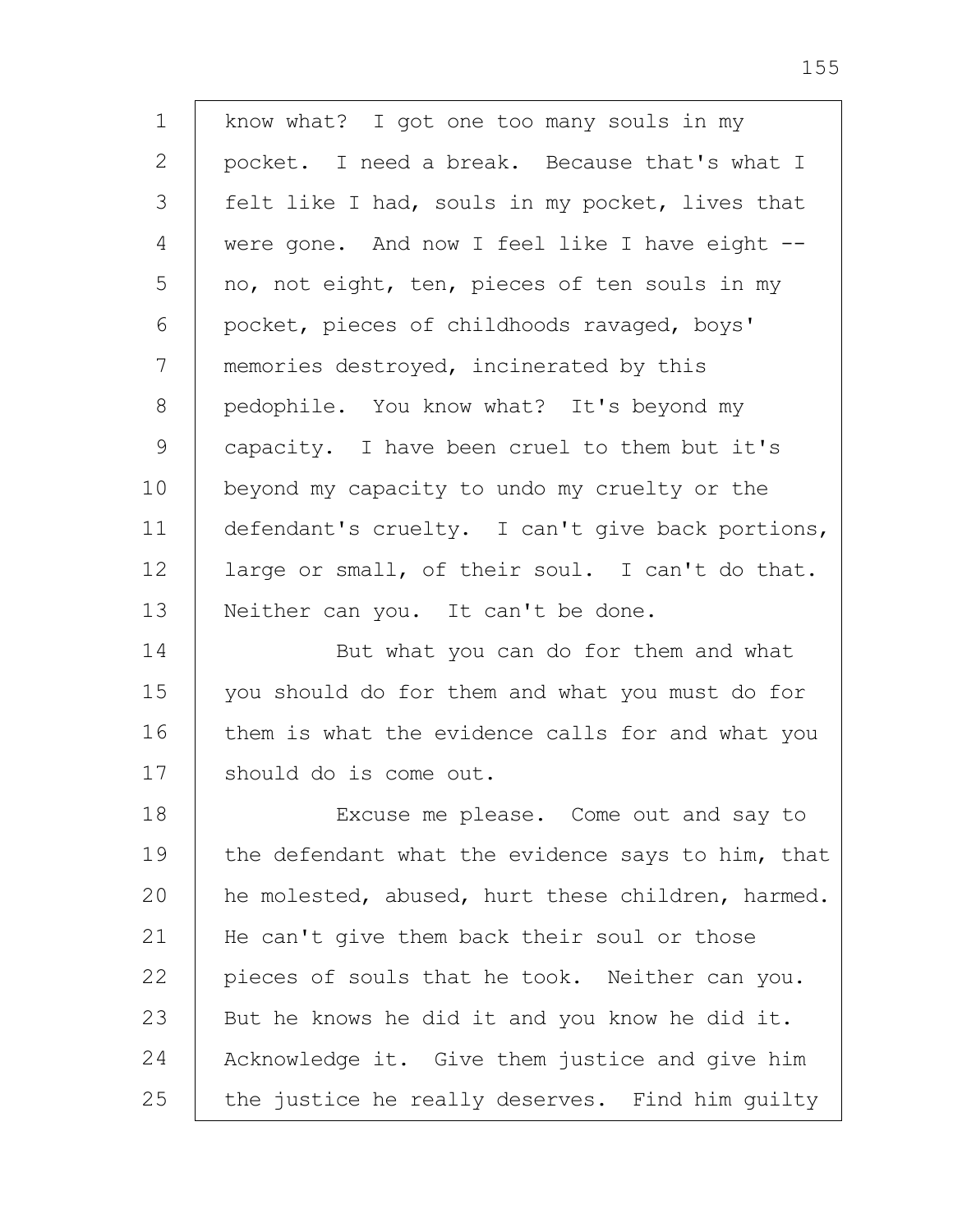1 2 3 4 5 6 7 8 9 10 11 12 13 14 15 16 17 18 19 20 21 22 23 24 25 of everything. Thank you, Your Honor. THE COURT: Do you have anything? MR. AMENDOLA: We have some objections, yes. THE COURT: Counsel want to approach? (Whereupon, the following discussion was held at sidebar:) THE COURT: Let's not go over board. Just give the basic objection. MR. ROMINGER: I will stick to a couple points. He commented on extensively that the client could have come forward and broken his post-arrest silence and added more to his statement. We didn't put this statement in of the defendant. We didn't put any testimony of the defendant in. The Commonwealth is now saying he should have put more things forward, could have identified people in the shower, and done something in his own defense. They have other things on the same vein throughout their argument suggesting the defendant should come forward with something that would exonerate himself. They referenced that statement he made.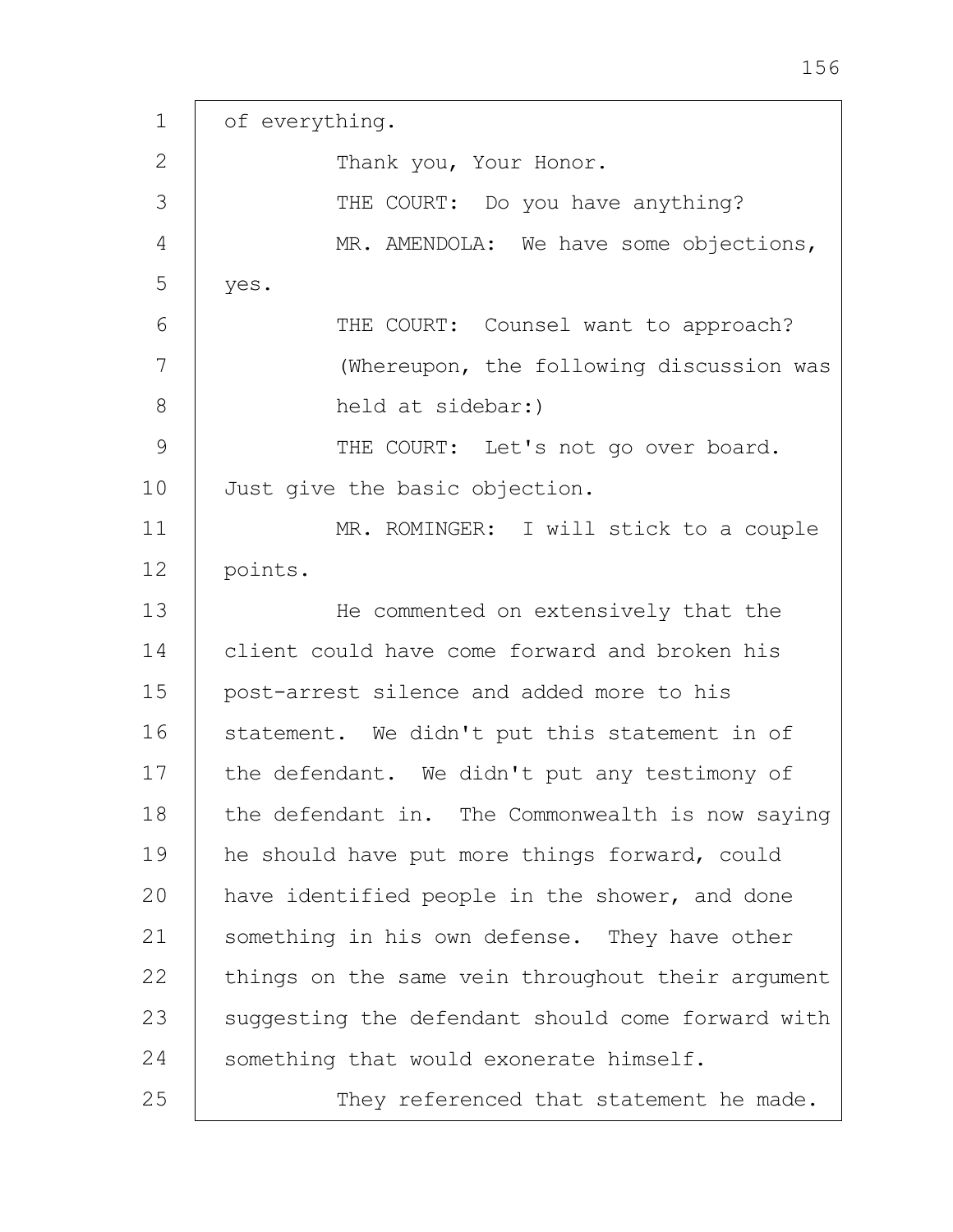1 2 3 4 5 6 7 8 9 10 11 12 13 14 15 16 17 18 19 20 21 22 23 24 25 We didn't put any statements in, Judge. They chose -- THE COURT: Let's just do argument. MR. ROMINGER: So, first of all, is the commentating on the silence. Second, the repeated use of the word pedophile and serial pedophile and professional. My notes indicate  $--$ excuse me  $--$  he had a psycho sexual disorder and that psycho sexual disorder was predatory pedophile behavior. Pedophile again is uncorrectable at this point. That's an issue in this case. I understand that. But it's highly inflammatory. THE COURT: Identify your issues please. MR. ROMINGER: That's number two. He also said the defense specifically stood in different places that caused witnesses to turn different ways and generally impugned the defense attorney's behavior it was suggested was designed to mislead the jury which is not a fair argument. The jury is going -- THE COURT: Don't make your argument. Just list your objections. MR. ROMINGER: He also suggested that one of the witnesses was waiting for a question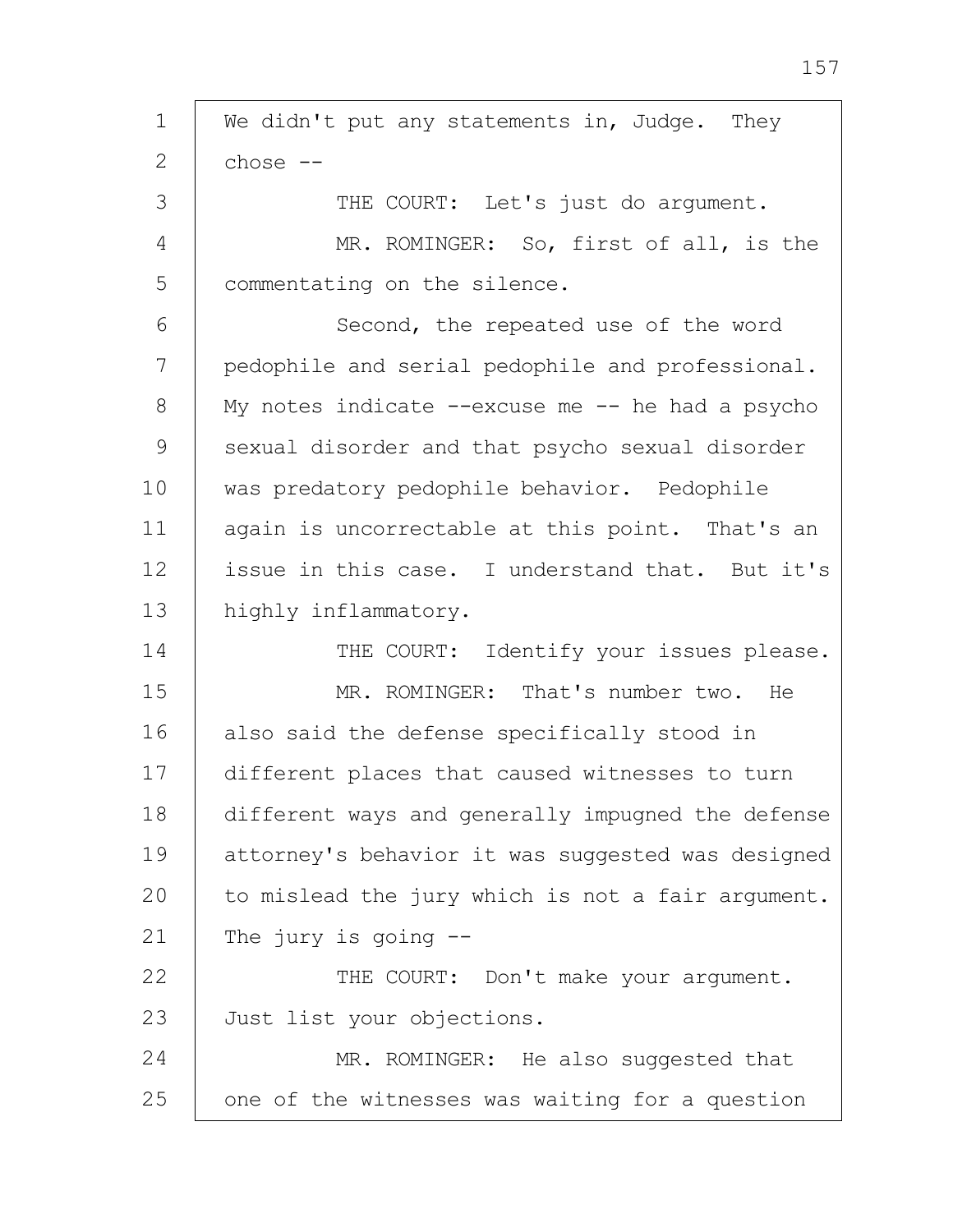1 2 3 4 5 6 7 8 9 10 11 12 13 14 15 16 17 18 19 20 21 22 23 24 25 on Anderson about the young boys, like that was somehow manipulated or sprung. Rexrode, anything more to tell us? He was suggesting that the boy by being silent was somehow being a victim. Talked about grooming, cultivating, and used pedophile again and again and the post-arrest silence again. Those are my major issues, Judge. THE COURT: Anything further, Mr. Amendola? MR. AMENDOLA: No, Your Honor. THE COURT: Okay. I think these arguments were fair rebuttal. I cautioned the jury again and again the defendant has no obligation to testify or present any evidence in his own defense. I will caution the jury again that the decision must be made on the evidence presented and we'll proceed. MR. ROMINGER: Thank you, Your Honor. (End of sidebar discussion.) THE COURT: Ladies and gentlemen, just a few concluding comments before we conclude. When we first met, I don't know how many days ago it has been now, but not nearly as many days as I --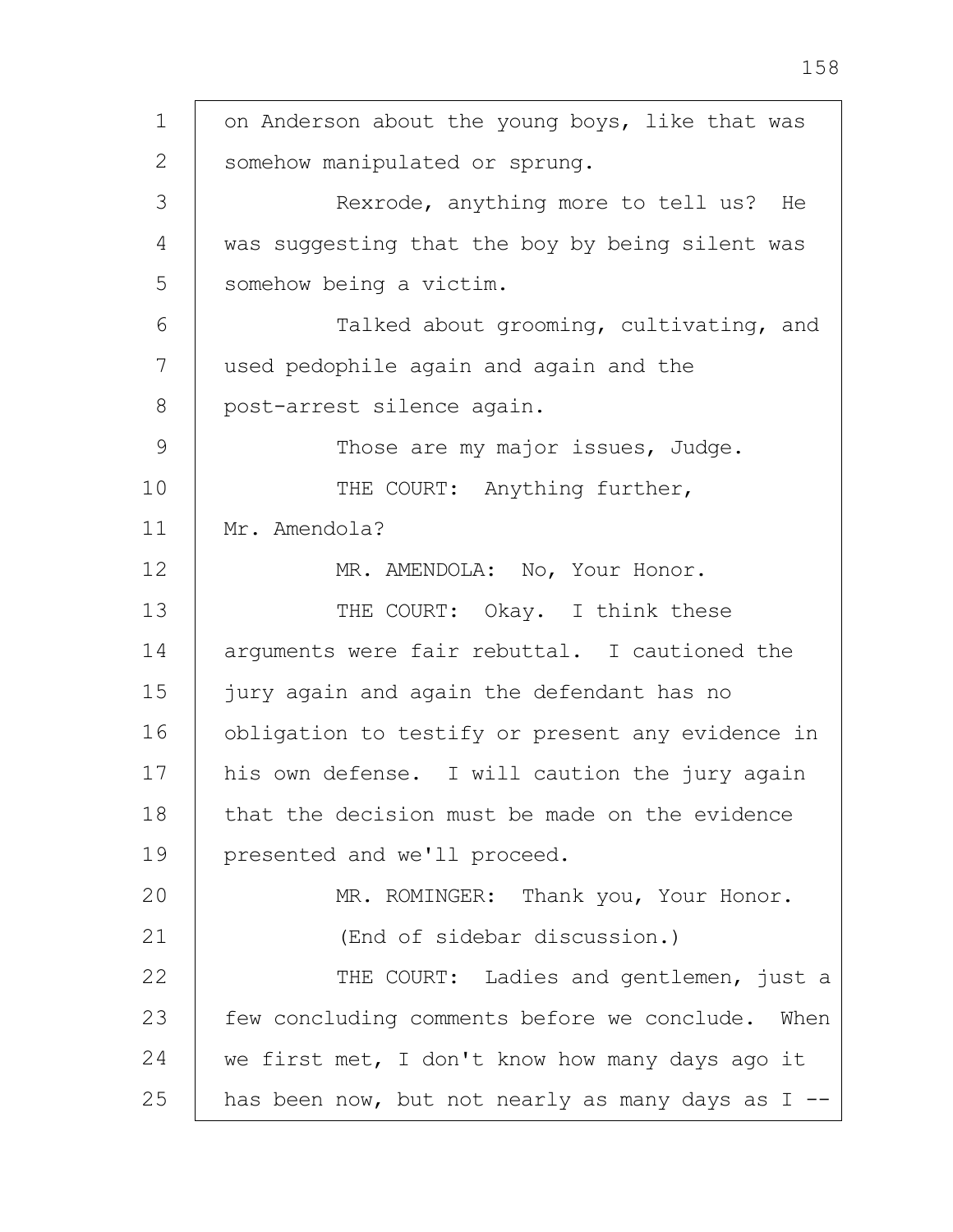1 2 3 4 5 6 7 8 9 10 11 12 13 14 15 16 17 18 19 20 21 22 23 24 25 not nearly as many days as I thought we were going to be spending together. That in large part is due to the professionalism and organization of counsel who have presented this case to you in, I think, as about as clearly and concisely as it is able to the present complex issues to you for your understanding. Some final guidance before you begin your deliberations and some suggestions on how your deliberations will take place. First, your deliberations can only be carried on in Courtroom 2, the place where you have been gathering for the last two weeks. The jury attendants will be stationed outside your door and available to attend to all of your reasonable needs and comforts. You just pass a note out to them for food or water or other helpful supplies or any evidence that you want to see during the course of your deliberations. The schedule of your deliberations is essentially your own, although I may inquire from time to time regarding your intention so we can make the necessary logistical arrangements to attend to your needs. As I have previously explained to you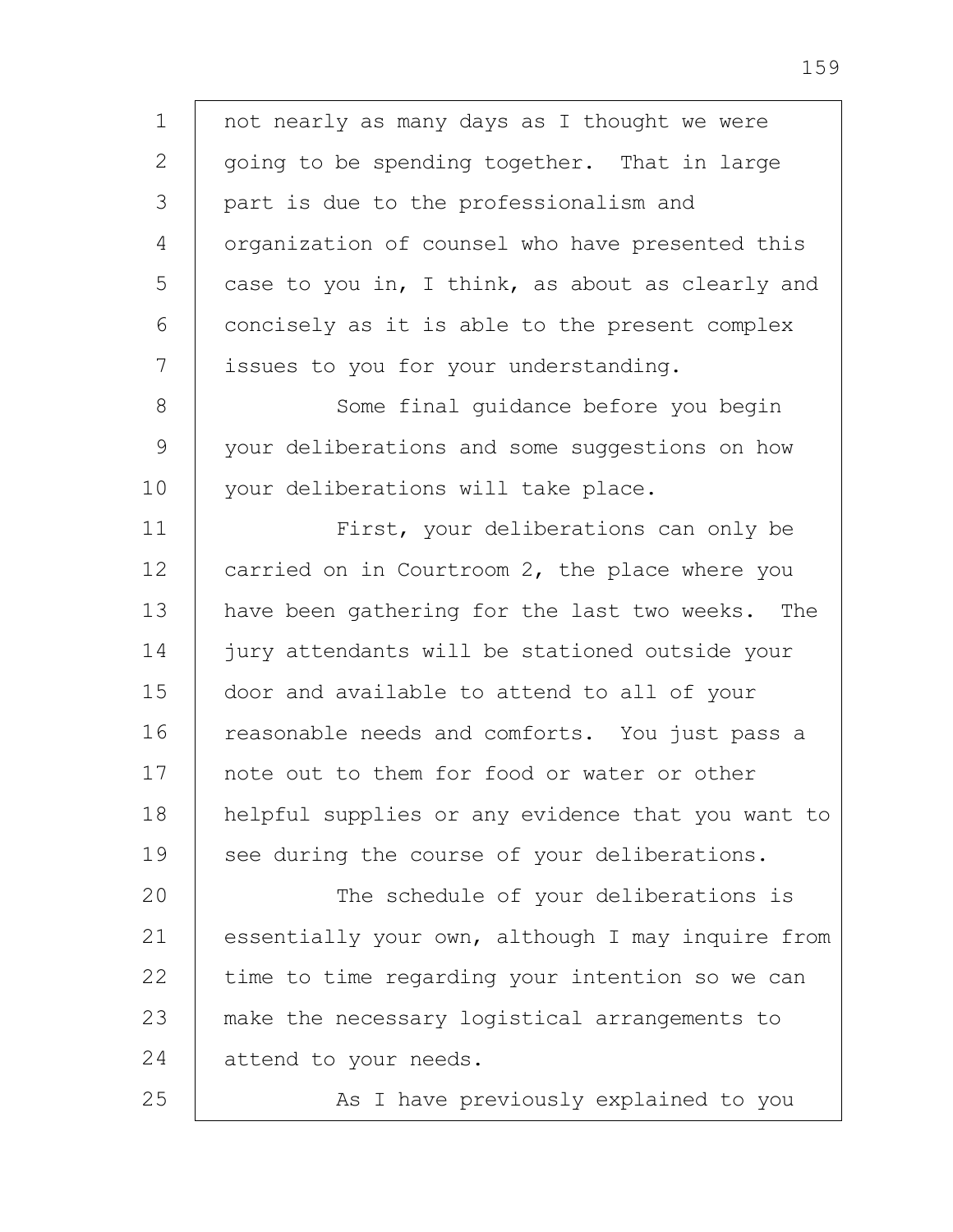1 2 3 4 5 6 7 8 9 10 11 12 13 until you reach a verdict, at night you will be sequestered in a local hotel. You will not be able to use or take with you cell phones, telephones, I-pads, laptops, smart phones, or any kind of electronic devices. Each of you will have your own room but the televisions and telephones will be turned off. No deliberations should be conducted at the hotel. That's because all deliberations must be done when all of you are present in the room at the same time and only in Courtroom 2. That's to assure that all of you are engaged in the same conversation.

14 15 16 17 18 19 20 21 22 23 24 While it is my responsibility to decide the legal questions, I remind you again that I'm not the judge of the facts. You are the judge of the facts concerning the charges brought against this defendant. You must decide those charges based on the evidence presented here in this courtroom and be reminded that the burden is on the Commonwealth to prove its case beyond a reasonable doubt and that the defendant has no obligation at any time to present any evidence in his own defense.

25

My role has been to assure that the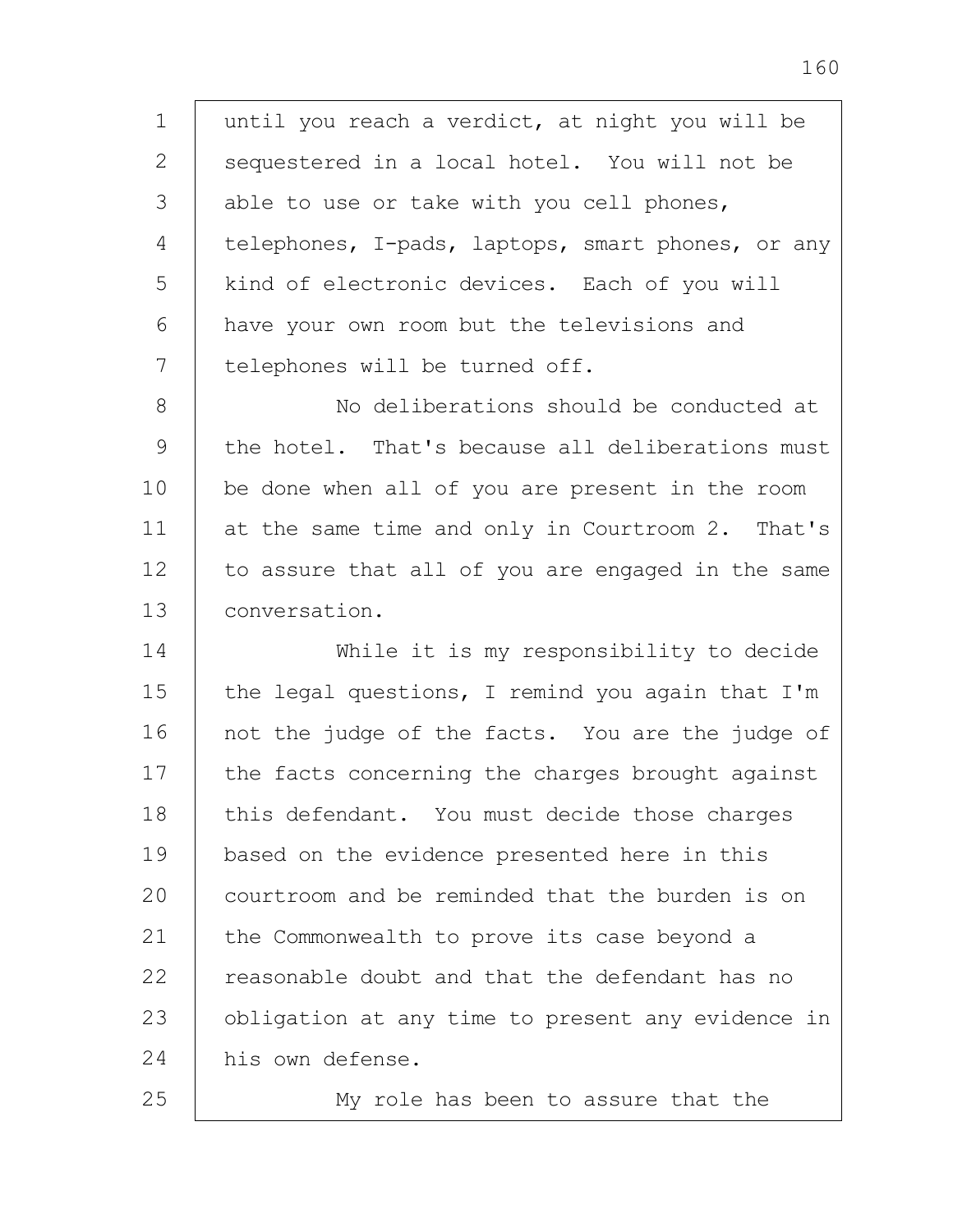1 2 3 4 5 6 7 8 9 10 11 12 13 14 15 16 17 18 19 parties have received a fair trial and to assure that you are properly instructed on the law. Consequently, if I have done or said anything during this trial that you believe either consciously or unconsciously is intended by me to send some message to you about what I think your verdict should be, please disregard that. It is clearly no intention on my part. I decide a lot of cases nonjury, and I'm more than happy to allow you, as the jury, to decide this case. Your decision is a matter of considerable importance. So remember it is your responsibility as jurors to perform your duties and reach a verdict based on the evidence that you heard, but you may properly apply your common sense. You may properly draw on your everyday practical knowledge of life as each of you has experienced. You should, of course, keep your

20 21 22 23 24 25 deliberations free of bias and prejudice because both the Commonwealth, the defendant, and the fellow citizens of Centre County have the right to expect that you will consider the evidence conscientiously and apply the law as I have explained it to you.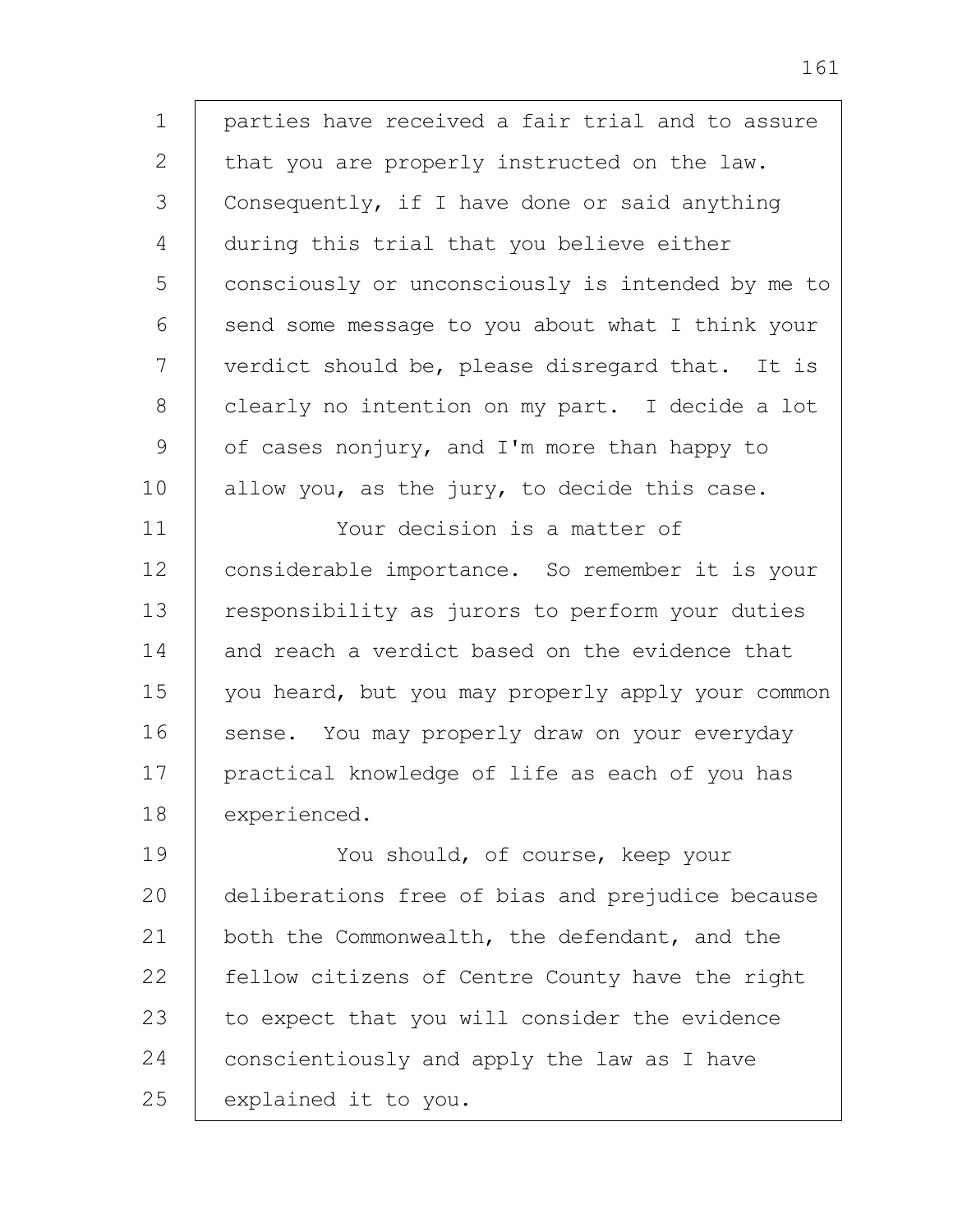1 2 3 4 5 6 7 8 9 10 11 12 13 14 15 16 17 18 19 20 21 22 23 24 25 When you retire to deliberate, your first order of business should be to select a foreman. He or she is the one who will conduct your deliberations and announce your verdict when you return here to the courtroom. Your verdict must be unanimous, meaning that in order to return a verdict, all of you must agree to it. You have a duty to consult with each other, a duty to consider each other's views, a duty to deliberate with a view toward reaching an agreement, but you have no duty to surrender an honest opinion about what you believe the evidence does or does not show simply for the purpose of returning a verdict. Because in the end, each of you must decide this case for yourselves but only after you have engaged in impartial deliberation with your fellow jurors. None of you should ever hesitate to examine or re-examine your own views and change your opinions if you are persuaded by your fellow jurors that your views are wrong. Counsel, any final objections, anything misstated, overlooked that you want to put on the record? Counsel? MR. FINA: Your Honor, there was a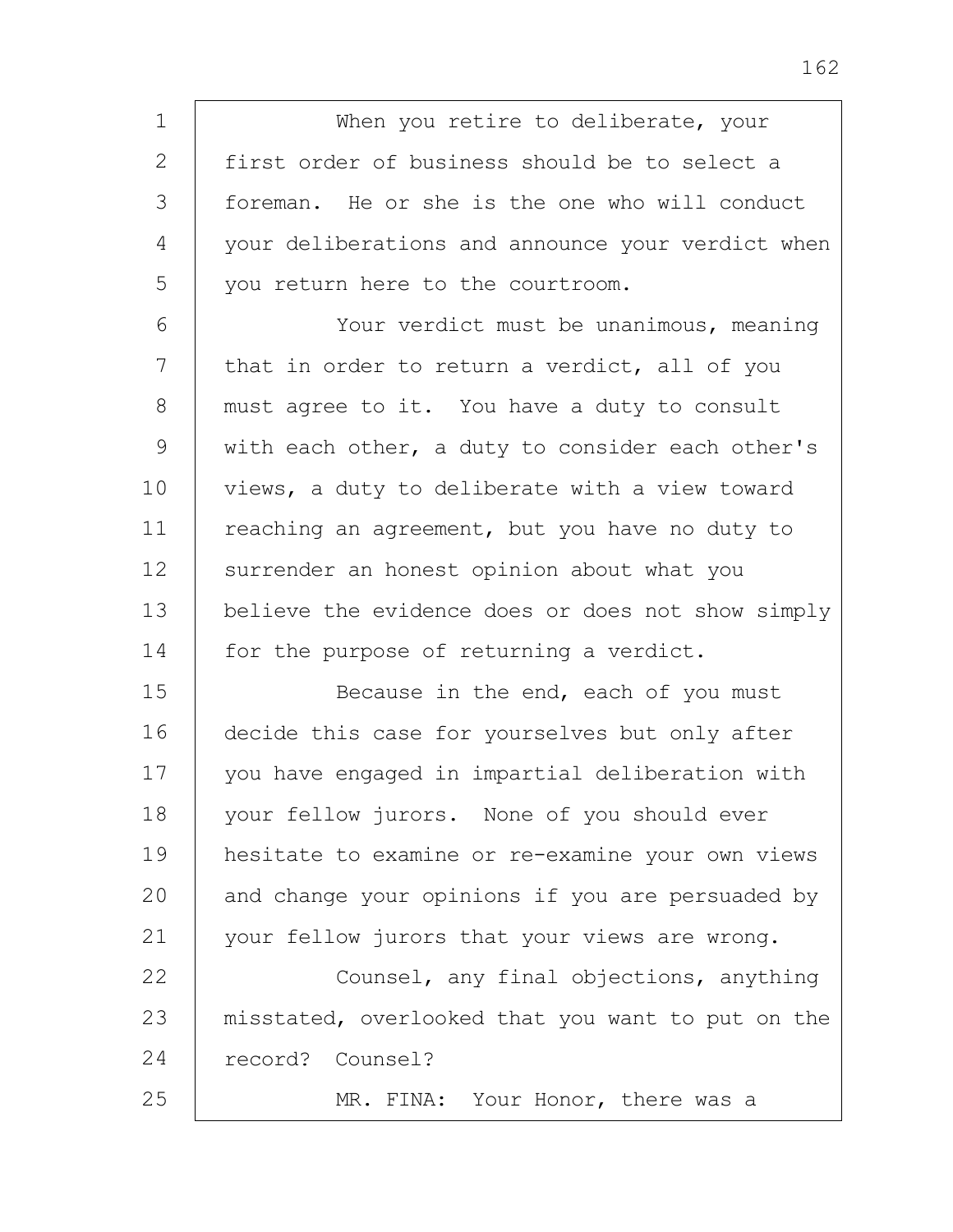| $\mathbf 1$ | matter we spoke about.                            |
|-------------|---------------------------------------------------|
| 2           | THE COURT: Other than that?                       |
| 3           | MR. FINA: No.                                     |
| 4           | THE COURT: That record is made.                   |
| 5           | MR. FINA: No.                                     |
| 6           | THE COURT: I said to you earlier that             |
| 7           | you represented the conscience of your community, |
| 8           | and I want to return to that now that we are at   |
| 9           | the end.                                          |
| 10          | You do not sit here as the moral                  |
| 11          | conscience of your community. It's not for you    |
| 12          | to decide whether Mr. Sandusky is a good person   |
| 13          | or a bad person. It's not for you to decide       |
| 14          | whatever it is you conclude he either did or did  |
| 15          | not do whether that is moral or immoral.          |
| 16          | You sit here as the legal conscience of           |
| 17          | your community because we live under the rule of  |
| 18          | law and Mr. Sandusky is a citizen and the State   |
| 19          | may not bring its power against him in punishment |
| 20          | until you, 12 of his neighbors and equals, first  |
| 21          | determine unanimously that the State has proven   |
| 22          | to you in a fundamentally fair trial and beyond a |
| 23          | reasonable doubt that he acted in violation of    |
| 24          | the State's laws. That decision is now in your    |
| 25          | hands and we will await your verdict.             |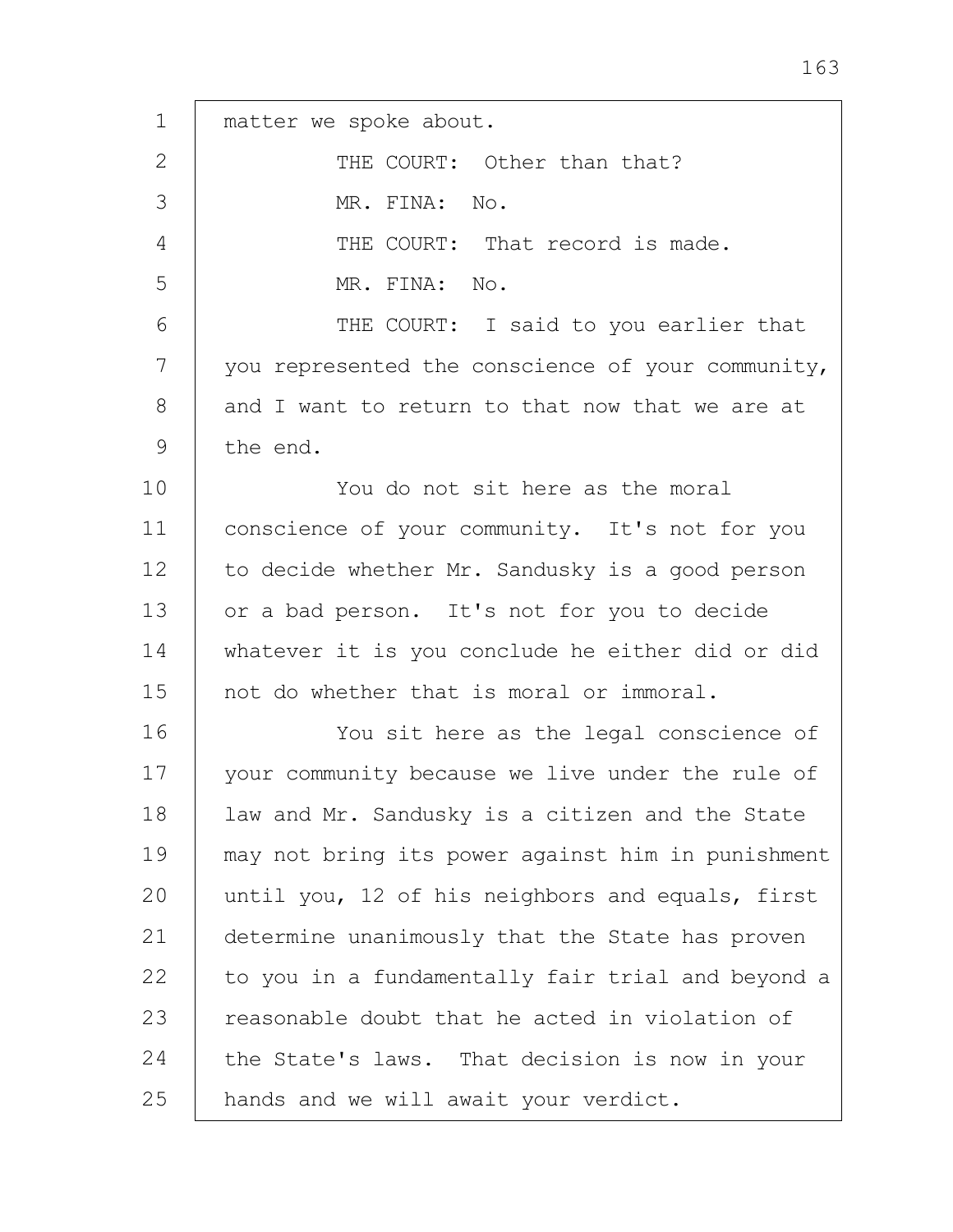| 1  | I'll ask the tipstaves please to stand            |
|----|---------------------------------------------------|
| 2  | and raise their right hand to be sworn.           |
| 3  | (Whereupon, the tipstaves were sworn.)            |
| 4  | THE COURT: I'll commit the 12 jurors to           |
| 5  | you. The three alternates I'll ask to stay        |
| 6  | behind for just a moment.                         |
| 7  | (Whereupon, the jury was escorted from            |
| 8  | the courtroom.)                                   |
| 9  | THE COURT: I now want to direct                   |
| 10 | comments to the three alternates.                 |
| 11 | Juror 16, your service is now concluded.          |
| 12 | I want to -- I will speak to you more personally  |
| 13 | in chambers in a few minutes but I certainly      |
| 14 | don't want you to think that your time here has   |
| 15 | been wasted but when you're concluded here, you   |
| 16 | are free to go. But I do want to speak to you     |
| 17 | before then.                                      |
| 18 | Jurors 14 and 15, you will be required            |
| 19 | to remain so that you can be available to fill in |
| 20 | if for some reason one or more of the jurors is   |
| 21 | unable to continue to deliberate until the jury   |
| 22 | has returned a verdict. You have seen that we     |
| 23 | have already hired one of your alternate jurors   |
| 24 | to stand in. If that should happen, we want you   |
| 25 | to be available to do that. You will be           |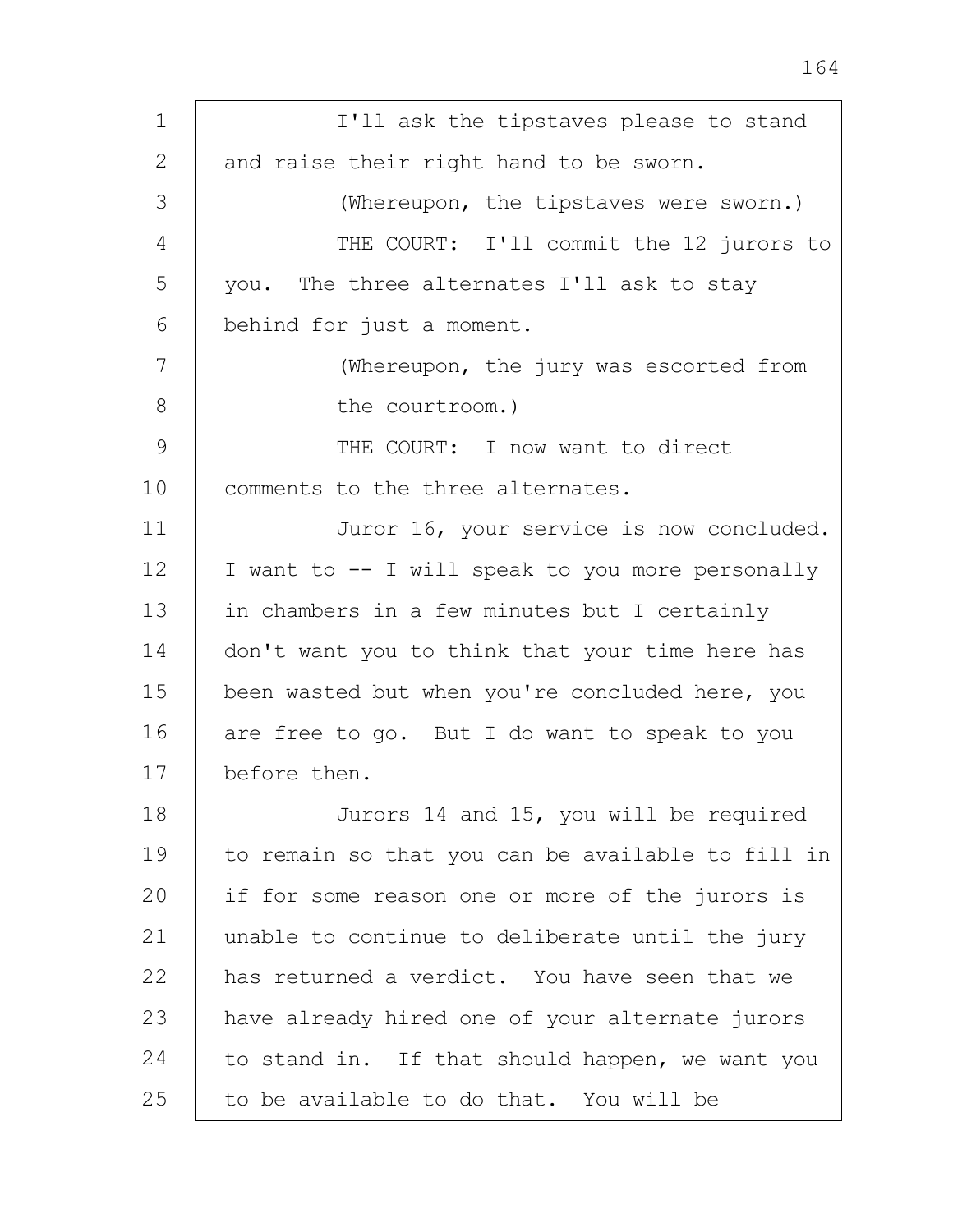| $\mathbf 1$ | sequestered but not with the other 12.            |
|-------------|---------------------------------------------------|
| 2           | So I continue my instruction to you that          |
| 3           | the two of you as you sit in waiting must not     |
| 4           | discuss this case with each other. As tempting    |
| 5           | as that might be, you should not do it because if |
| 6           | it happens that your service is required, then    |
| 7           | the jury will be instructed to start their        |
| 8           | deliberations all over again, this time including |
| 9           | you, and it would be improper for you to enter    |
| 10          | into those deliberations having discussed this    |
| 11          | case with each other just as it would be to enter |
| 12          | into those deliberations having discussed the     |
| 13          | case with your family or any coworkers that you   |
| 14          | associate with.                                   |
| 15          | With that, I will entrust the two of you          |
| 16          | to the court staff and you can go now with them.  |
| 17          | (Whereupon, the alternates jurors were            |
| 18          | escorted from the courtroom.)                     |
| 19          | THE COURT: Counsel, if you leave the              |
| 20          | courthouse, I'll ask you to leave a contact       |
| 21          | number with the Court Administrator's Office so   |
| 22          | that we can get in touch with you. I'll ask you   |
| 23          | to be on 20 minutes call notice.                  |
| 24          | I'll note for the record that the jury            |
| 25          | has retired to deliberate at 1:12 and with that,  |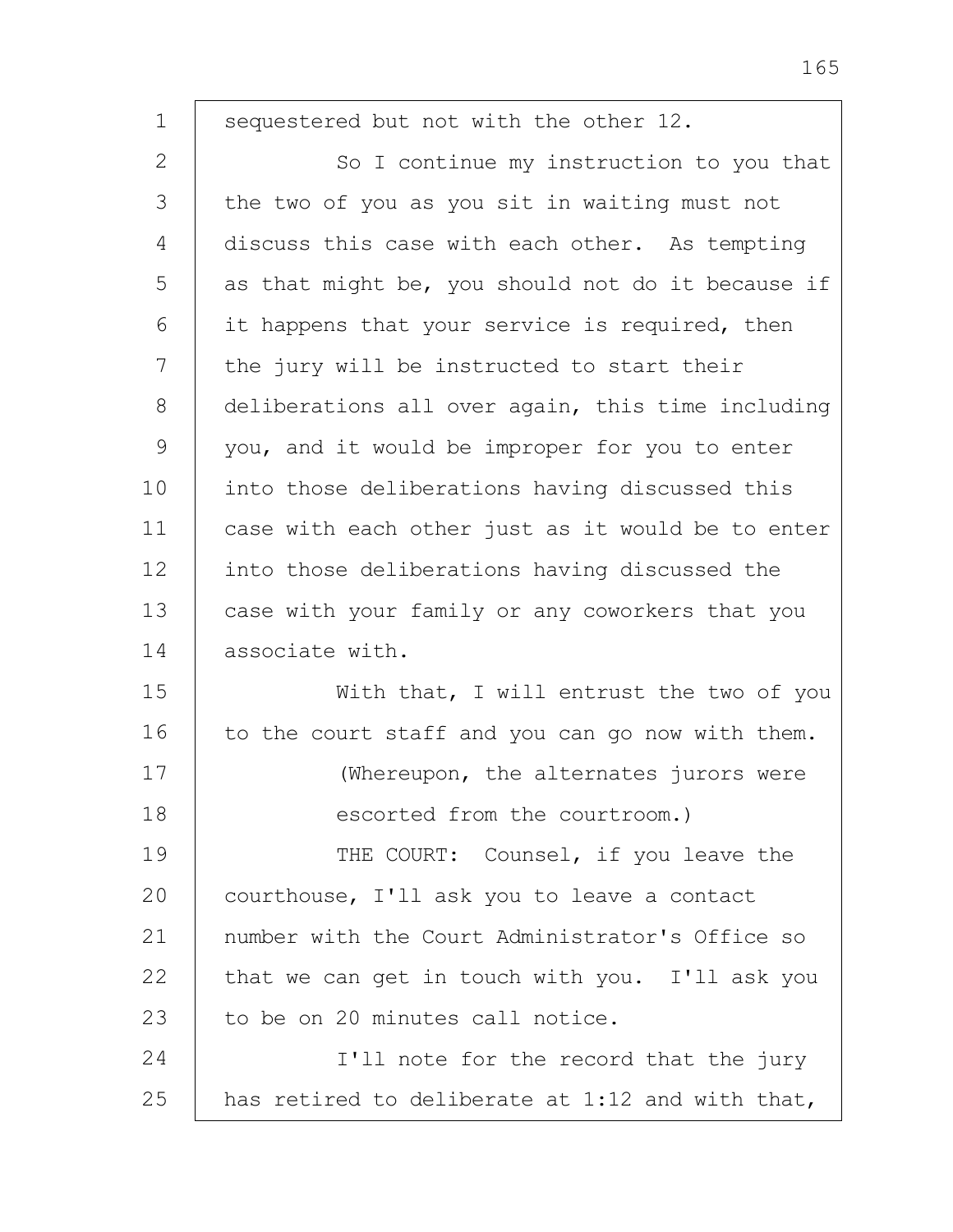| $\mathbf 1$ | the Court stands in recess to await the verdict   |
|-------------|---------------------------------------------------|
| 2           | of the jury.                                      |
| 3           | (Whereupon, a recess was taken.)                  |
| 4           | (Whereupon, the following discussion was          |
| 5           | held in chambers:)                                |
| 6           | We'll note for the record that we're in           |
| 7           | chambers at 3:20 in the presence of Mr. Rominger  |
| 8           | and Mr. Fina. Notification of this chambers has   |
| 9           | not been given to Mr. Amendola or Mr. McGettigan  |
| 10          | or to the defendant because the issue involved is |
| 11          | purely an administrative one which counsel did    |
| 12          | not believe requires their presence, a judgment   |
| 13          | in which I concur.                                |
| 14          | At 2:50 p.m. I was handed a note from             |
| 15          | the jury stating: Is there a list or spreadsheet  |
| 16          | that describes what each exhibit is? We want to   |
| 17          | find an exhibit without opening random envelopes, |
| 18          | with a signature which I can't read.              |
| 19          | With the assistance of counsel for the            |
| 20          | Commonwealth, a spreadsheet has been prepared of  |
| 21          | the exhibits organized by witness. It has been    |
| 22          | reviewed by counsel for the defense, and without  |
| 23          | objection, has been delivered to the jury room by |
| 24          | the tipstaves.                                    |
| 25          | We'll also note that I have reviewed              |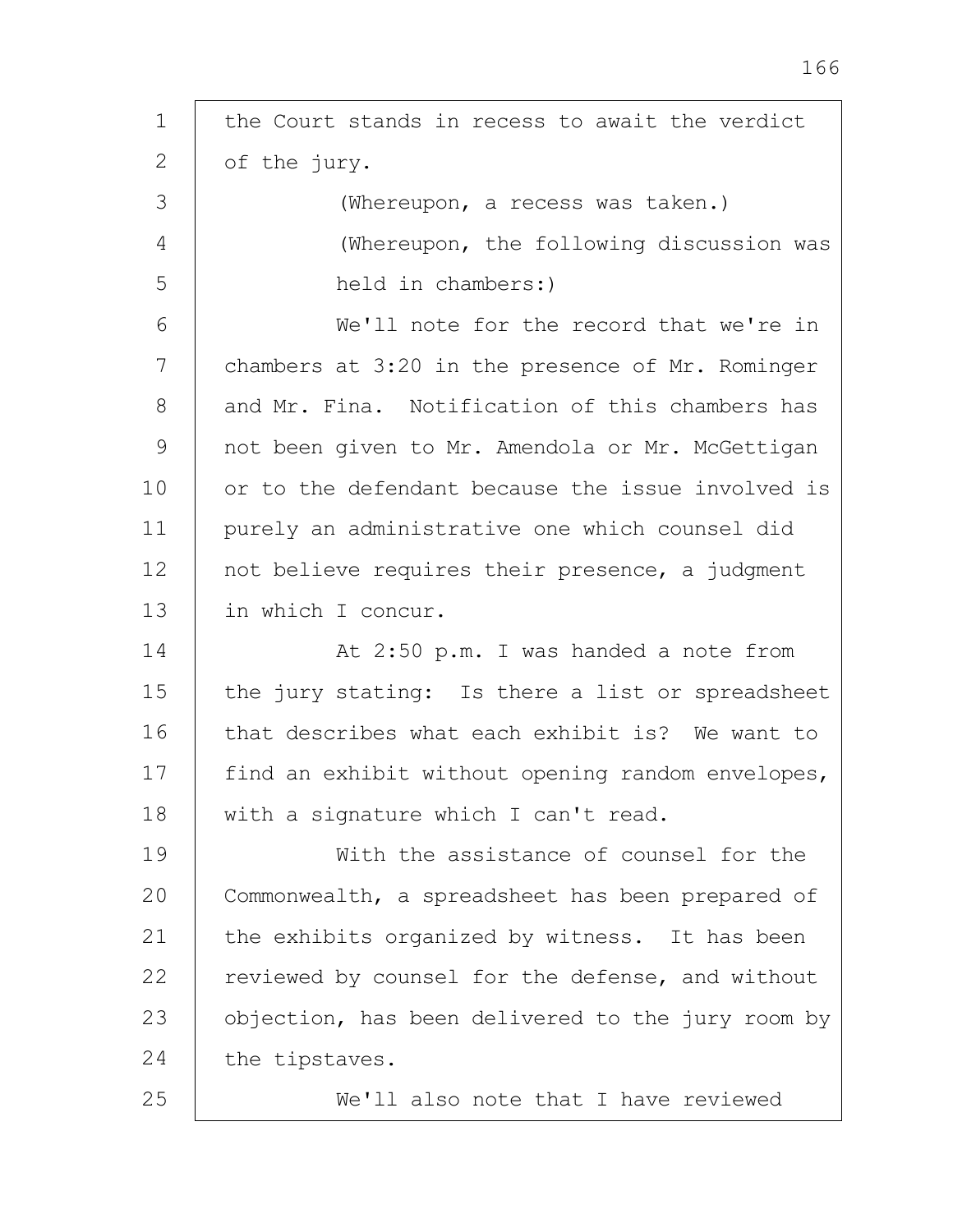1 2 3 4 5 6 7 8 9 10 11 12 13 14 15 16 17 18 19 20 21 22 23 24 25 with counsel the verdict slip, a list of charges broken down by alleged victim and worksheets indicating yes or no answers to the various charges to assist the jury sorting the elements. Those have also been reviewed by counsel and approved and distributed to the jury. Mr. Fina, anything you want to add to the record? MR. FINA: Just, Your Honor, that we specifically waived on the verdict sheet in all the counts of unlawful contact with minors any necessity to distinguish the specific unlawful contact for grading purposes. We agree that any guilty verdict on any of them will be graded as an F3 for the purpose of sentencing. THE COURT: Thank you. MR. ROMINGER: Agreed. THE COURT: Okay. Thank you very much. (End of discussion in chambers.) (Whereupon, the following discussion was held in chambers:) THE COURT: We'll note for the record we're present in chambers at 3:30 with Mr. Fina and Mr. Rominger. As noted before, Mr. McGettigan, Mr. Amendola, and the defendant's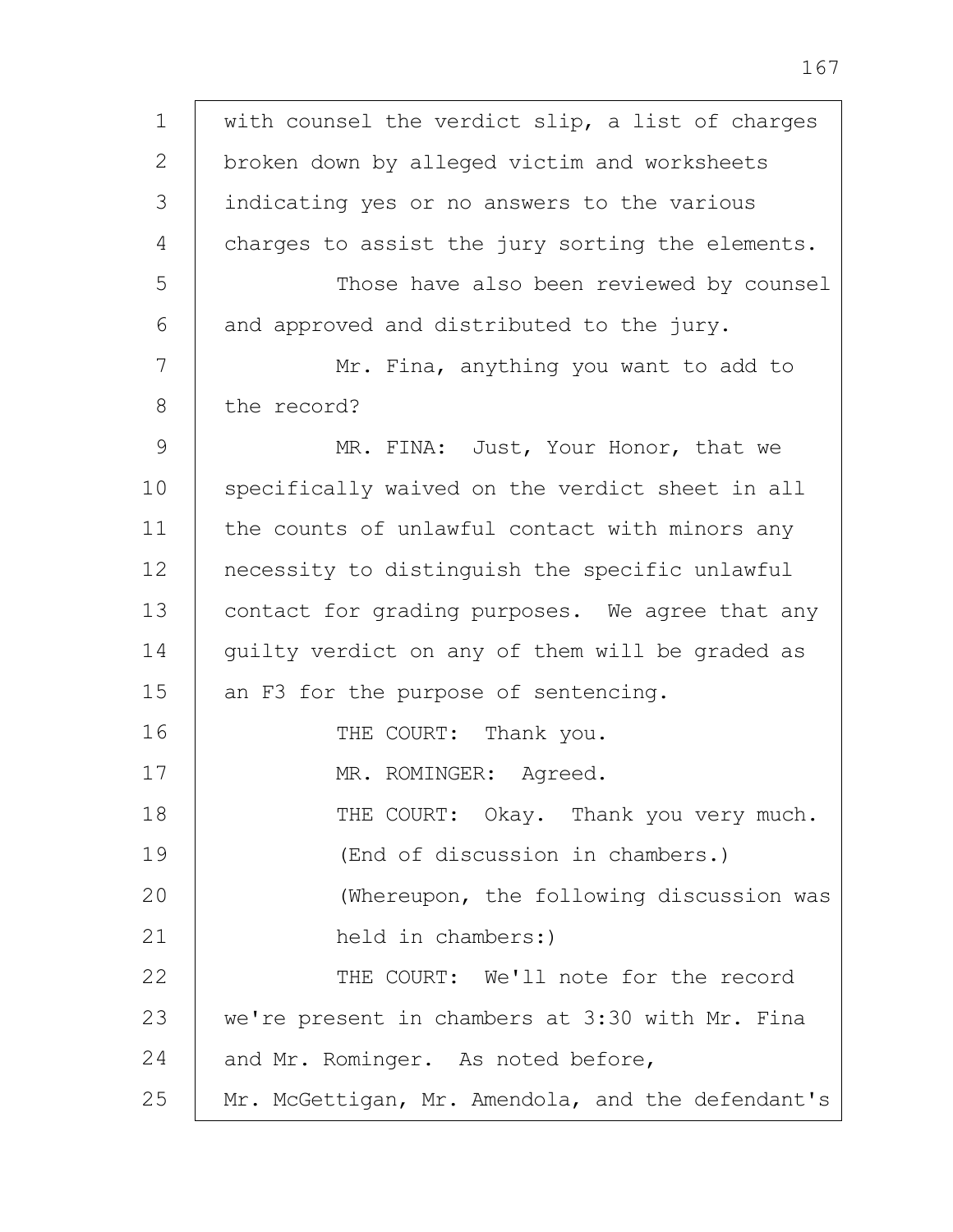1 presence have been waived.

2 3 4 5 6 7 8 9 10 We have received a note from the jury which reads as follows: What distinctions are there between repeated counts of involuntary deviate sexual intercourse for a single victim? And then provide some examples and the note itself will be made part of the record. It appears that the confusion results from the fact that Victim 1 is charged in counts 1 and 2 with counts of involuntary deviate sexual

11 12 13 14 15 16 intercourse but the jury does not have information which reveals that Count 1 is the conduct charged is by performing oral sex on Victim 1 and Count 2 is by compelling the juvenile victim to perform oral sex upon him. The other questions reveal similar

17 problems.

18 19  $20$ 21 22 23 24 25 Counsel have agreed that instead of recharging the Court -- recharging the jury in open court that the verdict slip will be amended so that the specific conduct is noted on the verdict slip by the questioned counts. Mr. Fina, is that correct? MR. FINA: Yes, Your Honor. MR. ROMINGER: Correct, Your Honor.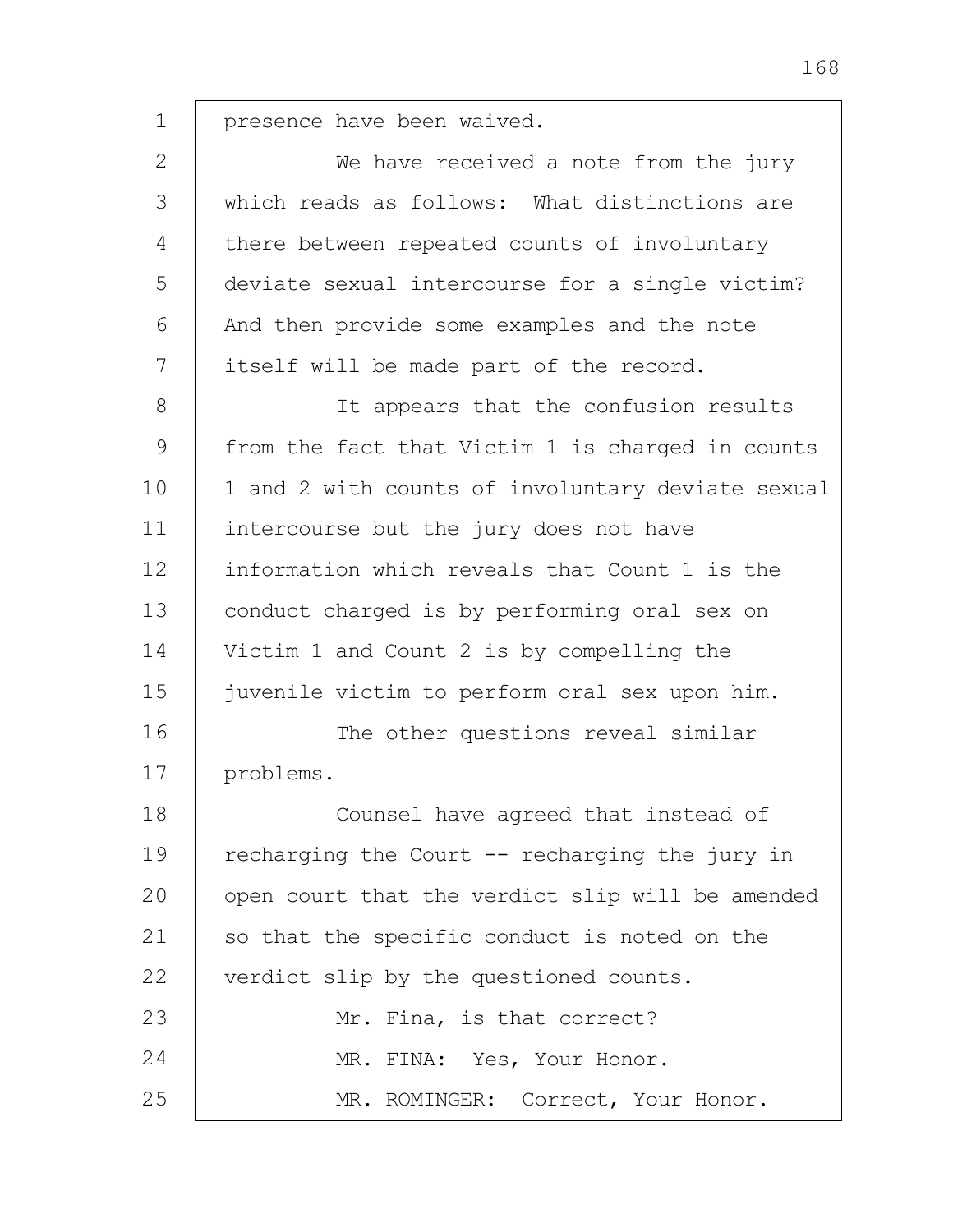| $\mathbf 1$  | THE COURT: And the wording will track            |
|--------------|--------------------------------------------------|
| $\mathbf{2}$ | the language in the information.                 |
|              |                                                  |
| 3            | (End of discussion in chambers.)                 |
| 4            | (Whereupon, the following discussion was         |
| 5            | held in chambers:)                               |
| 6            | THE COURT: We'll note for the record             |
| 7            | that we are in chambers. It is at 5:05 with      |
| 8            | Mr. Rominger, Mr. McGettigan, and Mr. Fina to    |
| 9            | report that at $4:50$ the dinner $-$ the jurors  |
| 10           | requested dinner menus and flip charts, post-it  |
| 11           | notes, and multi-color highlighters.             |
| 12           | I propose that I send to the jurors the          |
| 13           | following note:                                  |
| 14           | Dear members of the jury, your dinners           |
| 15           | will be delivered as soon as they arrive at the  |
| 16           | courthouse in approximately one hour. At         |
| 17           | approximately 8:00 p.m. I will inquire regarding |
| 18           | the status of your deliberations to determine    |
| 19           | what arrangements might be required to transport |
| 20           | you for your overnight accommodations. While     |
| 21           | your deliberation schedule is essentially your   |
| 22           | own, my suggestion is that you not continue your |
| 23           | deliberations this evening beyond 9:30 p.m.      |
| 24           | unless you believe you are close to returning a  |
| 25           | verdict tonight. If you conclude that you will   |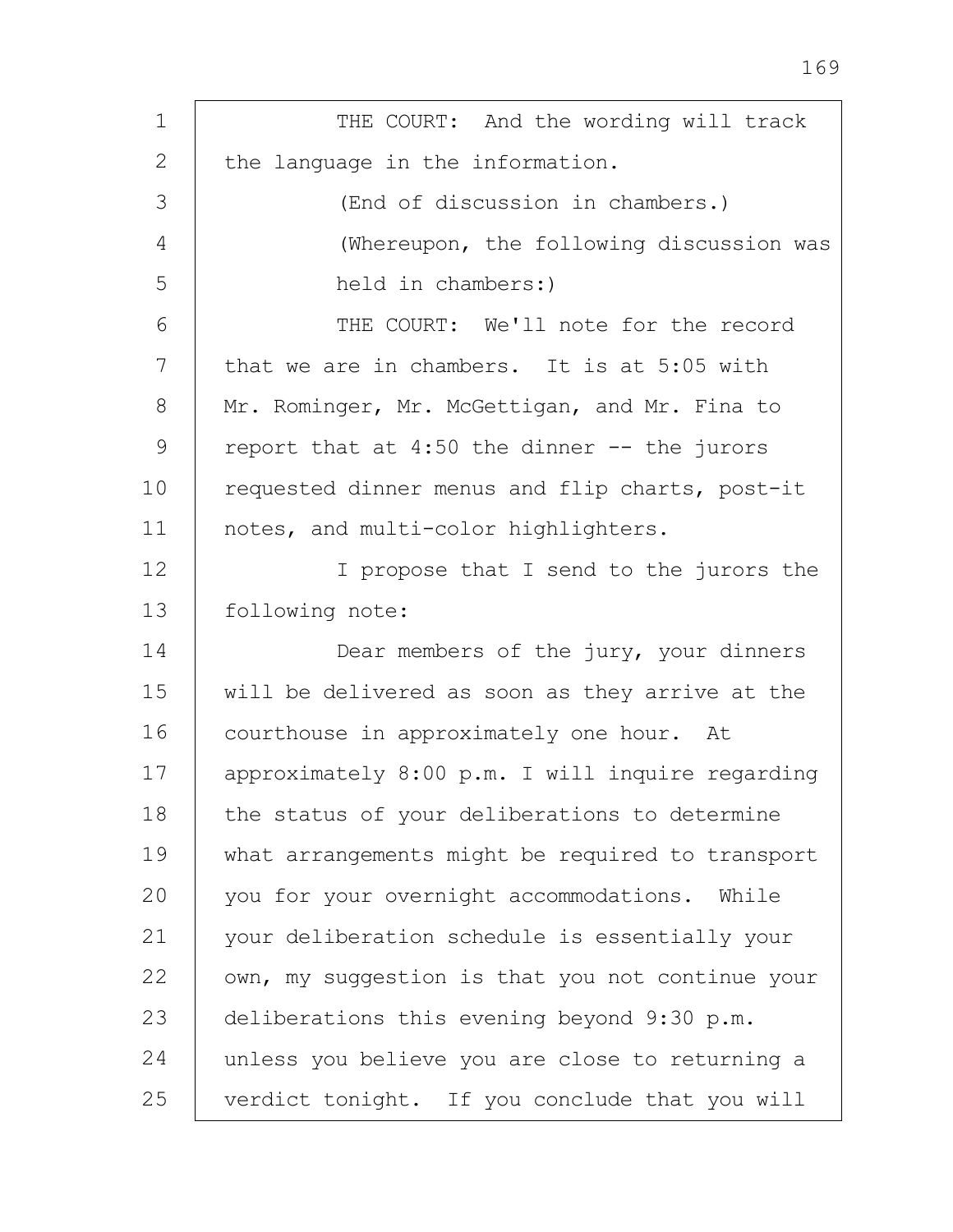1 2 3 4 5 6 7 8 9 10 11 12 13 14 15 16 17 18 19  $20$ 21 22 23 24 25 continue your deliberations in the morning, I will bring you back into court to give you further instructions at approximately 9:30 p.m. If you would like to review specific testimony, please provide a written request to the tipstaff identifying the testimony. The court reporter will then locate the testimony and it will be read to you in open court. That response is to a verbal request given to the tipstaff - how do we ask for testimony? MR. McGETTIGAN: Oh, okay. I was wondering. THE COURT: It isn't spontaneous. That was a verbal request when they brought them in asking for the flip charts, the multi-colored markers. (Whereupon, a discussion was held off the record.) (End of discussion in chambers.) (Whereupon, the following discussion was held in chambers:) THE COURT: We'll note for the record that we continue to be in chambers from the previous meeting and at approximately 5:15 I was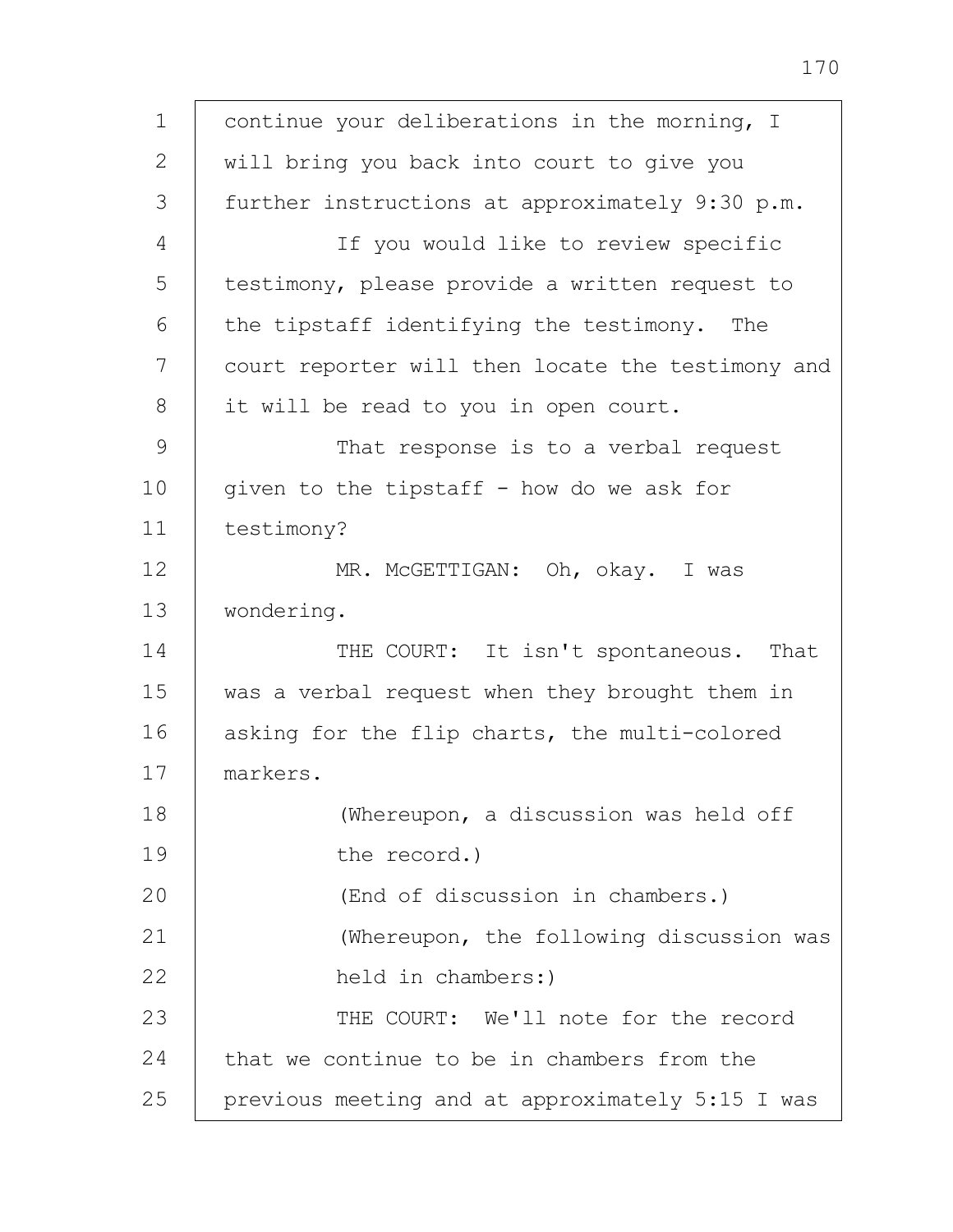1  $\mathcal{L}$ 3 4 5 6 7 8 9 10 11 12 13 14 15 16 17 18 19  $20$ 21 22 23 24 25 handed a note delivered to the tipstaves and that it states as follows: Could we have a list of victim birthdays? We'll go off the record. (Whereupon, a discussion was held off the record.) THE COURT: To the members of the jury: I have reviewed your last question which reads can we have a list of victim birthdays - quote/unquote -- with counsel. The law does not permit me to provide a summary of any information -- any evidence testified to. The dates of birth were the subjects of testimony that you heard. (End of discussion in chambers.) (Whereupon, the following discussion was held in chambers:) THE COURT: We'll note for the record that it is 7:50. I'm in chambers with Mr. McGettigan and Mr. Fina. Sorry. We're in chambers with Mr. Rominger as well. At 7:40 I was handed a note from the jury reading as follows: We wish to review the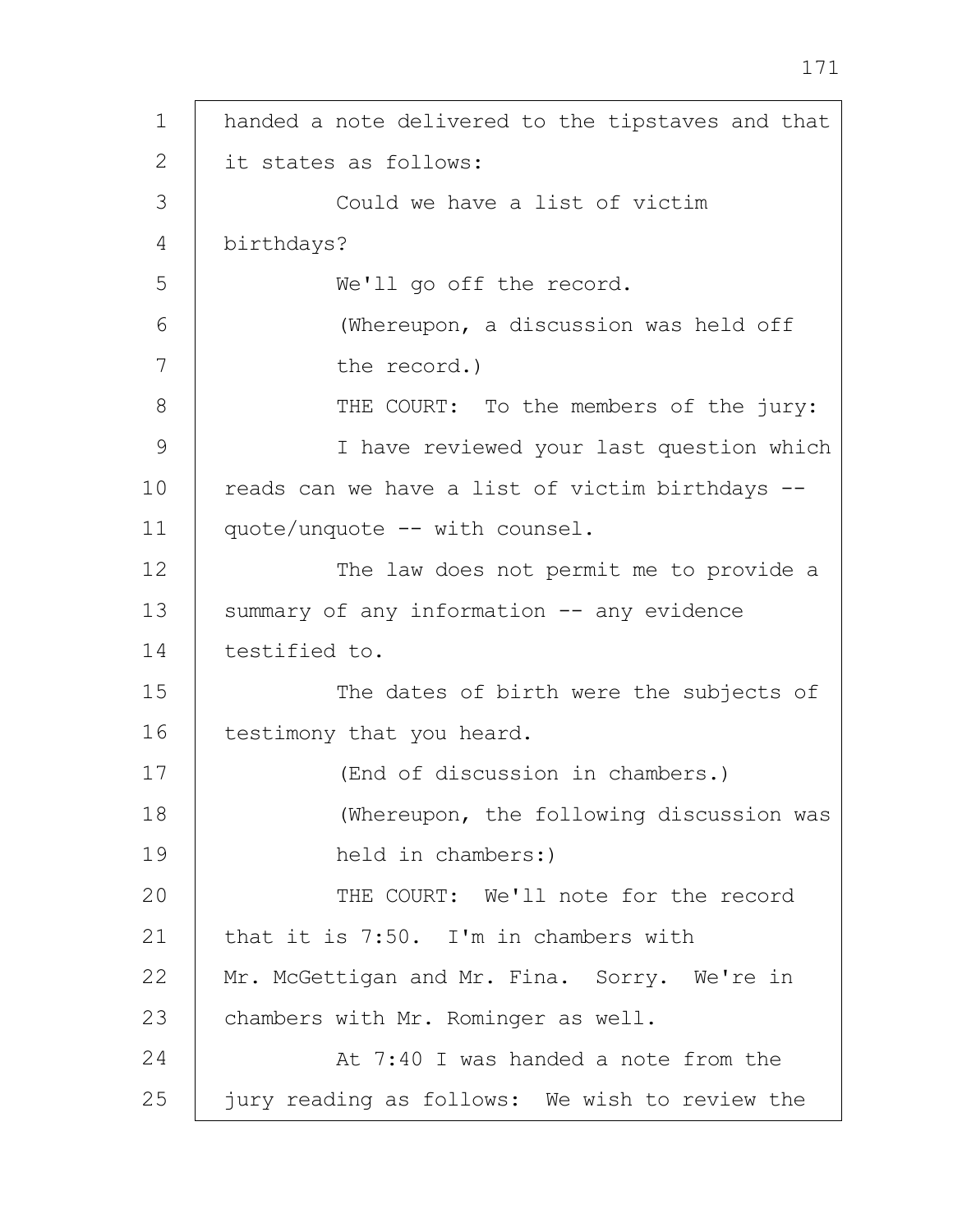1 2 3 4 5 6 7 8 9 10 11 12 13 14 15 16 17 18 19 20 21 22 23 24 25 testimony of Mike McQueary and of John Dranov. So we'll go off the record for discussion. (Whereupon, a discussion was held off the record.) (End of discussion in chambers.) THE COURT: You may be seated. Bring the jury in please. (Whereupon, the jury was escorted into the courtroom.) (Whereupon, a sidebar discussion was held off the record.) THE COURT: Good evening, ladies and gentlemen. We'll note for the record that we have present in court -- neither Mr. Amendola nor Mr. Sandusky are present. They have waived their presence to be here. We are here for really two purposes. One is to address a question which was sent out by the jury received at 7:40 stating: We wish to review the testimony of Mike McQueary and John Dranov. When we get questions like this, the procedure is that I summon the attorneys into chambers and then we discuss how we go about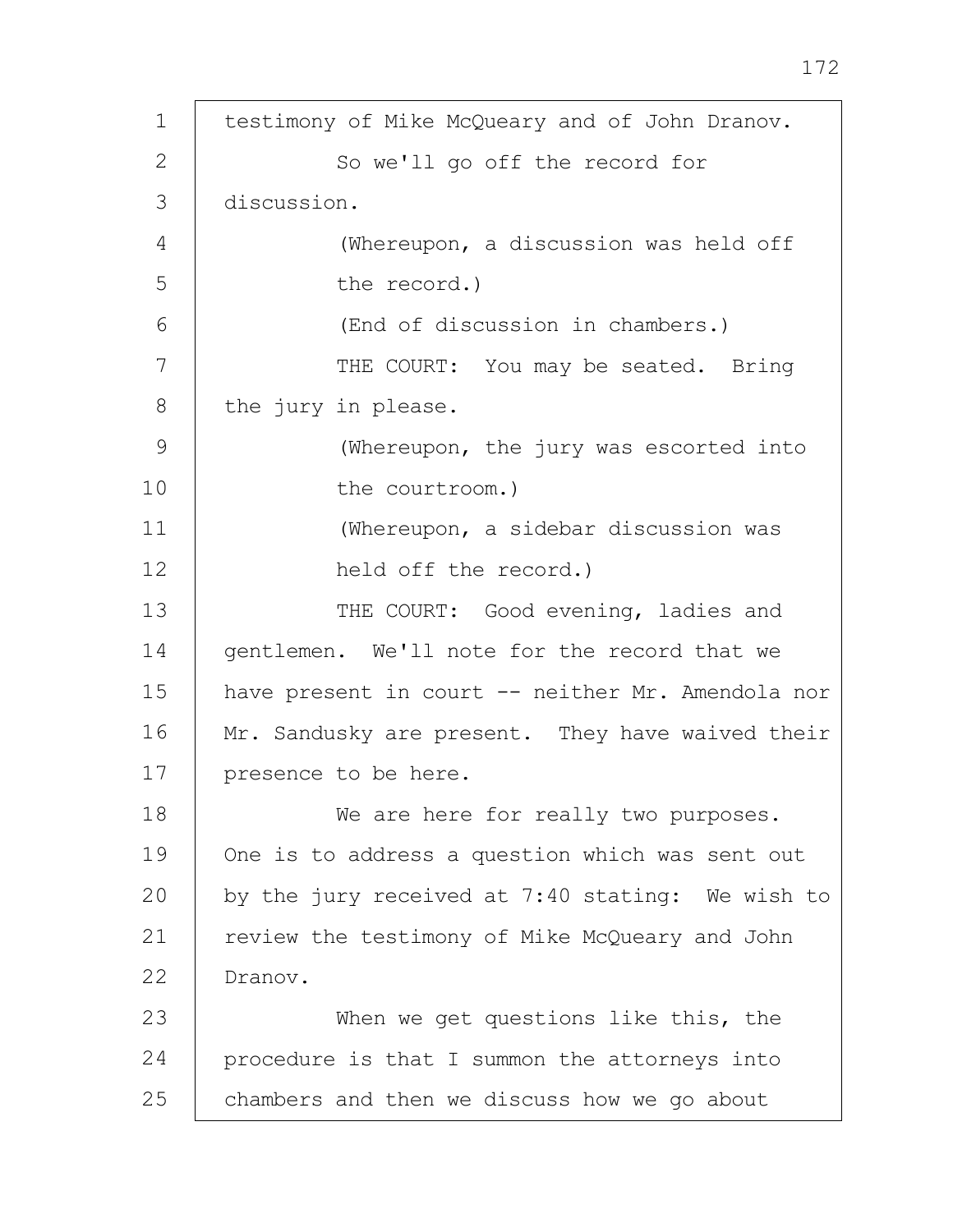1 2 3 4 5 6 7 8 9 10 11 12 13 14 15 16 17 18 19 20 21 22 23 24 25 responding and answering your questions. As we reviewed the testimony of Michael McQueary, it turns out that that testimony is about two hours long. The testimony of Dr. Dranov is much shorter and substantially less than 20 minutes. It may be possible that we can play a tape recording of that testimony rather than read the transcript back, but in any event, it would be a long night tonight if we were to try to do the Mike McQueary testimony this evening. So my suggestion to you is that we address that first thing in the morning, if that is -- if that's okay with you. Okay. I had previously suggested that you may consider deliberating until about 9:30 tonight. However, you have been at it for a while now. I will leave it to your discretion. You can either tell me now, or once you get back in the jury room, whether you want to keep going for a while, move onto some other issue until you have heard this testimony in the morning or whether you want to call it quits tonight and start fresh in the morning about 9:00 o'clock.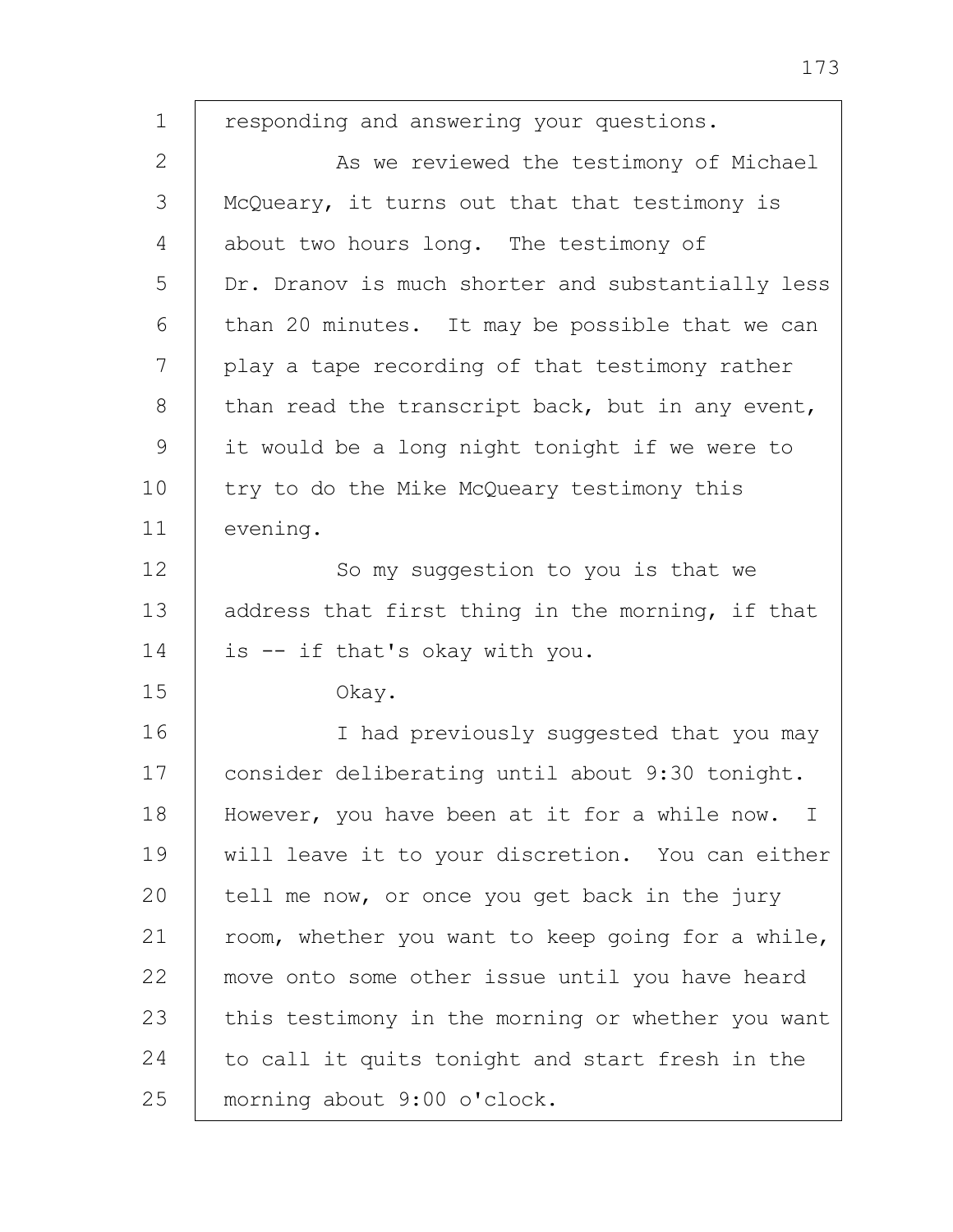1 2 3 4 5 6 7 8 9 10 11 12 13 14 15 16 17 18 19  $20$ 21 22 23 24 25 You don't have to answer that question now. You can go back in the jury room and just let the tipstaves know. And then we'll either let you continue your deliberations and have the vans here at 9:30 ready to take you back to the -- or take you to the hotel or if you say, no, we're ready to call it a night, I'll honor that request. So I won't bring you back in. You can just send a note to the tipstaves on that issue. I will advise you, of course, that you should not discuss the case among yourselves at the hotel. As I said this afternoon or this morning, all deliberations take place in the jury deliberation room, in Courtroom 2, in the presence of all the other jurors so that there are not small group discussions anywhere. This is all done collectively. You are not permitted to use any phones, cell phones, computers, laptops, I-pads, anything like that. If you want the court staff to contact your family and say I'm not coming home tonight or, you know, this is where I am and this is what the situation is, if you give the tipstaves a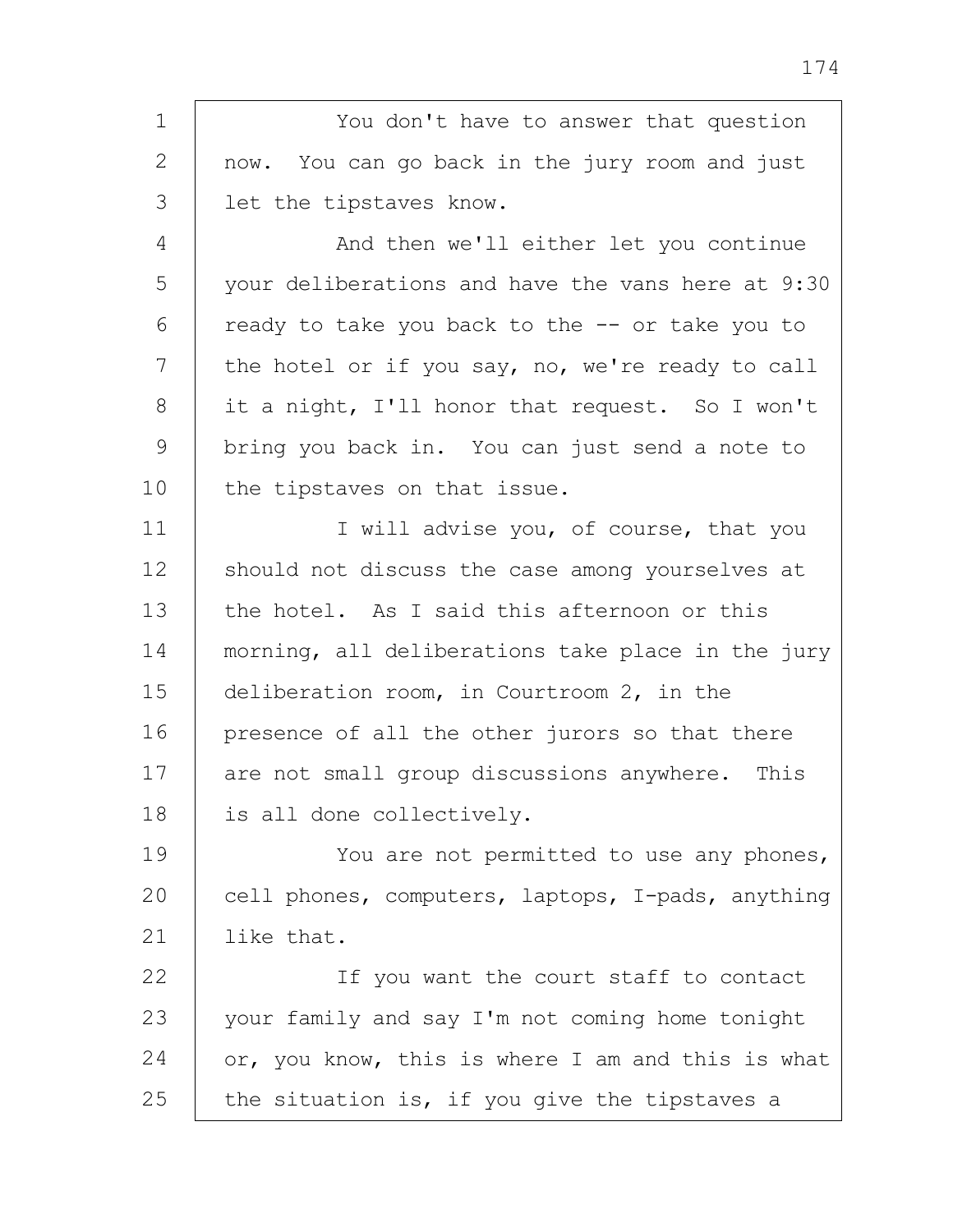1 2 3 4 5 6 7 8 9 10 11 12 13 14 15 16 17 18 19 20 21 22 23 24 25 list of the phone numbers, we'll be happy to have the court staff call your family and let them know where you are and what the situation is. Other than that then I'll wait to hear when you want to quit for tonight and 9:30 is only a suggestion. If you want to keep going late into the night, that's up to you. Just let me know. Other than that, I will make the arrangements to pick you up at the hotel and have you here ready to go at 9:00 o'clock in the morning. By that time we'll know what arrangements we can make to get that testimony presented for you, and with that, I will excuse you and wait to hear what your next step is. (Whereupon, the jury was escorted out of the courtroom.) THE COURT: I do not anticipate that we'll have any further proceedings in open court this evening. I can't quarantee that but  $I$  -for members of the press and public, I don't anticipate that there will be any further proceedings, and we will stand in recess until 9:00 o'clock tomorrow morning barring some very surprising development which I do not anticipate. MR. McGETTIGAN: Your Honor, would you

175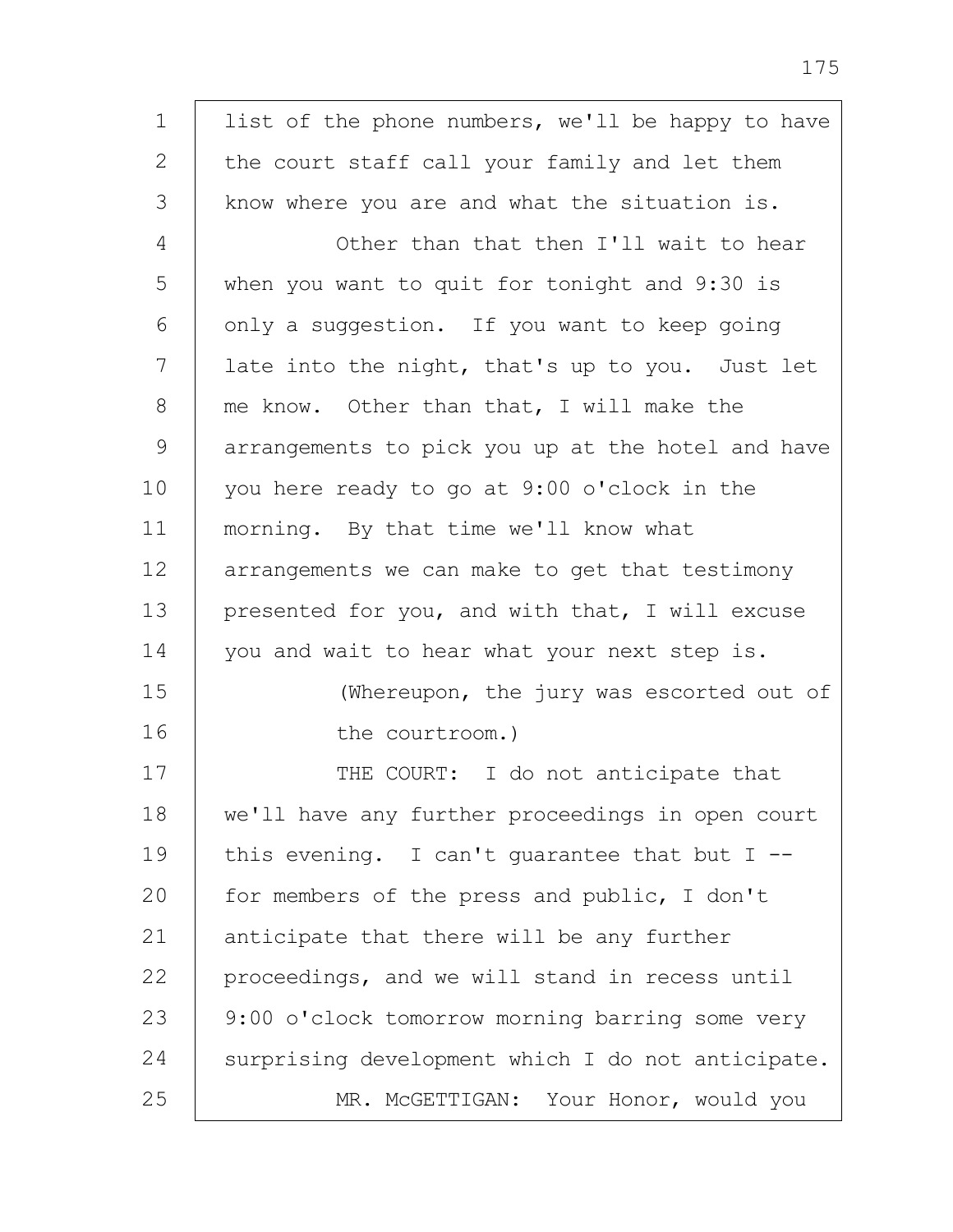| $\mathbf 1$    | have someone let us know if the jury should       |
|----------------|---------------------------------------------------|
| 2              | decide to leave, you know, in ten minutes so that |
| $\mathfrak{Z}$ | we can also leave?                                |
| 4              | THE COURT: I was just going to discuss            |
| 5              | that with you at the bench.                       |
| 6              | MR. MCGETTIGAN: Thank you, Your Honor.            |
| 7              | THE COURT: We'll be in recess until               |
| $8\,$          | 9:00 o'clock tomorrow morning probably.           |
| 9              | (Whereupon, court was recessed for the            |
| 10             | day.)                                             |
| 11             | END OF PROCEEDINGS                                |
| 12             |                                                   |
| 13             |                                                   |
| 14             |                                                   |
| 15             |                                                   |
| 16             |                                                   |
| 17             |                                                   |
| 18             |                                                   |
| 19             |                                                   |
| 20             |                                                   |
| 21             |                                                   |
| 22             |                                                   |
| 23             |                                                   |
| 24             |                                                   |
| 25             |                                                   |